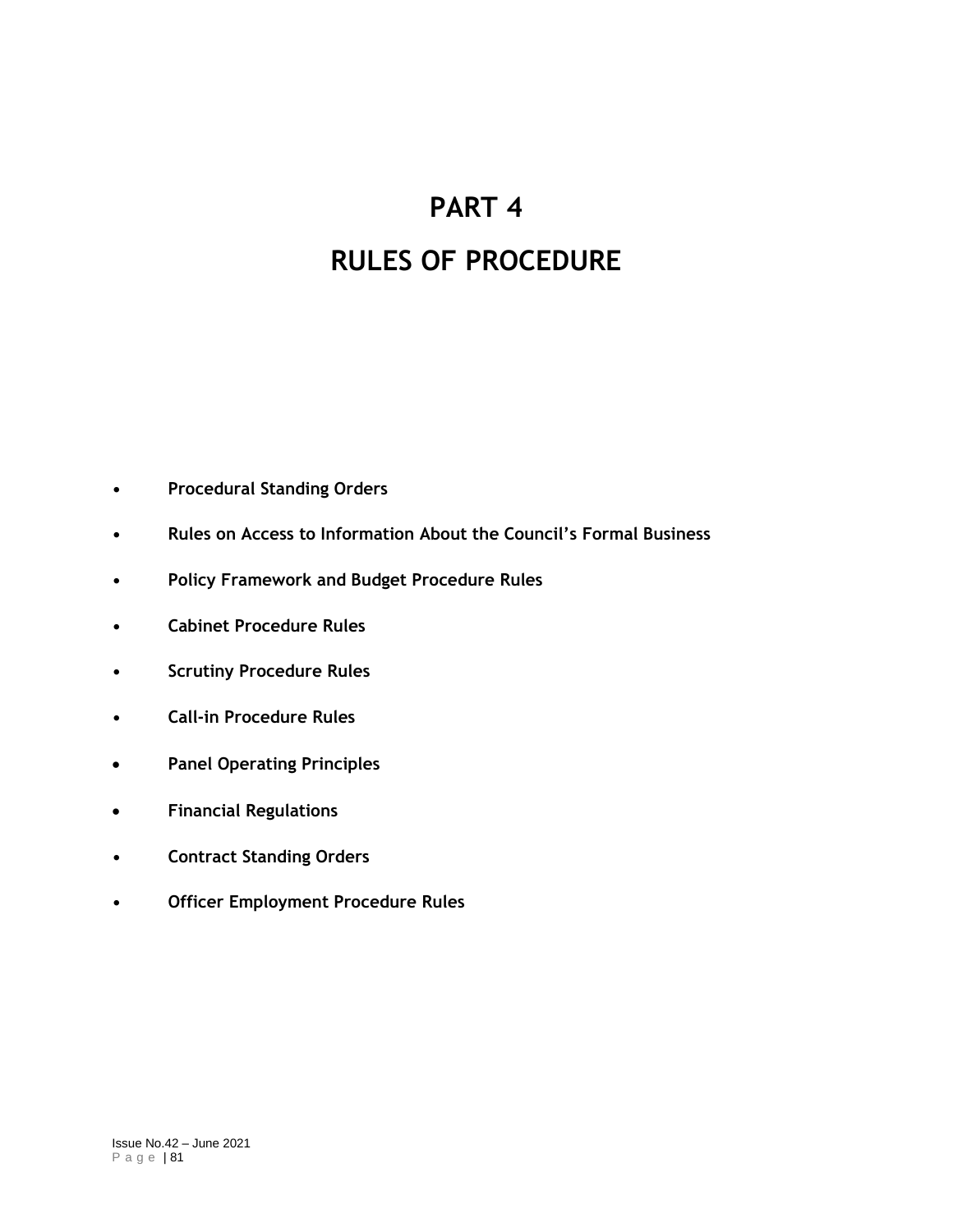## **PROCEDURAL STANDING ORDERS**

## **1. ANNUAL MEETING OF THE COUNTY COUNCIL**

In a year when there is an ordinary election of County Councillors, the annual meeting will take place within 21 days of the retirement of the outgoing County Councillors. In any other year, the annual meeting will take place on a date in March, April or May, which the full Council will determine.

In addition to the business normally conducted at an ordinary meeting of the full Council, the annual meeting will:

- 1.1 Elect the Chair of the Council;
- 1.2 Elect the Vice-Chair of the Council;
- 1.3 Elect the Leader of the Council (at the first annual meeting after a regular election);
- 1.4 Appoint the Scrutiny Committees;
- 1.5 Appoint the Chairs and Vice-chairs of the Scrutiny Committees;
- 1.6 Appoint the Audit and Governance Committee and other Council bodies as set out in Part 3 of this Constitution to deal with matters, which are neither reserved to the Council nor are executive functions;
- 1.7 Approve a programme of ordinary meetings of the Council for the year;

## **2. ORDINARY MEETINGS**

- 2.1 Ordinary meetings of the Council will take place in accordance with the programme decided at the Council's annual meeting. Ordinary meetings will:
	- 2.1.1 Elect a person to preside if the Chair and Vice-Chair of the Council are not present;
	- 2.1.2 Approve the minutes of the last meeting;
	- 2.1.3 Receive any announcements from the Chair of the Council, Leader of the Council, Cabinet Members or Chief Executive;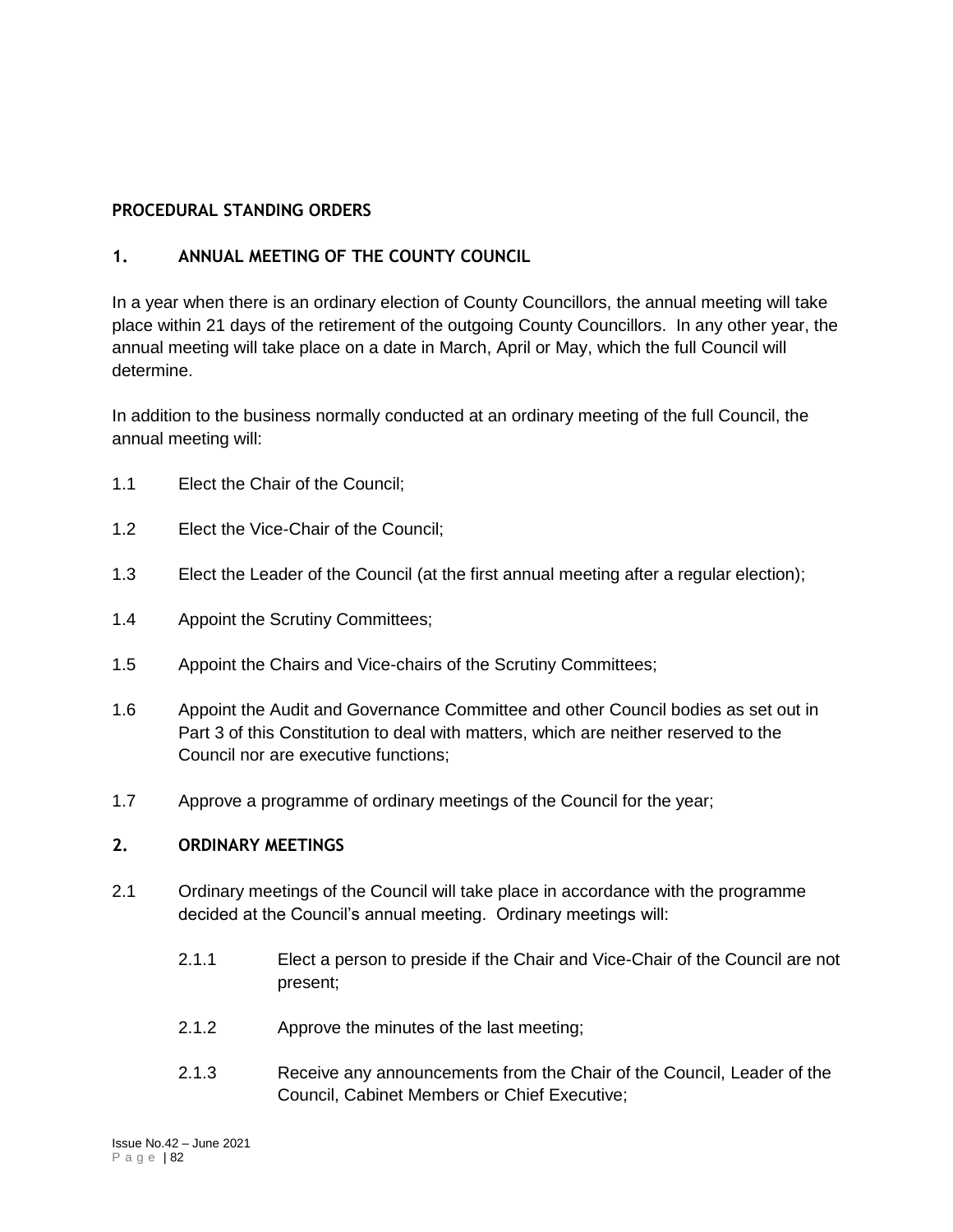- 2.1.4 Except at the first annual meeting of a new Council, receive and answer questions from the public concerning matters which are within the powers and duties of the Council or committee concerned;
- 2.1.5 To receive, without discussion, any petition submitted by a Member of the Council;
- 2.1.6 Receive reports that require a decision to be made by the Council from the Cabinet, any Scrutiny Committee or any other Council body, and debate and decide those matters;
- 2.1.7 Consider motions. Advisory note: a motion should only be considered at the Annual Meeting following a County Council election where an issue is time critical and needs to be determined without delay;
- 2.1.8 Except at the first annual meeting of a new Council, to answer Members' questions;
- 2.1.9 Subject to Procedural Standing Order 9, afford the opportunity to all County Councillors present to ask questions about every decision made by the Cabinet, any Cabinet Member or any other Council body, or a key decision taken by an Officer, since the last ordinary meeting of the Council;
- 2.1.10 Debate reports as appropriate from each Scrutiny Committee;
- 2.1.11 Other business specified in the agenda.
- 2.2 The person presiding at the meeting may, at their discretion, vary the order of business. They may bring forward for consideration at any point, as a requirement of statute or urgency, any item that is not on the agenda and the reasons for so doing shall be recorded in the minutes of the meeting.
- 2.3 The person presiding at the meeting may at any time call upon the Chief Executive or any other person who is not a Member of the Council to advise the Council on any matter referred to in the business under discussion.

# **3. EXTRAORDINARY MEETINGS**

3.1 Calling extraordinary meetings.

Those listed below may require the Chief Executive to call a Council meeting in addition to ordinary meetings: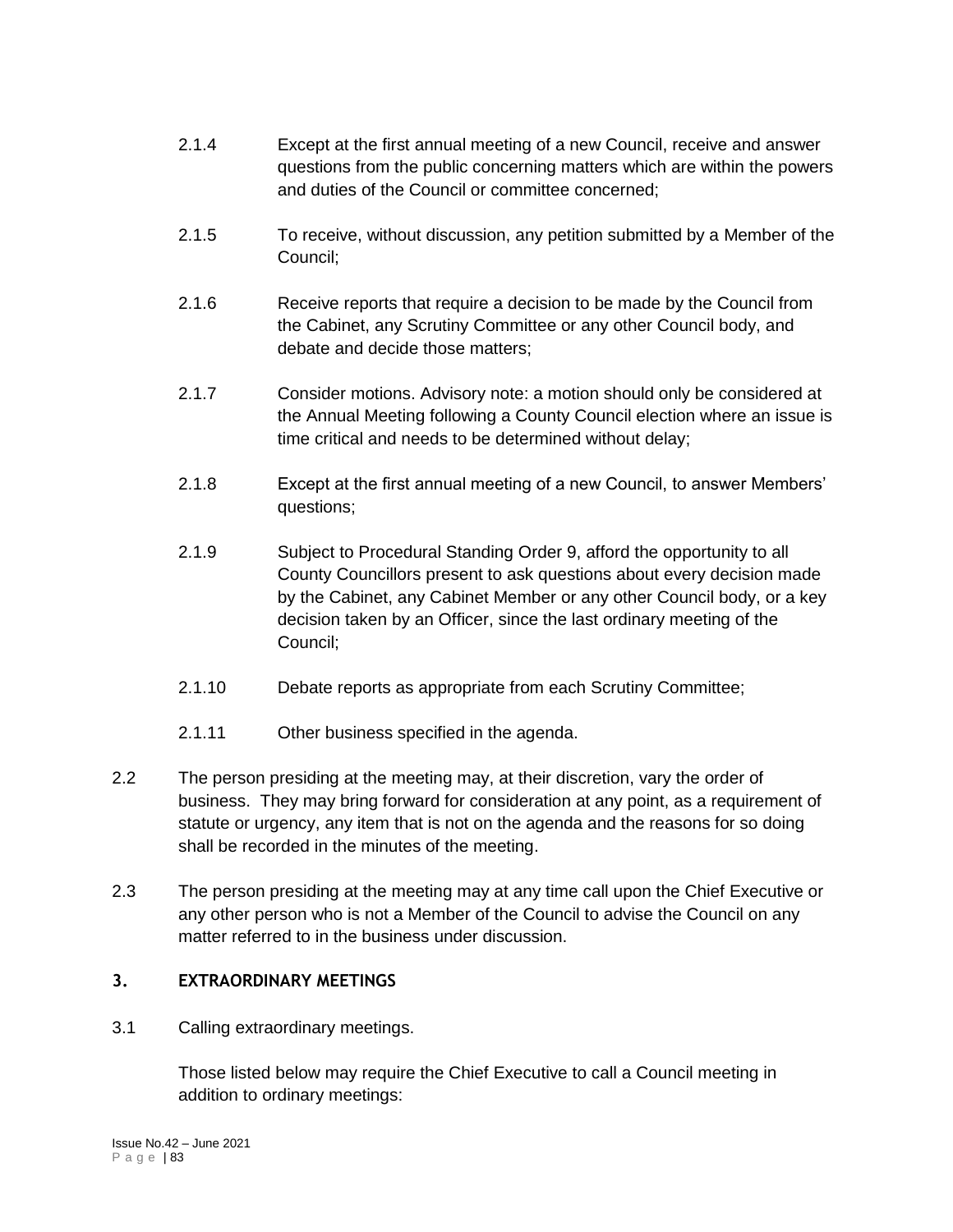- 3.1.1 The Council by resolution;
- 3.1.2 The Chair of Council, in response to a written request from five County Councillors;

When five County Councillors give written notice of their wish to call a meeting, the Chair may:

- Call a meeting within a reasonable time;
- Refuse to call a meeting;
	- Take no action:

If the Chair refuses to call a meeting or takes no action within seven days, the five named County Councillors may require the Chief Executive to convene a meeting on a date which they will determine. The Chief Executive shall then convene the meeting on the specified date.

3.1.3 The Monitoring Officer.

## 3.2 Business

In addition to the business specified below, extraordinary meetings of the full Council shall only deal with the business set out in the agenda:

- 3.2.1 Elect a person to preside if the Chair and Vice-Chair of the Council are not present;
- 3.2.2 Approve the minutes of the last meeting (if available).

## **4. LOCATION AND TIMES OF FULL COUNCIL MEETINGS**

Generally, all meetings of the full Council shall be at Shire Hall, Gloucester and shall commence at 10.00 a.m. or at such other time as the Chair may direct.

## **5. NOTICE AND SUMMONS TO MEETINGS**

- 5.1 The Chief Executive will give notice to the public of the time and place of any meetings in accordance with the Access to Information Procedure Rules.
- 5.2 Whenever possible, at least five clear working days before a meeting, the Chief Executive will send a signed summons by post to every County Councillor or leave it at their usual home address. The summons will give the date, time and place of each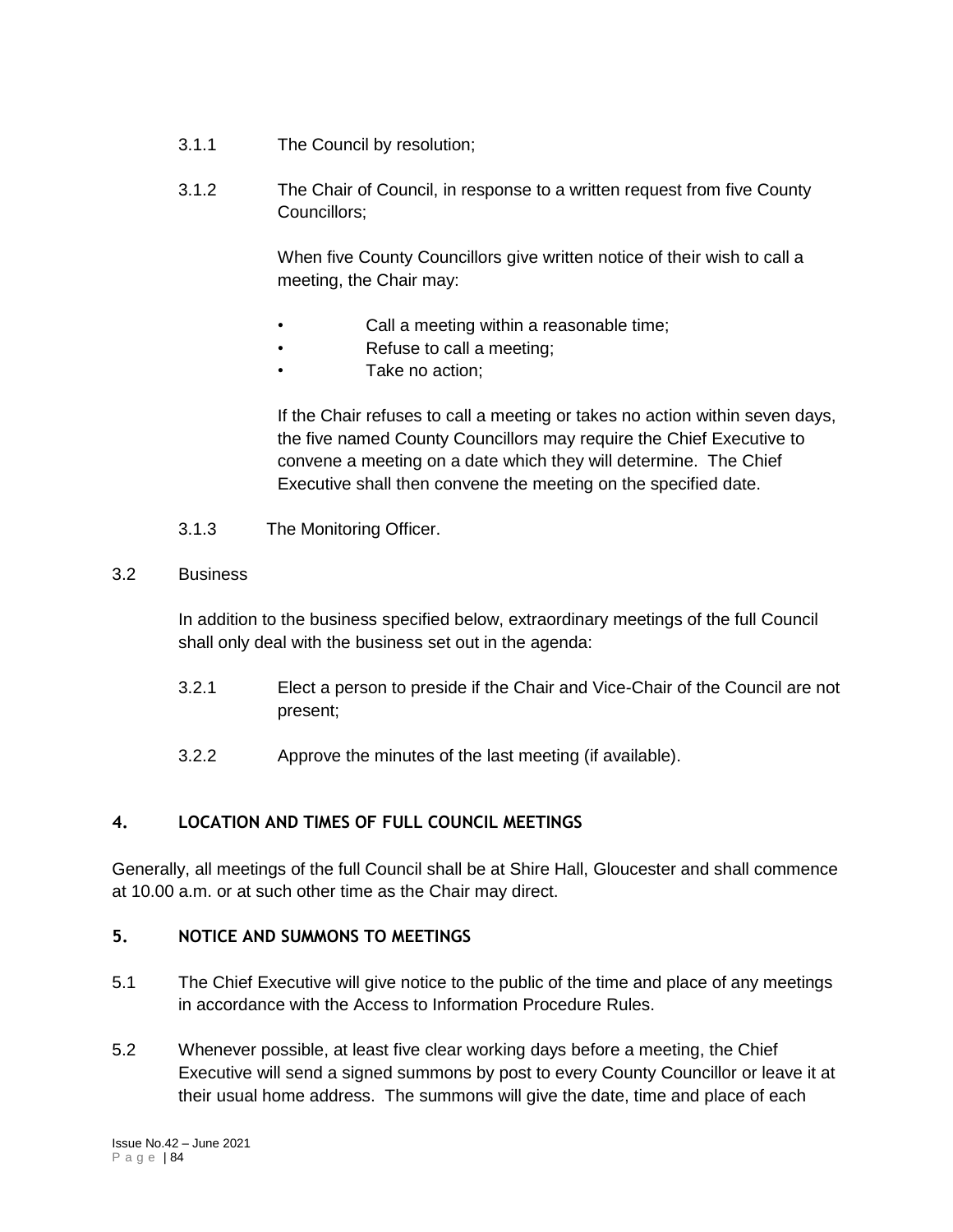meeting and will set out the business to be transacted. Reports relating to the business to be transacted at the meeting will also be sent to County Councillors.

# **6. CHAIR OF MEETING**

The person presiding at the meeting may exercise any power or duty of the Chair. Where these Procedural Standing Orders apply to committee meetings, any reference to the Chair also includes the Chair of committees.

Note: The Chair of the Council, at the beginning of their term of office, may choose to indicate how they wish to be addressed, according to personal preference.

## **7. QUORUM**

- 7.1 No business shall be transacted at a meeting of the full Council unless at least onequarter of the whole number of Members of the Council is present.
- 7.2 The quorum for meetings of the full Council is 14 County Councillors.
- 7.3 During any meeting of the full Council, the Chair may count the number of Members present and if that number has fallen below the required quorum, the Chair shall declare that there is not a quorum present and the meeting will be adjourned.
- 7.4 If the meeting is adjourned, any business that has not been dealt with will be deferred to the next meeting of the full Council.
- 7.5 Where this Procedural Standing Order applies to a committee, it will be subject to a requirement that there must be at least three voting Members in attendance.

## **8. QUESTIONS FROM THE PUBLIC**

8.1 At each ordinary meeting of the full Council (excluding the first annual meeting of the new Council) there shall be up to 30 minutes set aside for written and urgent questions from the public.

## 8.3 **Written question at full Council**

People who live or work in the county or are affected by the work of the County Council may ask:

- 8.3.1 The Chair of the Council;
- 8.3.2 The Leader of the Council;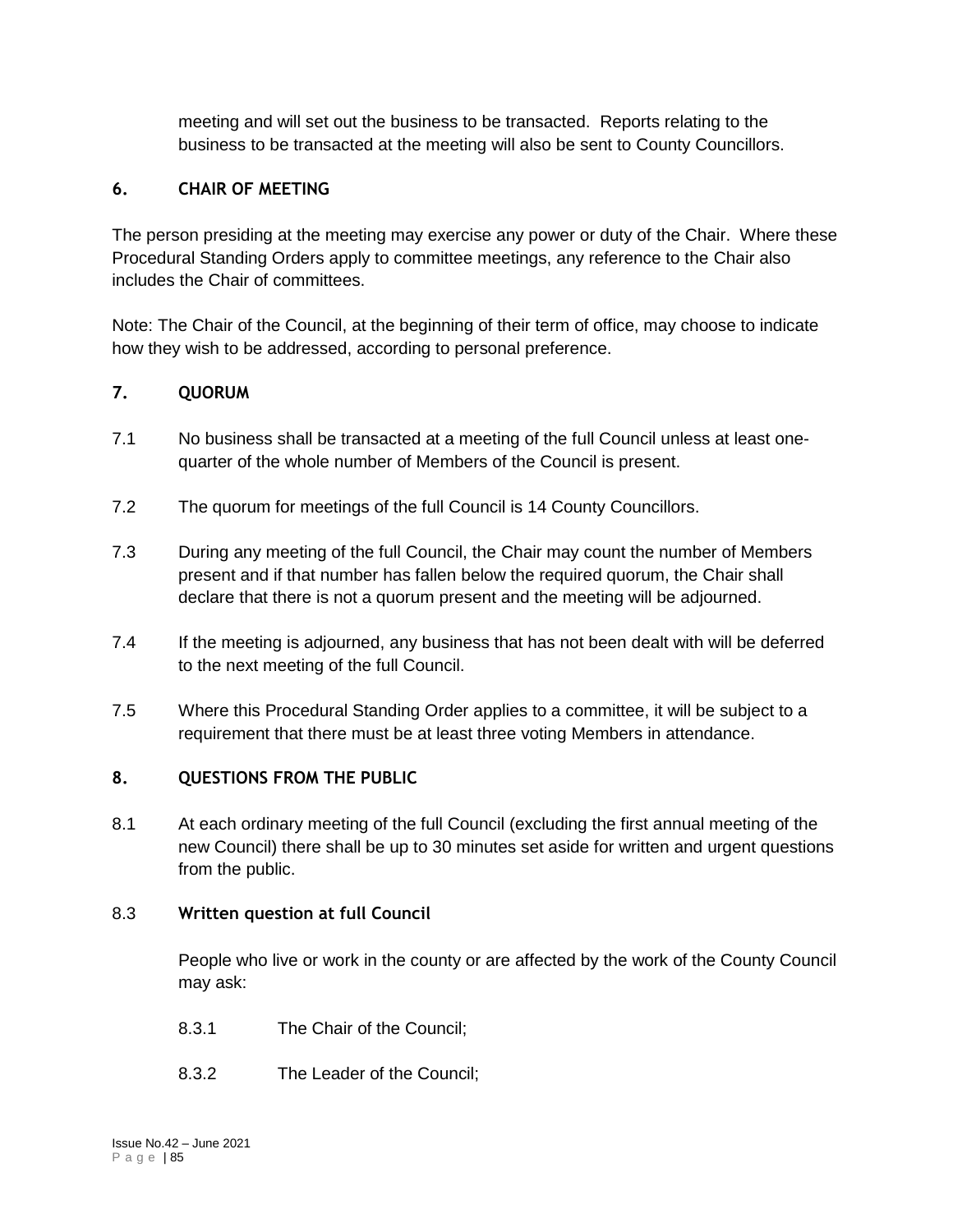- 8.3.3 A Cabinet Member;
- 8.3.4 A Chair of any other Council body, whose remit covers the subject matter in question;
- 8.3.5 A Cabinet Project Champion

a question on any matter which is within the powers and duties of the Council.

## 8.4 **Notice of questions**

A question under this Procedural Standing Order may be asked if a written copy of the question has been delivered to the Chief Executive by 10.00 a.m. four clear working days before the date of the meeting.

## 8.5 **Response**

A written answer will be provided to a written question and will be given to the questioner and to County Councillors before the meeting. The question and answer will then be taken as read at the meeting itself and need not be read out.

8.6 A copy of all written questions and written answers circulated at the meeting will be attached to the signed copy of the minutes of the meeting.

## 8.7 **Additional Questions**

A member of the public who has put a written question may, with the consent of the Chair, ask an additional oral question on the same subject.

- 8.8 An answer to an oral question under this Procedural Standing Order will take the form of:
	- 8.8.1 A direct oral answer;
	- 8.8.2 Where the information required is contained in a Council document or other published work, the questioner will be given the name of that document and if the Chair considers it appropriate the relevant part of the document will be read out;
	- 8.8.3 If the information required is not easily available, a written answer will be sent to the questioner and circulated to all Members of the Council. Supplementary written answers will be provided within 14 days and then published as a supplementary document with the original meeting papers no later than 4 weeks after the meeting.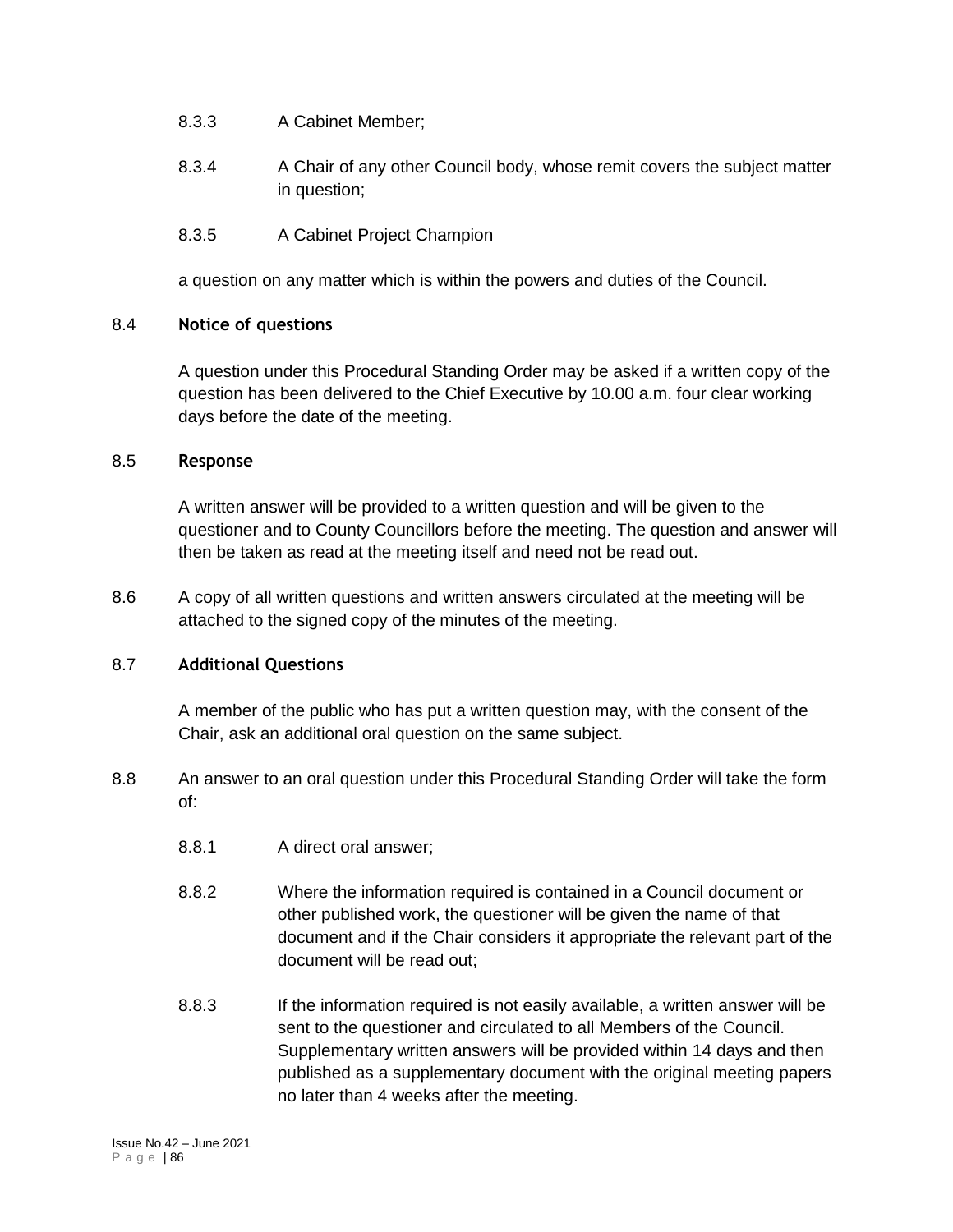- 8.9 There will be no discussion on any public question.
- 8.10 Written questions may be rejected and oral questions need not be answered when the Chair considers that they:
	- 8.10.1 Are not on any matter that is within the powers and duties of the Council;
	- 8.10.2 Are defamatory, frivolous or offensive;
	- 8.10.3 Are substantially the same as a question that has been put to a meeting of the Council in the past six months; or
	- 8.10.4 Would require the disclosure of confidential or exempt information.

In every case, the Chair must specify the reason for rejecting a question or not requiring an answer to be given to it.

## 8.11 **Urgent Questions**

A member of the public may ask an urgent question, which the Chair considers could not have been reasonably submitted by the deadline for the receipt of written questions, within the 30 minutes set aside for written and urgent questions, providing that they give notice of the question to the Chief Executive by 12 noon the day before the meeting.

## **9. QUESTIONS BY MEMBERS**

- 9.1 At each ordinary meeting of the full Council (excluding the first annual meeting of a new Council) there will be 30 minutes set aside for questions from Members on any matter within the powers or duties of the Council or which affects the County.
- 9.2 Questions at full Council

A Member of the Council may ask:

- 9.2.1 The Chair of Council;
- 9.2.2 The Leader of the Council;
- 9.2.3 A Cabinet Member;
- 9.2.4 The Chair of any other Council body, whose remit covers the subject matter in question;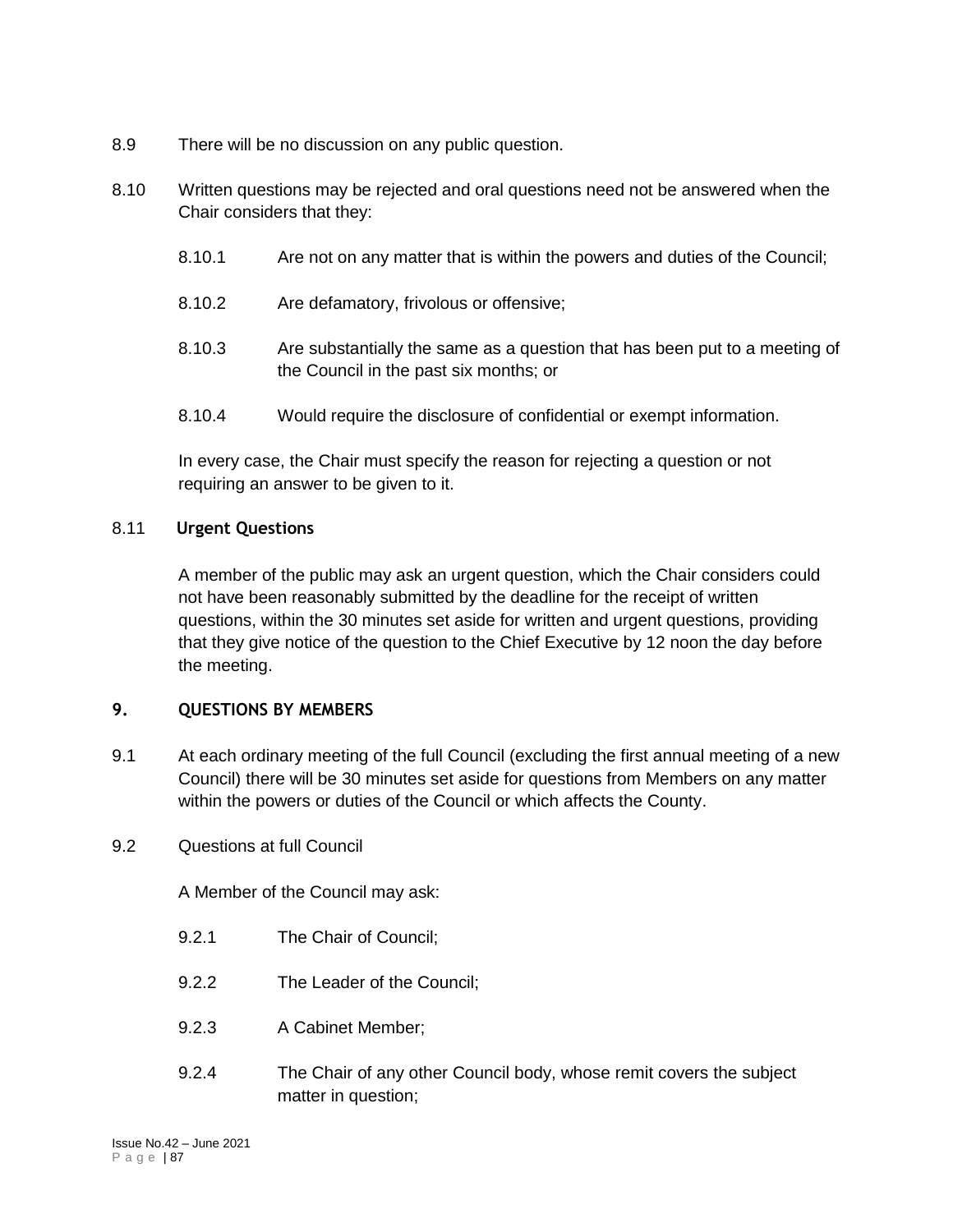## 9.2.5 A Cabinet Project Champion.

a question on any matter within the powers or duties of the Council or which affects the county.

9.3 Notice of questions

Members may not ask questions under this Procedural Standing Order unless:

- 9.3.1 A written copy of the question has been delivered to the Chief Executive by 10.00 a.m. four clear working days before the date of the meeting; or
- 9.3.2 The question relates to:
	- A matter which the Chair decides is urgent;
	- The Member to whom the question is addressed, has agreed; and
	- Notification of the question has been given to the Chief Executive at least half an hour before the scheduled start of the meeting.
- 9.4 9.4.1 Unless a Member has first complied with 9.3, they shall not ask any questions or make any statement relating to any decision made by the Cabinet or other Council body, if the statement or decision relates to confidential or exempt information.
	- 9.4.2 Before such a question is asked, the Chair of the meeting shall consider inviting the full Council to resolve that the meeting, or part of it, shall not be open to members of the public.

## 9.5 Response

An answer to a question will be:

- 9.5.1 Given to all Members and shall be taken as read and not read out at the meeting;
- 9.5.2 Where the information required is contained in a Council document or other published work, the questioner will be given the name of that document and if the Chair considers it appropriate, the relevant part of the document will be read out;
- 9.5.3 If the information required is not easily available a written answer will be sent to the questioner and circulated to all Members of the Council. Supplementary written answers will be provided within 14 days and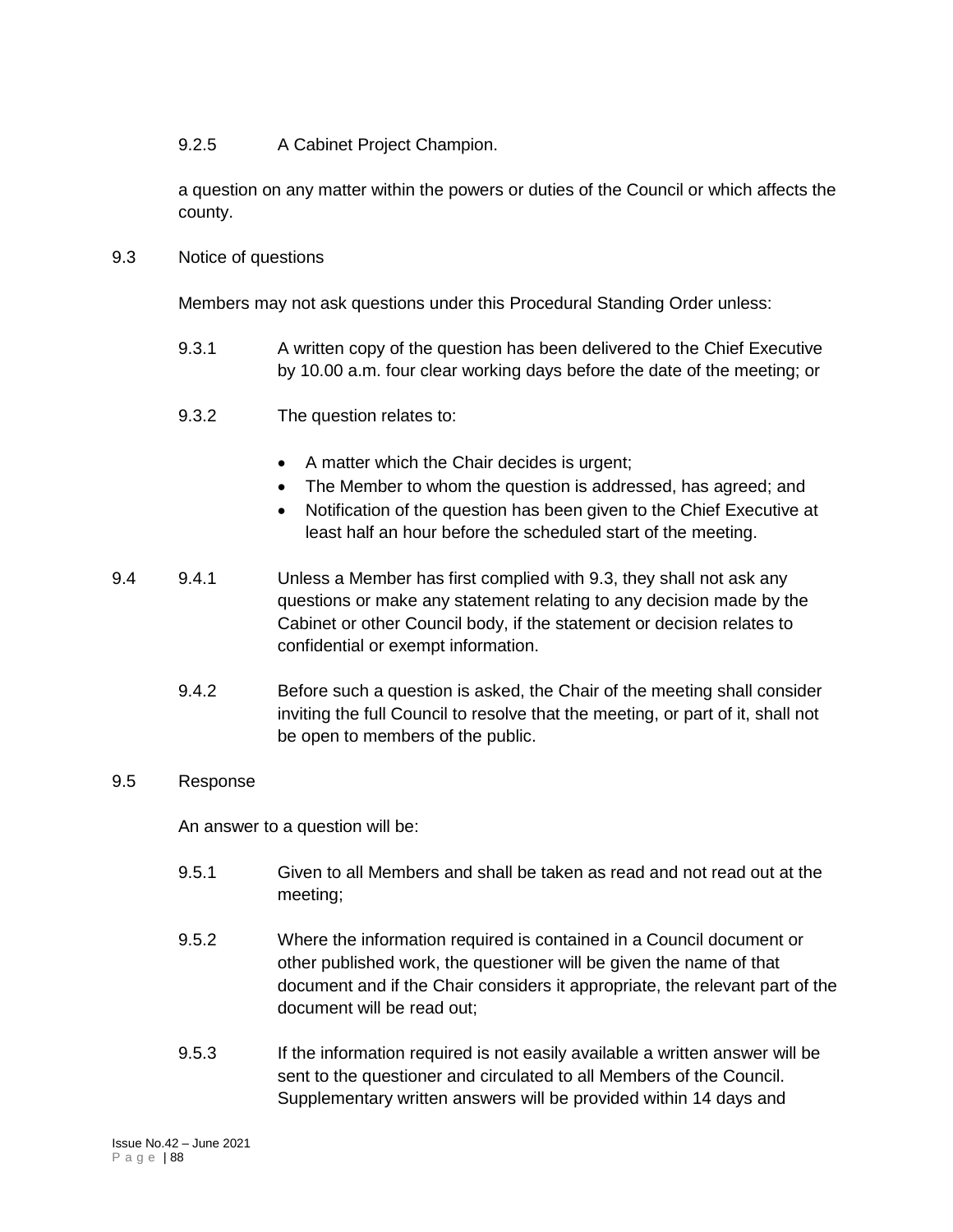published as a supplementary document with the original meeting papers no later than 4 weeks after the meeting.

A copy of all questions and written answers circulated at the meeting will be attached to the signed copy of the minutes of the meeting.

### 9.6 Additional questions

A Member asking a question under this Procedural Standing Order may, with the consent of the Chair, ask an additional question. The additional question will be to the same person as the original question. No notice has to be given for the additional question but it must arise directly out of the original question or the reply given to that question.

If the additional question relates to any decision that relates to confidential or exempt information, then before asking the additional question, the Member shall inform the Chair that is the case. Before the additional question is asked, the Chair of the meeting shall consider inviting the full Council to resolve that the meeting, or part of it, shall not be open to members of the public.

## 9.7 Oral questions on reports of the Cabinet or Committees

A Member may ask the Leader of the Council or any Cabinet Member or the Chair of a committee a question relating to any matter contained in a Cabinet or a committee report as long as that question is put when the report is being discussed at the meeting of the full Council.

## **10. NOTICES OF MOTION**

## 10.1 Notice

Except for motions which can be moved without notice under these Procedural Standing Orders and unless the Chair is of the opinion that the motion should be considered as a matter of urgency, written notice of motions for discussion at full Council meetings must be delivered to the Chief Executive not later than 10 a.m. eight clear working days before the date of the meeting. Motions are not considered at the first annual meeting of a new Council. The Chief Executive will maintain a record of all motions submitted and the public may inspect that record except in respect of motions considered in the absence of the press and public.

- 10.2 Where the Chief Executive receives a motion, they will, where practicable, prepare a short accompanying note in respect of the proposals it contains setting out:
	- a) Any implications for climate change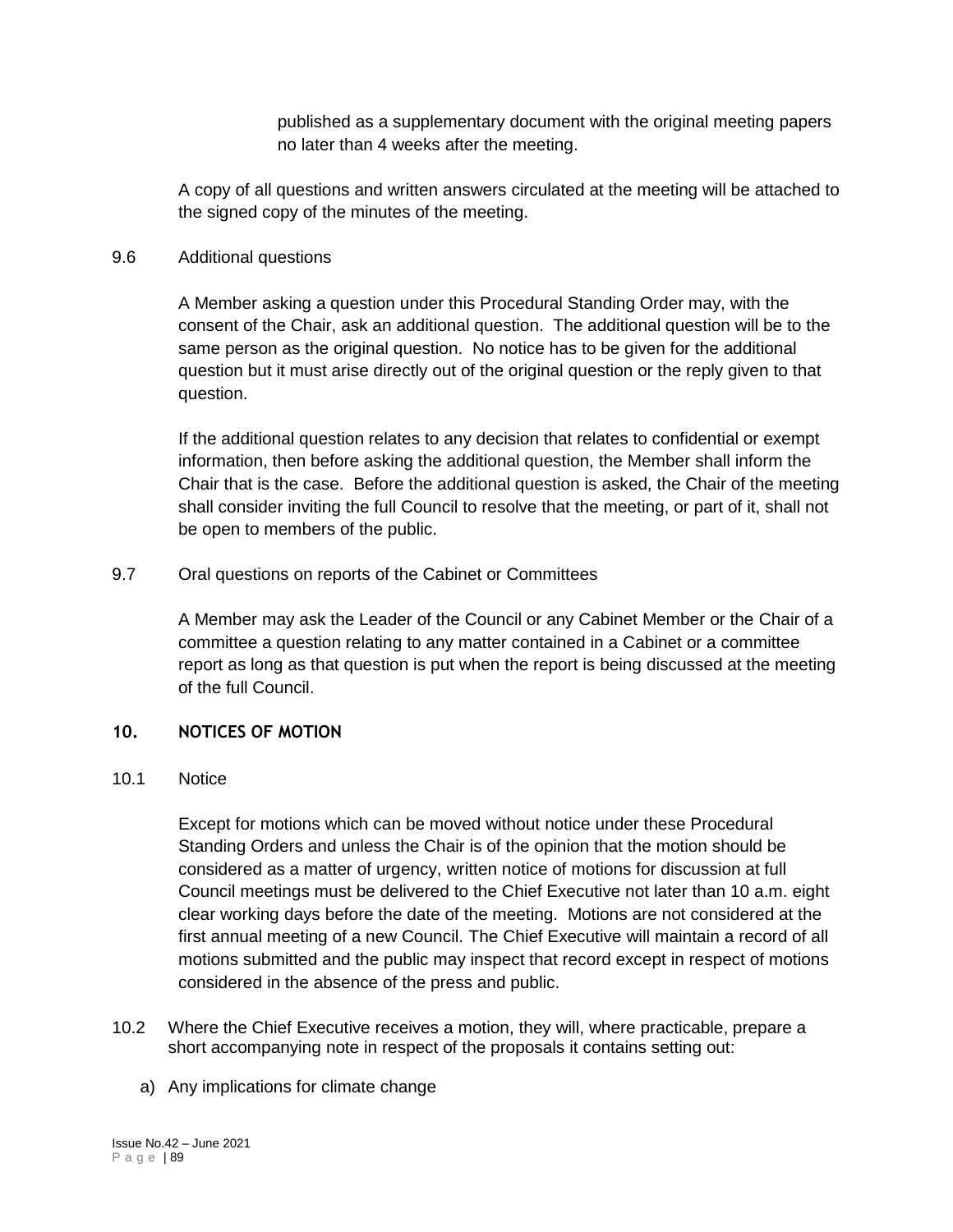- b) Any financial or resource implications
- c) Any implications for human rights
- d) Any other pertinent factors the Chief Executive might wish to include in accordance with the Council's agreed policy framework.
- 10.3 Motion set out in the agenda for a meeting
	- 10.3.1 Motions for which proper notice has been given under this Procedural Standing Order will be listed on the agenda in the order in which they are received;
	- 10.3.2 Unless the Chair, in consultation with Group Leaders, decides otherwise, subject to Procedural Standing Order 10.8, there will be no time restrictions on motions from each political group (for the purposes of this Procedural Standing Order 10.2.2 only, all independent Councillors are considered as a political group);
	- 10.3.3 If the Chief Executive considers that such a motion qualifies to be considered by the full Council in the absence of the press and public, the Chief Executive may decide appropriate agenda wording to avoid public disclosure of confidential or exempt information.
- 10.4 Scope

Motions must be about matters which are related to the responsibilities of the Council or which affect the County. The Chair's decision on whether or not a motion is relevant to the responsibilities of Council will be final.

- 10.5 Subject to Procedural Standing Order 10.9, unless the Chair, in consultation with Group Leaders, decides otherwise a motion that has been properly notified and which has been moved and seconded will be discussed by full Council at the meeting for which notice has been given (excluding the first annual meeting of a new Council).
- 10.6 If the motion relates to an executive function and whether or not it is discussed at full Council at that time, full Council may:
	- 10.6.1 Refer the motion to Cabinet who will consider the matter in the light of any views expressed by the full Council and advise the full Council of its decision; or
	- 10.6.2 Refer the motion to the relevant Scrutiny Committee who will consider the matter in the light of any views expressed by the full Council. Following consideration, the Scrutiny Committee will refer the motion to Cabinet, Leader of the Council or Cabinet Member who will consider the matter in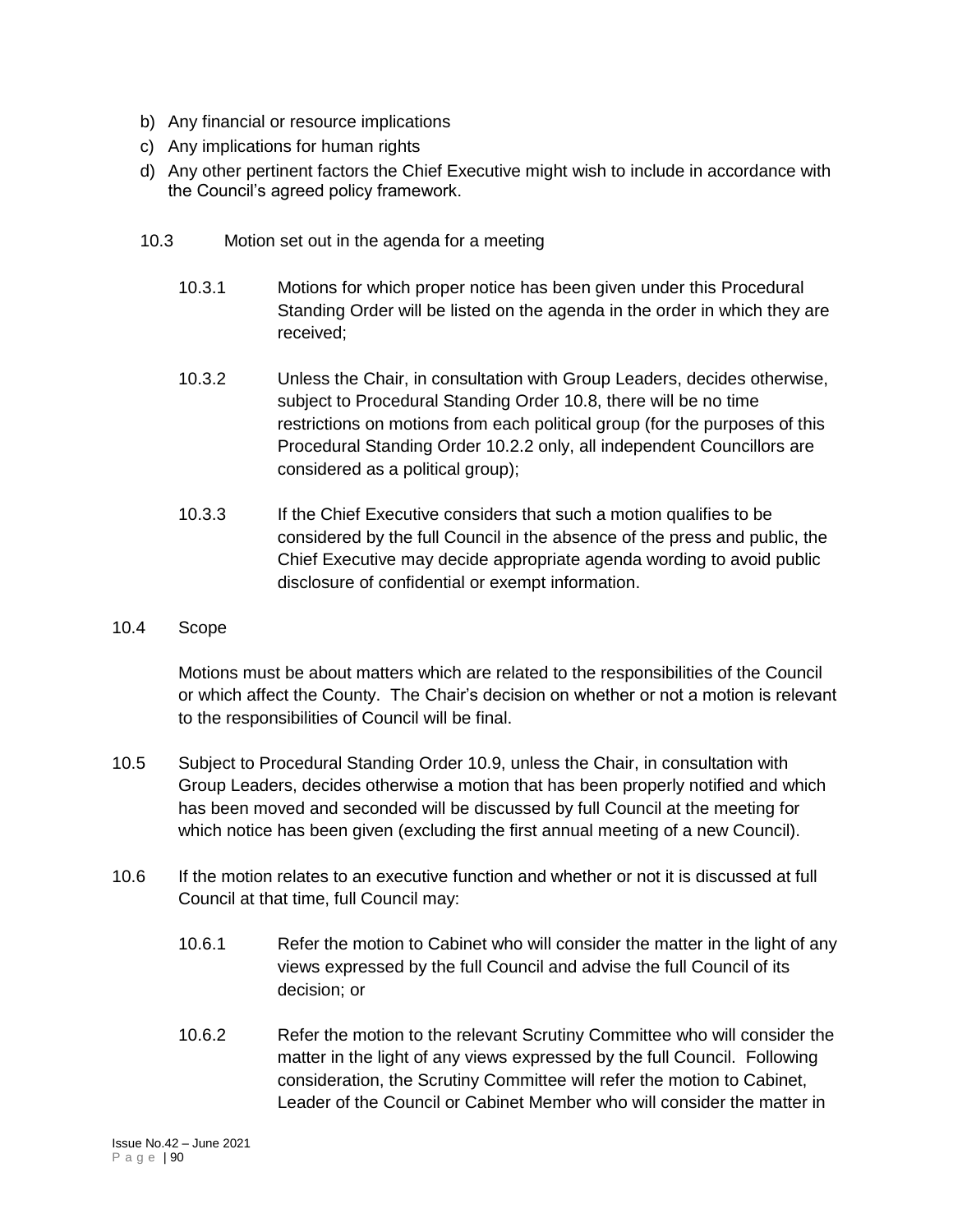the light of any views expressed by full Council and the Scrutiny Committee and advise the full Council of its or their decision.

- 10.7 If a motion is referred by full Council to the Cabinet or another Council body (or both under Procedural Standing Order 10.6.2) the proposer and seconder of the motion may attend the meeting of the Cabinet or other Council body (or both) and speak to the motion but not vote unless a Member of the Cabinet or other Council body.
- 10.8 If a motion is referred by full Council to the Leader of the Council or Cabinet Member (either directly or via a Scrutiny Committee under Procedural Standing Order 10.6.2) the proposer and seconder of the motion may attend the meeting of the Scrutiny meeting and speak to the motion but not vote (unless a Member of the Scrutiny meeting) and/or submit in writing to the Leader of the Council or Cabinet Member, their views on the motion.
- 10.9 The total period of time spent on motions on the day of a meeting shall not exceed two hours. However, debate on motions may be extended beyond the two hour limit to allow those members who have indicated to the Chair, before the end of the two hour period, their intention to speak on the motion being debated at that time. The mover of the motion will then have the opportunity to sum up and the vote will take place. This Procedural Standing Order may not be suspended.
- 10.10 In the event a motion has not been discussed at the meeting for which notice has been given, that notice of motion shall then be void.

## **11. MOTIONS WITHOUT NOTICE**

- 11.1 The following motions may be moved without notice:
	- 11.1.1 To appoint a Chair of the meeting;
	- 11.1.2 Concerning the accuracy of the minutes;
	- 11.1.3 To change the order of business in the agenda;
	- 11.1.4 To appoint a Council body or Member to a Council body arising from an item on the agenda for the meeting;
	- 11.1.5 To receive or adopt reports and recommendations of the Cabinet, Leader of the Council, Cabinet Member, a Scrutiny Committee, or, as appropriate, any other Council body or from Officers and any decision following from them;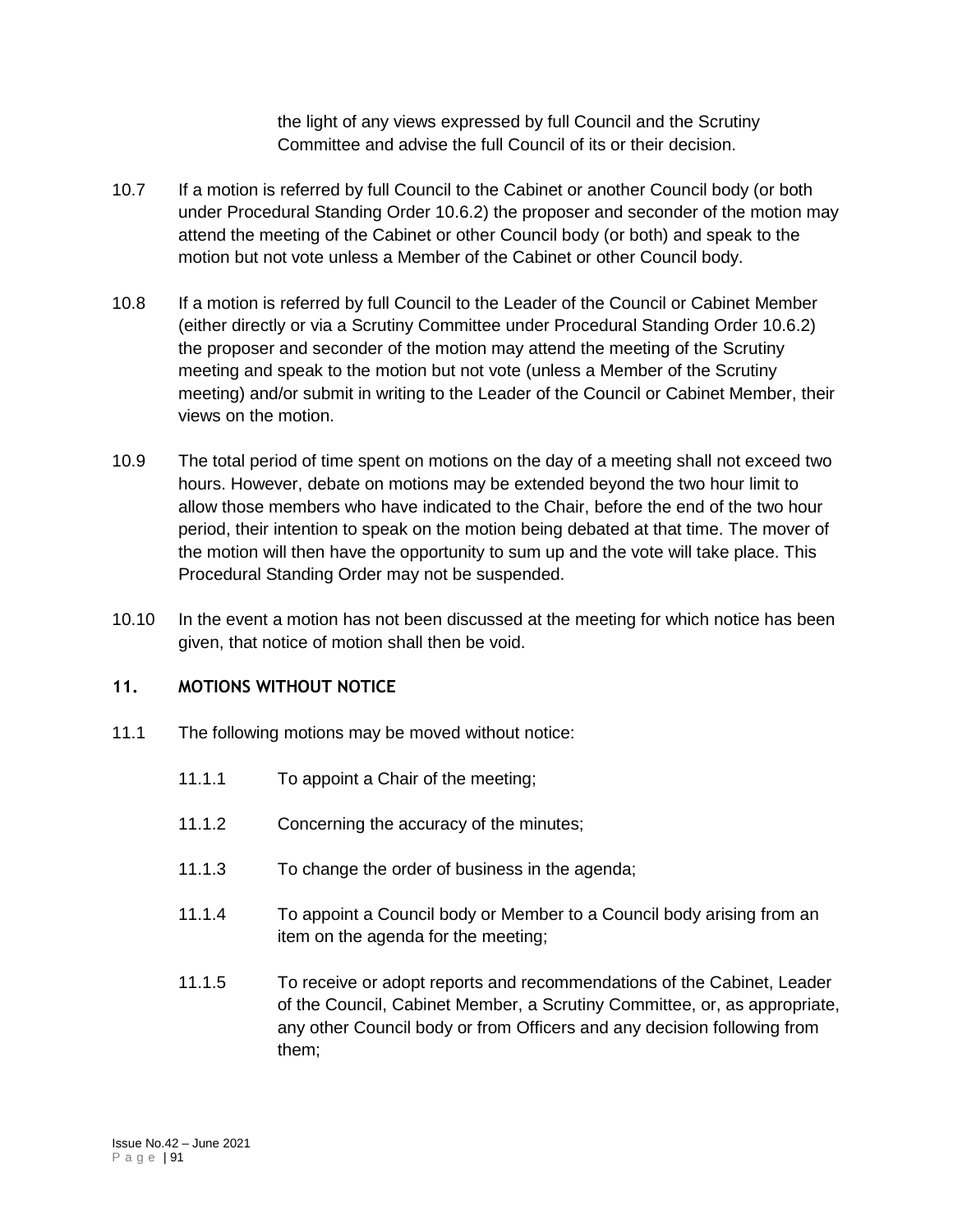- 11.1.6 To amend or withdraw a motion but a Member who has already spoken on a motion being debated may not, during that debate, move or second a motion to this effect;
- 11.1.7 To adjourn the meeting but a Member who has already spoken on a motion being debated may not, during that debate, move or second a motion to this effect;
- 11.1.8 To adjourn the debate but a Member who has already spoken on a motion being debated may not, during that debate, move or second a motion to this effect;
- 11.1.9 To proceed to the next business but a Member who has already spoken on a motion being debated may not, during that debate, move or second a motion to this effect;
- 11.1.10 That the question be put but a Member who has already spoken on a motion being debated may not, during that debate, move or second a motion to this effect;
- 11.1.11 By the Chair not to allow another contribution to the debate from a Member named or to exclude a Member from the meeting under the Procedural Standing Order relating to Members' conduct;
- 11.1.12 To exclude the public and media in accordance with the Access to Information Procedure Rules;
- 11.1.13 That the subject of debate be referred to the Cabinet or appropriate Council body;
- 11.1.14 To extend the time limit for speeches;
- 11.1.15 That a Member be invited to remain at the meeting under the Procedural Standing Order relating to Members' interests;
- 11.1.16 To suspend a Procedural Standing Order except Procedural Standing Order 10.8;
- 11.1.17 To give the consent of the Council where such consent is required.
- 11.2 Standing Order 12 shall not apply to motions moved under this Procedural Standing Order, which shall be proposed, seconded and voted upon without debate, save that: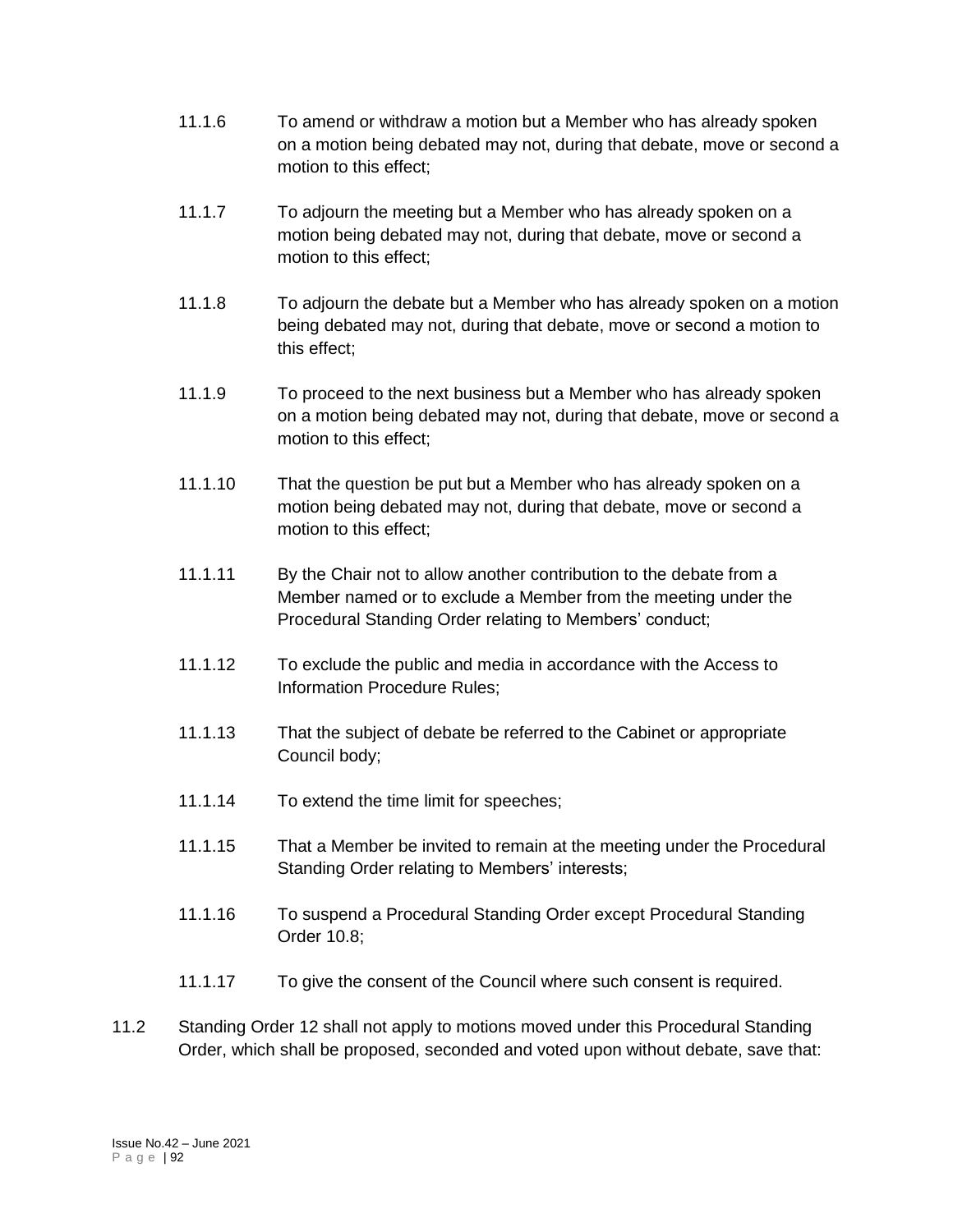- 11.2.1 The proposer of a motion may speak for up to three minutes to explain why they have moved their motion;
- 11.2.2 If a motion is moved under this Procedural Standing Order during a debate, the proposer of the substantive motion may speak for up to three minutes against this motion. If they decline to speak against this motion, the Chair may consent to one other Member speaking for up to three minutes against the motion moved under this Procedural Standing Order.

## **12. RULES OF DEBATE**

12.1 No speeches until a motion is seconded.

No other speeches may be made after a Member has moved a motion and explained the purpose of it until the motion has been seconded by another Member.

12.2 Right to require a motion to be in writing.

The Chair may require a motion to be written out before allowing the matter to be discussed.

12.3 Seconder's speech

When seconding a motion a Member may reserve their right to speak until later in the debate.

12.4 Content and length of speeches

Speeches must be directed to the matter under discussion or to a personal explanation or point of order. No speech may be longer than three minutes without the agreement of the Chair.

Exceptions to this rule are:

- 12.4.1 A Member who puts forward a motion may speak to it for not more than five minutes and may also speak in reply to it at the end of the debate for not more than three minutes. This Standing Order does not apply to a speech made under Procedural Standing Order 11.2;
- 12.4.2 A Member presenting or answering questions on reports of committees or Cabinet may not speak for more than 10 minutes unless otherwise agreed by the Chair.

## 12.5 Amendments to a motion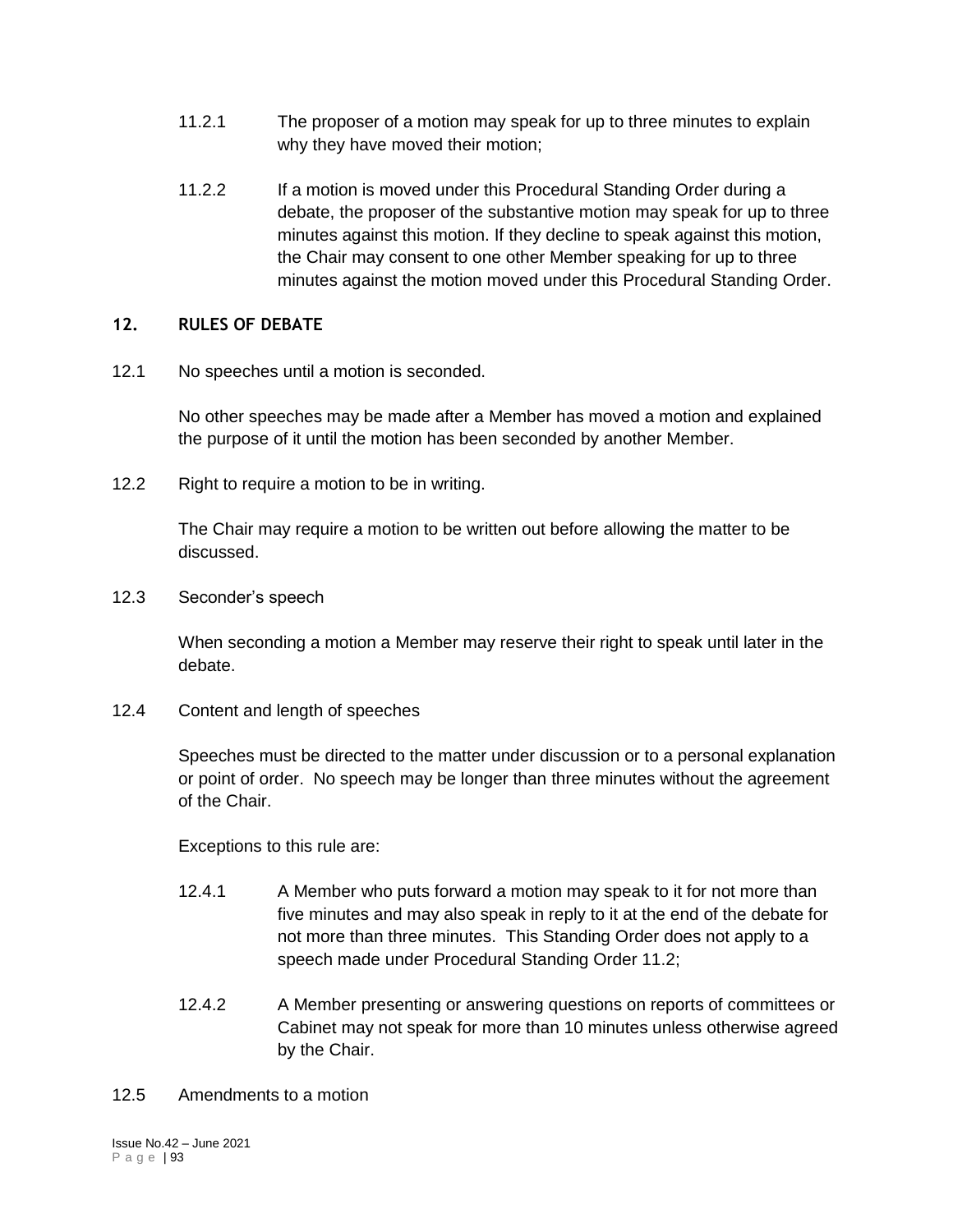A Member may move an amendment to a motion and explain the purpose of it. The amendment must be seconded by another Member. The Chair may require that the amendment be written out before allowing the matter to be discussed. An amendment must be relevant to the motion and shall either be:

- 12.5.1 To leave out words;
- 12.5.2 To leave out words and add others; or
- 12.5.3 To insert or add words.

The time spent debating an amendment to a motion shall count within the overall two hours allocation time for motions.

No amendment shall be allowed which is contrary to the motion before the Council or has the effect of introducing a new proposal.

Only one amendment may be moved and discussed at any one time. No further amendment may be moved until the amendment under discussion has been dealt with.

If an amendment is rejected, different amendments may be proposed on the original motion.

If an amendment is carried, the motion as amended takes the place of the original motion. This becomes the substantive motion on which any further amendments are moved.

After an amendment has been carried, the Chair will advise the meeting of the content of the amended motion before accepting any further amendments.

12.6 When a Member may speak again

When a Member has spoken on a motion they may not, without the consent of the Chair, speak again during the debate, except:

- 12.6.1 To speak once on an amendment moved by another Member;
- 12.6.2 To move a further amendment if the motion has been amended since they last spoke;
- 12.6.3 If the first speech was on an amendment moved by another Member, to speak on the main issue, whether or not the amendment was carried;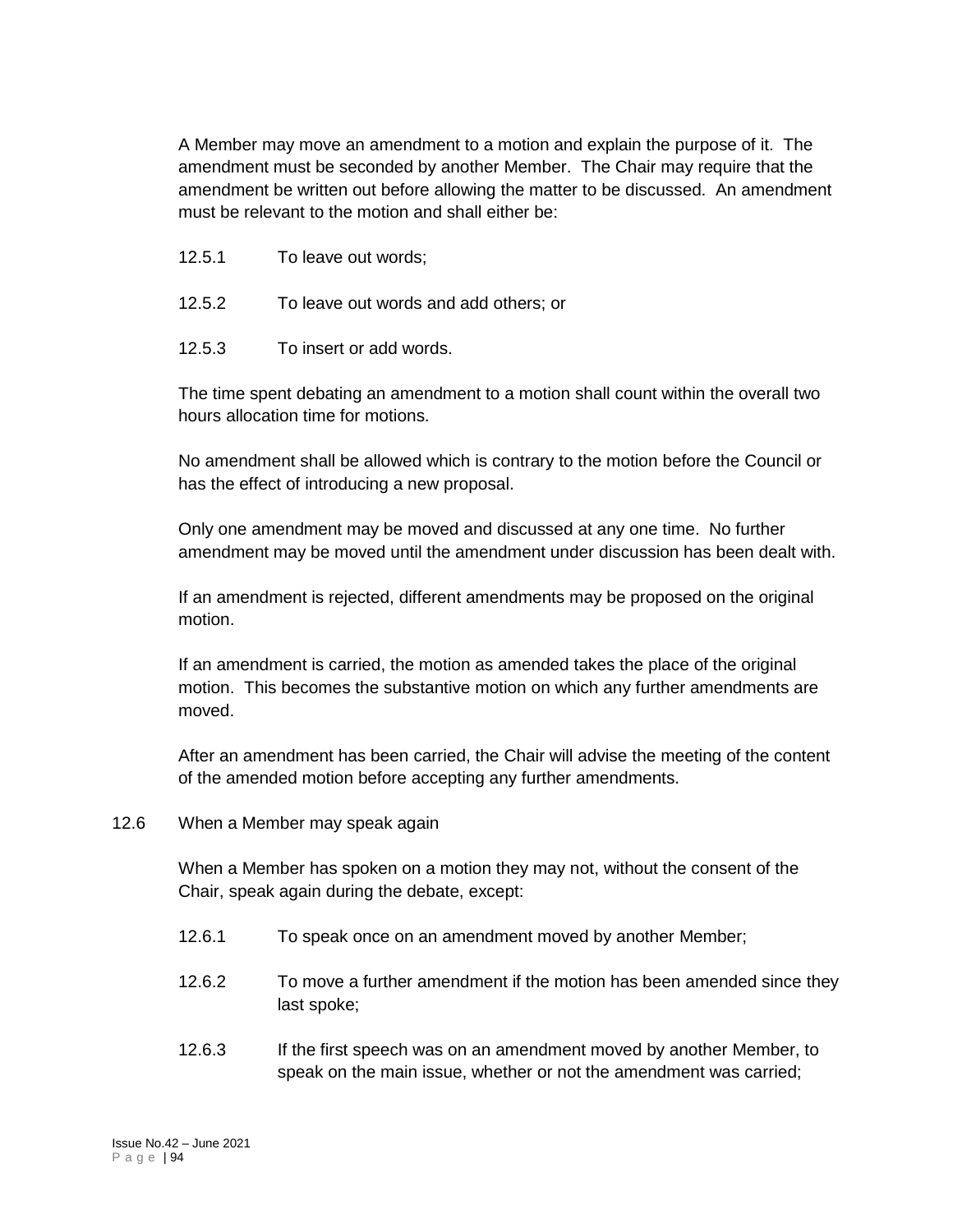- 12.6.4 To exercise the right to reply;
- 12.6.5 On a point of order;
- 12.6.6 By way of personal explanation.
- 12.7 Alteration of motion by the proposer

A Member may:

- 12.7.1 Alter a motion of which they have given notice; or
- 12.7.2 With the consent of the seconder alter a motion that has been moved without notice.

In either case, the alteration to the motion must be worded as an acceptable amendment in accordance with Procedural Standing Order 12.5.

- 12.7.3 Advisory note: 'friendly amendments': Where the proposer and seconder of the original motion accept proposed changes made by another member, this will be known as a 'friendly amendment' and will not require the consent of full Council. It should be noted that any proposed amendments falling within a 'friendly amendment' will be subject to procedural order 12.5.
- 12.8 Withdrawal of motion or amendment

A Member may withdraw a motion or amendment to a motion which they have moved, with the consent of both the full Council and the seconder. The full Council's and seconder's consent will be given or not given, without discussion. No Member may speak on the motion or amendment to motion after the mover has asked permission to withdraw unless permission to withdraw is refused.

#### 12.9 Right of reply

The mover of a motion has the right to reply at the end of the debate on the motion, immediately before the motion is put to the vote.

If an amendment to the motion is moved, the mover of the original motion will also have the right to reply at the end of the debate on the amendment. Otherwise, the mover of the original motion is not allowed to speak in the debate on the amendment.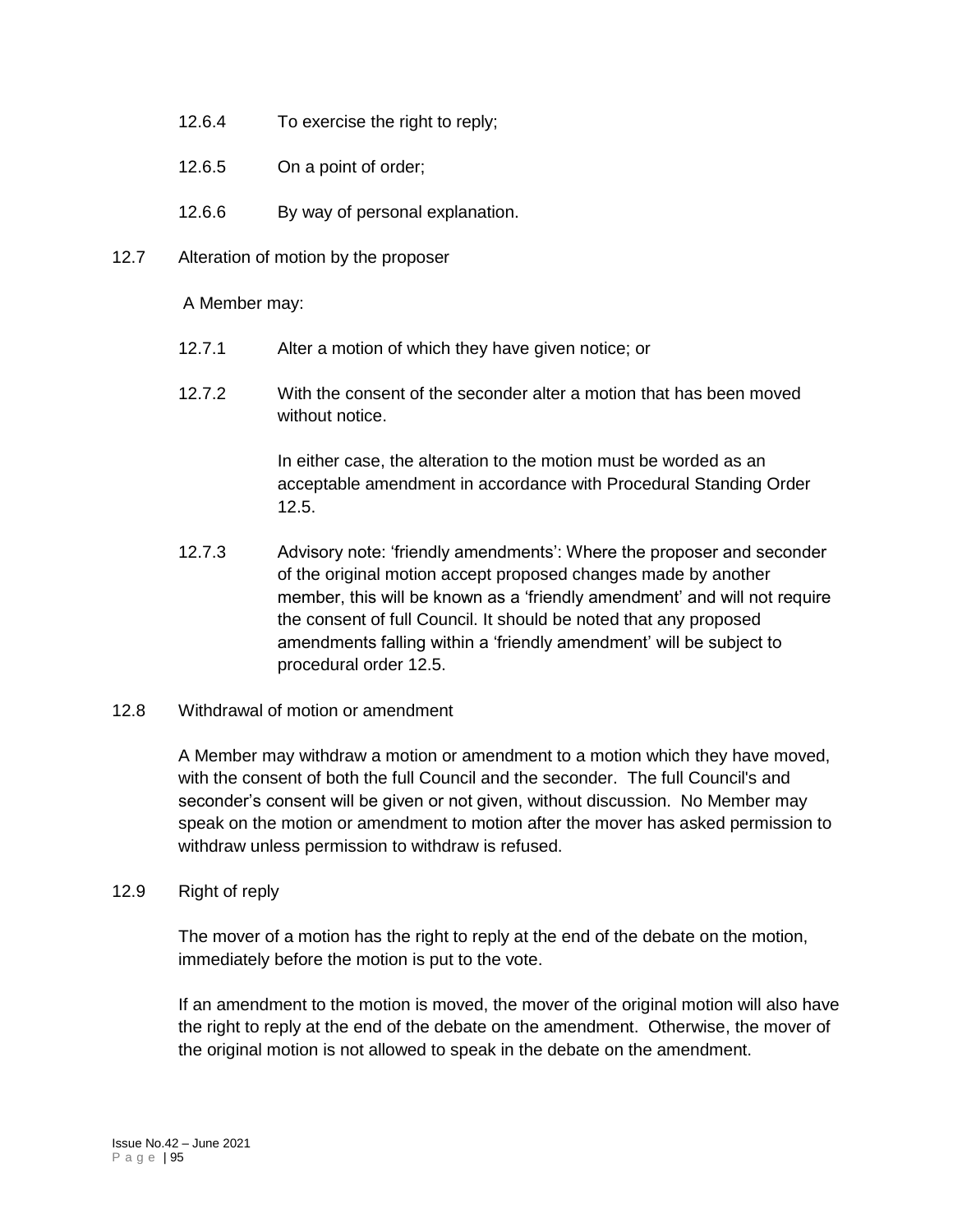The Member who has proposed an amendment shall have a right to reply to the debate on that amendment. The right to reply will take place immediately before the final speech by the mover of the original motion. A Member exercising the right to reply shall not introduce any new issues into the debate.

After everyone who has the right to speak under this Procedural Standing Order has done so the meeting shall take its decision without further discussion.

## 12.10 Closure motions

A Member who has not already spoken on a motion being debated may move, without comment or otherwise speaking to the motion except in accordance with Procedural Standing Order 11.2, the following procedural motions at the end of a speech by another Member:

## 12.10.1 To proceed to the next business:

If a procedural motion to proceed to the next business is seconded and the Chair thinks the item has been discussed sufficiently, they will give the mover of the original motion and, if an amendment is being discussed, the mover of the amendment, a right of reply and then put the procedural motion to the vote.

If the Chair thinks the item has not been discussed sufficiently, the procedural motion will not be discussed further and will not be put to the vote.

If the procedural motion to proceed to the next business is carried, no further discussion will take place at that meeting in relation to that business.

*[Note that proceeding to the next business may leave business unresolved]*

## 12.10.2 That the question be put:

If a procedural motion that the question be put is seconded and the Chair thinks the item has been discussed sufficiently, they will put the procedural motion to the vote without further discussion.

If the Chair thinks the item has not been discussed sufficiently, the procedural motion will not be discussed further and will not be put to the vote.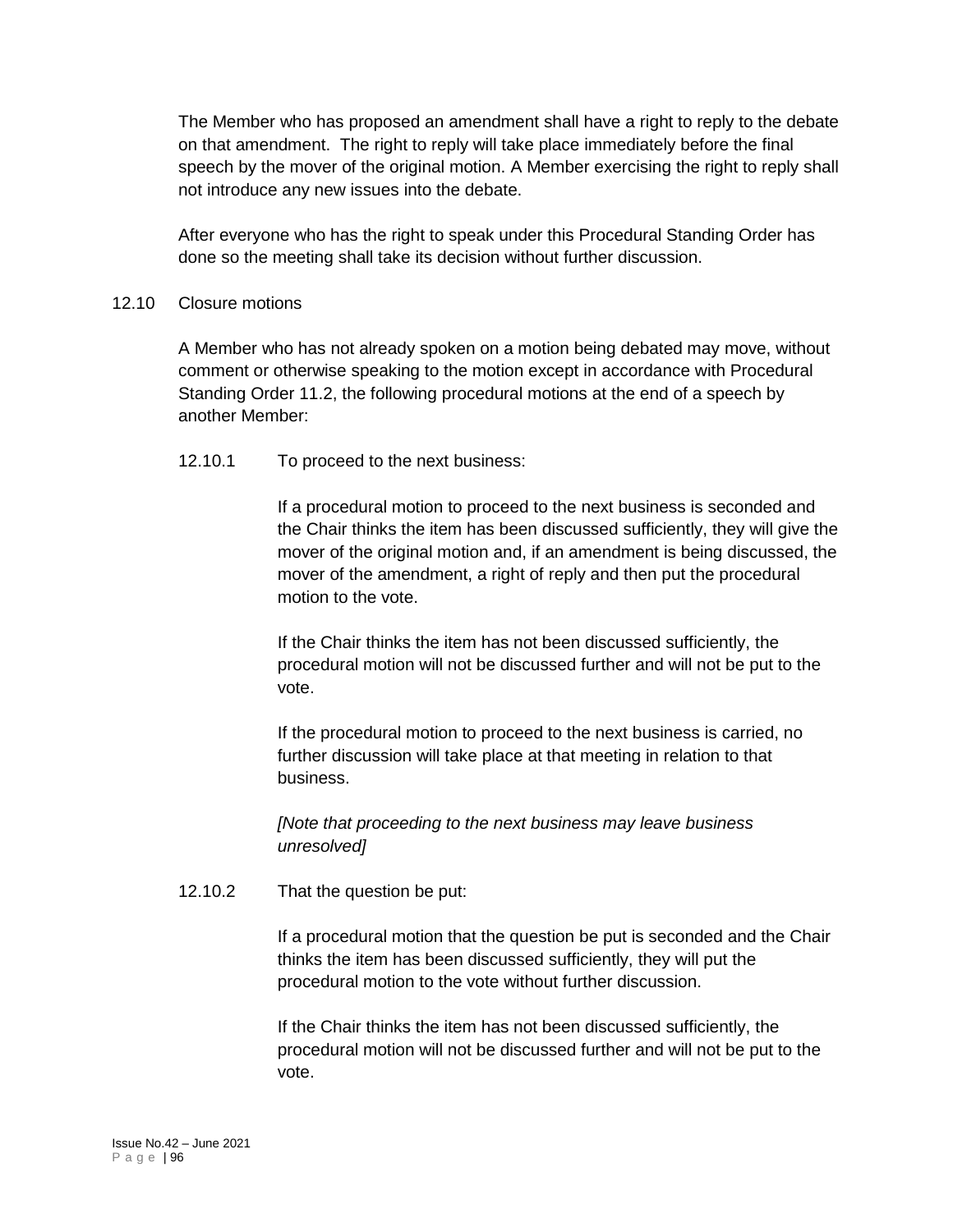If the motion that the question be put is passed, the Chair will give the mover of the original motion (but not the mover of any agreed amendment), a right of reply before putting the original motion (or agreed amended motion, if any) to the vote.

If the motion that the question be put is passed and an amendment to a motion is being discussed, the Chair will give the mover of the amendment, a right to reply before putting the amendment motion to the vote.

*[Note that passing a procedural motion that the question be put when an amendment to a motion is under discussion, has the effect of resolving only whether or not the amendment shall be agreed]*

- 12.10.3 To adjourn a debate to a specified date, time and place; or
- 12.10.4 To adjourn a meeting to a specified date, time and place.

If a motion to adjourn the debate or to adjourn the meeting is seconded and the Chair thinks the item or business of the meeting has not been discussed sufficiently and cannot reasonably be discussed further on that occasion, they will put the procedural motion to adjourn to the vote without giving the mover of any other motion under discussion, the right of reply.

If the Chair thinks the item or business of the meeting has been discussed sufficiently, the procedural motion to adjourn will not be discussed further and will not be put to the vote.

## 12.11 Point of order

A Member may raise a point of order relating to procedural matters at any time. The Chair will hear them immediately. A point of order shall relate only to an alleged breach of these Procedural Standing Orders or the law relating to meetings. The Member must indicate the Procedural Standing Order or point of law and the way in which they consider it has been broken. The ruling of the Chair on the matter will be final.

## 12.12 Personal explanation

A Member may make a personal explanation at any time. A personal explanation shall only relate to a material point made in an earlier speech by the Member that may appear to have been misunderstood during the current debate. Before giving the explanation, the Member must first identify that material point and why it appears to have been misunderstood and the Chair shall then decide whether or not the personal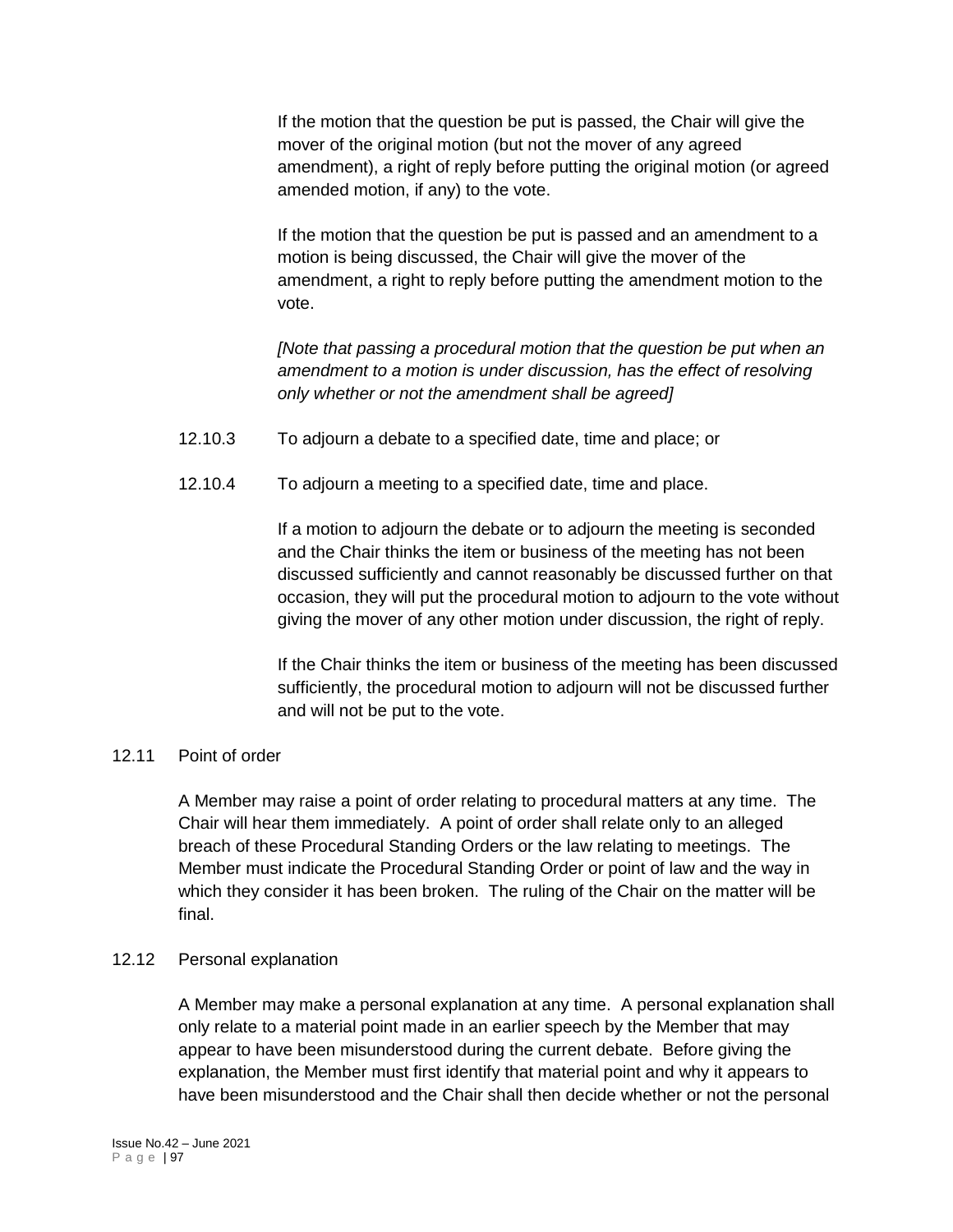explanation can be made to the meeting. If the Chair decides explanation can be given, the Member may then give the explanation.

- 12.13 At any time during a debate, with the agreement of the Chair, any Member may request clarification of any matter relating to that debate.
- 12.14 For the purposes of Procedural Standing Orders:
	- 12.2 Right to require a motion to be in writing;
	- 12.4 Content and length of speeches;
	- 12.5 Amendments to a motion;
	- 12.6 When a Member may speak again;
	- 12.9 Right of reply;
	- 12.10 Closure motions

recommendations to the Council from the Cabinet, the Leader of the Council, a Cabinet Member, a committee or an Officer exercising delegated powers shall be treated as a motion.

## **13. PREVIOUS DECISIONS AND MOTIONS**

13.1 A motion or amendment to a motion to rescind a decision made at a meeting of full Council, or a non-executive decision taken by a committee under delegated powers, within the past six months and a motion or amendment to a motion in similar terms to one that has been rejected at a meeting of full Council in the past six months cannot be moved unless the notice of motion is signed by at least 10 Members or the amendment to a motion is seconded by at least 9 Members. Once the motion or amendment is dealt with, no one can propose a similar motion or amendment for a further six months from the date it is dealt with.

Subject to the preceding paragraph:

- 13.1.1 Non-executive decisions taken by committees may be rescinded by full Council or the decision taking committee;
- 13.1.2 Non-executive decisions taken by Officers may be rescinded by full Council or a committee with appropriate terms of reference.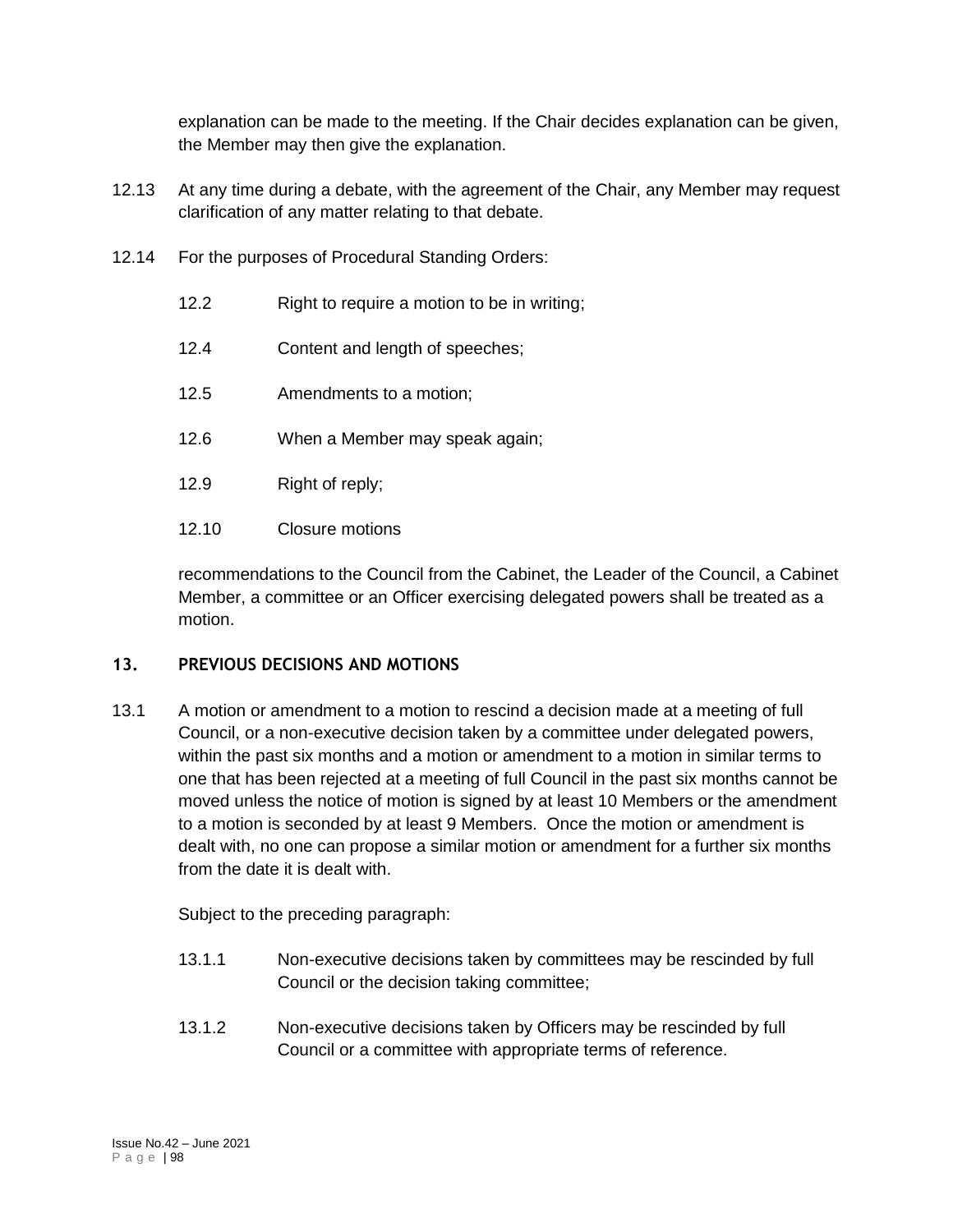#### 13.2 Exceptions

This rule shall not apply to motions which are moved by the Leader of the Council or Chair of any other Council body or other Member on their behalf, following an appropriate recommendation in a report of the Cabinet or other Council body.

## **14. VOTING**

#### 14.1 Majority

Unless the Constitution provides otherwise, any matter will be decided by a simple majority of those Members present in the room and voting.

#### 14.2 Chair's casting vote

If there are equal numbers of votes for and against, the Chair will have a second or casting vote.

*Note – To avoid deadlock on the election of a Chair or on a procedural motion relating to the election of a Chair, the matter will be determined by the toss of a coin*

#### 14.3 Method of voting

Unless a ballot or recorded vote is demanded under these rules the Chair will take the vote by show of hands, or, if there is no disagreement, by the consent of the meeting.

#### 14.4 Ballots

The vote will take place by ballot if 10 Members present at the meeting demand it. The Chair will announce the result of the ballot immediately after the votes have been counted.

#### 14.5 Recorded vote

If 10 Members present at the meeting demand it, the names of those who vote for or against a motion or amendment or abstain from voting will be recorded in the minutes. A demand for a recorded vote will override a demand for a ballot.

#### 14.6 Right to require individual vote to be recorded

If, immediately after the vote is taken, a Member requests it, their vote will be recorded in the minutes to show whether they voted for or against the motion or abstained from voting and this will be done even though the vote may have been taken by ballot.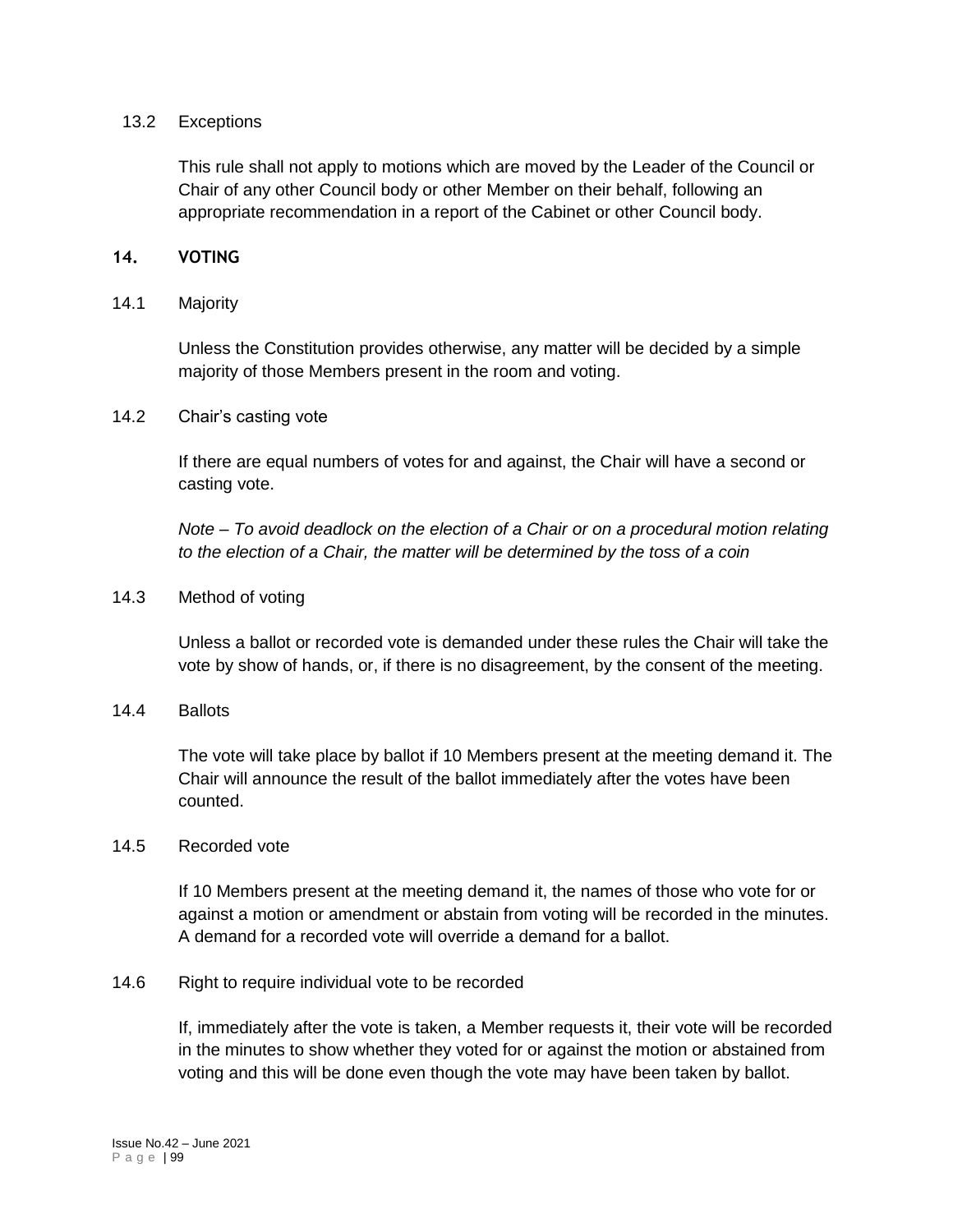#### 14.7 Budget decision meeting

Immediately after any vote is taken at a budget decision meeting there shall be recorded in the minutes of the proceedings of that meeting the names of the persons who cast a vote for the decision or against the decision or who abstained from voting.

### 14.8 Voting on appointments

If there are more than two people nominated for any position to be filled and there is not a clear majority of votes in favour of one person then the name of the person with the least number of votes will be taken off the list and a new vote taken. The process will continue until there is a majority of votes for one person.

#### 14.9 Multiple appointments to organisations

If the Council has to fill two or more positions on any internal or external organisations, the names of persons to be appointed must be moved and seconded.

If there are more nominations than positions, each Member will be entitled to one vote for each of the nominees up to the same number as there are positions. The nominees that have the highest number of votes shall be appointed. If an equality of votes prevents a decision being made, the Chair may use their casting vote to decide which of the nominees, who have the same number of votes, shall be elected.

#### **15. MINUTES**

## 15.1 Signing of minutes

The Chair is required to sign the minutes at the next suitable meeting. The Chair will move that the minutes of the previous meeting be signed as a correct record. Only the accuracy of the minutes can be discussed.

## 15.2 No requirement to sign minutes of previous meeting at extraordinary meeting

When the next meeting of the full Council is an extraordinary meeting, there is no requirement to sign the minutes of the previous meeting. These minutes can be signed at the following ordinary meeting.

#### **16. RECORD OF ATTENDANCE**

All Members present during the whole or part of a meeting must sign their names on the attendance sheet by the end of every meeting.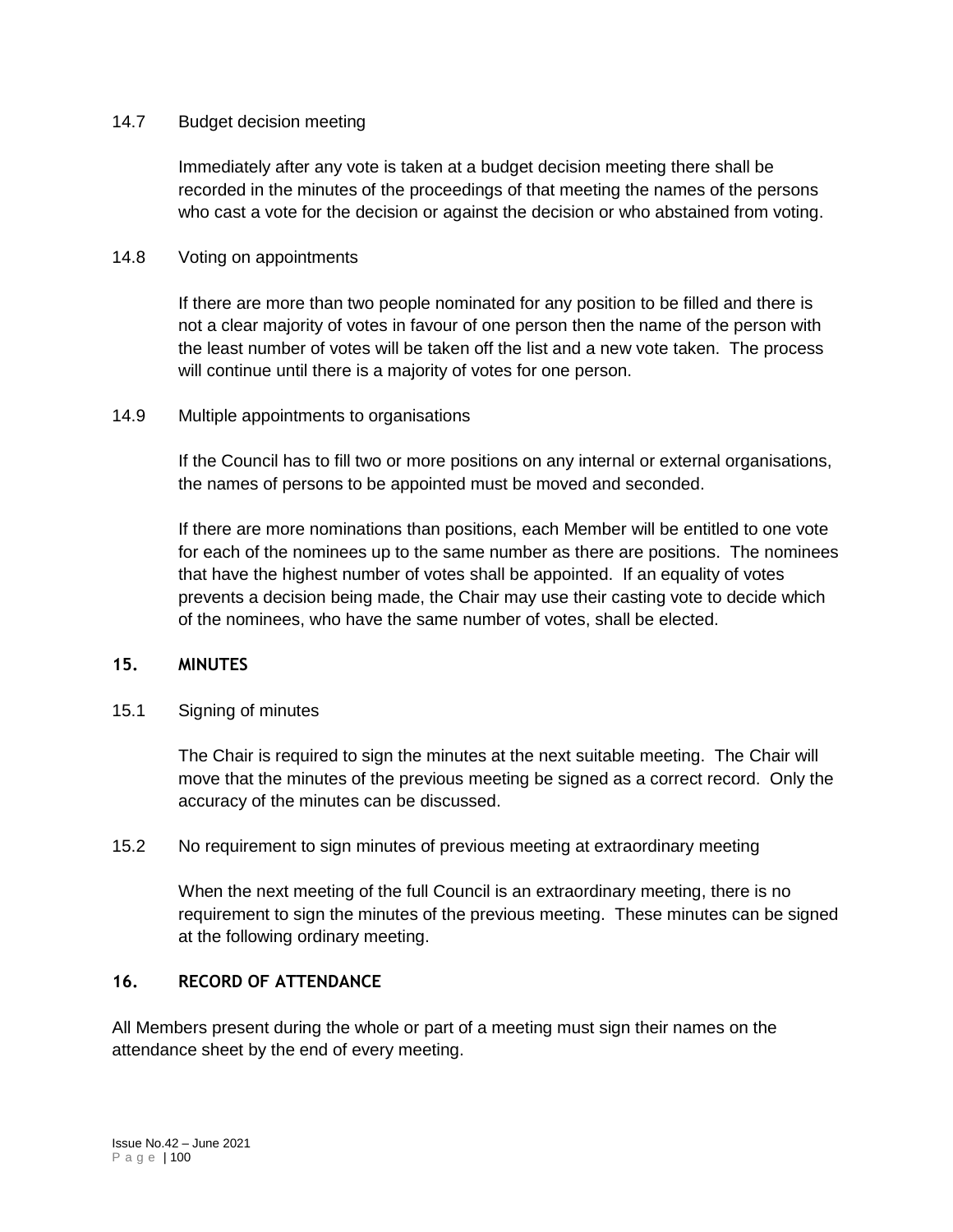## **17. EXCLUSION OF THE PUBLIC**

Members of the public and media may only be excluded from a meeting either in accordance with the Access to Information Procedure Rules in Part 4 of the Constitution or by the Procedural Standing Order relating to disturbance by members of the public.

## **18. MEMBERS CONDUCT**

#### 18.1 Member speaking

When a Member wishes to speak, they will indicate that to the Chair whilst remaining seated. No Member will speak unless called on to do so by the Chair. When called to speak the Member will normally stand, unless that is not appropriate for the individual, and address the meeting through the Chair. If two or more Members indicate that they wish to speak, the Chair will ask one to speak and the other(s) will remain silent. While a Member is speaking other Members shall remain silent unless raising a point of order or in personal explanation.

#### 18.2 Respect for the Chair

Whenever the Chair indicates that they wish to speak during a debate the rest of the Council shall be silent.

#### 18.3 Member discipline

If a Member persistently disregards the ruling of the Chair or behaves improperly or offensively or deliberately obstructs business, the Chair may move that the Member shall not be heard further. If seconded, the motion will be voted on without discussion.

## 18.4 Member to leave the meeting

If the Member continues to behave improperly after a motion under 18.3 is carried, the Chair may move that either the Member leaves the meeting or that the meeting is adjourned for a specified period. If seconded, the motion will be voted on without discussion.

#### 18.5 General disturbance

If there is a general disturbance which the Chair decides makes orderly business impossible, the Chair may adjourn the meeting for as long as they think necessary.

## **19. MEMBERS INTERESTS IN CONTRACTS AND OTHER MATTERS**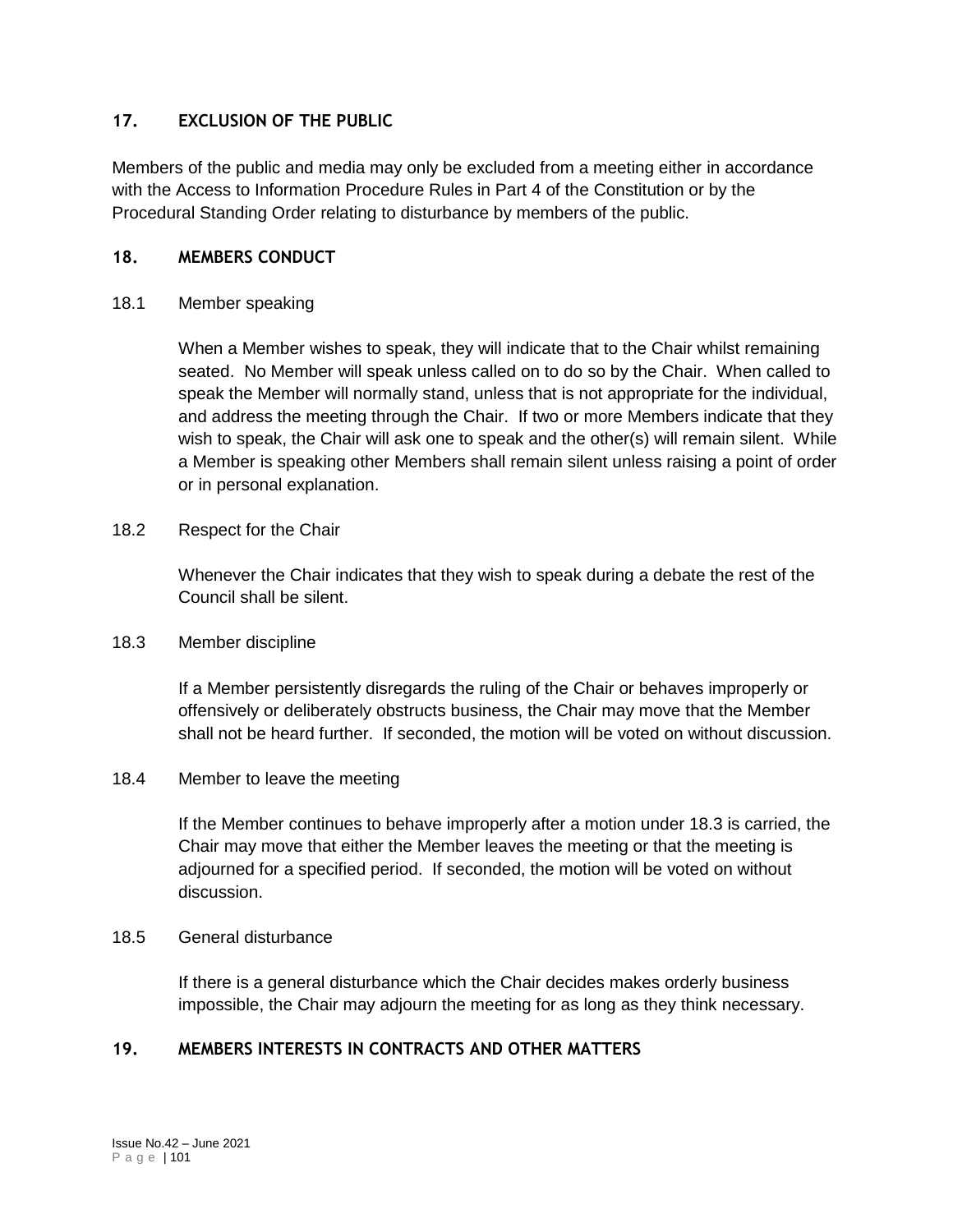Any Member of the Council who has a disclosable pecuniary interest (within the terms of the Code of Conduct for Members adopted under the Localism Act 2011) in any matter except one that is under consideration by the Council as part of the report of the Cabinet or other appropriate Council body and is not itself the subject of debate, **shall inform the meeting** and act in accordance with the relevant code of conduct.

Any disclosure, withdrawal or dispensation under this rule shall be recorded in the Minutes of the meeting concerned.

# **20. DISTURBANCE BY THE PUBLIC**

## 20.1 Removal of members of the public

If a member or members of the public interrupt the meeting, the Chair will warn the people concerned. If they continue to interrupt, the Chair will order their removal from the meeting.

20.2 Clearance of part of the meeting room

If there is a general disturbance in any part of the meeting room open to the public, the Chair may call for that part to be cleared.

## **21. PHOTOGRAPHY AND AUDIO RECORDINGS OF MEETINGS**

- 21.1 Proceedings of the Council, the Cabinet and Committees may be recorded for broadcast live on the internet via the Council's website. Such meetings will be broadcast in full, excluding any confidential items which may need to be considered in the absence of the press and public.
- 21.2 Filming, photographing and audit recording of any meeting of the Council, its Cabinet or any Committee is permitted unless the press and public are excluded from that part of the meeting or there is good reason not to do so, as directed by the Chair of the meeting.
- 21.3 Any filming must be done as unobtrusively as possible from a single fixed position without the use of any additional lighting; focusing only on those actively participating in the meeting and having regard also to the wishes of any member of the public present who may not wish to be filmed.
- 21.4 As a matter of courtesy, anyone wishing to film proceedings is asked to advise the Chair in advance (by contacting Democratic Services) so that all those present may be made aware that it is happening and have the opportunity to be excluded.

# **22. ELECTRONIC COMMUNICATION**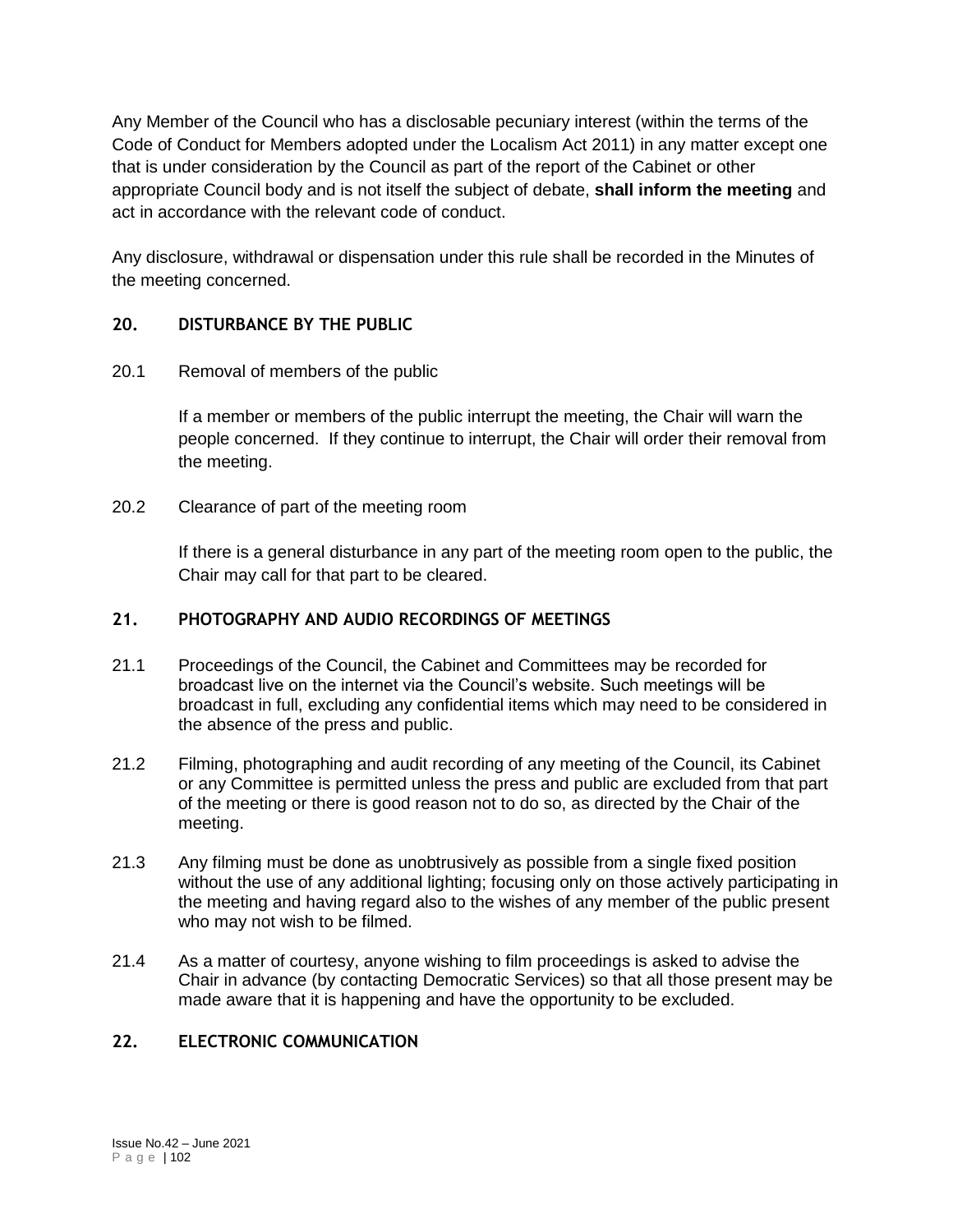If these Procedural Standing Orders require that written notice is given to the Chief Executive, such notice will be accepted if received by the Chief Executive by email or fax within the specified deadline.

# **23. SUSPENSION AND AMENDMENT OF PROCEDURAL STANDING ORDERS**

# 23.1 Suspension

Any of these Procedural Standing Orders, except this Procedural Standing Order and Procedural Standing Order 10.9 and those relating to a Member's right to have their individual vote recorded and the requirement to sign the minutes at the next suitable meeting, may be suspended on consideration of a motion for which notice has been given or, if the motion is put without notice, when at least half of the total number of Members of the Council, that is 27 Members, are present. The rule can only be suspended while the meeting is in progress. Suspension shall last only for so long as the matter, for which Procedural Standing Orders were suspended, is under discussion.

# 23.2 Amendment

Any motion to add to, vary or revoke these Procedural Standing Orders, other than a motion to adopt a recommendation of the Cabinet or other Council body, will, when proposed and seconded, stand adjourned without discussion to be dealt with at the next ordinary meeting of the Council.

# **24. AUTHORITY OF THE CHAIR**

At a meeting of the full Council, the ruling of the Chair of the Council as to the meaning or application of the Constitution or as to any proceedings of the full Council shall not be challenged. Such ruling will have regard to the purposes of the Constitution contained in Article 1.

# **25. GROUP LEADERS AND LEAD MEMBERS**

- 25.1 Any Member of the Council referred to in the Constitution as a Group Leader in respect of a political group shall be the Member for the time being so nominated in writing to the Chief Executive by the persons wishing to be treated as that political group;
- 25.2 Any Member of the Council referred to in the Constitution as a Lead Member in respect of a political group, shall be the Member for the time being so nominated in writing to the Chief Executive by the group leader for that political group.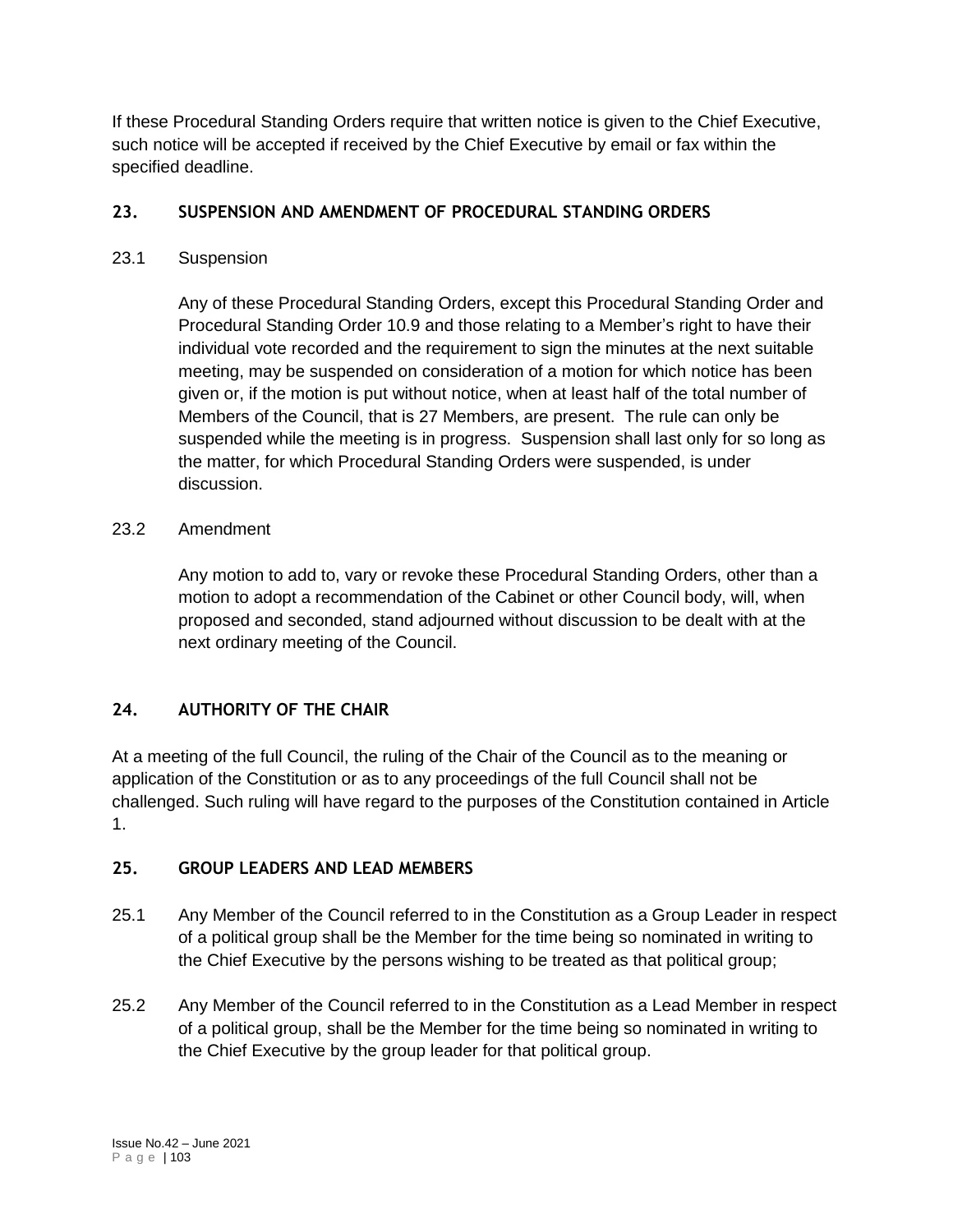# **26. APPLICATION OF PROCEDURAL STANDING ORDERS TO OTHER COUNCIL BODIES**

- 26.1 All of these Procedural Standing Orders apply to the meetings of the full Council. None of these Procedural Standing Orders apply to meetings of the Cabinet. The following Procedural Standing Orders apply to the meetings of all committees established by the Council (other than Scrutiny Committees):
	- 2.3 EXTERNAL ADVICE TO COMMITTEE MEETINGS
	- CHAIR OF MEETING
	- QUORUM
	- QUESTIONS FROM THE PUBLIC
	- QUESTIONS BY MEMBERS
	- MOTIONS WITHOUT NOTICE
	- VOTING
	- MINUTES
	- RECORD OF ATTENDANCE
	- EXCLUSION OF THE PUBLIC
	- MEMBERS CONDUCT
	- MEMBERS INTERESTS IN CONTRACTS AND OTHER MATTERS
	- DISTURBANCE BY THE PUBLIC
	- PHOTOGRAPHY AND AUDIO RECORDINGS OF MEETINGS
	- ELECTRONIC COMMUNICATION
	- AUTHORITY OF THE CHAIR
	- APPOINTMENT OF SUBSTITUTE MEMBERS OF COMMITTEES
	- 26.2 The following Procedural Standing Orders shall, with any necessary modifications, apply to Scrutiny Committee meetings:
		- QUORUM
		- VOTING
		- EXCLUSION OF THE PUBLIC
		- MEMBERS CONDUCT
		- MEMBERS INTERESTS IN CONTRACTS AND OTHER MATTERS
		- DISTURBANCE BY THE PUBLIC
		- PHOTOGRAPHY AND AUDIO RECORDINGS OF MEETINGS
		- AUTHORITY OF THE CHAIR
		- APPOINTMENT OF SUBSTITUTE MEMBERS OF COMMITTEES

# **27. ELECTION OF CHAIR AND VICE-CHAIR OF COMMITTEES**

27.1 Council committees (other than the scrutiny committees) will elect a chair and vice-chair each year at the first meeting following the Annual Meeting of Council. The chairs and vice-chairs of the Scrutiny Committees are elected at the Annual Meeting of the Council in line with Scrutiny Procedure Rule 7.

# **28. APPOINTMENT OF SUBSTITUTE MEMBERS OF COMMITTEES**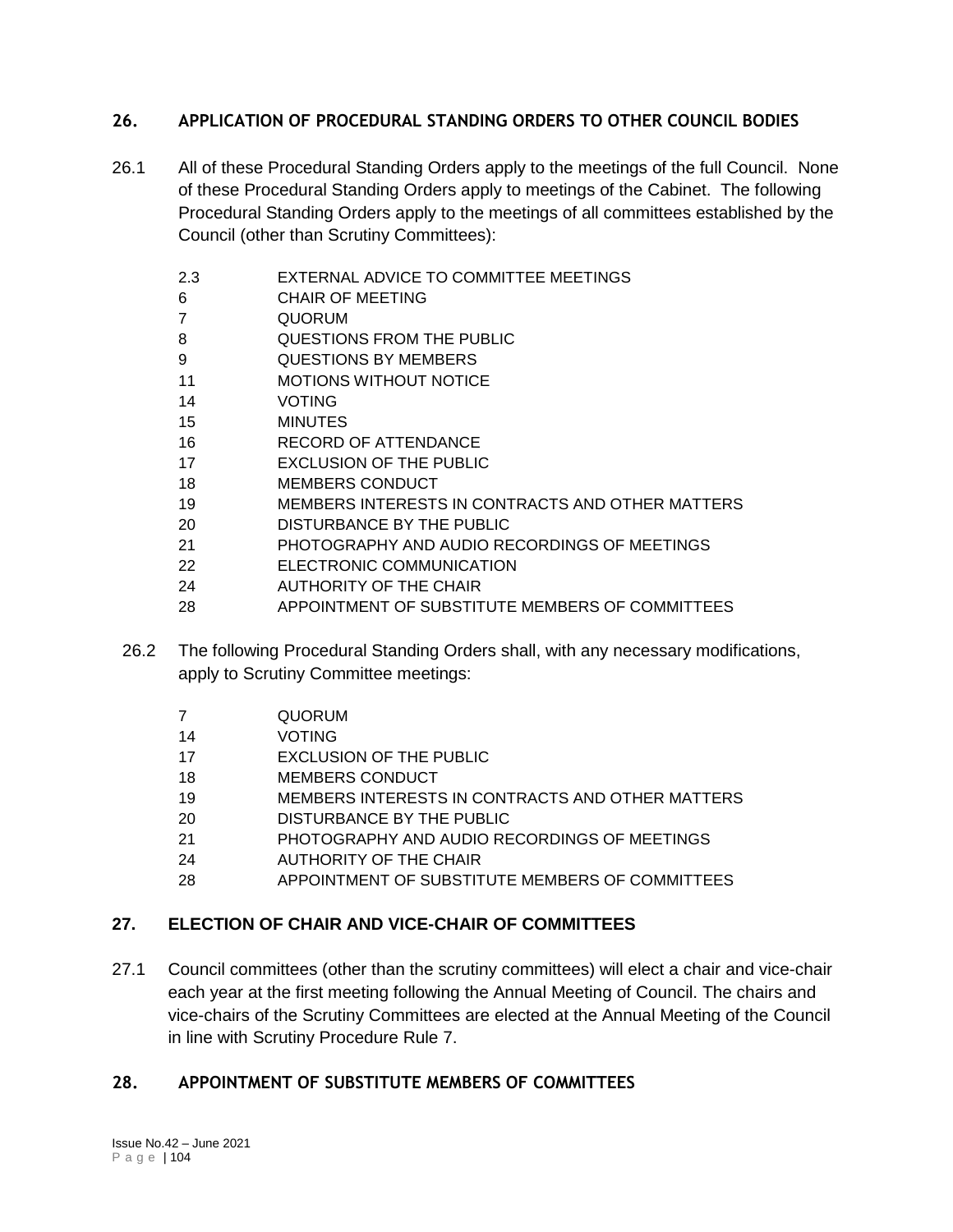28.1 The application of this Procedural Standing Order applies to all Council bodies except for the full Council meetings, Cabinet and the Pensions Committee. In relation to the following Council bodies, this Procedural Standing Order can only be applied where the substitute Member has undertaken the same training as the appointed Member of the relevant Council body:

Appeals Committee, Planning Committee, Safety and Licensing Committee, Commons and Rights of Way Committee and Traffic Regulation Committee.

- 28.2 Political groups will be entitled to substitute up to 50% of their members on Committees which allow substitutes (this would be rounded up in cases where a political group has an odd number of seats on a particular Committee) in accordance with their political balance and Procedural Standing Order 28.1.
- 28.3 A substitute Member will only attend a meeting if the appointed Member cannot do so.
- 28.4 Attendance of a substitute at a forthcoming meeting will be notified to the committee administrator as soon as possible and by no later than half an hour before the start of the meeting.
- 28.5 Notice of substitution shall be given either by the absent Member or by their political group representative.
- 28.6 At the commencement of a meeting where substitution has taken place, the Members shall be advised of the substitution.
- 28.7 During the period of substitution, the substitute Member shall be a full Member of the particular body for all purposes.

# **RULES ON ACCESS TO INFORMATION ABOUT THE COUNTY COUNCIL'S FORMAL BUSINESS**

## **Introduction**

1. The formal business of the Council is carried out at meetings of the full Council, meetings of other Council bodies to which it has delegated responsibility for some of its functions, meetings of the Cabinet and by the Leader of the Council, Cabinet Members and Officers under "delegated powers". County Councillors and members of the public enjoy certain legal rights to discover in advance what will be discussed at each meeting, obtain copies of documents about items of business, to attend meetings and discover what decisions were made. The public also has a right to know about certain decisions taken by the Leader of the Council, Cabinet Members and Officers and the reasons for those decisions. These rights are usually known as "individuals' rights of access to information", and are important because they help to ensure the Council is accountable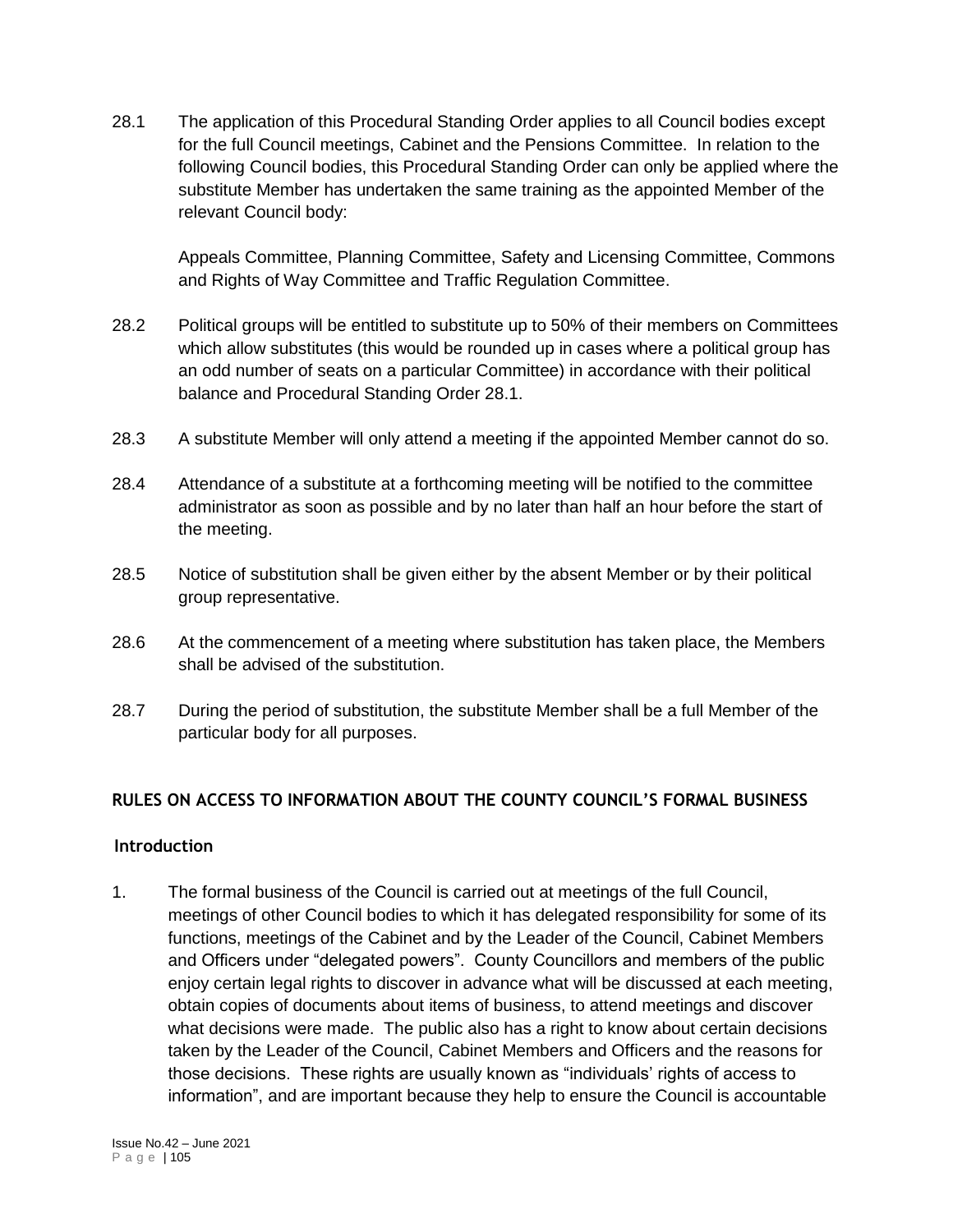for its decisions and promote increased and better informed participation in the work of the Authority. The purpose of this part of the Constitution is, therefore, to summarise the rules that enable people to obtain access to information about the Council's business.

## **The public's right to attend meetings**

- 2. The public may attend any meeting of the full Council, a Council body and the Cabinet except for:
- 2.1 Any informal meeting of the Cabinet that may, and which the Cabinet decides shall, be held in private, where no formal decisions can be taken;
- 2.2 Any meeting, or part of a meeting, that involves the consideration of "exempt information", and which the full Council, a Council body or the Cabinet formally resolves should not be open to members of the public;
- 2.3 Any meeting or part of a meeting that involves the consideration of "confidential information".
- 3. The meaning of "exempt information" information is described in Schedule 12A of the Local Government Act 1972, which is reproduced as an Appendix to these rules. In essence information will be "exempt information" if it contains personal details about an existing, former or prospective employee or Member of the Council or another individual who is affected by what the Council is doing, information about prospective contracts, legal proceedings and negotiations with trade unions. The Council is committed to conducting its business openly. Therefore, as a general principle, it will discuss matters in public unless there are compelling reasons why it should not do so.
- 4. The meaning of "confidential information" is defined in Section 100A of the 1972 Act. It is important to note that this statutory definition has a much narrower meaning than might be ascribed to it in everyday language and catches only that information that is given to the Council by a government department on terms that forbid disclosure to the public and information that may not be disclosed under any enactment or the terms of a court order. Whilst the Council has discretion to allow the public access to exempt information, no such choice exists in relation to confidential information; the law requires that the Council must exclude the public when confidential information is discussed.

# **The public's right to obtain copies of the agenda to meetings and reports and documents that are to be discussed at meetings**

5. The public is entitled to see and obtain a copy of the agenda of every meeting of the full Council, Council body and any meeting of the Cabinet held in public at least five days before the day of the meeting (excluding the day the agenda is first publicised and the day of the meeting itself). The public may also see and obtain a copy of every report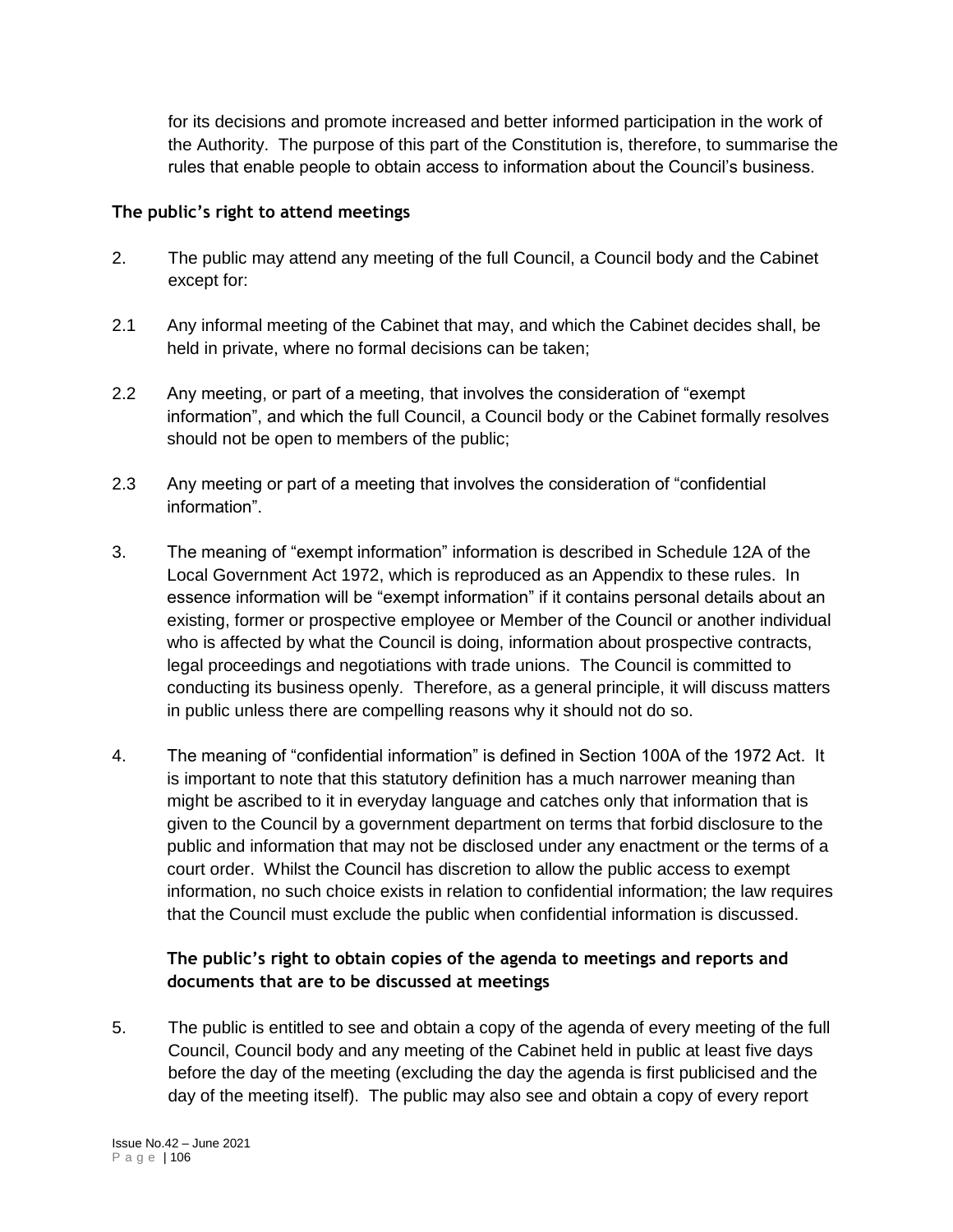that is to be considered at the meeting and any "background paper" that was relied on to produce the report. A member of the public will know whether there are any background papers to a report because the author of a report will list any that they have used. Background papers need not be listed in the case of any report that contains confidential or exempt information.

- 6. Sometimes the agenda is changed, and new items of business added to it, after an agenda is published in accordance with paragraph 5 of these rules. When this happens, the Monitoring Officer will ensure that the revised agenda is available to the public as soon as a new agenda item has been added. Any new report, and any associated background papers, will be made available to the public at the same time they are made available to elected Members of the Council.
- 7. Occasionally an item of "urgent business" will arise and need to be added to the agenda of the full Council, a Council body or the Cabinet in circumstances that precluded its prior publication in accordance with paragraphs 5 and 6 of these rules. Subject to advice from the Monitoring Officer, the Chair of any meeting may add an urgent business to the agenda of any meeting but when they do so, they must explain why the item is urgent and this reason must be written down in the minutes of the meeting.
- 8. The public's right to look at and obtain copies of reports and background papers in accordance with paragraphs 5 to 7 of these rules is subject to the limitation that they are not entitled to look at, or receive a copy of, any exempt or confidential information. Any item of business that is restricted in this way will be clearly described on the agenda as being "not for publication" and contain a statement that it contains either exempt or confidential information within the meaning of the Local Government Act 1972. Reports containing exempt or confidential information will be clearly marked in the same way. In the case of exempt material, the agenda and the report will specify which paragraph of Schedule 12A to the 1972 Act applies to place an item of business into this category.

At least 28 clear days before a private meeting i.e. a meeting or part of a meeting from which the public are to be excluded because exempt or confidential information may be disclosed, Cabinet must publish at Shire Hall and on the Council's website, notice of the intention to hold a private meeting, stating its reasons. A further such notice must be published at least 5 clear days before the private meeting and will include details of any representations received by Cabinet about why the meeting should be open to the public, and its response to any such representations. Where compliance with this requirement is impracticable Cabinet must obtain agreement from the Chair of the relevant Scrutiny Committee, or where they are unable to act, the Chair of the Council, that the meeting is urgent and cannot reasonably be deferred. Once agreement has been obtained notice of it and the reasons will be published.

## **Sub-committees, panels and groups**

Issue No.42 – June 2021 P a g e | 107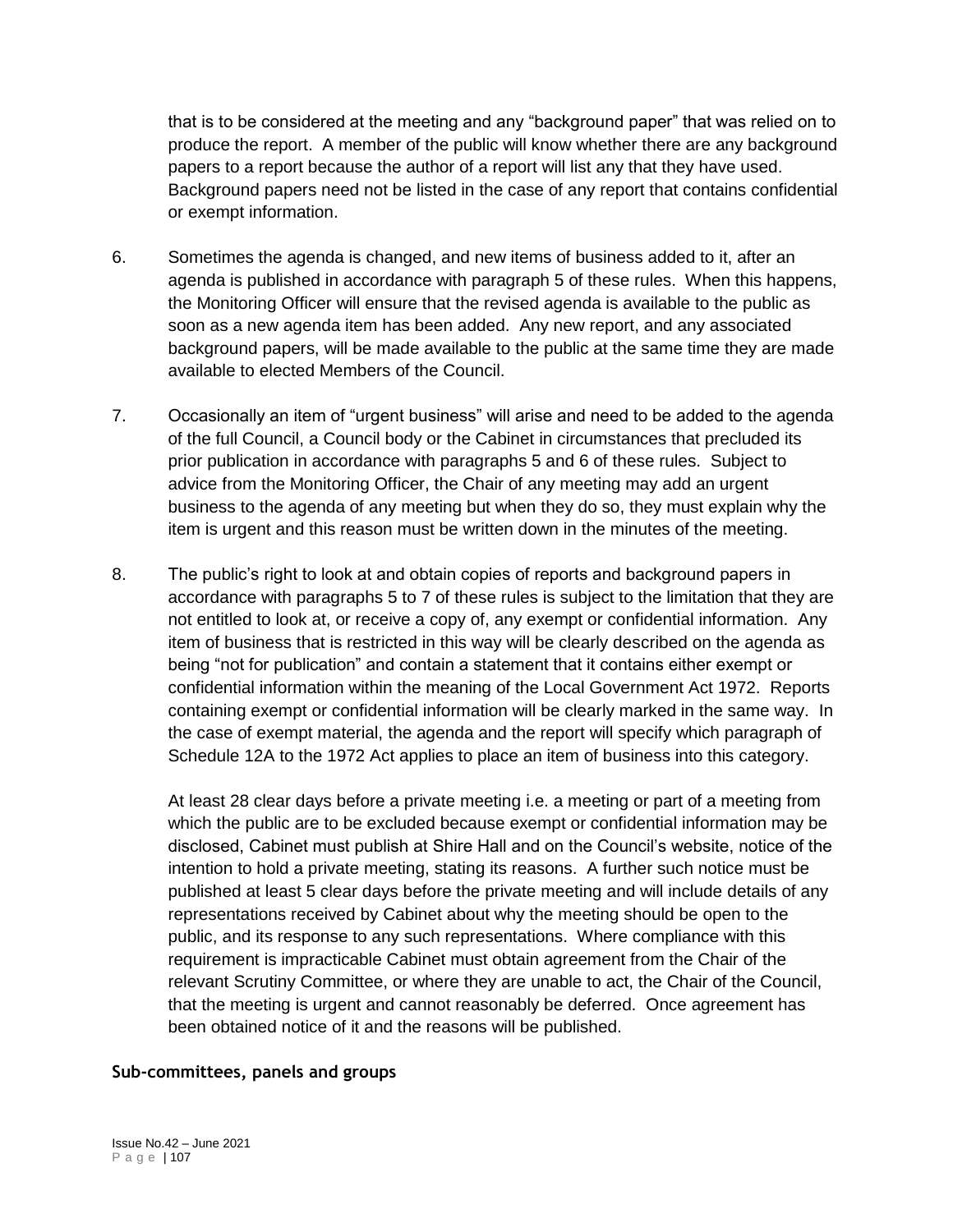9. Council bodies may establish politically balanced sub-committees with the power to make any decisions that are formally authorised by the parent body. These rules apply to a meeting of a sub-committee and to any Cabinet committee that meets in public.

Sub-committees and Cabinet committees can be distinguished from panels established from time to time by council bodies, the Cabinet, Leader of the Council and Cabinet Members on the basis that panels have no power to make a decision in respect of any Council function. Consequently, these rules do not apply to panels. This does not necessarily mean that meetings of these groups, their agenda and any documents they produce will not be open to the public. Rather it will be a matter for the parent body or the panel itself to decide whether and to what extent they should meet individual requests for access to information.

Groups are established by Officers to deal with a particular item of work or work area and do not include Members and operate in the same way as panels for the purposes of access to information.

## **Decisions by the Leader of the Council, Cabinet Members and Officers**

10. All decisions that are made by the Leader of the Council and Cabinet Members under delegated powers must be recorded in writing. After the decision has been made, the public are entitled to look at the record of decisions that are made by Leader of the Council and Cabinet Members and obtain copies of any decision. Paragraph 5.8 of Section 5 Part 3 of the Constitution specifies the content of the decision record.

Decisions that are made by Officers under delegated powers must be recorded in writing. After the decision has been made, the public are entitled to look at the record of decisions made by Officers. Paragraph 5.8 of Section 5 Part 3 of the Constitution specifies the content of the decision record.

Subject to paragraph 16 below, before any key decisions are made by the Leader of the Council, or Cabinet Members, or key decisions are made by Officers, at least five days before the day of the decision every report that is to be considered and any "background paper" that was relied on to produce the report shall be available for public inspection.

The public is entitled to look at and obtain copies of decision records and background papers provided they are no more than 6 years old (4 years old in relation to background papers) (time begins to run from the date of the decision).

## **Minutes of meetings and executive decisions**

11. After a meeting of the full Council, a Council body or the Cabinet, Legal & Democratic Services will produce a "minute" (a written record) that records, in summary form, every decision that was made at the meeting. The public is entitled to look at and obtain

.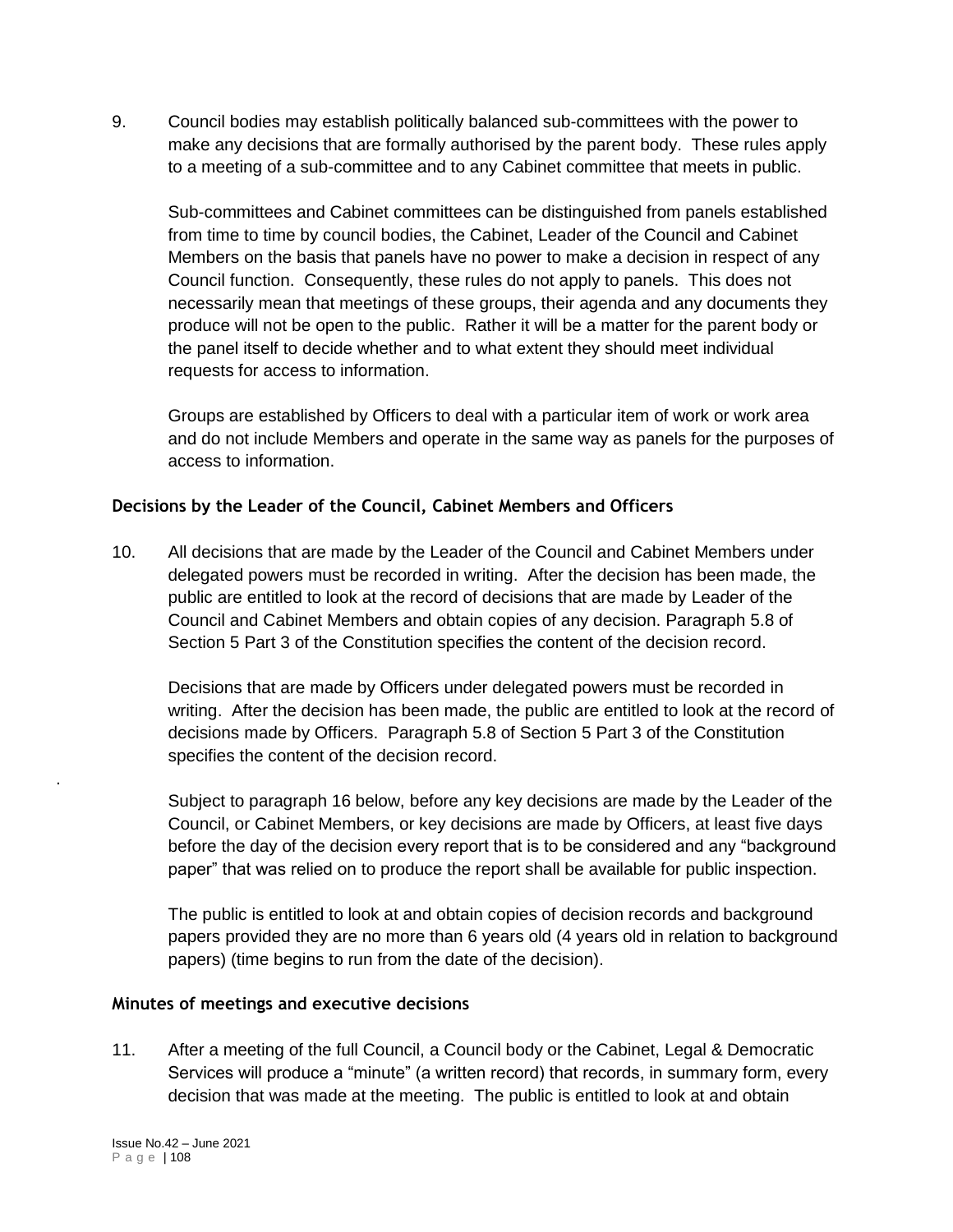copies of minutes, the associated agenda and reports and background papers provided they are no more than 6 years old (4 years old in relation to background papers) (time begins to run from the date of the meeting). The Council is not obliged to disclose exempt information when it publishes a minute, but if it does not and as a result part of the minutes would be difficult to understand, the Monitoring Officer must provide a summary so that part of the minute can be understood.

As soon as reasonably practicable after the Cabinet, a Cabinet Member or an Officer has made an executive decision Democratic Services will publish a decision statement setting out:

- A record of the decision including the date it was made
- The reasons for the decision
- Details of any alternative options considered and rejected by the decision maker
- A record of any conflict of interest declared by a member of Cabinet
- A note of any dispensation granted by the Head of Paid Service relating to a conflict of interest declared by a Cabinet Member

# **Charges for the supply of agenda, reports and background papers**

12. The Council is entitled to make a reasonable charge for the copying and postage of minutes, agenda, reports and background papers. Requests for photocopying and the supply of reports and background papers should be made to the Head of Democratic Services, who will be pleased to help you obtain what you need and to tell you about any charge that will be made for the service.

# **The special rules that apply to "key decisions"**

- 13. A key decision is an executive decision that may be taken by the Cabinet, a Cabinet committee, Leader of the Council, a Cabinet Member or any Officer under powers delegated to them and which, if implemented, would be likely to:
- 13.1 Result in the Council incurring expenditure or the making of a saving, which is significant having regard to the County Council's budget for the service or function to which the decision relates; or
- 13.2 Be significant in terms of its effects on communities living or working in an area comprising two or more county electoral divisions in the county.
- 14. As a general rule, a decision will fall into paragraph 13.1 if the value of any expenditure or saving exceeds £500,000 unless the Council's Chief Financial Officer and Monitoring Officer certify that it would not be a key decision and state their reasons for this conclusion in writing.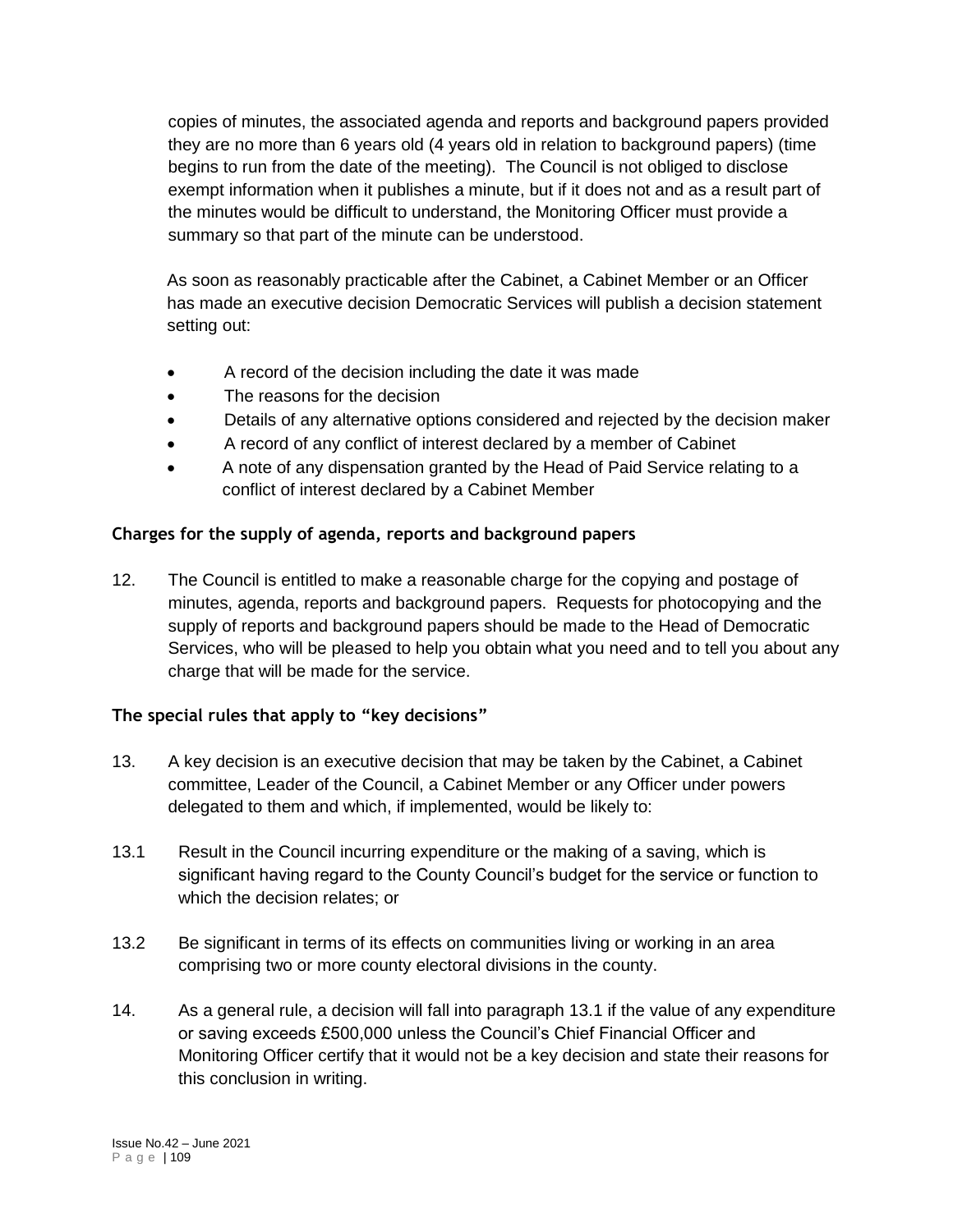- *Note 1: The Chief Financial Officer and Monitoring Officer may issue guidance from time to time on the meaning of "key decisions"*
- *Note 2; In view of the importance of key decisions they should normally only be taken by the Cabinet.*
- 15. Subject to paragraphs 16, 17 and 18, the Council must publish at its offices and on its web site at least 28 days clear days before a key decision is made a document which states that
	- a key decision is to be made
	- the subject matter of the decision
	- the identity of the decision maker in the case of an individual, their name and title, or if the decision is to be taken by Cabinet, a list of its members
	- the date, or period within which the decision is to be made
	- a list of documents submitted to the decision maker relating to the decision
	- the address from which copies of such documents may be obtained
	- that other documents may be submitted to the decision maker and the procedure for obtaining copies of them
	- whether any part of the meeting at which the matter is to be discussed will be held in private

# **Exceptions to the need to publish notice of a key decision 28 days in advance**

- 16. The procedure that is described in paragraph 15 may only be departed from under the:
- 16.1 General exception rule; or
- 16.2 The special urgency rule.

# **The general exception rule**

17. Under the "general exception rule" a key decision that the Cabinet, Leader of the Council, Cabinet Member or an Officer acting under delegated powers wishes to make but is not and cannot practically be included in the document referred to in paragraph 15 may be made if the Chief Executive gives the Chair of the relevant Scrutiny Committee a written notice that a key decision will be made at least five clear days before that decision is made (i.e. excluding the day the notice is given and the date of the decision).

The notice given to the Chair of any Scrutiny Committee under this rule is made available for public inspection at Shire Hall, Gloucester at least 5 days before that decision is made, and also published on the Council's web site.

As soon as reasonably practicable after giving such notice the Chief Executive must make available at Shire Hall and on the web site a notice setting out the reasons why it is impracticable to give 28 days' notice of the key decision.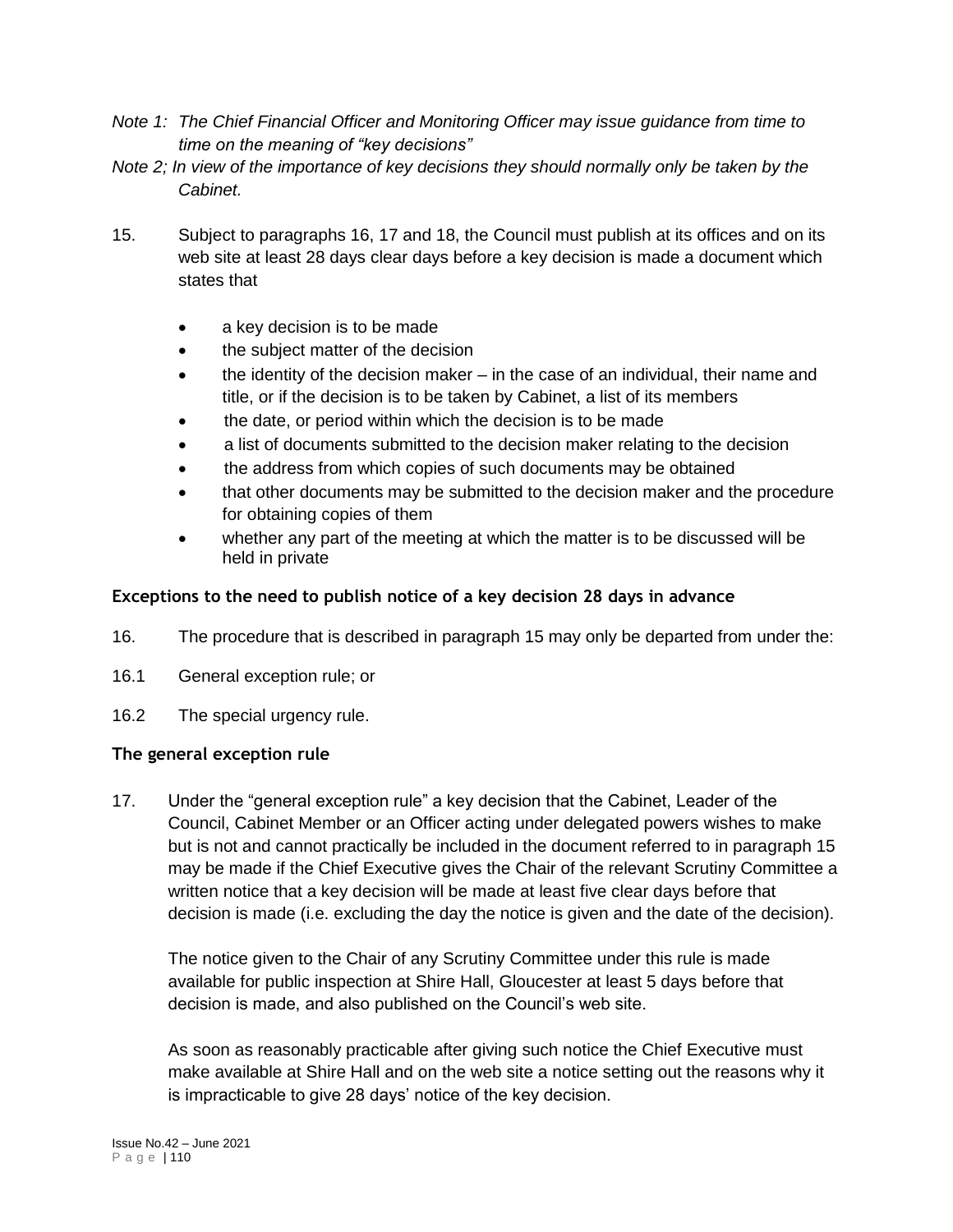## **The special urgency rule**

- 18. If the Cabinet, Leader of the Council, a Cabinet Member or any Officer acting under delegated powers believes a decision must be made so urgently that it is impracticable to give the five days notice that is required under the "general exception rule" it may nevertheless make the decision if the Chief Executive has given written notice of the key decision to the Chair of the relevant Scrutiny Committee (or the Chair of the Council if they are unable to act) and that Chair agrees that the decision may be made. A notice setting out the reasons why the decision is urgent and cannot reasonably be deferred must be made available at Shire Hall and published on the Council's web site.
- 19. In order that the Council may be confident key decisions are only made under the urgency procedure when there are good reasons for doing so the Leader of the Council will make a report to the full Council every three months on the use of this power. The report will summarise how many decisions were made under the urgency procedure in the previous three months and describe the subject matter of each of those decisions.

## **Scrutiny Committees**

20. Scrutiny Committees play an important role in ensuring that key decisions are well publicised. Thus, if a Scrutiny Committee decides a key decision was taken by the Cabinet, Leader of the Council, Cabinet Member or an Officer but was not treated as such nor taken under the general exception or the special urgency procedure the committee may require the Leader of the Council to submit a report to the full Council. The report must describe the decision that was made and give the reasons for the decision. The report must also explain why the Cabinet, Leader of the Council, Cabinet Member or Officer believes the decision was not a key decision. Alternatively, if the Cabinet, Leader of the Council, Cabinet Member or Officer accepts the decision was a key decision, the report should explain why it was not publicised as required nor dealt with as urgent business.

# **Elected Members' additional rights of access to information**

- 21. Under the Local Government Act 1972 all elected Members ("County Councillors") have all the rights of access to information about Council business that are enjoyed by members of the public. In addition all County Councillors are entitled to see exempt information which comes under the following categories:
	- information relating to the financial or business affairs of any person (including the Council itself) but not including information relating to the negotiations for a contract; and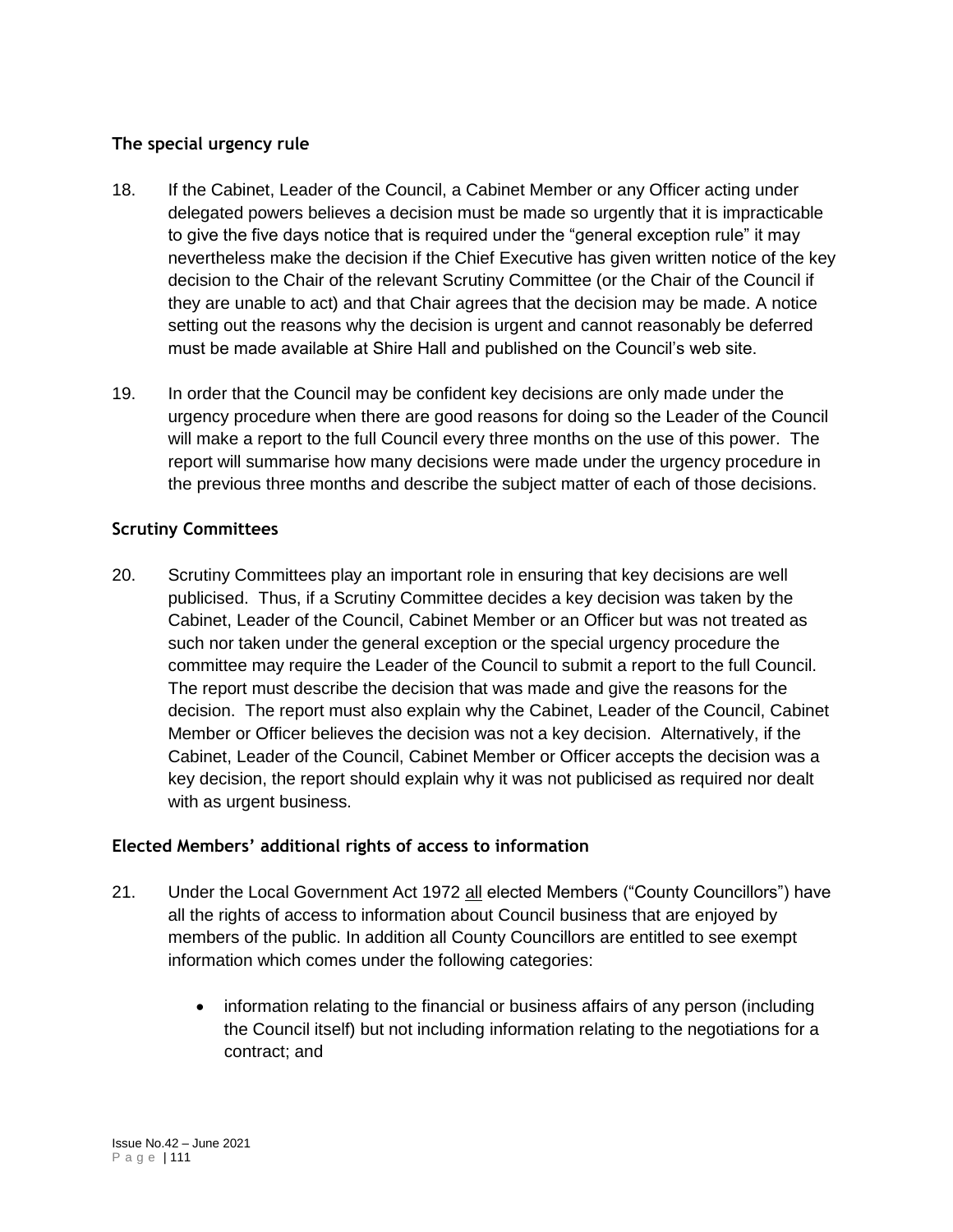- information relating to a notice given by the Council under any enactment which imposes requirements upon a person, or the making of an order or direction under any enactment
- 22. In addition to the rights mentioned in paragraph 21 of these rules County Councillors may look at other information contained in any document, including exempt or confidential information, if they are able to establish a "need to know" what is in it to carry out their business as an elected Member of the Authority. The same rule applies in relation to any meeting or part of a meeting of a committee, sub-committee (except an informal meeting of the Cabinet or a Cabinet committee), panel or group, even if it is concerned with exempt or confidential information, provided a County Councillor is able to demonstrate they have a need to know about its business to carry out their duties as an elected Member.
- 23. It is not possible to lay down any hard and fast rules about what a "need to know" means and when it may be said to arise; this will always be a matter of fact and degree, to be decided in the light of all the circumstances attaching to a particular request. Judicial decisions, however, indicate that a need to know does not arise merely because a County Councillor would like to know what is in a document or may be said at a meeting. Nor does a need to know enable a County Councillor to "rove through" the Council's files in search of information that it is thought might be helpful to them (this is sometimes known as "fishing for information"). On the other hand, a County Councillor will often be able to demonstrate a need to know about matters affecting their electoral division or that relate to a Council body or informal working group to which they belong.
- 24. Access to draft documents can present particular difficulties. They may be looked at if they are identified as background papers to a report. In other cases, draft documents will not normally be made available to County Councillors; if it is proposed to publish a document for debate (either in its own right or in relation to a particular decision), a County Councillor will rarely be able to establish a need to know what is contained in an unfinished version of it.
- 25. A County Councillor should normally ask a Head of Service for any document they wish to look at because of a need to know what is in it. If the Head of Service is unsure whether the document should be provided, they will consult the Monitoring Officer, who is responsible for adjudicating on whether the information should be made available in cases of uncertainty.
- 26. A County Councillor should normally ask the Chair of a body that proposes to hold a meeting that is not open to all County Councillors for permission to attend, explaining why they have a need to know about what is to be discussed. Any dispute should be referred to the Monitoring Officer, who is responsible for adjudicating on whether a County Councillor may attend a meeting when this may not otherwise be clear.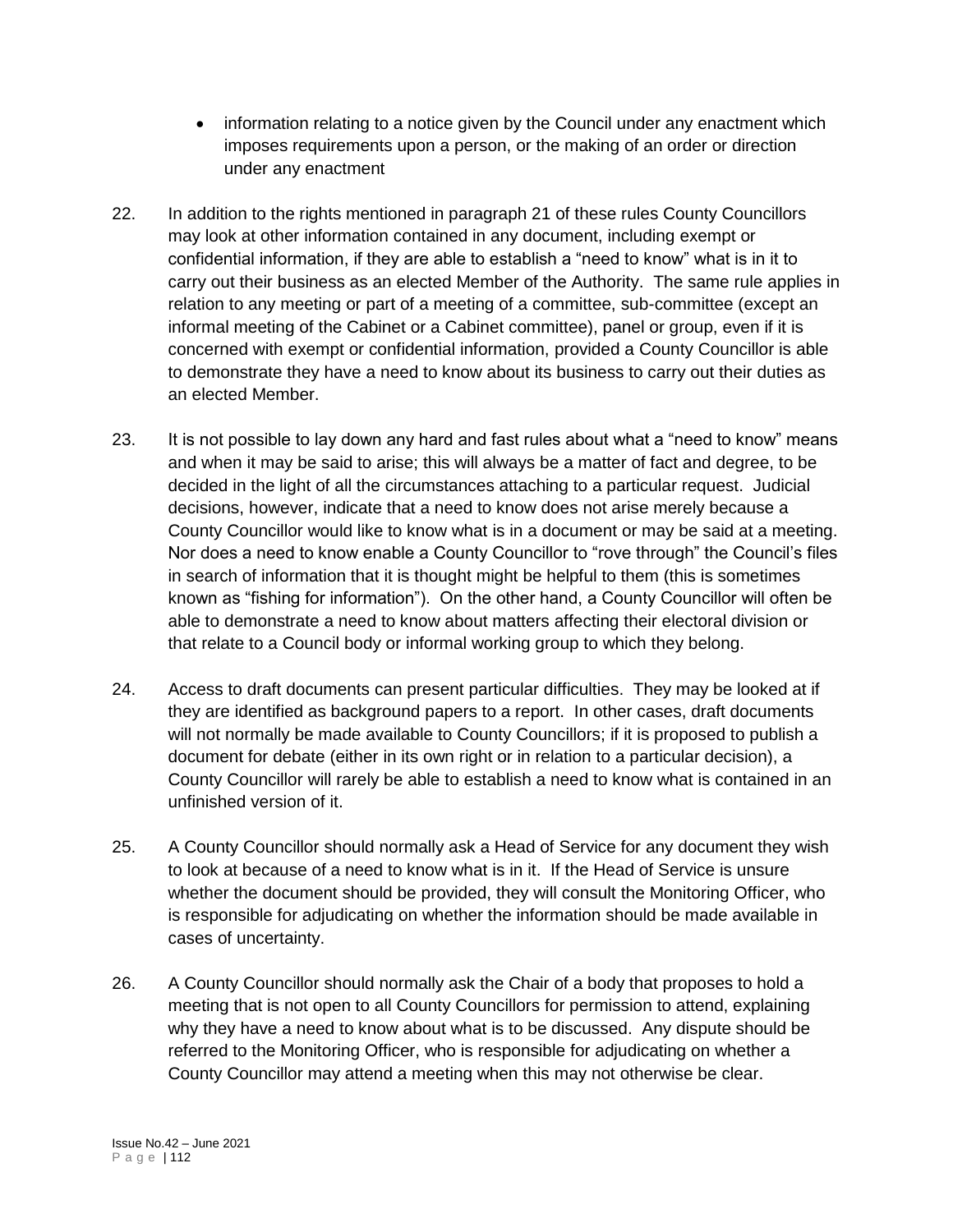# **Additional rights of access to information by Scrutiny Committees**

27. Parliament has decided that Scrutiny Committees should have additional rights of access to information to help them carry out their duty of holding the executive to account. To this end they are entitled to copies of executive documents that contain material relating to any business that has been carried out at a Cabinet meeting, documents that relate to a decision made by the Leader of the Council or Cabinet Member under delegated powers or documents that relate to a decision made by an Officer under delegated powers. Such documents should be provided as soon as reasonably practicable and in any event within 10 clear days of the request. This right does not, however, allow a Scrutiny Committee to look at the advice of a political adviser, or any part of a document that contains exempt or confidential information, unless that information is relevant to an action or decision they are reviewing, scrutinising or intend to scrutinise. If the request is refused then written reasons should be provided to the Scrutiny Committee

# **Elected Members' duty of confidence**

- 28. County Councillors are provided with exempt and confidential information in confidence. Accordingly if a County Councillor discloses this information to the press or any third party they are liable to breach the Council's Code of Conduct for Members. In that event a County Councillor may be reported to the Audit and Governance Committee of the Council, which will investigate whether the Code has been breached.
- 29. In view of the risks associated with any breach of Members' duty of confidence County Councillors must ensure that exempt and confidential information is only used for the performance of their duties as County Councillors. They should also keep the information securely, avoid making copies of it, and ensure that it is disposed of in a way that prevents anyone else from reading it (the best course of action is to return documents to the Democratic Services Unit so that it may be shredded).

# **APPENDIX TO RULES ON THE PUBLIC'S RIGHT OF ACCESS TO INFORMATION ABOUT THE COUNCIL'S FORMAL BUSINESS**

The list below describes each of the categories of "exempt information" that, in accordance with the Local Government (Access to Information) (Variation) Order 2006 and with effect from 1 March 2006, are specified in Schedule 12A of the Local Government Act 1972.

- 1. Information relating to any individual.
- 2. Information that is likely to reveal the identity of an individual.
- 3. Information relating to the financial or business affairs of any particular person (including the Authority holding that information).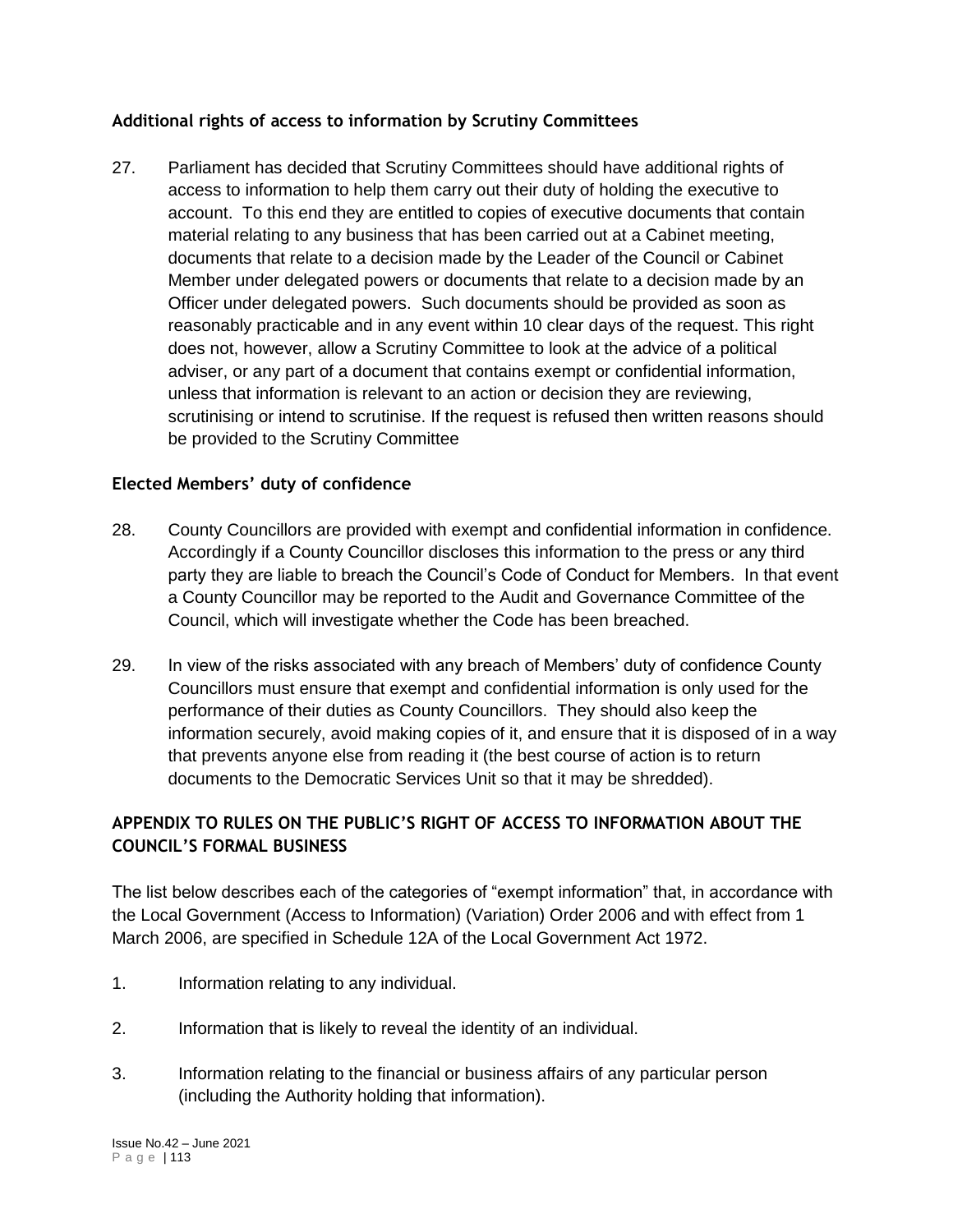- 4. Information relating to any consultations or negotiations, or contemplated consultations or negotiations, in connection with any labour relations matter arising between the Authority or a Minister of the Crown and employees of, or office holders under, the Authority.
- 5. Information in respect of which a claim to legal professional privilege could be maintained in legal proceedings
- 6. Information, which reveals that the Authority proposes:
	- (a) To give under any enactment a notice under or by virtue of which requirements are imposed on a person; or
	- (b) To make an order or direction under any enactment.
- 7. Information relating to any action taken or to be taken in connection with the prevention, investigation or prosecution of crime.

The above categories are subject to the following qualifications:

- (i) Information within paragraph 3 is not exempt if it must be registered under various statutes, such as the Companies Act or Charities Act;
- (ii) Information in the above categories is not exempt if it relates to proposed development for which the Council may grant itself planning permission for development by the Council (Regulation 3, Town and Country Planning General Regulations 1992);
- (iii) Information in the above categories is not exempt if and so long, as in all the circumstances of the case, the public interest in maintaining the exemption outweighs the public interest in disclosing the information (the "public interest test").
- *Note: The public interest test is in keeping with the approach adopted in Section 2 of the Freedom of Information Act 2000. Each case must be considered separately and rigid guidelines cannot be adopted. Simply identifying information as falling within the above categories does not alone mean it is exempt. There must now be stronger reasons for non-disclosure than under previous exempt information rules.*

*Advice should be sought from the Council's Data Protection and Freedom of Information Officer and/or Legal Services*

# **POLICY FRAMEWORK AND BUDGET PROCEDURE RULES**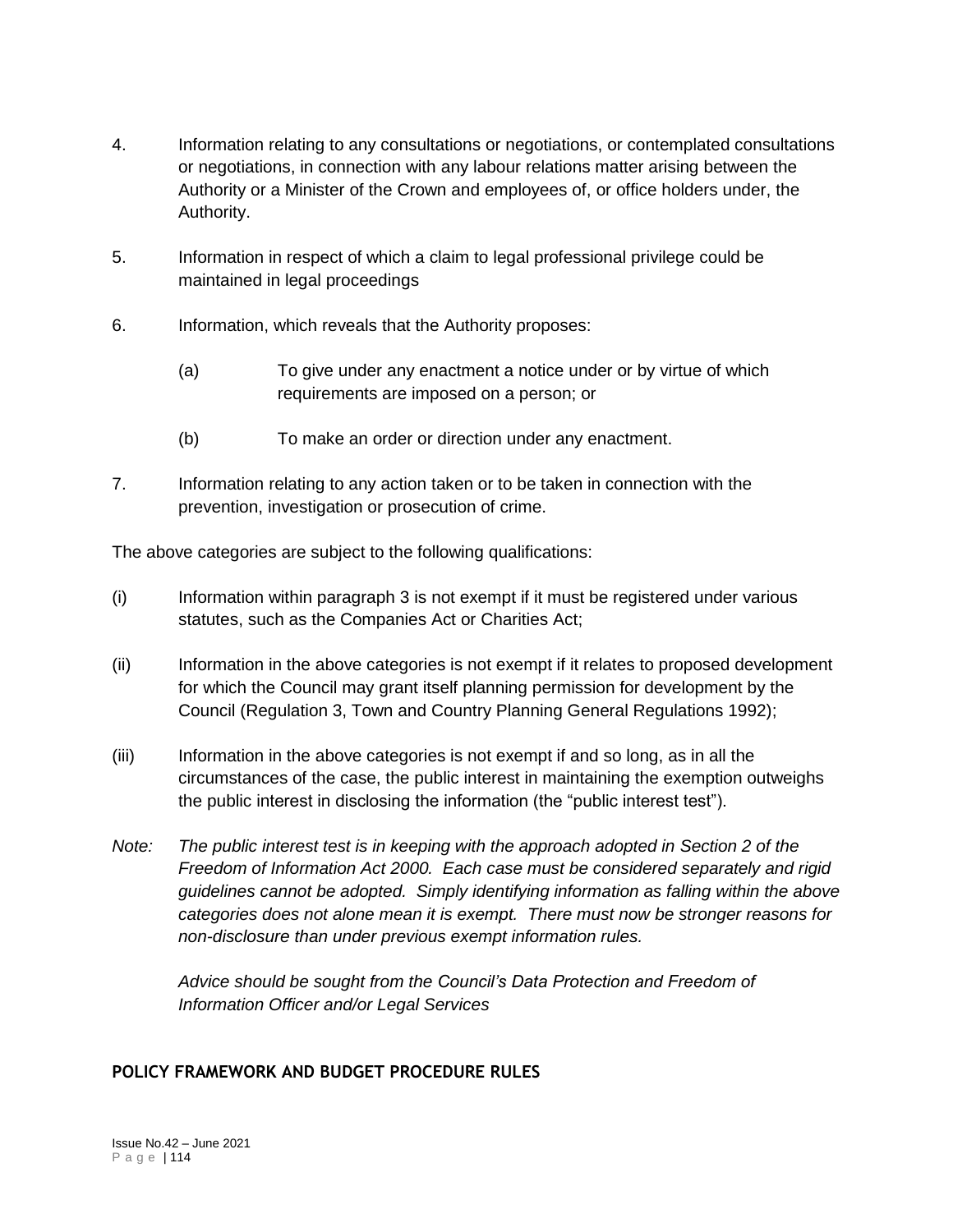# **1. THE FRAMEWORK FOR CABINET DECISIONS**

The Council as a whole will be responsible for the adoption of each of the plans which comprise the Policy Framework and the budget (which includes both the annual revenue budget and the capital programme) as set out in Article 4 of the Constitution. Once a Policy Framework and budget is in place, it will be for the Cabinet to implement it.

Below is a list of the documents currently prescribed by law as forming the Council's Policy Framework. In accordance with Article 4 of the Constitution, the full Council may add or remove other policies.

|               | <b>Plan or Strategy</b>          | <b>Statutory Reference</b>                     |
|---------------|----------------------------------|------------------------------------------------|
| $\mathbf 1$ . | <b>Council Strategy</b>          | Regulation 4(c) of the Local Authorities       |
|               |                                  | (Functions and Responsibilities) (England)     |
|               |                                  | Regulations 2000                               |
| 2.            | <b>Medium Term Financial</b>     | Regulation 4 (b) of the Local Authorities      |
|               | <b>Strategy and Budget</b>       | (Functions and Responsibilities) (England)     |
|               |                                  | Regulations 2000                               |
| 3.            | Children and Young People's      | Children and Young People's Plan (England)     |
|               | Plan                             | Regulations 2005                               |
| 4.            | Youth Justice Plan               | Section 40 Crime and Disorder Act 1998         |
| 5.            | <b>Community Safety Strategy</b> | Sections 5 and 6 of the Crime and Disorder Act |
|               |                                  | 1998.                                          |
| 6.            | Local Transport Plan             | Section 108 (3) Transport Act 2000.            |
| 7.            | Development Plan Documents       | Section 15 of the Planning and Compulsory      |
|               |                                  | Purchase Act 2004                              |
| 8.            | <b>Library Services Plan</b>     | Section1(2) of the Public Libraries and        |
|               |                                  | Museums Act 1964                               |
| 9.            | Pay Policy Statement             | Section 38 of the Localism Act 2011 and the    |
|               |                                  | Local Government Transparency Code 2014        |

## **2. PROCESS FOR DEVELOPING THE FRAMEWORK**

2.1 The Cabinet will publicise a timetable for making proposals to the full Council for the adoption of a plan, strategy or budget that forms part of the Policy Framework and budget, and its arrangements for consultation after publication of those initial proposals. The Chair of the relevant Scrutiny Committee(s) will be notified at the same time. The Cabinet will ensure that the consultation process is adequate and allows for meaningful dialogue with those involved.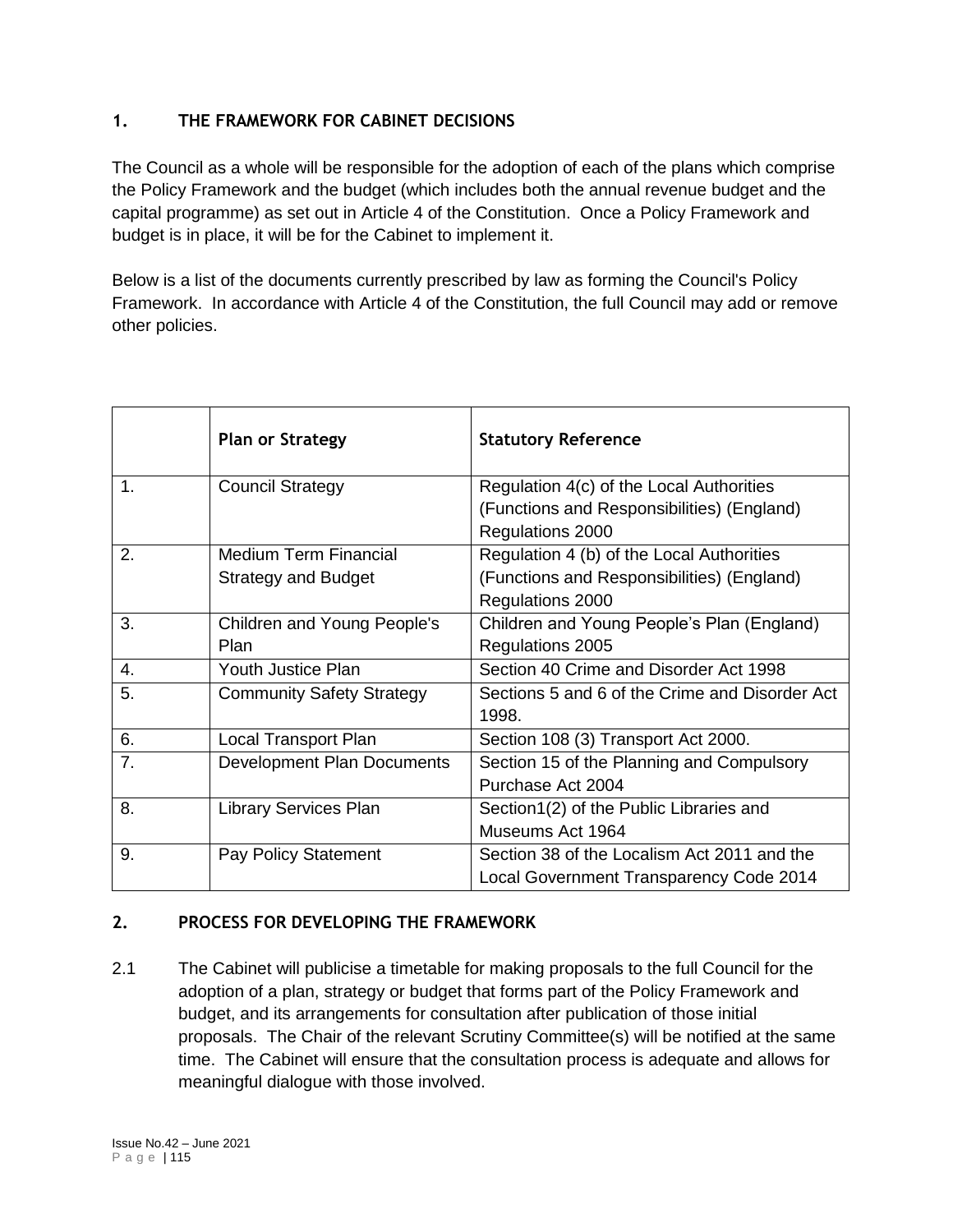- 2.2 At the end of the period of consultation, the Cabinet will then draw up proposals having regard to the responses to consultation. If a relevant Scrutiny Committee wishes to respond to the Cabinet during the consultation process then it may do so. Additionally, at the request of full Council or Cabinet, a relevant Scrutiny Committee may assist in the policy development by undertaking in depth analysis of policy options. The Cabinet will take any response from a Scrutiny Committee into account in drawing up firm proposals for submission to the full Council, and its report will reflect the comments made by consultees and the Cabinet's response.
- 2.3 Once the Cabinet has approved its final proposals, they will be referred to the full Council for decision.
- 2.4 The full Council will consider the proposals of the Cabinet and may adopt them, amend them, refer them back to the Cabinet for further consideration, or substitute its own proposals in their place. Any amendment to the proposed budget must be certified by the Chief Financial Officer at least 5 working days prior to the relevant full Council meeting as being reasonably calculated and sufficiently deliverable as to be robust and sustainable in the medium term.

# **3. FULL COUNCIL DECISION AND LEADER'S OBJECTION**

- 3.1 The full Council's decision on the Policy Framework or budget will be publicised and a copy given to the Leader of the Council. The notice of decision will be dated and will state either that the decision will be effective immediately (if the full Council accepts the Cabinet's proposals without amendment) or (if the Cabinet's proposals are not accepted without amendment), that the full Council's decision will become effective on the expiry of five working days after the publication of the notice of the decision, unless the Leader of the Council objects to it in that period.
- 3.2 If the Leader of the Council objects to the decision of the full Council, then they shall give notice to the Chief Executive to that effect stating the reasons for the objection.
- 3.3 If the Leader makes an objection under paragraph 3.2, the Chief Executive shall convene a further meeting of the full Council, which must reconsider its decision. The decision shall not be effective until after that meeting has been held.
- 3.4 If the Leader of the Council considers the matter does not necessitate the calling of a special Council meeting, then the matter will be considered at the next ordinary meeting of the full Council.
- 3.5 In the event that a special meeting is required, that meeting must take place within 21 days of the receipt of the Leader's written objection.
- 3.6 At the relevant full Council meeting, its decision will be reconsidered in the light of the objection, which will be available in writing for the full Council.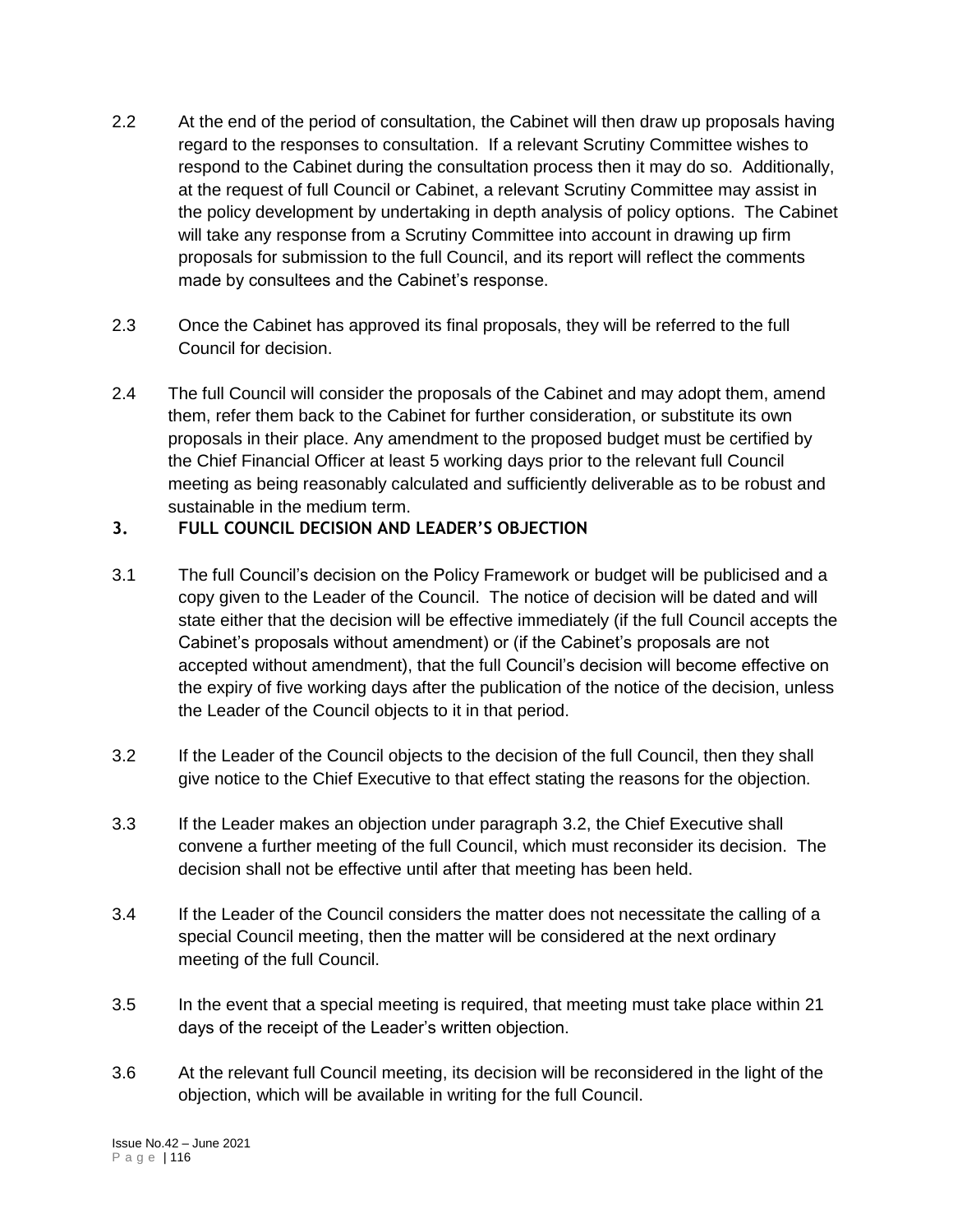3.7 The full Council will, at that meeting, make its final decision on the matter on the basis of a simple majority. The decision shall be made public and shall be implemented immediately.

## **4. DECISIONS OUTSIDE THE POLICY FRAMEWORK OR BUDGET**

- 4.1 The Cabinet, Leader of the Council, a Cabinet Member or an Officer acting under delegated powers, may only take decisions that accord with the Council's Policy Framework and budget.
- 4.2 Only the full Council may make a decision that would be contrary to the Policy Framework or contrary to, or not wholly in accordance with, the budget approved by the full Council unless paragraph 5 of these rules applies to that decision.
- 4.3 Where there is doubt about whether a decision that is to be taken by or on behalf of the Cabinet accords with the Policy Framework or the budget, the Cabinet, Leader of the Council, Cabinet Member or any Officer(s) discharging Cabinet functions, shall take advice from the Monitoring Officer or the Chief Financial Officer. If the advice of either of those Officers is that the decision would not accord with the Policy Framework or budget, the decision must, unless paragraph 5 applies, be made by the full Council.

# **5. URGENT DECISIONS OUTSIDE THE POLICY FRAMEWORK OR BUDGET**

- 5.1 Occasionally, the Cabinet, Leader of the Council, Cabinet Member or an Officer acting under delegated powers, may need to make a decision that is contrary to the Council's Policy Framework but so urgent that it cannot be deferred until the next scheduled ordinary meeting of the full Council. In these circumstances, the Cabinet, Leader of the Council, Cabinet Member or an Officer, may make the decision (subject to compliance with the Rules on Access Information about the County Council's Formal Business set out in Part 4 of the Constitution) if the Leader of the Council has obtained a statement in writing from the Chair of the Scrutiny Committee whose terms of reference include the power to review or scrutinise the proposed decision or, in that person's absence, from the Chair or Vice-Chair of the County Council, that the decision needs to be made urgently. Before a decision is taken, there shall have been prior consultation with Group Leaders.
- 5.2 The law does not allow the Cabinet to make a decision that is contrary to or not wholly in accordance with the Council's budget; a plan or strategy approved by the Council in relation to their borrowing or capital expenditure; or the financial regulations and standing orders it has made to regulate expenditure under the budget, borrowing and capital expenditure. In any of these cases, if a decision must be made as a matter of urgency before the next scheduled ordinary meeting of the full Council, an extraordinary meeting of the full Council must be convened.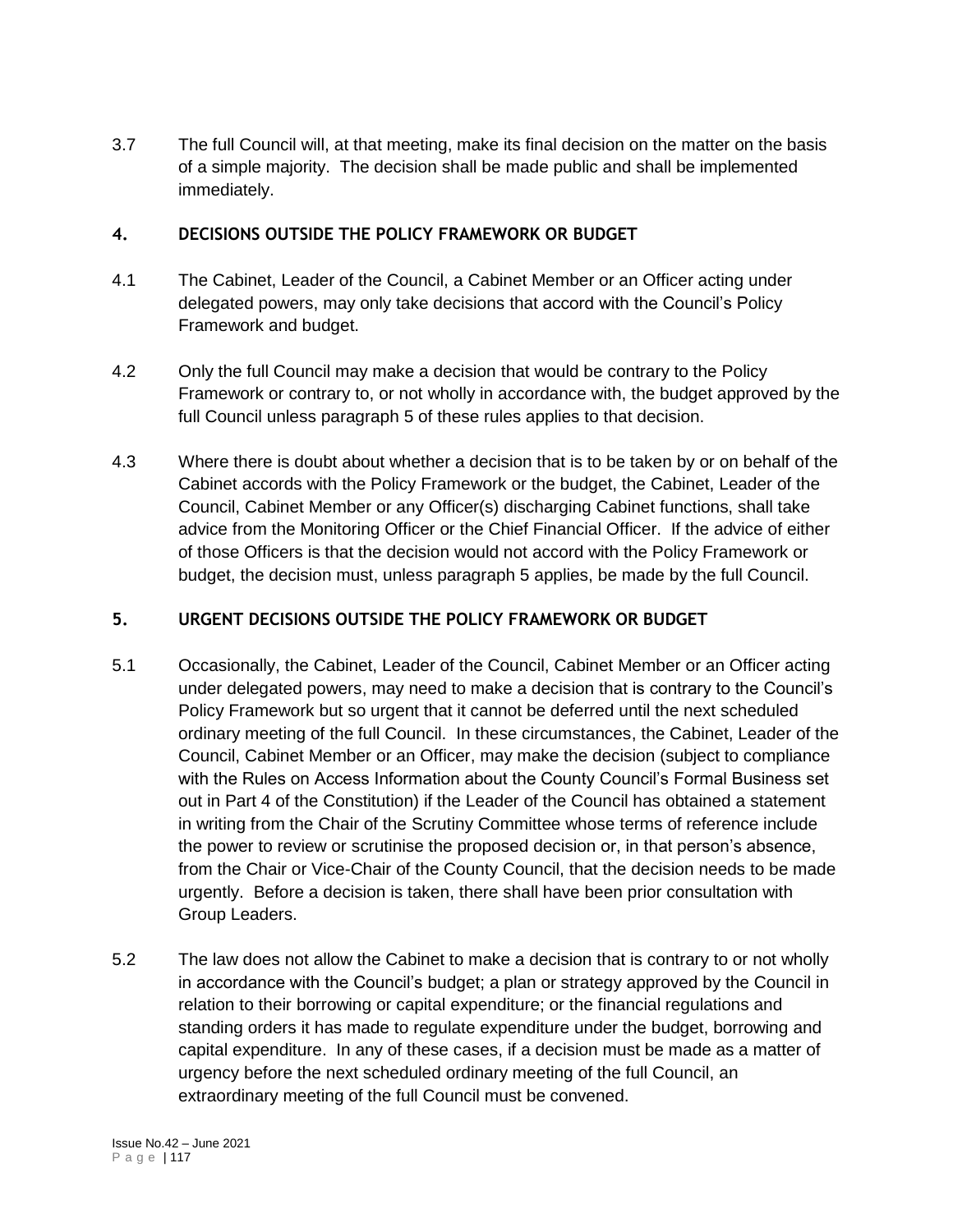- 5.3 Whenever the Cabinet, Leader of the Council, a Cabinet Member or an Officer acting under delegated powers, makes a decision under the procedure set out in paragraph 5.1 of these rules, the Cabinet must make a report to the next ordinary meeting of the full Council, which must describe the decision, the emergency or other circumstances in which it was made and the reasons for the decision.
- 5.4 When the Cabinet, Leader of the Council, Cabinet Member or an Officer acting under delegated powers, makes an urgent decision, it must comply in every respect with the Rules on Access to Information about the County Council's Formal Business, which should be read in conjunction with these rules.

# **6. THE CALL-IN OF DECISIONS OUTSIDE THE POLICY FRAMEWORK AND BUDGET**

- 6.1 An executive decision that has not been implemented may be "called-in" under the Call-in Procedure Rules on the ground that it would be contrary to or not wholly in accordance with the Council's budget or Policy Framework. In these circumstances, the Monitoring Officer and the Chief Financial Officer shall prepare a report, which they shall provide to the Cabinet and the relevant Scrutiny Committee that is charged with considering the call-in stating whether, in their opinion, the decision does not accord with the Council's budget or Policy Framework.
- 6.2 If the Monitoring Officer or the Chief Financial Officer report that an executive decision would be contrary or not wholly in accordance with the Council's budget or the Policy Framework, the executive decision shall be of no effect and the matter shall be referred to the full Council for decision (unless the Cabinet, Leader of the Council, Cabinet Member or an Officer acting under delegated powers chooses to and may properly proceed under paragraph 5.1 of these rules).

# **CABINET PROCEDURE RULES**

### **1. MEMBERSHIP OF THE CABINET**

- 1.1 The Cabinet is not a committee of the County Council.
- 1.2 The Leader of the County Council will appoint the Cabinet, which will comprise:
	- The Leader of the County Council;
	- Between two and nine other County Councillors.
- 1.3 The Cabinet may not co-opt other Members on to the Cabinet.
- 1.4 No substitute Cabinet Members are permitted.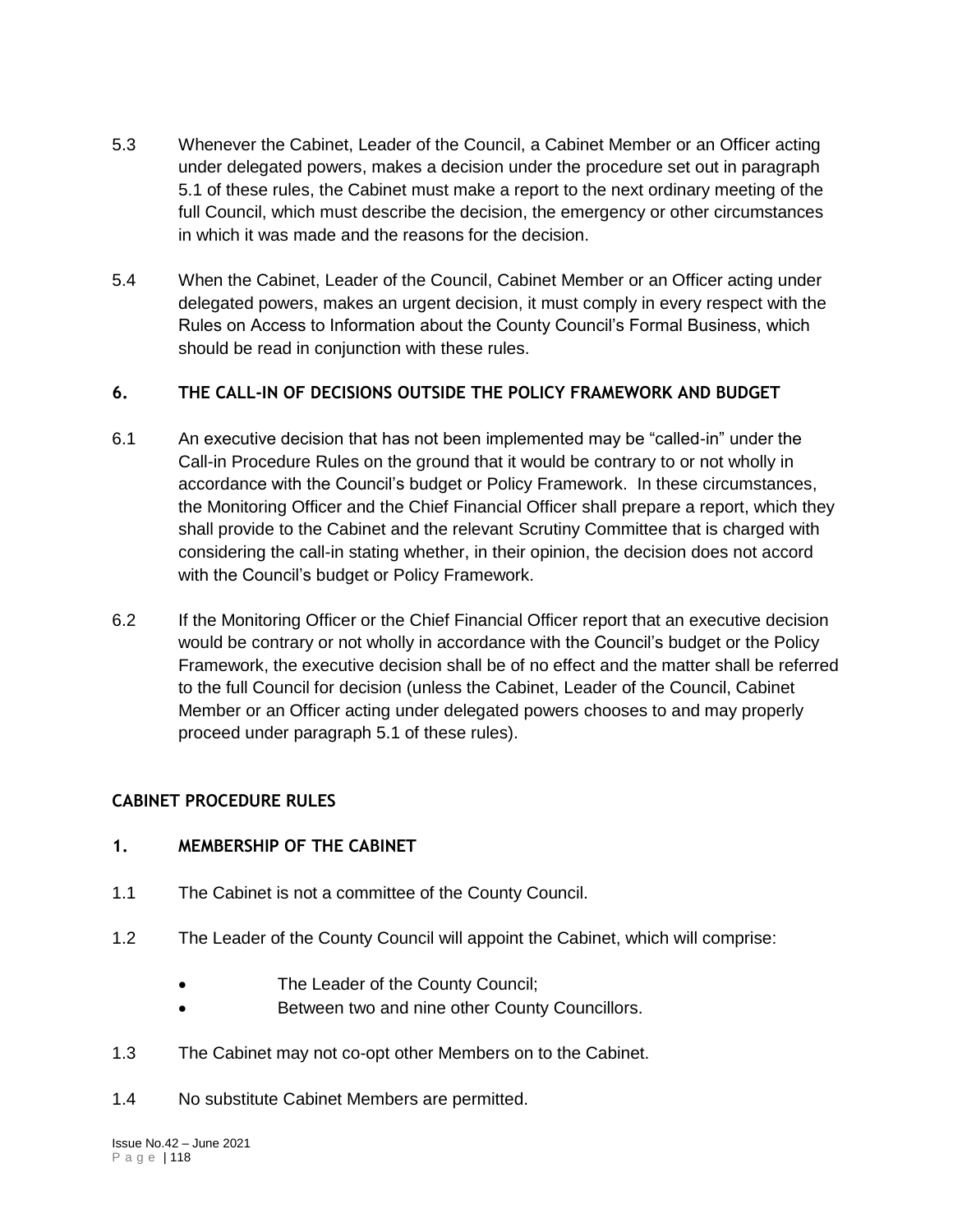- 1.5 A vacancy on the Cabinet arises when a Cabinet Member resigns from this position of responsibility. The Leader will appoint a new Cabinet Member at the earliest opportunity. Pending a new appointment, the Leader of the County Council will allocate temporary responsibility for the vacant Cabinet Member's area of responsibility to one or more of the remaining Members of the Cabinet.
- 1.6 The Leader of the County Council may designate any Member of the Cabinet to take temporary responsibility for a Member's area of responsibility should that Member be absent for other than a short period.
- 1.7 The Leader will allocate responsibilities for areas of responsibility to each Member of the Cabinet; these are set out in Part 3, Section 4 of the Constitution.
- 1.8 The Leader of the Council will also decide the precise content of each general area of responsibility.

# **2. THE ROLE OF THE CABINET**

- 2.1 The role of the Cabinet is described in Part 2 of the Constitution.
- 2.2 The Cabinet may not:
	- (a) Take decisions on matters reserved to the full Council;
	- (b) Take decisions on matters that may not by law be determined by the Cabinet;

# **3. PUBLICATION OF PROPOSED DECISIONS AND DECISIONS TAKEN**

All proposed decisions and decisions taken will be published in accordance with the Access to Information Procedure Rules.

# **4. CONFLICTS OF INTEREST**

Where the Leader of the County Council has a conflict of interest, this should be dealt with as set out in the Council's Code of Conduct for Members in Part 5 of the Constitution.

# **5. CABINET MEETINGS**

5.1 The Cabinet will decide upon its schedule of meetings. It will meet at Shire Hall, Gloucester or, exceptionally, at another location to be agreed by the Cabinet.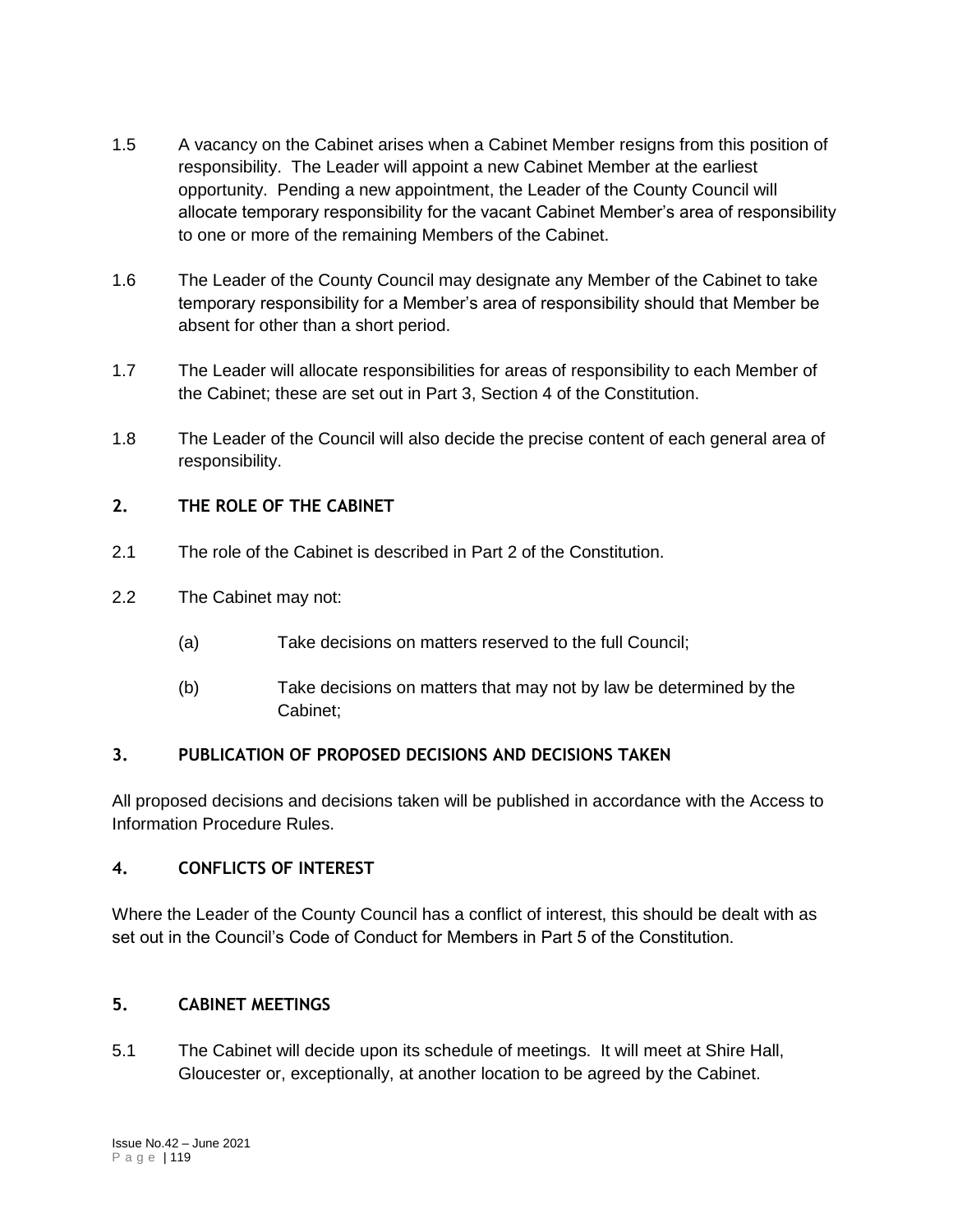- 5.2 The Cabinet will observe those requirements of the Access to Information Procedure Rules in Part 4 of the Constitution.
- 5.3 The quorum for a meeting of the Cabinet shall be four.
- 5.4 When the Cabinet makes an urgent decision it must comply in every respect with the Rules on Access to Information about the County Council's Formal Business, which should be read in conjunction with these rules.
- 5.5 In addition to scheduled meetings, a meeting of the Cabinet may be called by the Leader of the Council, a Cabinet Member, the Chief Executive, the Monitoring Officer or the Executive Director of Corporate Resources.
- 5.6 The Leader of the Council or a Cabinet Member may cancel any meeting of the Cabinet. If this occurs, all Members of the Council shall be notified of the cancellation and the reasons for it by email as soon as possible.

## **6. KEY DECISIONS**

- 6.1 A key decision is a decision that may be taken by the Cabinet, a Cabinet committee, Leader of the Council, Cabinet Member or any Officer under powers delegated to them and which, if implemented, would be likely to:
	- 6.1.1 Result in the County Council incurring expenditure that is, or the making of savings that are, significant having regard to the County Council's budget for the service or function to which the decision relates; or
	- 6.1.2 Be significant in terms of its effects on communities living or working in an area comprising two or more county electoral divisions in the county.
- 6.2 As a general rule, a decision will fall into paragraph 6.1.1 if the value of any expenditure or saving exceeds £500,000 unless the County Council's Chief Financial Officer and Monitoring Officer certify that it would not be a key decision and state their reasons for this conclusion in writing.
- 6.3 In view of the importance of key decisions, they should normally only be taken by the Cabinet and then only if the rules set out in paragraph 5 of the Rules on Access to Information about the County Council's Formal Business have been complied with. In certain special cases, the Cabinet, Leader of the Council, Cabinet Member or an Officer acting under delegated powers may depart from the rules that govern the making of key decisions. The circumstances in which this may be done are set out in the Rules on Access to Information about the County Council's Formal Business.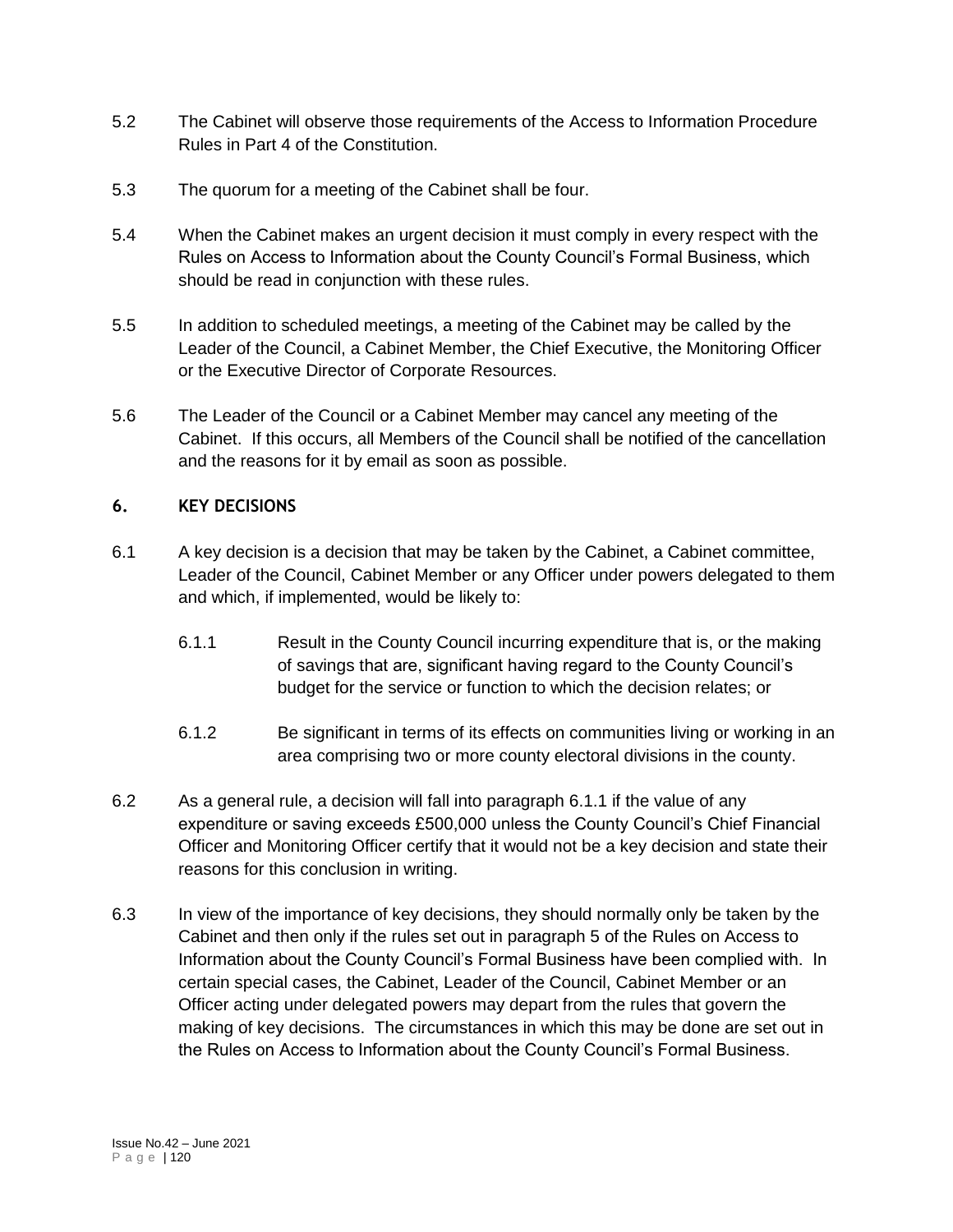# **7. CABINET AGENDA**

- 7.1 The Leader of the County Council and Deputy Leader, in consultation with the Chief Executive, will determine the agenda for meetings of the Cabinet.
- 7.2 Any Member of the Cabinet may require the Chief Executive to place an item on the agenda of the next meeting of the Cabinet.
- 7.3 Any Member of the Council may ask the Leader of the Council to put an item on the agenda of a Cabinet meeting. If the Leader agrees, the item will be considered at its next meeting. The notice of the meeting will give the name of the Member who asked for the item to be placed on the agenda. The individual Member may attend the meeting and speak on the item.
- 7.4 An item will be placed on the agenda of the next available meeting of the Cabinet where a Scrutiny Committee has resolved that an item ought to be considered by the Cabinet.
- 7.5 The Monitoring Officer and/or the Chief Financial Officer may require an item to be included for consideration on the agenda of a Cabinet meeting and may require the Chief Executive to call such a meeting in pursuance of their statutory duties.

# **8. HOW ARE THE CABINET MEETINGS CONDUCTED?**

# Who presides?

8.1 If the Leader of the County Council is present, they will preside, and if they are absent the Deputy Leader will preside. If both are absent then a person nominated by the Leader of the County Council will preside.

# Who may attend?

- 8.2 Members of the Council who are not Cabinet Members may attend meetings of the Cabinet and may speak with the consent of the Cabinet. The presumption is that this facility will be used, predominately, to enable a local Member access on occasions when an item being considered is likely to relate to the electoral division the Member represents.
- 8.3 The Cabinet may invite any individual (whether or not a County Councillor) to attend a meeting of the Cabinet to assist or advise the Cabinet but such an individual shall not have voting rights.

Authority of the person presiding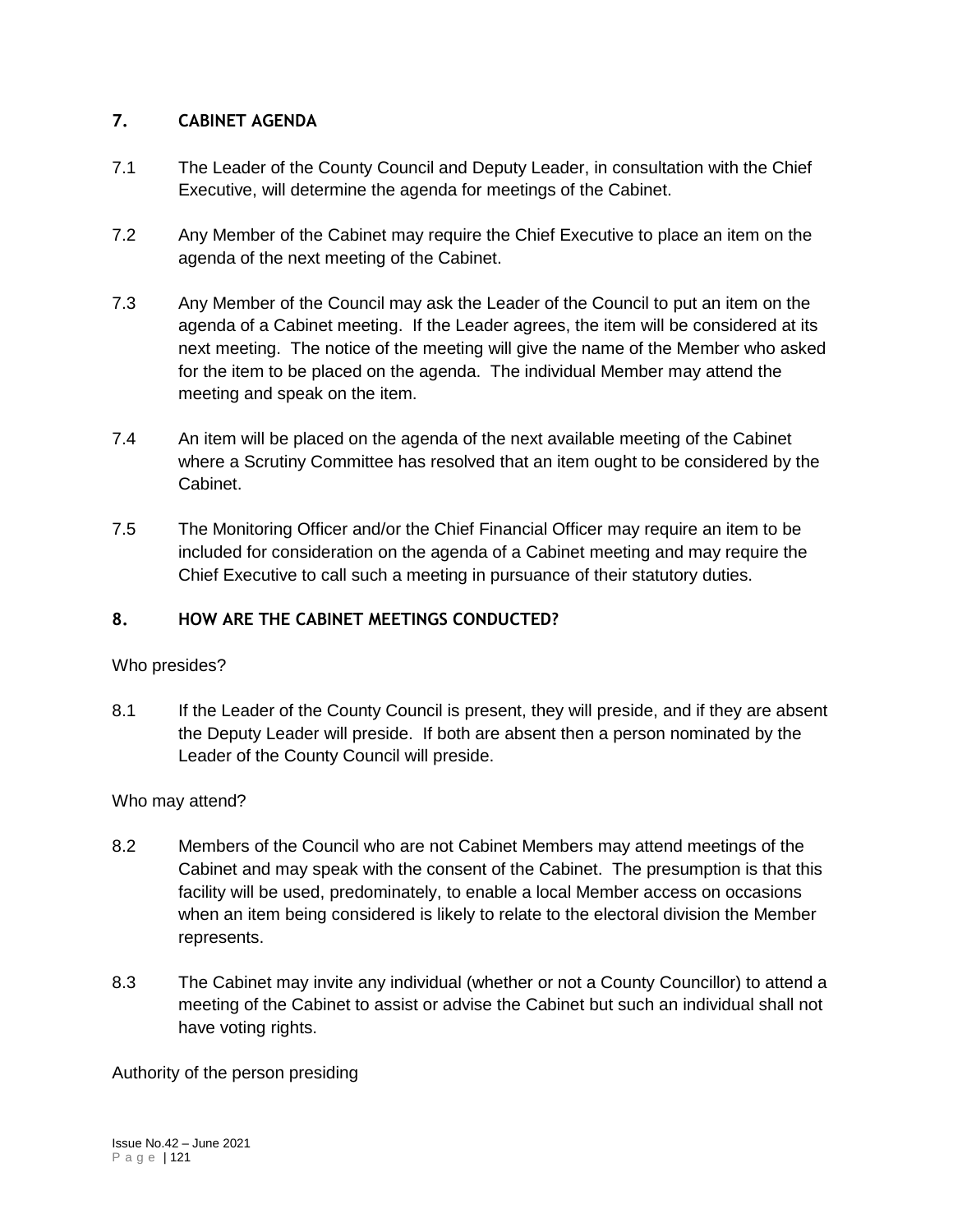8.4 At a meeting of the Cabinet, the ruling of the person presiding on the meaning or application of the Constitution or as to any proceedings of the Cabinet shall be final and shall not be challenged by any Member. Such ruling will have regard to the purposes of the Constitution contained in Article 1.

## **9. QUESTIONS AT CABINET MEETINGS**

- 9.1 At each meeting of the Cabinet there shall be up to 30 minutes set aside for written and urgent written questions.
- 9.2 A County Councillor or any person who lives or works in the county, or is affected by the work of the County Council, may ask the Leader of the Council or a Cabinet Member a written question on any matter which relates to any item on the Cabinet agenda for that meeting.
- 9.3 A written copy of the question must have been delivered to the Chief Executive by 4pm three clear working days before the date of the meeting.
- 9.4 An urgent written question may be asked by a member of the public about any item on the Cabinet agenda for that meeting, which the Chair considers could not have been reasonably submitted by the deadline for the receipt of written questions, provided that they give notice of the question to the Chief Executive by 12 noon the day before the meeting.

### 9.5 **Response**

A written answer will be provided to a written question and will be given to the questioner and to Cabinet Members before the meeting. The question and answer will then be taken as read at the meeting itself and need not be read out.

9.6 A copy of all written questions and written answers circulated at the meeting will be attached to the signed copy of the minutes of the meeting.

### 9.7 **Supplementary Questions**

A person who has put a written question may, with the consent of the person presiding, ask a supplementary question on the same subject.

- 9.8 An answer to a supplementary question will take the form of:
	- 9.8.1 A direct oral answer;
	- 9.8.2 Where the information required is contained in a Council document or other published work, the questioner will be given the name of that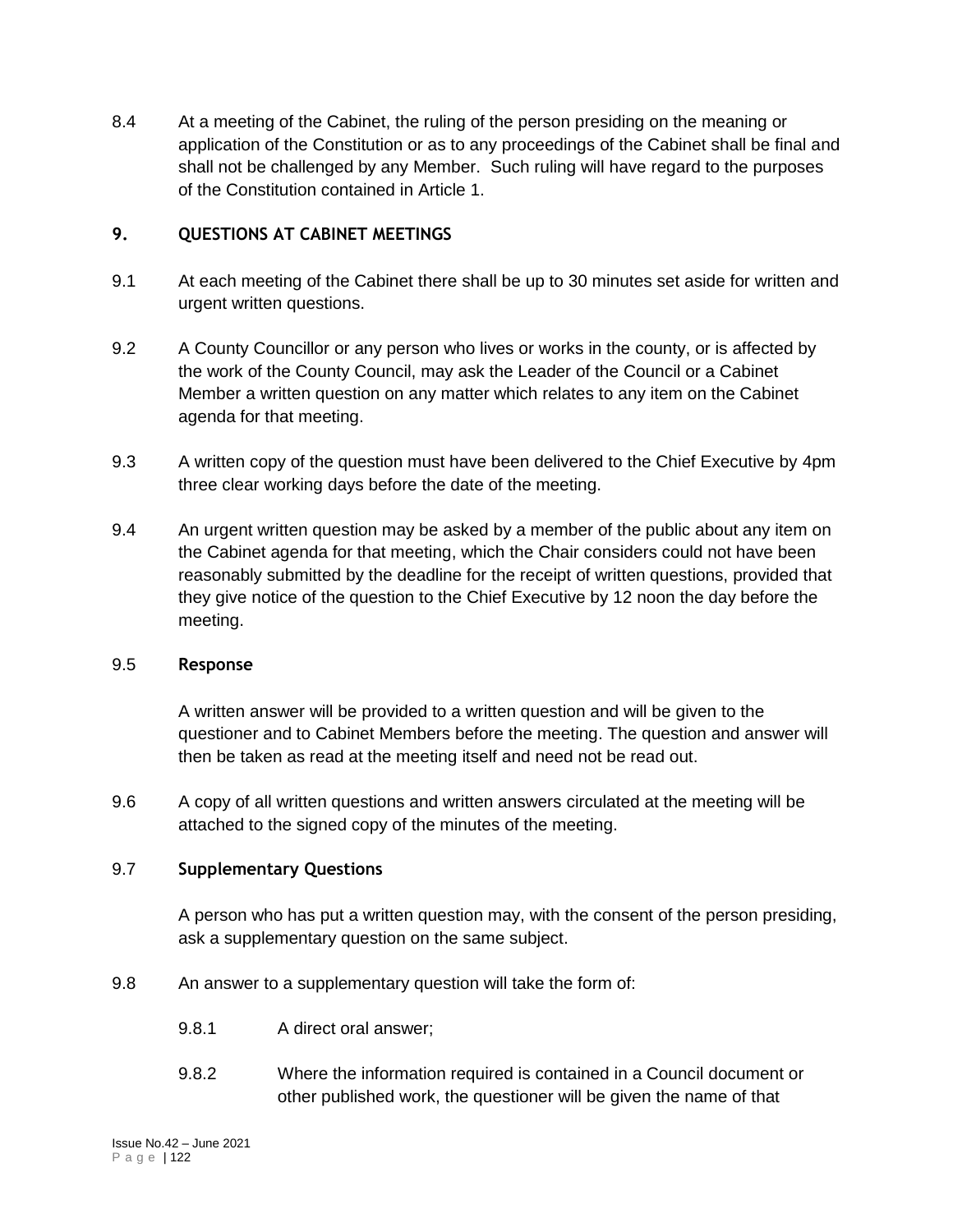document and if the person presiding considers it appropriate the relevant part of the document will be read out;

- 9.8.3 If the information required is not easily available, a written answer will be sent to the questioner and circulated to all Cabinet Members. Supplementary written answers will be provided within 14 days and published as a supplementary document with the original meeting papers no later than 4 weeks after the meeting.
- 9.9 There will be no discussion on any question from a member of the public.
- 9.10 Written questions may be rejected and urgent written questions need not be answered when the person presiding considers that they:
	- 9.10.1 Are defamatory, frivolous or offensive;
	- 9.10.2 Are substantially the same as a question that has been put to a meeting of the Cabinet or Council in the past six months; or
	- 9.10.3 Would require the disclosure of confidential or exempt information.

In every case, the person presiding must specify the reason for rejecting a question or not requiring an answer to be given to it.

If the person presiding decides not to allow a further question as provided herein and has given reasons for the decision, then the decision shall be final.

# **10. BUSINESS CONDUCTED AT MEETINGS OF THE CABINET**

- 10.1 At each meeting of the Cabinet the following business will be conducted:
	- 10.1.1 Receipt of the minutes of the last meeting if available;
	- 10.1.2 Declarations of interest, if any
	- 10.1.3 Matters referred to the Cabinet by a Scrutiny Committee for reconsideration by the Cabinet in accordance with the provisions contained in the Scrutiny Procedure Rules or the Policy Framework and Budget Procedure Rules set out in Part 4 of the Constitution;
	- 10.1.4 Consideration of reports from the Scrutiny Committees (on matters requiring consideration);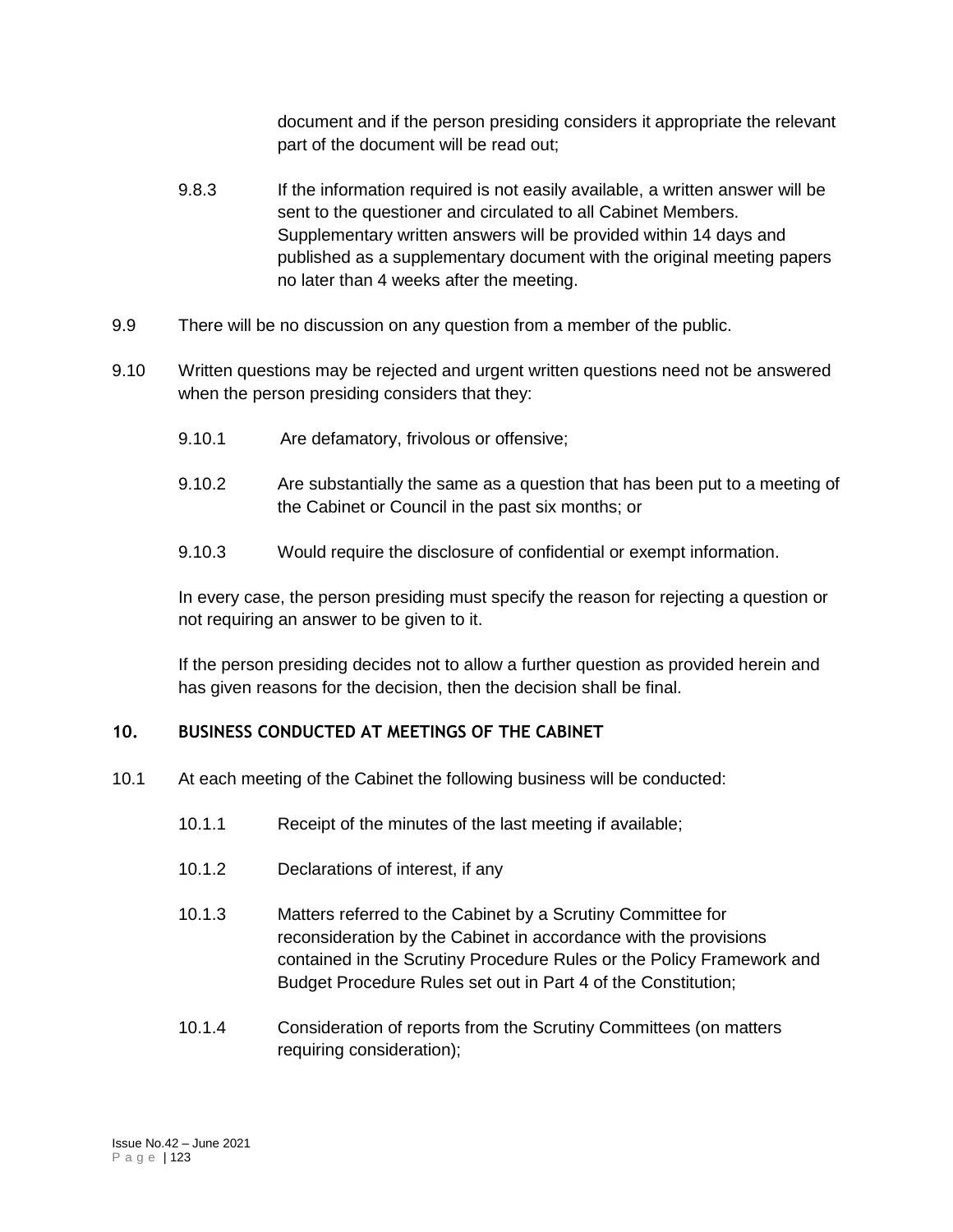- 10.1.5 Matters set out in the agenda for the meeting indicating which are key decisions and those which are not in accordance with the Access to Information Procedure Rules set out in Part 4 of the Constitution.
- 10.2 The Cabinet may require any Member of the Cabinet or a Director to report to the Cabinet on any executive matter which the Cabinet specifies.

# **11. CONSULTATION**

All reports to the Cabinet from any Member of the Cabinet or an Officer on proposals relating to the Policy Framework or budget must contain details of the nature and extent of consultation with stakeholders, relevant Scrutiny Committees and, where appropriate, relevant local County Councillors and on the outcome of that consultation. Reports about other matters will set out the details and outcome of consultation as appropriate. The level of consultation required will be appropriate to the nature of the matter under consideration.

## **12. CABINET LIAISON ARRANGEMENTS**

In the event that Cabinet Members are drawn from more than one political group, each Cabinet Member will liaise with a nominated member of the political group(s) forming part of the administration to which they do not belong to secure effective consultation with all members of the political groups that comprise the administration.

# **13. APPOINTMENT OF CABINET PANELS**

- 13.1 The Cabinet, Leader of the Council, Cabinet Members or Officers acting under delegated powers may appoint standing and/or ad hoc Cabinet Panels comprising Cabinet and non-Cabinet County Councillors, Officers and external participants to help with Cabinet business.
- 13.2 The Cabinet Panel will work within the operating principles set out in the Panel Operating Principles in part 4 of the Constitution.

# **14. OTHER GROUPS AND CABINET BUSINESS**

- 14.1 The Cabinet will support county-wide groups, which provide a forum to develop links with other agencies and to give focus for specialist services.
- 14.2 A list of such groups will be maintained by the Chief Executive.

# **SCRUTINY PROCEDURE RULES**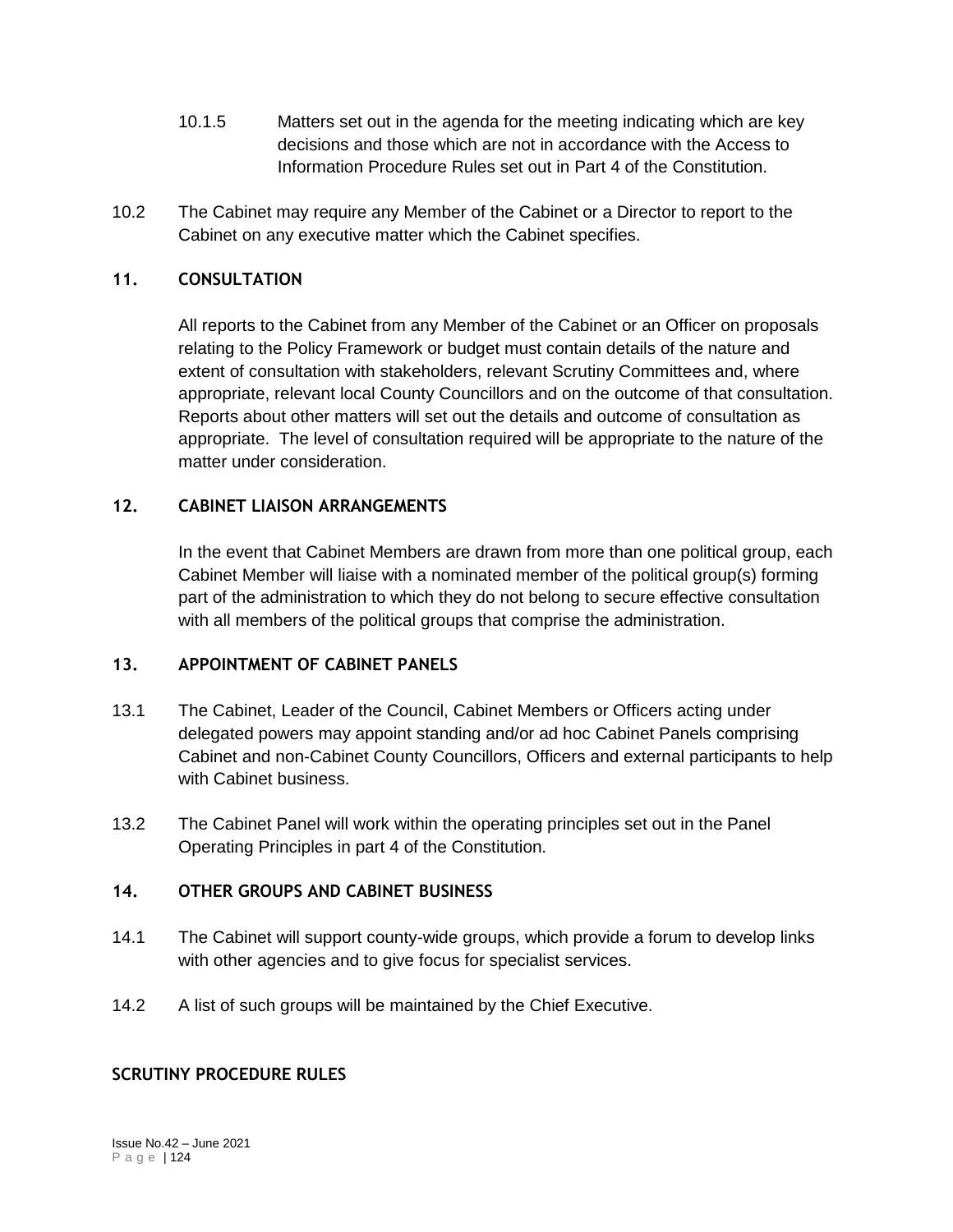### **1. WHAT WILL BE THE NUMBER AND ARRANGEMENTS FOR SCRUTINY COMMITTEES?**

The County Council will appoint Scrutiny Committees, whose remits and functions are described in Part 3 of the Constitution.

### **2. CO-ORDINATION**

The Corporate Overview and Scrutiny Committee, will co-ordinate the work of the Scrutiny committees as necessary.

### **3. MEMBERSHIP**

- 3.1 All County Councillors, except Members of the Cabinet, are eligible to be members of scrutiny committees.
- 3.2 The Annual Meeting of the County Council will determine the membership of the Scrutiny Committees, (except members appointed under Scrutiny Procedure Rule 6) which must be politically balanced.
- 3.3 The County Council has determined that Scrutiny Committees, which shall be politically balanced, shall have the following numbers of County Councillors:
	- 3.3.1 Corporate Overview and Scrutiny Committee 13 County Councillors
	- 3.3.2 Children and Families Scrutiny Committee 9 County Councillors
	- 3.3.3 Health Overview and Scrutiny Committee 9 County Councillors
	- 3.3.4 Adult Social Care and Communities Scrutiny Committee 9 County Councillors
	- 3.3.5 Environment Scrutiny Committee 9 County Councillors
	- 3.3.6 Gloucestershire Economic Growth Scrutiny Committee 6 County Councillors

### **4. CASUAL VACANCIES**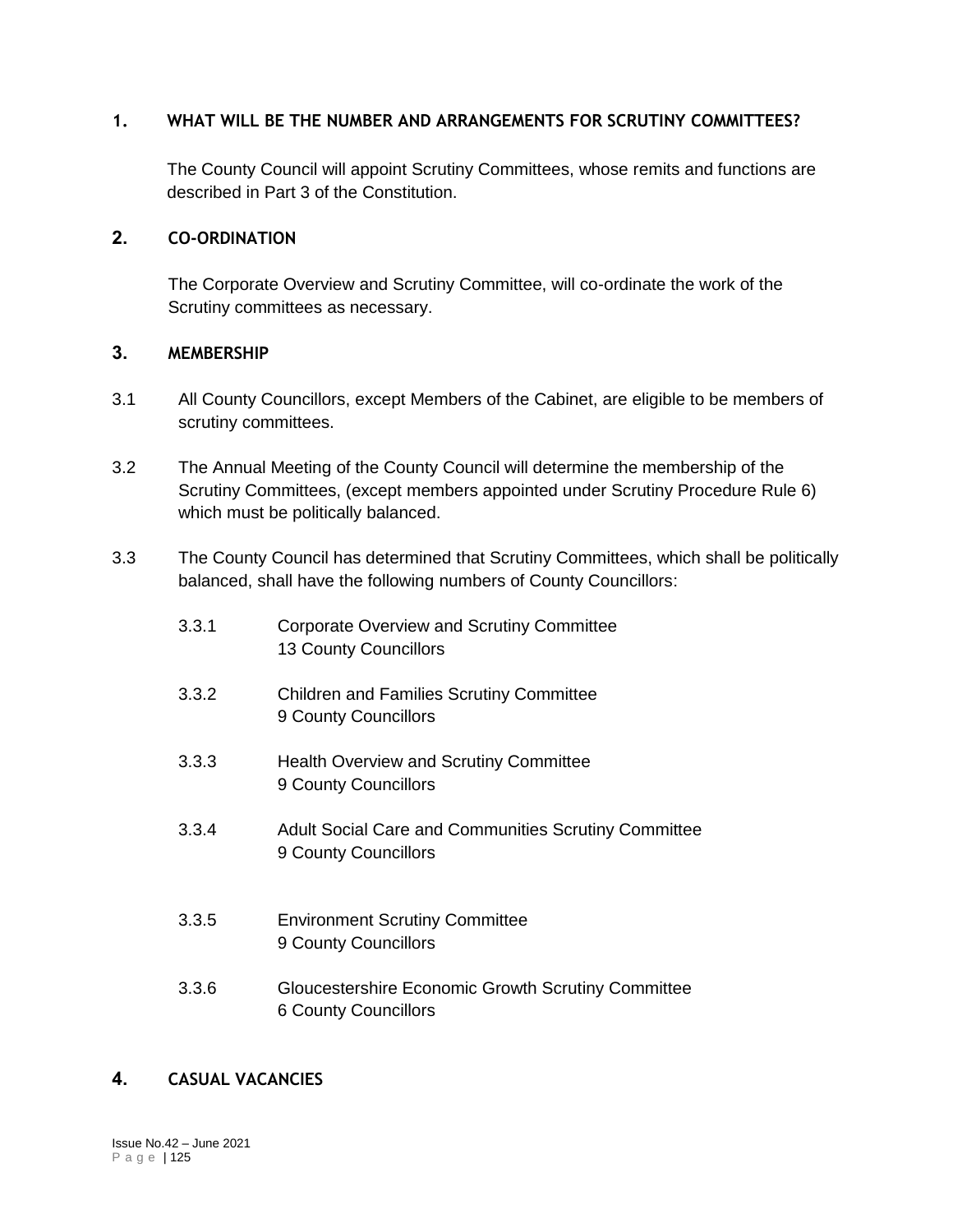- 4.1 A vacancy on a Scrutiny Committee arises when a County Councillor resigns from membership of the committee.
- 4.2 Vacancies which occur on Scrutiny Committees will be filled on behalf of the Council by the Chief Executive using delegated powers to appoint County Councillors to seats so as to maintain the political balance of the committee. The filling of the vacancy will be reported by the Chief Executive to the next meeting of the committee.

## **5. CO-OPTEES AND VOTING RIGHTS SCHEME**

- 5.1 Scrutiny Committees shall be entitled to appoint up to three people who are not County Councillors, as non-voting co-opted Members.
- 5.2 In addition to co-opting Members under paragraph 5.1, the Health Overview and Scrutiny Committee and the Gloucestershire Economic Growth Scrutiny Committee shall be entitled to appoint one person from each District Council in Gloucestershire as voting co-opted Members. Each District Council in Gloucestershire may nominate one substitute to attend on behalf of a co-opted Member, and when attending the Health Overview and Scrutiny Committee shall have the same voting rights as a co-opted Member.
- 5.3 Appointments of co-opted Members shall not affect the Council's duty under Section 15 of the Local Government and Housing Act 1989 (political balance).
- 5.4 For the avoidance of doubt, the co-opted Members of the Health Overview and Scrutiny Committee and Gloucestershire Economic Growth Scrutiny Committee shall not be members of the District Council's executive where executive arrangements are in place.

## **6. EDUCATION REPRESENTATIVES**

- 6.1 The Children and Families Scrutiny Committee shall include in its membership the following statutory voting representatives:
	- 6.1.1 Church of England Diocese representative;
	- 6.1.2 Roman Catholic Diocese representative;
	- 6.1.3 Parent Governor, representatives (three).
- 6.2 When dealing with issues other than education the representatives at 6.1.1, 6.1.2 and 6.1.3 above shall not vote though they may stay in the meeting and speak.

# **7. CHAIR AND VICE-CHAIR OF SCRUTINY COMMITTEES**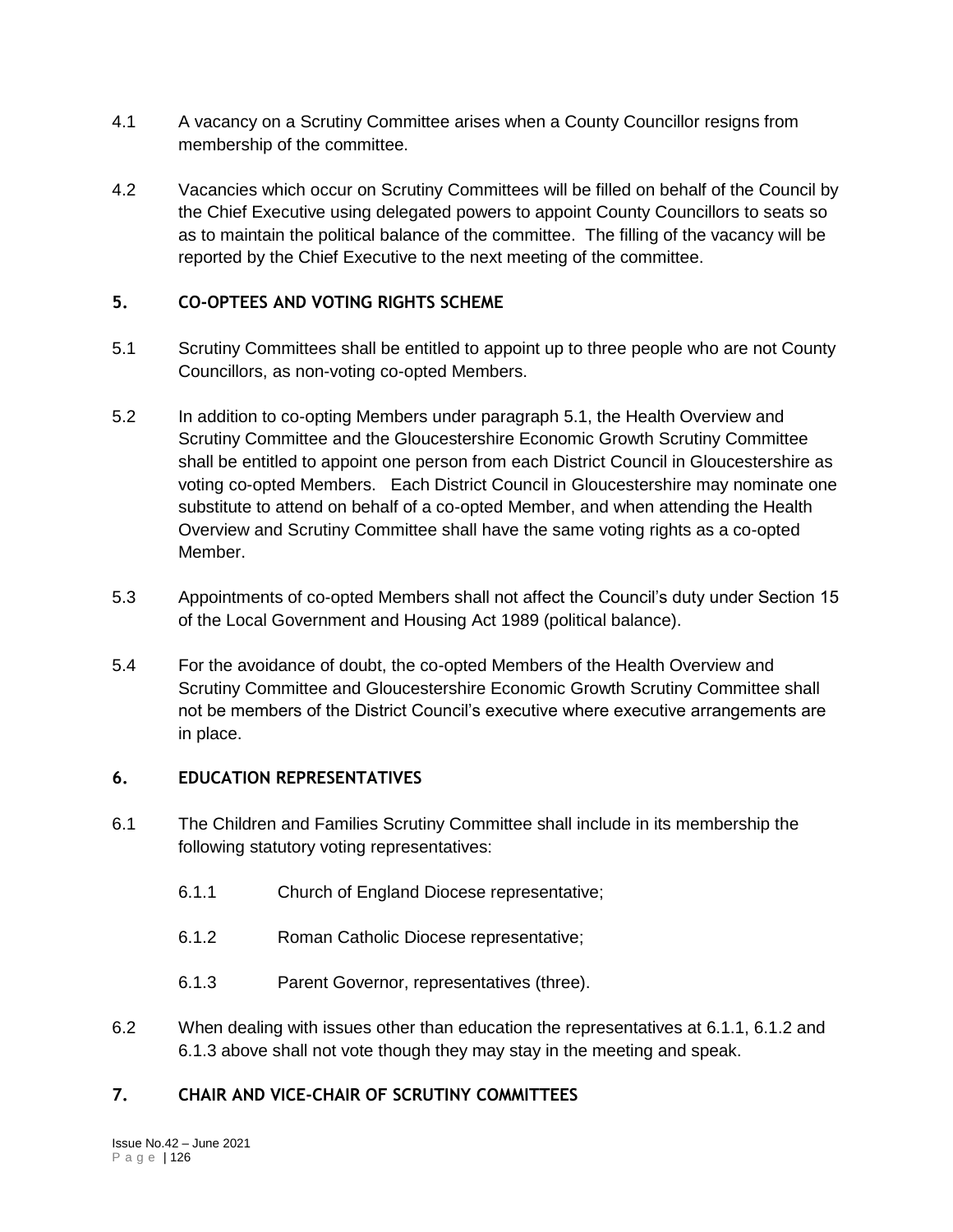The Chair and Vice-chair of each Scrutiny Committee will be appointed by full Council and will be drawn from amongst the County Councillors sitting on each committee.

# **8. MEETINGS OF SCRUTINY COMMITTEES**

There shall be six ordinary meetings of each Scrutiny Committee in each municipal year.

- **9.** Extraordinary meetings of Scrutiny Committees (may be called by the:
- 9.1 Chair of the relevant Scrutiny Committee;
- 9.2 At least one quarter of the Scrutiny Committee membership signing a notice to the Chief Executive; or
- 9.3 The Chief Executive
- 9.4 The Monitoring Officer

# **10. QUORUM**

- 10.1 A meeting of a Scrutiny Committee cannot take place unless the greater of three or one-quarter of the whole number of its members who have voting rights are present;
- 10.2 Members appointed under Scrutiny Procedure Rule 6 shall not be counted as part of the quorum except in relation to business where they have voting rights.

# **11. WORK PROGRAMMES**

- 11.1 The work programme for each Scrutiny Committee will be drawn up by each committee taking into account the wishes of the members including the co-opted Members. The work programme should also include any requests from the full Council and the Cabinet for advice on particular issues.
- 11.2 If there is a dispute over which Scrutiny Committee should consider a particular issue, the Corporate Overview and Scrutiny Committee will determine who should look at the issue.

# **12. AGENDA ITEMS**

Any member of a Scrutiny Committee shall be entitled to give notice to the Chief Executive that they wish an item relevant to the functions of the committee to be included on the agenda for the next available meeting of the committee. On receipt of such a request the Chief Executive will ensure that it is included on the next available agenda.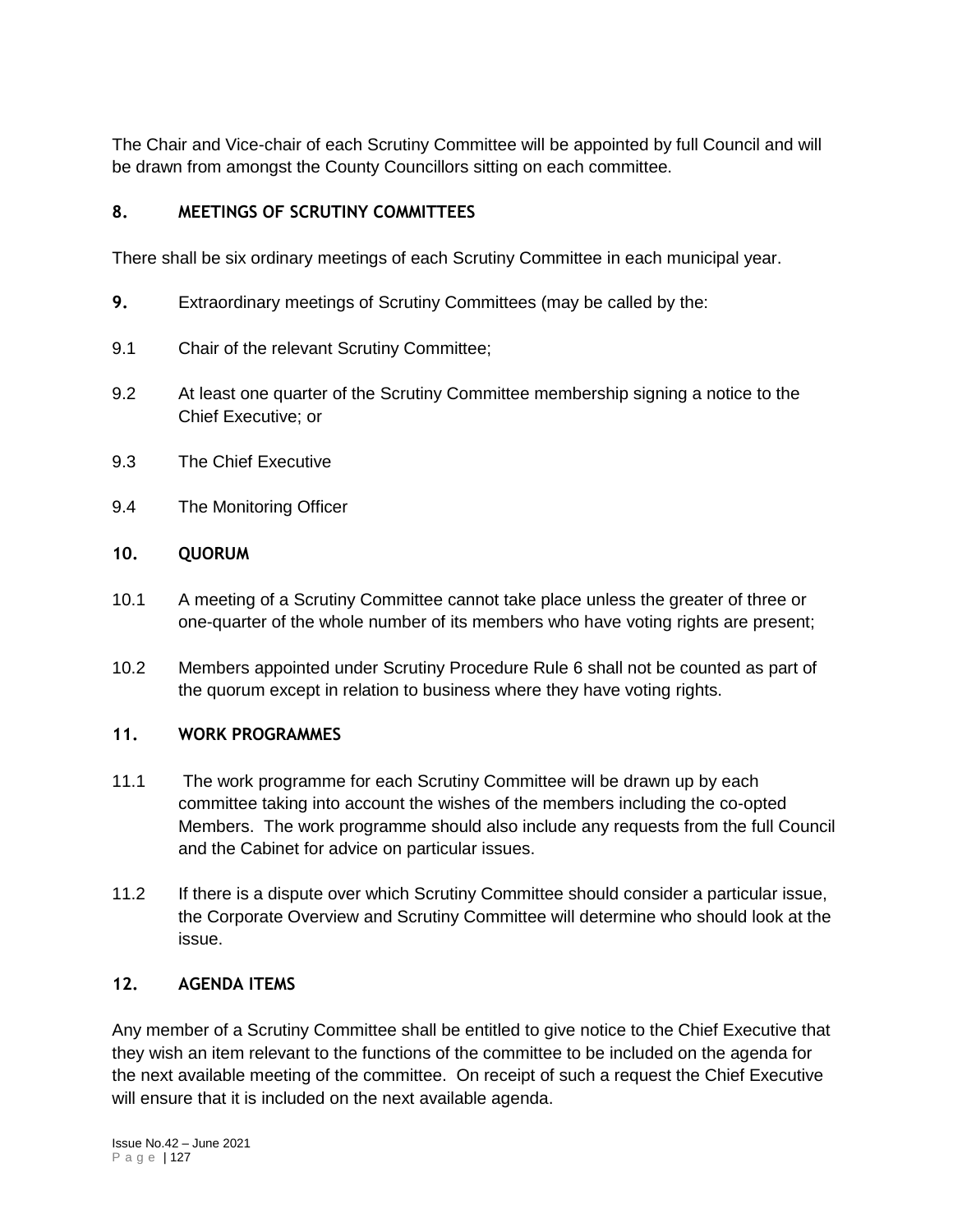# **13. COUNCILLOR CALL FOR ACTION**

- 13.1 Any Member of the Council shall be entitled to give notice to the Statutory Scrutiny Officer in accordance with the Council's Gateway process that they wish a local government matter relevant to the functions of a Scrutiny Committee to be included on the agenda for and discussed at the next available meeting of the relevant Scrutiny Committee.
- 13.2 A local government matter is one relating to a local government function affecting the electoral area of the Member or any person who lives or works in the area, unless it is an excluded matter. An excluded matter is a planning or licensing matter, one relating to an individual where a right of appeal exists or any matter which is vexatious, discriminatory or not reasonable to be included in the agenda or discussed at a meeting of a Scrutiny Committee.
- 13.3 If the Scrutiny Committee decides not to accept a referral from a Member under 14.1 the committee must notify the Member of their decision and the reasons for it. In considering whether or not to accept a referral the committee may have regard to the representations made by the local Member as to why it would be appropriate for the committee to consider the matter and also the extent to which the provisions of the Council's Gateway process have been observed.

### **14. POLICY REVIEW AND DEVELOPMENT**

- 14.1 The role of the Scrutiny Committees in relation to the development of the Council's Policy Framework and budget is set out in the Policy Framework and Budget Procedure Rules.
- 14.2 A scrutiny committee can, additionally, at the request of the Cabinet, assist in the development of policy options that lie outside the Policy Framework and budget.
- 14.3 Scrutiny committees may within their annual work programme review the success of policy and its implementation over time and make recommendations.

### **15. REPORTS FROM SCRUTINY COMMITTEES**

- 15.1 Where a Scrutiny Committee makes a report to Council or Cabinet, it may publish the report or recommendations.
- 15.2 The committee must by notice in writing require Council or Cabinet as appropriate, within two months of the date on which it receives the report or recommendations, or (if later) the notice, to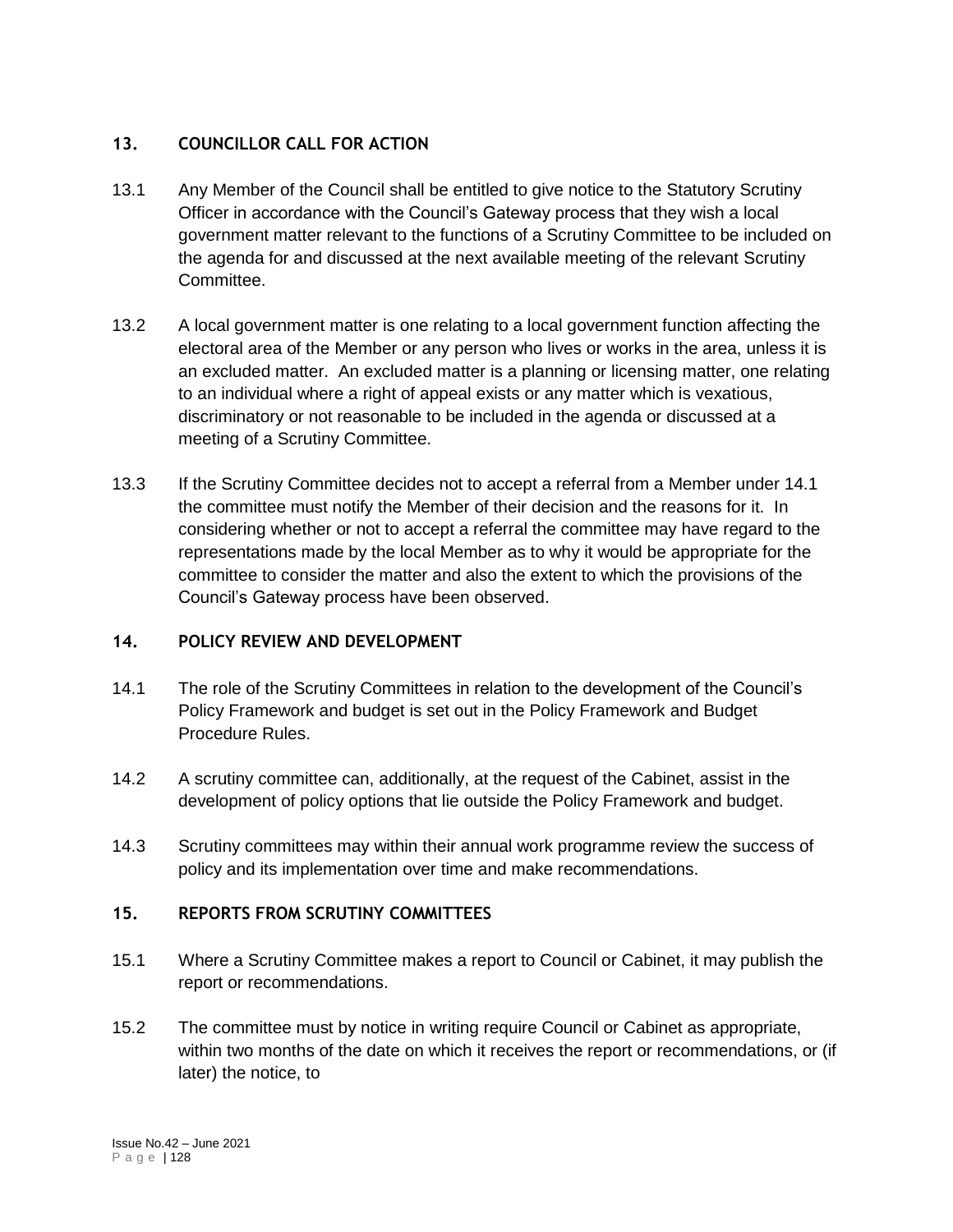- 15.2.1 Consider the report or recommendations;
- 15.2.2 Respond to the Scrutiny Committee indicating what (if any) action the Council or Cabinet propose to take;
- 15.2.3 Where a Scrutiny Committee has published the report or recommendations, publish the response;
- 15.2.4 Where the Scrutiny Committee provided a copy of the report or recommendations to a Member, provide a copy of the response to the Member
- 15.3 The publication of reports or recommendations is subject to the exclusion of any exempt or confidential information as defined in paragraphs 3 and 4 of the Rules on Access to Information.
- 15.4 Reports from Scrutiny Committees relating to executive matters will normally be submitted to the Cabinet for consideration. Reports relating to non-executive matters can be submitted by a Scrutiny Committee to any other Council body or to any external body. In exceptional circumstances (which shall be specified in the minutes), a Scrutiny Committee may make a report direct to full Council.
- 15.5 If the report proposes a departure from or change to the agreed Policy Framework or budget, the full Council will consider the matter having regard to advice, if any, received from, the Cabinet.
- 15.6 If a Scrutiny Committee cannot unanimously agree on one single final report to the Cabinet, to any other Council body or exceptionally, to the full Council, then one separate report may be prepared and submitted for consideration along with the majority report.
- 15.7 The Cabinet, the other Council body or, exceptionally, the full Council, shall consider the report(s) from the Scrutiny Committee at the next available meeting unless the matter which is the subject of the report(s) is scheduled to be considered by the Cabinet within two months from the date the report(s) was adopted by the Scrutiny Committee. In such cases the report(s) of the Scrutiny Committee shall be considered by the Cabinet when it considers the matter. The Cabinet may refer the Scrutiny Committee report(s) to the Leader of the Council or a Cabinet Member for consideration and response.
- 15.8 This rule does not apply to the call-in of Cabinet decisions: reports that result from callins are dealt with under the Cabinet Procedure Rules.

### **16. MEMBERS AND OFFICERS GIVING ACCOUNT**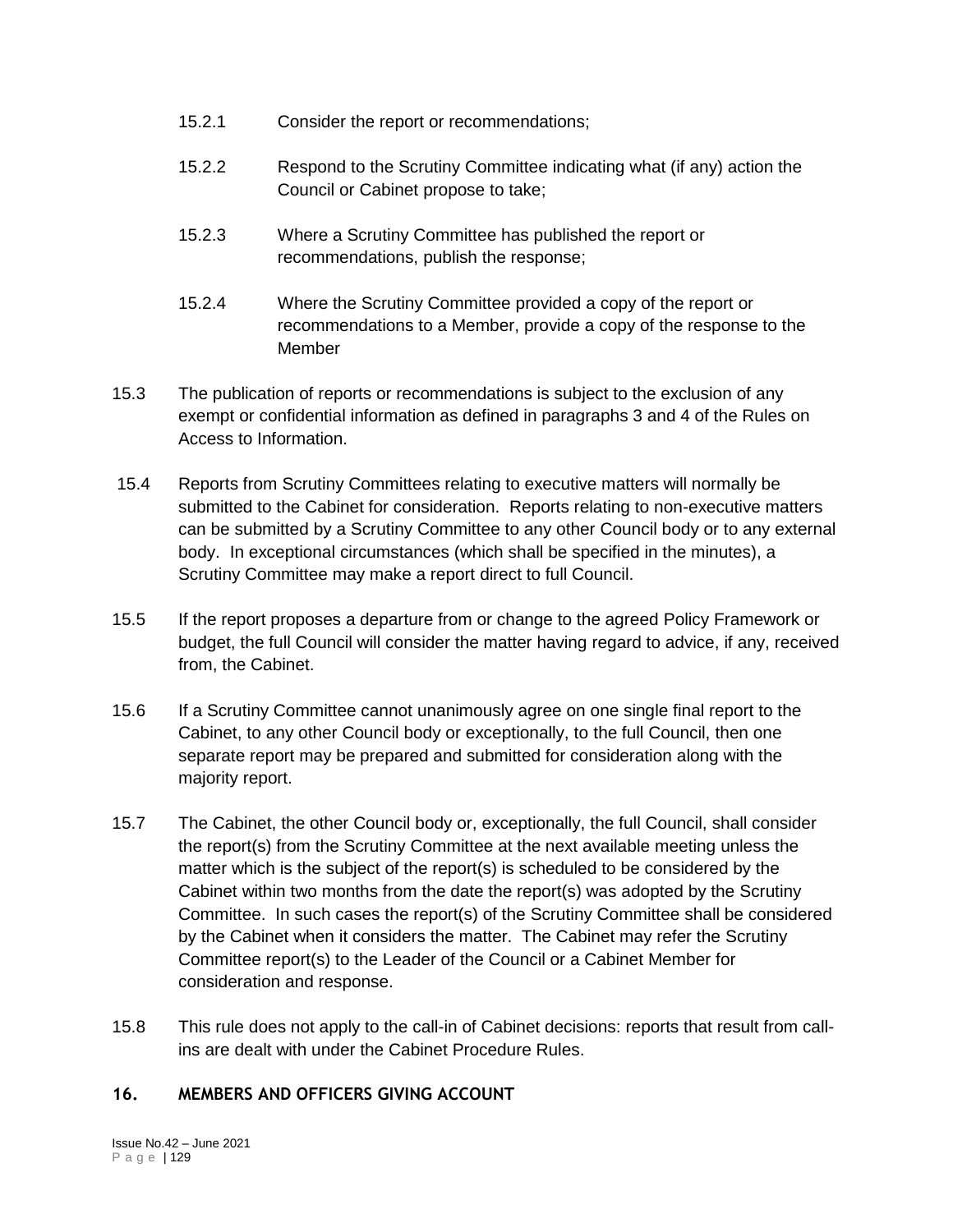- 16.1 Any Scrutiny Committee may scrutinise and review decisions made or actions taken in connection with the discharge of any Council function within the area of its terms of reference. As well as reviewing documentation, in fulfilling its scrutiny role, it may require any Member of the Cabinet, the Chief Executive or any Officer to attend before it to explain in relation to matters within its remit:
	- Any particular decision or series of decisions;
	- The extent to which the actions taken implement Council policy; or
	- Their performance;

and it is the duty of those persons to attend if so required.

- 16.2 Where any Member or Officer is required to attend a Scrutiny Committee under this provision, the Chair will inform the Chief Executive who shall, in turn, inform the Member or Officer in writing giving, where practical, fifteen days notice of the meeting. The notice to the Member/Officer will state the nature of the item on which they are required to attend to give account and whether any papers are required for production for the Committee. Where it is necessary to produce a report then the Member or Officer concerned will be given sufficient time to allow preparation of that report.
- 16.3 Where, in exceptional circumstances, the Member or Officer is unable to attend on the required date then an alternative date for attendance may be arranged following consultation with the Chair of the relevant Scrutiny Committee.
- 16.4 A Scrutiny Committee may not scrutinise a decision of an Officer acting under delegated powers, unless the decision is a key decision.

# **17. ATTENDANCE BY OTHERS**

A Scrutiny Committee or a Director (in consultation with the Chair and other political groups' Lead Members) may invite people other than those referred to above to address it, discuss issues of local concern and/or answer questions. It may, for example, wish to hear from residents, stakeholders and Members and Officers in other parts of the public sector and may invite such people to attend. Attendance is, of course, entirely optional.

# **18. CALL-IN AND REVIEW AND SCRUTINY OF DECISIONS**

- 18.1 All executive decisions, whether made by the Cabinet, the Leader of the Council, a Cabinet Member and key decisions by an Officer under delegated powers, but which have not been implemented may be called-in under the Call-In Procedure Rules.
- 18.2 Subject to Scrutiny Procedure Rule 17.4, all executive and non-executive decisions, whether made by the Cabinet, Leader of the Council, a Cabinet Member or an Officer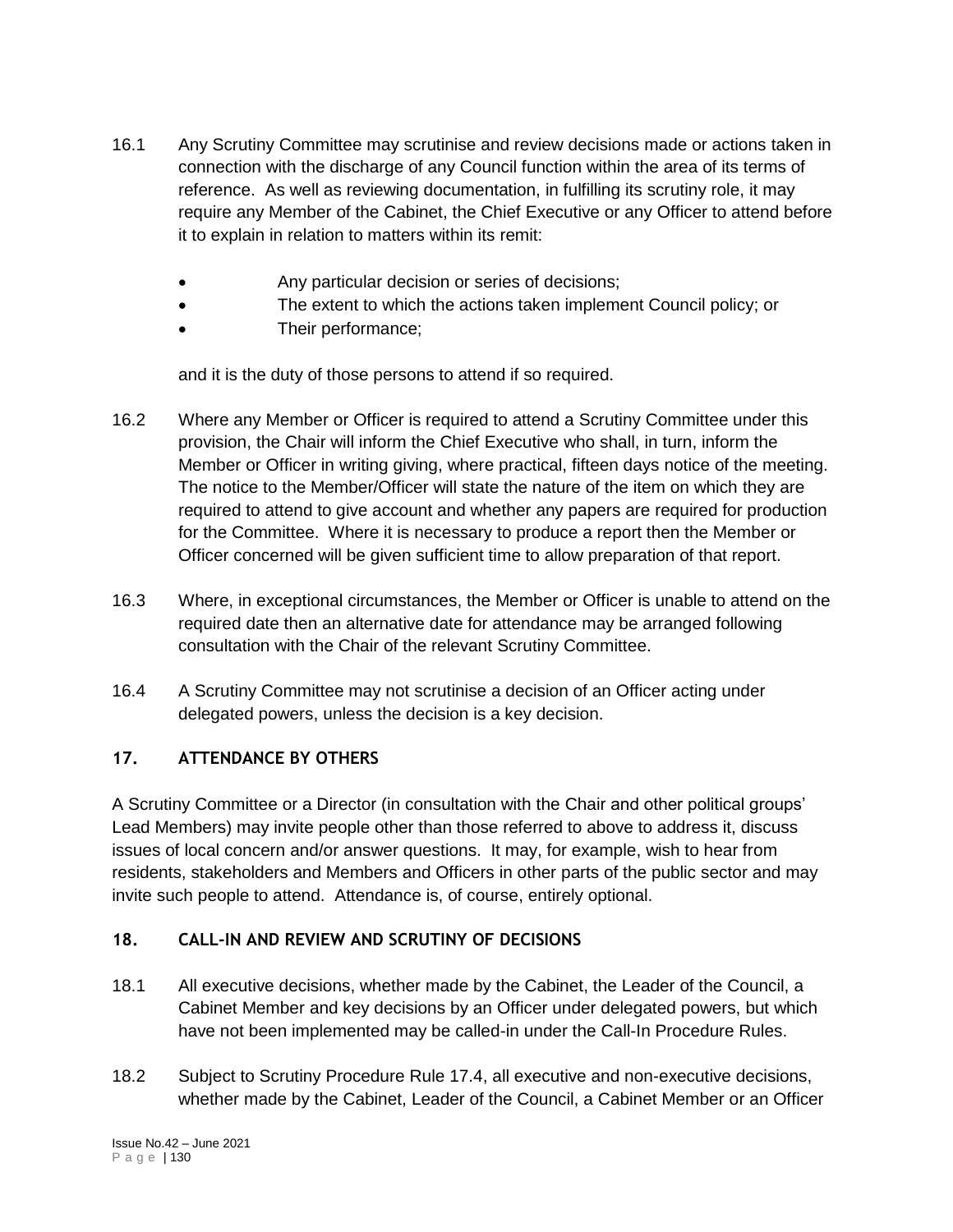under delegated powers and whether implemented or not, may be reviewed and scrutinised by the relevant Scrutiny Committee which may then report on such review and scrutiny to the Cabinet or, in exceptional circumstances (which shall be determined by the committee and recorded in the minutes), to the full Council. For the avoidance of doubt, review and scrutiny in accordance with this Scrutiny Procedure Rule 19.2 shall not be affected by the Call-In Procedure Rules or affect implementation of any decision.

# **19. PROCEDURE AT SCRUTINY COMMITTEE MEETINGS**

Scrutiny committees may plan and conduct their business in the manner that they determine is most likely to result in the effective, efficient and accountable discharge of their functions.

# **20. SCRUTINY TASK GROUPS**

The Scrutiny Task Groups will work within the operating principles set out in the Panel Operating Principles set out in Part 4 of the Constitution.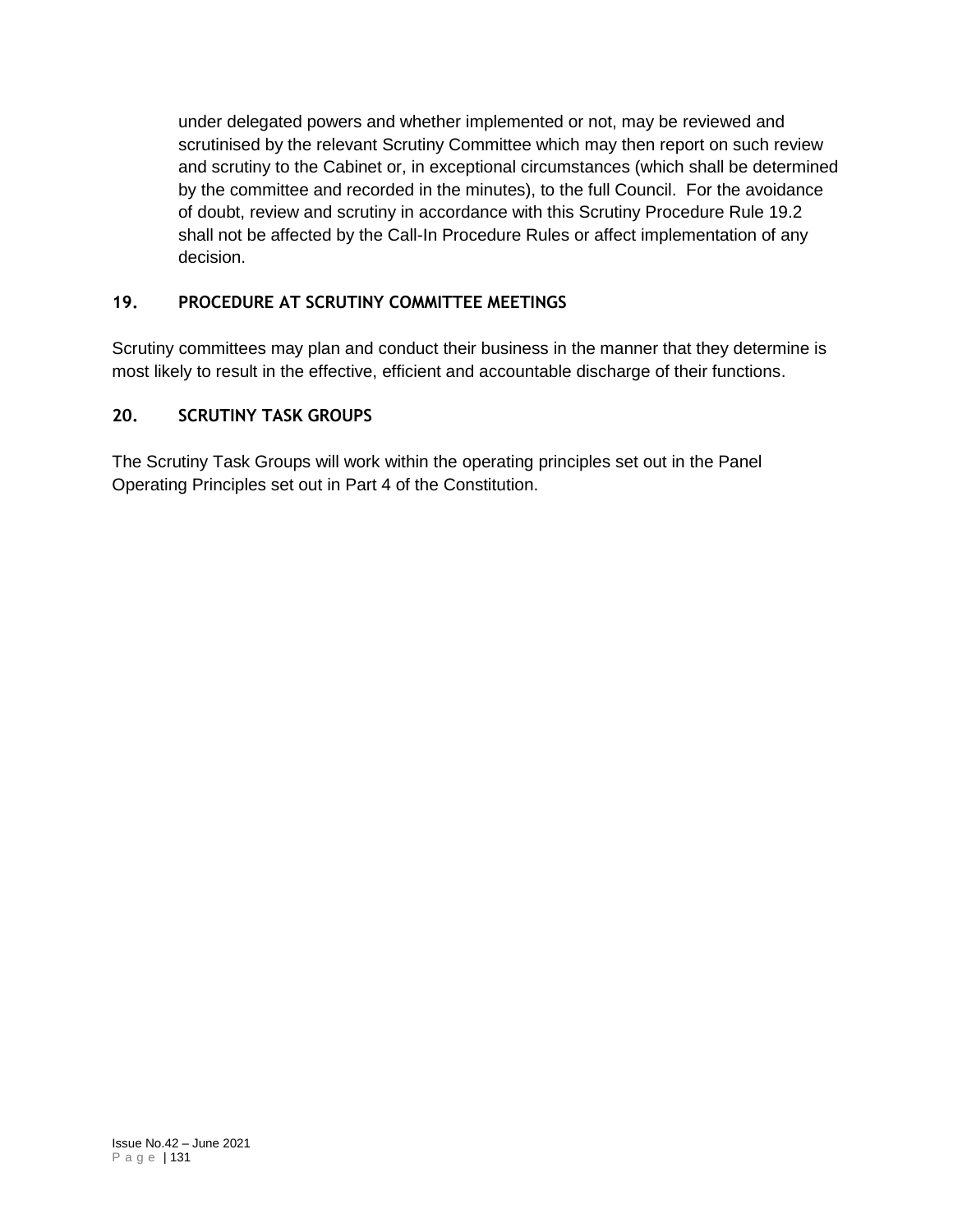## **CALL-IN PROCEDURE RULES**

## **1. SCOPE**

- 1.1 All decisions which are the responsibility of the Cabinet (which includes all executive decisions made by the Leader of the Council, a Cabinet Member, or key decisions made by Officers, under delegated powers) are subject to these rules. Any decision which is the responsibility of the Cabinet, but not yet implemented, can be called-in within the timescale set out in 2.3 below.
- 1.2 Call-in should only be used in exceptional circumstances and be invoked only when there is evidence to suggest one or more of the conditions referred to in paragraph 3 below have been satisfied.
- 1.3 Recommendations to full Council in respect of matters which are not within the policy or budget of the Council are not executive decisions and therefore are not subject to these rules.

## **2. PUBLICATION OF CABINET DECISIONS AND IMPLEMENTATION**

- 2.1 All decisions taken by the Cabinet, the Leader of the Council or a Cabinet Member and any key decision taken by Officers under delegated powers will be published and shall be made available at Shire Hall as soon as reasonably practicable after being made.
- 2.2 All County Councillors will also be sent copies of the decisions at the same time by the Chief Executive.
- 2.3 The notification of decisions will bear the date on which it is published and will state that the decisions will come in to force, and may be implemented, after five working days, unless the decision has been called-in under this procedure.
- 2.4 Subject to paragraph 10 below, no decisions taken by the Cabinet shall be implemented until expiration of the period referred to in 2.3.

## **3. GROUNDS FOR CALL-IN**

A decision may only be called-in if one or more of the following conditions are satisfied:

- 3.1 The decision would conflict in whole or in part with any existing policy that has been formally approved or adopted by the Council;
- 3.2 The decision would not be wholly in accordance with the Council's budget;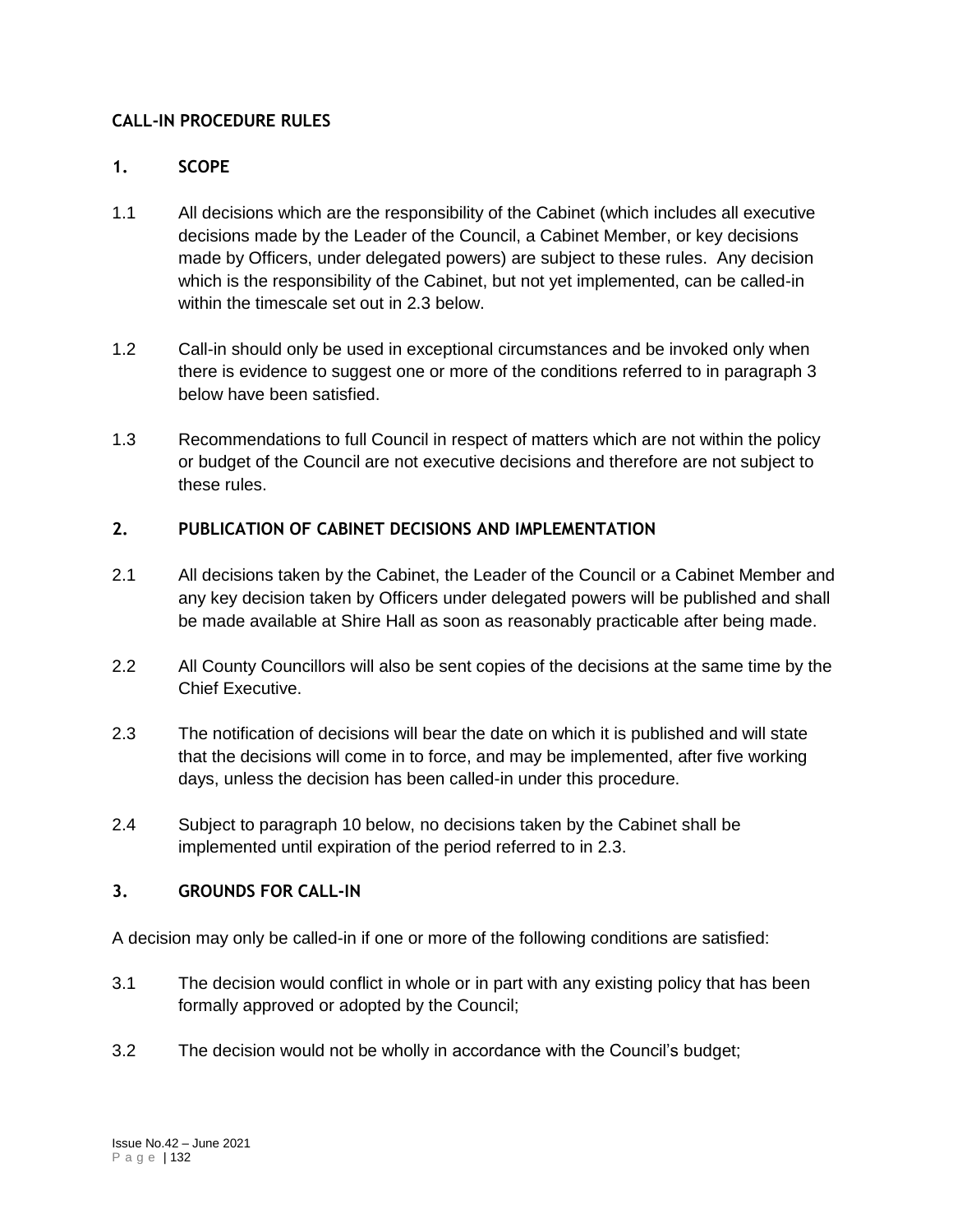- 3.3 In making the decision, the Cabinet, the Leader of the Council or a Cabinet Member or Officer under delegated powers took account of an irrelevant matter or failed to take account of a relevant matter, which in the opinion of the Chief Executive, had (or would have had) a significant bearing on that decision:
- 3.4 The Cabinet, the Leader of the Council or a Cabinet Member or Officer under delegated powers acted contrary to the Cabinet Procedure Rules, the Access to Information about the County Council's Formal Business and/or the principles of decision making set out in Part 2, Article 7.02 of the Constitution.

# **4. CALL-IN PROCEDURE**

A Cabinet decision or decision by the Leader of the Council or a Cabinet Member and a key decision taken by Officers under delegated powers, may be called in before the expiration of the period referred to in Call-In Procedure Rule 2.3 if:

- 4.1 At least five Members of the Council give notice in writing to the Chief Executive of their desire to effect a call-in;
- 4.2 That notice, which shall be substantially in accordance with the template set out at the end of these Call-in Procedure Rules:
	- 4.2.1 Is delivered to the Chief Executive before the end of the fifth working day after the day on which the decision was published; and
	- 4.2.2 Specifies the decision that is the subject of the call-in; and
	- 4.2.3 Specifies under which of the grounds mentioned in paragraph 3 of these rules the call-in is made and gives full particulars of the facts and matters relied upon.
- 4.3 In the event the only ground for call-in is as specified in Call-In Procedure Rule 3.3, the Chief Executive has signified in writing that in their opinion, the particulars of the facts and matters relied upon and specified in the notice had (or would have had) a significant bearing on that decision

# **5. CALL-IN AND DEFERRING IMPLEMENTATION**

If a decision has been called-in, in accordance with these rules, it will not be implemented until either:

5.1 The matters of concern have been resolved to the satisfaction of persons signing the notice and they have signified in writing to the Chief Executive their wish to withdraw their call-in; or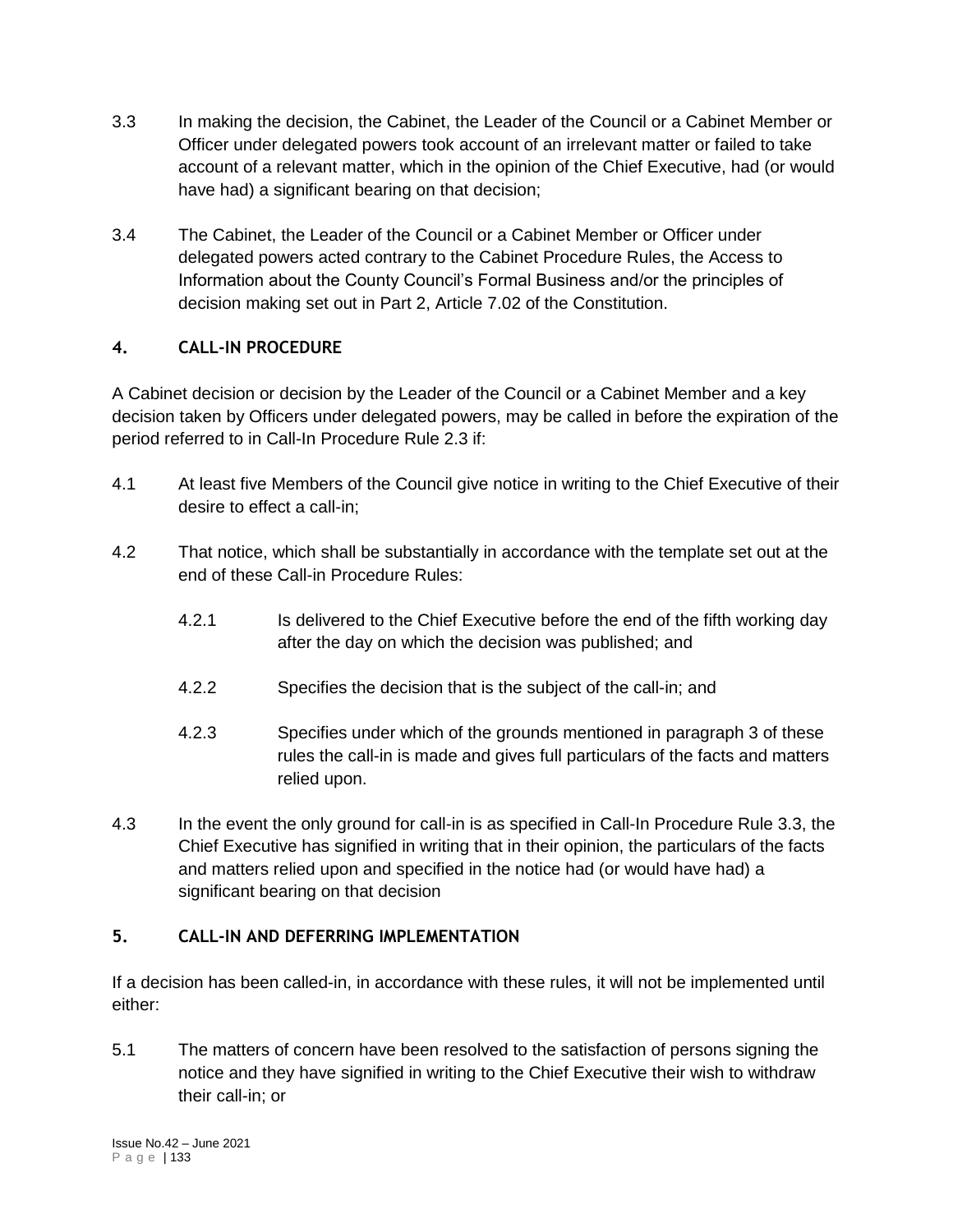- 5.2 The process set out in Call-In Procedure Rule 7 has been followed.
	- *Note: As soon as is practicable, the Chief Executive will send a copy of the callin notice to all members of the relevant Scrutiny Committee and all political group leaders.*

*A Political Group Leader may request clarification from and/or discussion with one or more of the five Members giving notice and other Political Group Leaders.*

*The matters referred to in this note will not affect the validity or process of the call-in.*

## **6. CONSIDERATION BY THE RELEVANT SCRUTINY COMMITTEE**

- 6.1 Decisions called-in will be placed on the agenda for the next available meeting of the relevant Scrutiny Committee.
- 6.2 In exceptional circumstances, an earlier meeting of the relevant Scrutiny Committee (if necessary) can be called by the Chief Executive in consultation with the Chair of the Scrutiny Committee and the Leader of the Council or relevant Cabinet Member as appropriate.
- 6.3 In the event a call-in is withdrawn in accordance with Scrutiny Procedure Rule 5.1, it will not be placed on the agenda of the relevant Scrutiny Committee or, if that has already occurred, it will not be considered.
- 6.4 If the Leader of the Council or Cabinet Member as appropriate has, at least three days before the meeting, sent to members of the relevant Scrutiny Committee a report responding to the call-in, they shall be entitled to address the Scrutiny Committee. In the absence of such a report, the Leader of the Council or Cabinet Member as appropriate may address the Scrutiny Committee if the Chair agrees.

# **7. ACTION BY THE RELEVANT SCRUTINY COMMITTEE**

- 7.1 Having considered the decision called-in, the relevant Scrutiny Committee will either:
	- 7.1.1 Support the decision without qualification or comment (in which case it can be implemented immediately without being considered again by the Cabinet, Leader of the Council or Cabinet Member); or
	- 7.1.2 Make adverse comments regarding the process when set against the guiding principles for decision-making, but no adverse view on the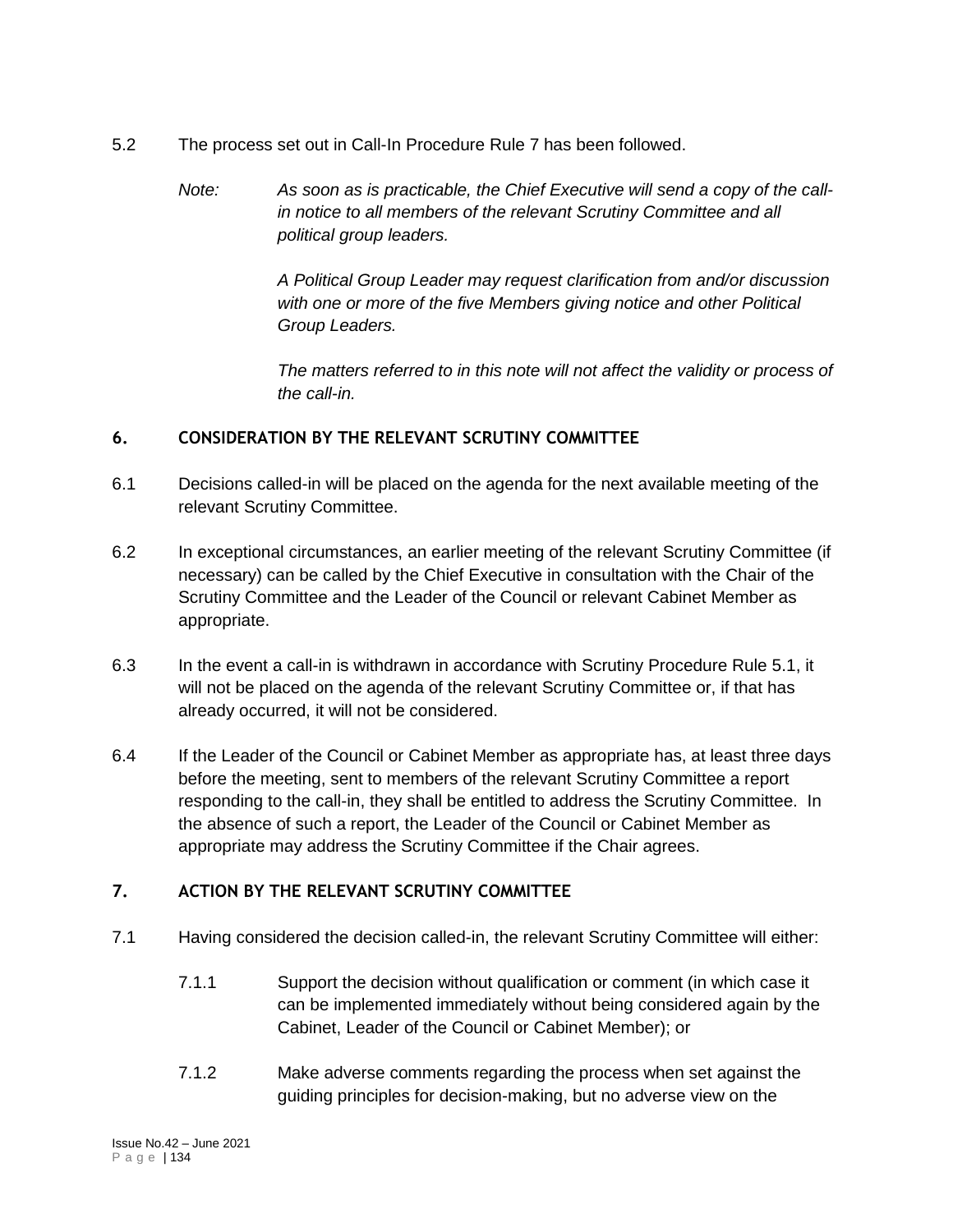decision itself (in which case it can be implemented immediately, with the committee's comments being set out in a report and considered by the Cabinet, Leader of the Council or Cabinet Member); or

- 7.1.3 Propose modifications to the decision or an alternative to the decision to achieve the same effect (in which case the implementation is delayed until the Cabinet, Leader of the Council or Cabinet Member has received and considered a report by the relevant Scrutiny Committee and decided how to proceed); or
- 7.1.4 In exceptional circumstances (which shall be determined by the relevant Scrutiny Committee and recorded in the minutes) arrange for the full Council to review or scrutinise a decision and decide whether or not to recommend the Cabinet, Leader of the Council or Cabinet Member to reconsider the decision and/or consider an alternative decision recommended by full Council. If full Council does not recommend the Cabinet, Leader of the Council or Cabinet Member to reconsider the decision and/or consider an alternative decision, the called in decision may be implemented immediately. If full Council does recommend the Cabinet, Leader of the Council or Cabinet Member to reconsider the decision and/or consider an alternative decision the called in decision shall not be implemented until the Cabinet, Leader of the Council or Cabinet Member has considered the recommendation of full Council and decided how to proceed.
- 7.2 The full Council has no power to make final decisions in respect of matters which are the responsibility of Cabinet unless the decision in question is contrary to the Policy Framework or budget.

# **8. ACTION BY THE CABINET, LEADER OF THE COUNCIL OR CABINET MEMBER**

- 8.1 A report of the relevant Scrutiny Committee (and full Council in the event Call-In Procedure Rule 7.1.4 is invoked) will be submitted to the Cabinet, Leader of the Council or Cabinet Member who will consider the views of the Scrutiny Committee (and full Council if appropriate) and either:
	- 8.1.1 Confirm the called in decision without modification; or
	- 8.1.2 Confirm the called in decision with modification; or
	- 8.1.3 Rescind the called in decision, take the alternative decision recommended by full Council or (if considered appropriate) propose a new one.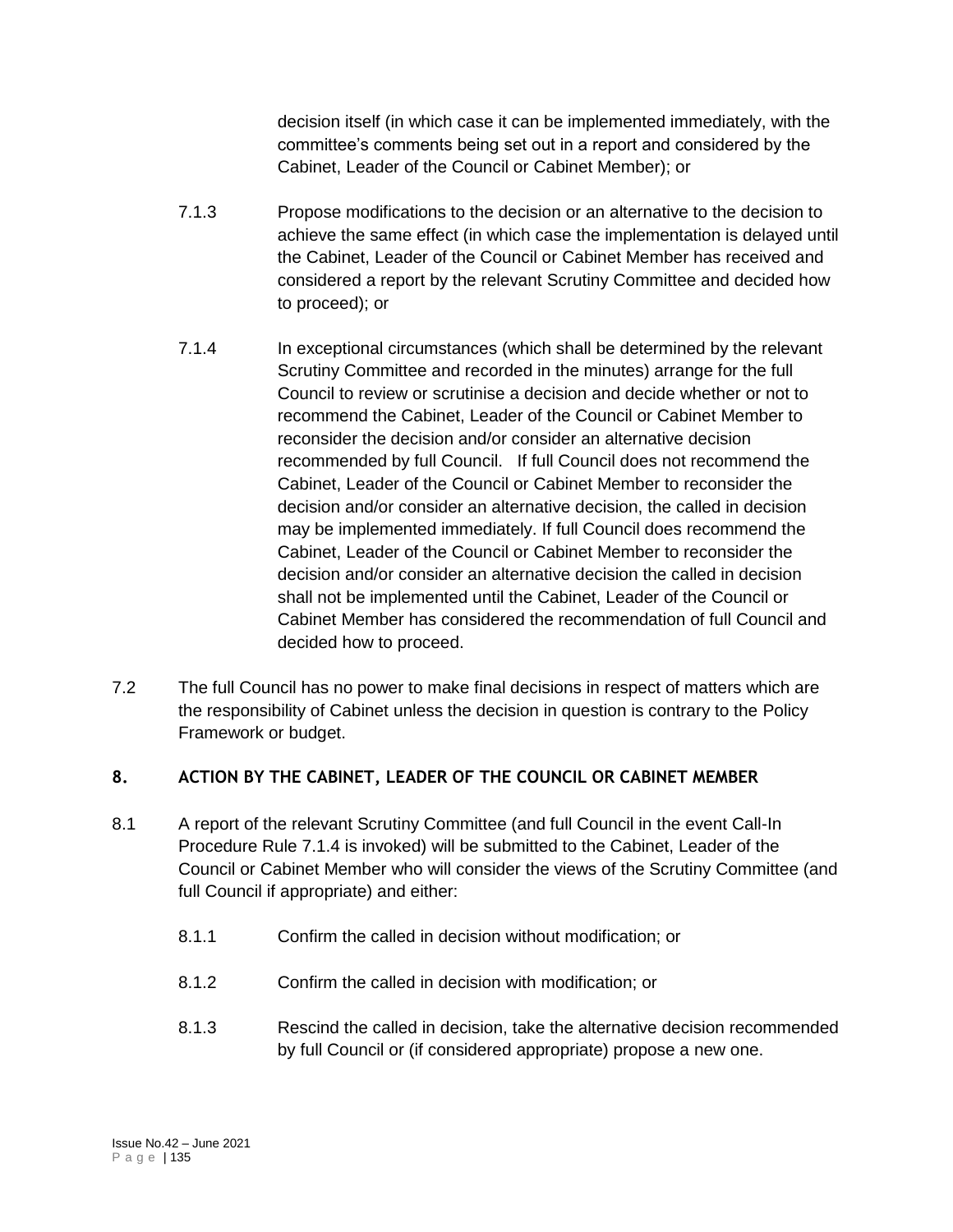- 8.2 In each case, the reasons must be given, particularly if the action is not as proposed by the Scrutiny Committee.
- 8.3 The outcome of the Cabinet's, Leader of the Council's or Cabinet Member's consideration of the views of the Scrutiny Committee will be published by the Chief Executive.

## **9. RESPONSE TO THE RELEVANT SCRUTINY COMMITTEE**

The Cabinet's, Leader of the Council's or Cabinet Lead Member's response will be reported to the next available meeting of the relevant Scrutiny Committee.

# **10. CALL-IN OF URGENT DECISIONS AND URGENT IMPLEMENTATION**

- 10.1 On rare occasions, decisions will need to be implemented so urgently that preimplementation review is not appropriate.
- 10.2 The implementation of a decision will be urgent if any delay, likely to be caused by the process, would seriously prejudice the interest of the County Council or of the public or the interests of any person to whom the decision relates.
- 10.3 The record of the implementation of the decision and notice by which it is made public must contain an explanation as to why the implementation of the decision needs to be treated with such urgency.
- 10.4 The Chair of Council and of the relevant Scrutiny Committee must agree that the implementation of the decision is urgent and cannot reasonably be deferred. If either is unavailable then the Vice-Chair of that body must agree on their behalf.
- 10.5 Where these circumstances arise at least five County Councillors may signify in writing to the Chief Executive their wish for a post-implementation review of the decision and its urgent decision. Reasons must be given.
- 10.6 In these circumstances, call-in has no effect on the implementation of the decision and relates to reviewing the nature of the decision and the circumstances behind it. The outcome of the Scrutiny Committee review will be reported to the Cabinet.

### **11. CALL-IN DECISIONS OUTSIDE THE POLICY FRAMEWORK AND BUDGET**

These provisions are set out in the Policy Framework and Budget Procedure Rules.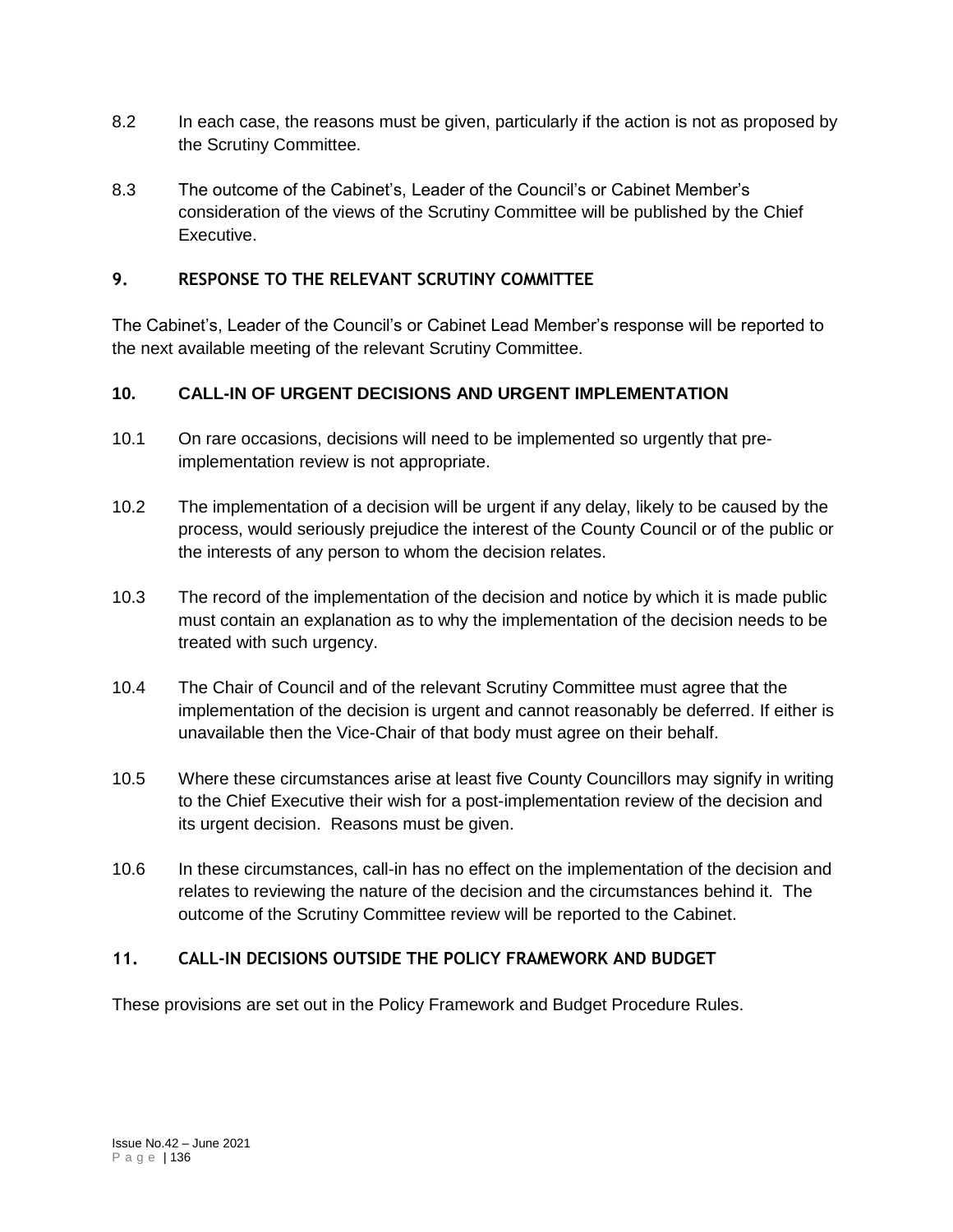Gloucestershire County Council

Notice of call-in

## To: Chief Executive

We, the undersigned five Members, give notice of our desire to call-in the following executive decision, notice of which was published on

*[Insert date and decision wording, in the Cabinet Decision Statement]*

The grounds for the call-in are that the following condition(s) are satisfied for the reasons specified:

*[Delete the conditions not relied upon] [\*If the condition is relied upon, this must be completed]*

1. The decision would conflict in whole or in part with any existing policy that has been formally approved or adopted by the Council.

> The policy with which the decision conflicts and the date of approval or adoption by the Council are \*

The wording within the policy with which the decision conflicts is \*

The decision conflicts with the policy in the following way(s)  $*$ 

2. The decision would not be wholly in accordance with the Council's budget

The decision expenditure is \*

The Council's budget [does not make provision for any of this expenditure] [approved by the Council on \* The state only makes provision for expenditure of £ \*] *[delete as necessary]*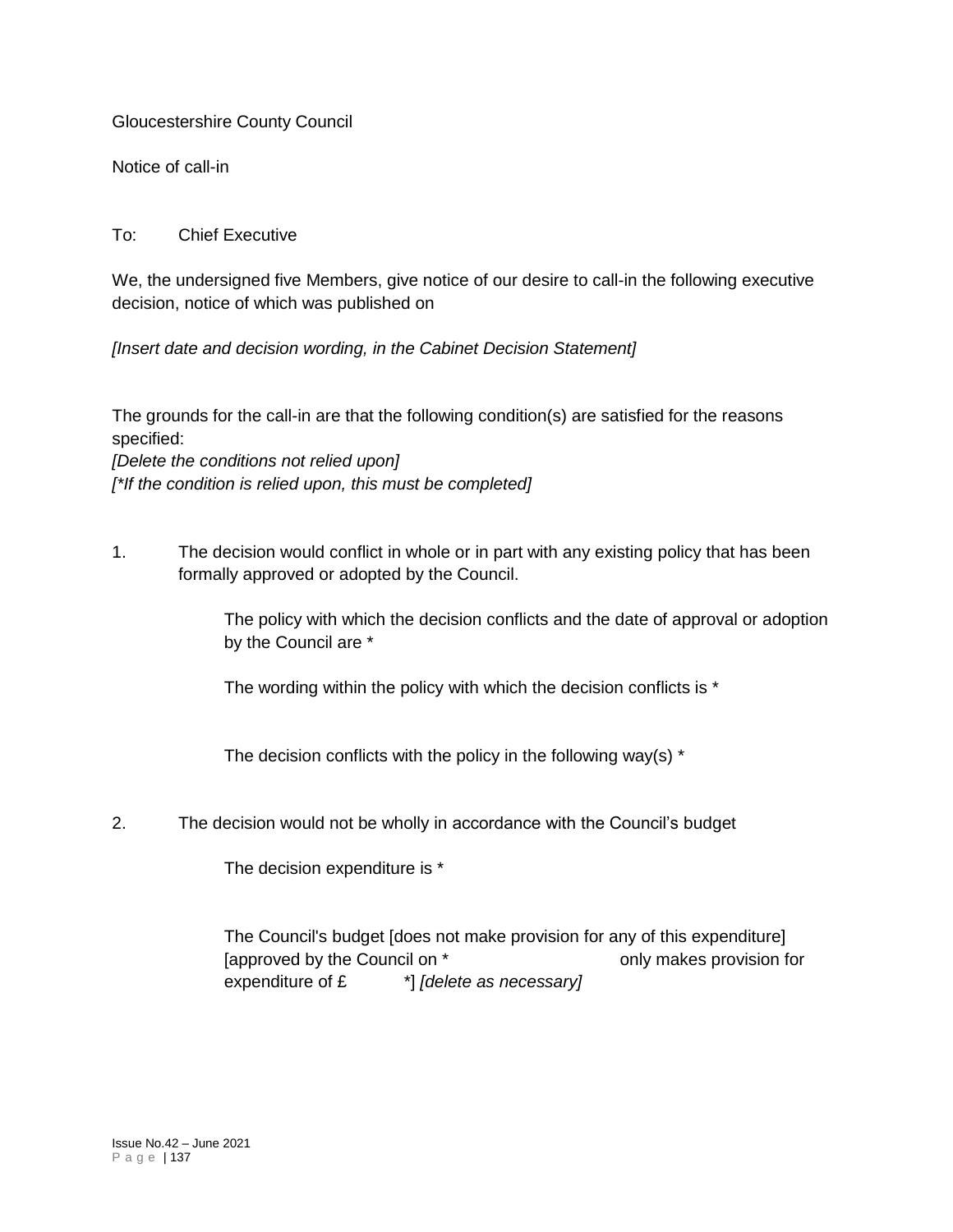3. In making the decision, the Cabinet, Leader of the Council or Cabinet Member took account of an irrelevant matter or failed to take account of a relevant matter

The irrelevant matter taken into account is \*

The relevant matter not taken into account is \*

4. The Cabinet, Leader of the Council or Cabinet Member acted contrary to the Cabinet Procedure Rules, the Access to Information about the County Council's Formal Business and/or the principles of decision making set out in Part 2, Article 7.02 of the Constitution.

> The matter contravened is \* *[insert wording from the relevant part(s) of the Council's Constitution]*

The above matter was contravened in the following way(s)  $*$ 

Dated ………………………………………………….............................

#### **Signed**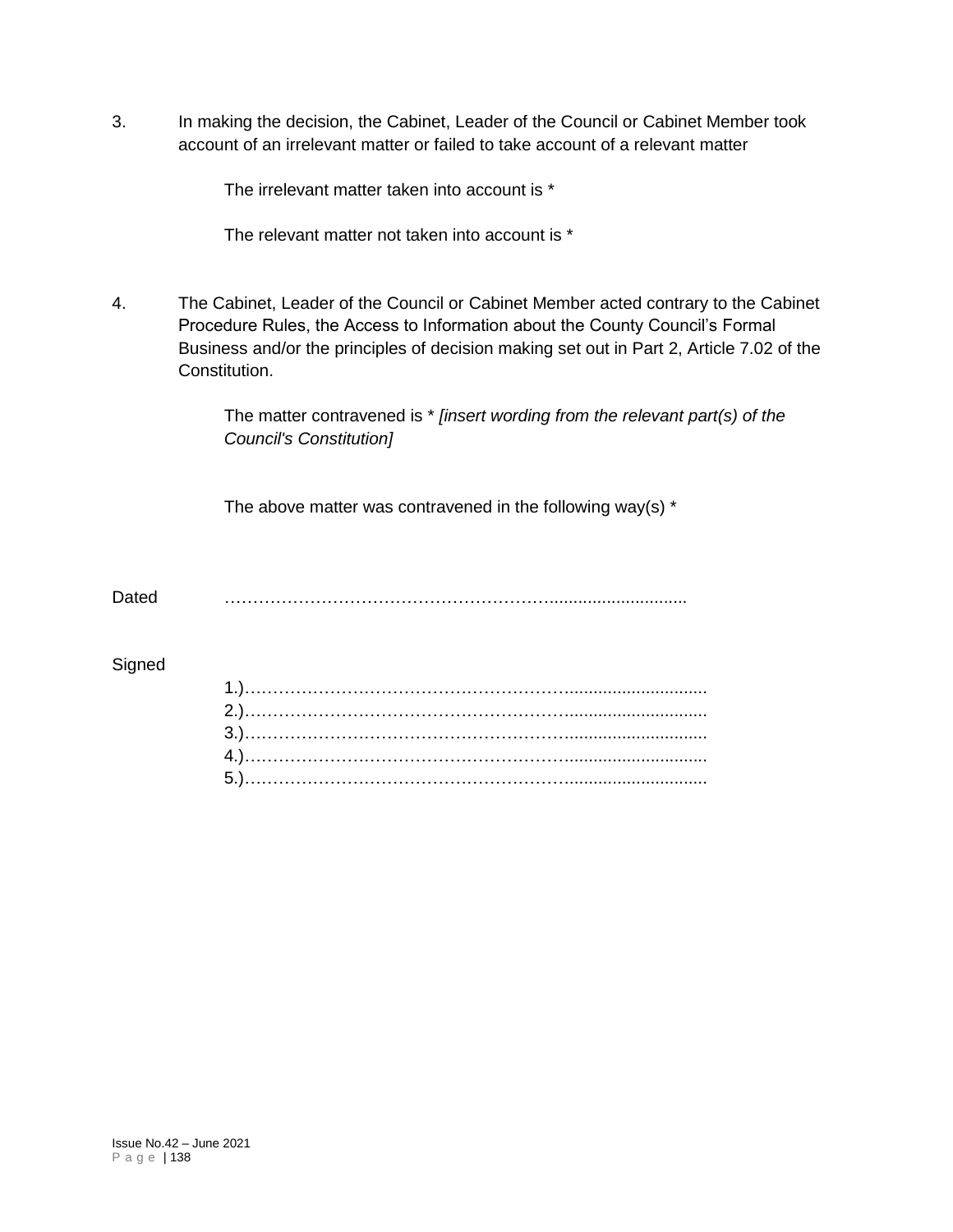## **PANEL OPERATING PRINCIPLES**

### *Referred to in Cabinet Procedure Rule 13 and Scrutiny Procedure Rule 21*

References to Panels includes references to Scrutiny Task Groups and Working Groups

- 1. Panels may be established by the Cabinet, Leader of the Council, Cabinet Member or Officer acting under delegated powers or a committee to undertake standing or taskbased work in support of the Cabinet, Leader of the Council, Cabinet Member or a committee. Panels may also be established jointly by the Cabinet, Leader of the Council, Cabinet Member or a committee. The full Council will not establish panels and may instead call upon the Cabinet, Leader of the Council, Cabinet Member and/or a committee to support its work. Occasionally full Council may wish to set up a working group outside of the scrutiny arrangements and these will follow the panel operating principles where appropriate.
- 2. Panels will not have any decision taking powers.
- 3. If appropriate the task to be undertaken by the Panel will be scoped and defined beforehand, together with the timeframe within which the work of the Panel is to be completed and the reporting time for the outcome of the Panel's work. Each Panel will operate on a time limited basis unless otherwise agreed by the Cabinet, Leader of the Council, Cabinet Member and/or committee.
- 4. Panels will be politically balanced where possible, unless otherwise agreed by Cabinet, the Leader of the Council, Cabinet Member or committee.
- 5. All members, except Members of the Cabinet, may serve on Scrutiny Task Groups.
- 6. Cabinet Panels will be chaired by the Leader of the Council or Cabinet Member as appropriate.
- 7. Other panels will be chaired as they determine.
- 8. Panel meetings may be conducted informally. In consultation with other Panel members, the Chair of the Panel will determine whether any meetings of the Panel should be held in public. In the event the Chair of a Panel is not a County Councillor, the majority of those members of the Panel who are County Councillors will determine whether any meetings of the Panel should be held in public
- 9. Panels may request the attendance of relevant County Councillors and Officers at meetings to assist in the issues under discussion. People from outside the Council may be invited to attend also for particular issues as appropriate.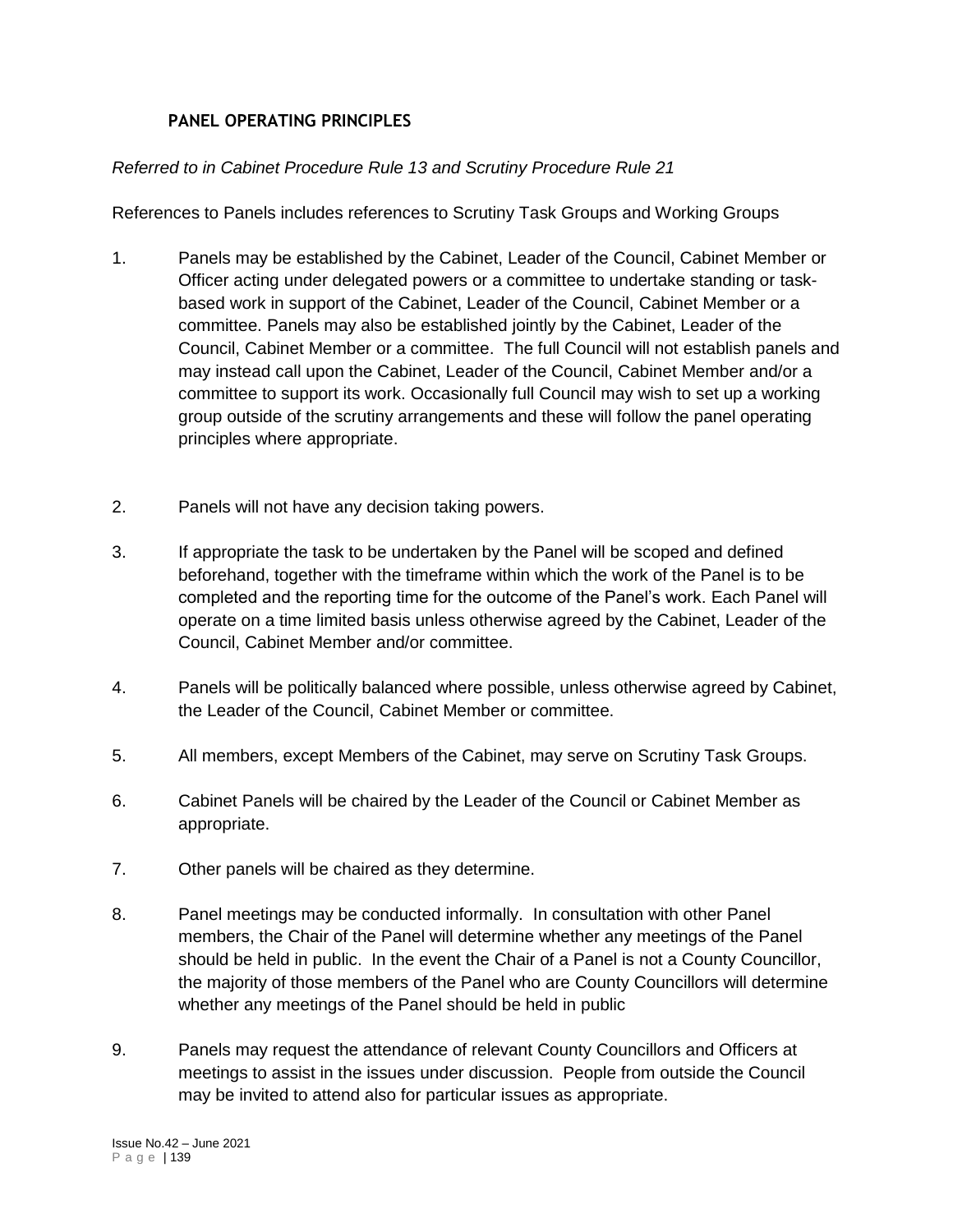- 10. Each Panel will appoint a Lead Officer who will seek to ensure effective progress and communication in respect of the work of the Panel.
- 11. The administration of Panels will be supported by Democratic Services.

### **FINANCIAL REGULATIONS**

General Introduction

- A: Financial management
- B: Financial planning
- C: Risk management and control of resources
- D: Systems and procedures
- E: External arrangements

### **DEFINITIONS**

The Chief Financial Officer is that person designated for the purpose of Section 151 Local Government Act 1972 and Section 114 Local Government Finance Act 1992.

Budget Heads are those cost and income headings recorded in the Council's Budget Book.

Advice and guidance issued by the Chief Financial Officer includes Financial or Accounting Instructions, which provide detailed guidance on financial control, audit, accountancy, financial management matters and the design and use of controlled stationery.

A Service is defined as a discrete area of the County Council's activity managed by a Director or Head of Service as defined in Part 5 of the Constitution.

A Scheme in the context of the capital programme may be a single scheme or a package of smaller schemes being carried out in a defined geographical area of works of a similar type.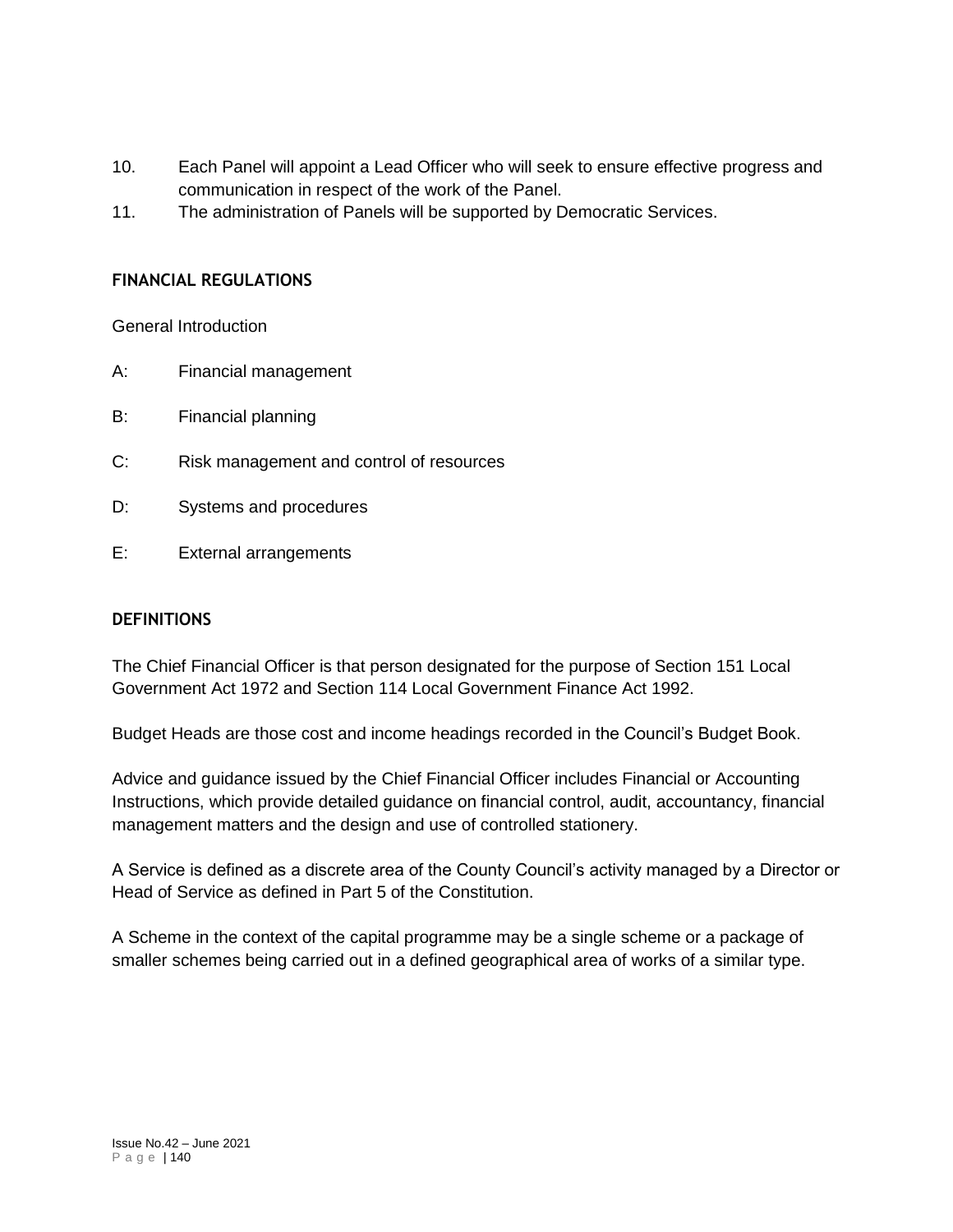## **GENERAL INTRODUCTION**

- (a) These Financial Regulations are that part of the Constitution approved by the Council, which provide the framework for managing the Authority's financial affairs. They apply to every Member and Officer of the Authority and anyone acting on its behalf with the exception of Schools to which Schools' Financial Regulations apply.
- (b) The Constitution and Scheme of Delegation identify the financial responsibilities of the full Council, Cabinet and Scrutiny Members, the Head of Paid Service, the Monitoring Officer, the Chief Financial Officer and other Directors.
- (c) All Members and staff have a general responsibility for taking reasonable action to provide for the security of the assets under their control and for ensuring that the use of these resources is legal, is properly authorised, provides value for money and achieves best value.
- (d) The Chief Financial Officer is responsible for maintaining a continuous review of the financial regulations and submitting any additions or changes necessary to full Council for approval following consideration by the Cabinet or Leader of the Council or Cabinet Members and Audit and Governance Committee.
- (e) Directors are responsible for ensuring that all staff in their departments are aware of the existence and content of the Authority's financial regulations and other internal regulatory documents (including Accounting Instructions) and that they comply with them.
- (f) The Chief Financial Officer is responsible for issuing advice and guidance (e.g. Accounting Instructions) to underpin the financial regulations that Members, Officers and others acting on behalf of the Authority are required to follow.

# **FINANCIAL REGULATION A: FINANCIAL MANAGEMENT**

# **INTRODUCTION**

Financial management covers all financial accountabilities in relation to the running of the Authority, including the Policy Framework and budget.

Actions that are "contrary to the budget" include:

- Initiating a new policy;
- Committing expenditure in future years to above the budget level;
- Incurring interdepartmental transfers above virement limits;
- Causing the total expenditure financed from Council Tax, grants and corporately held reserves to increase beyond the budgeted level.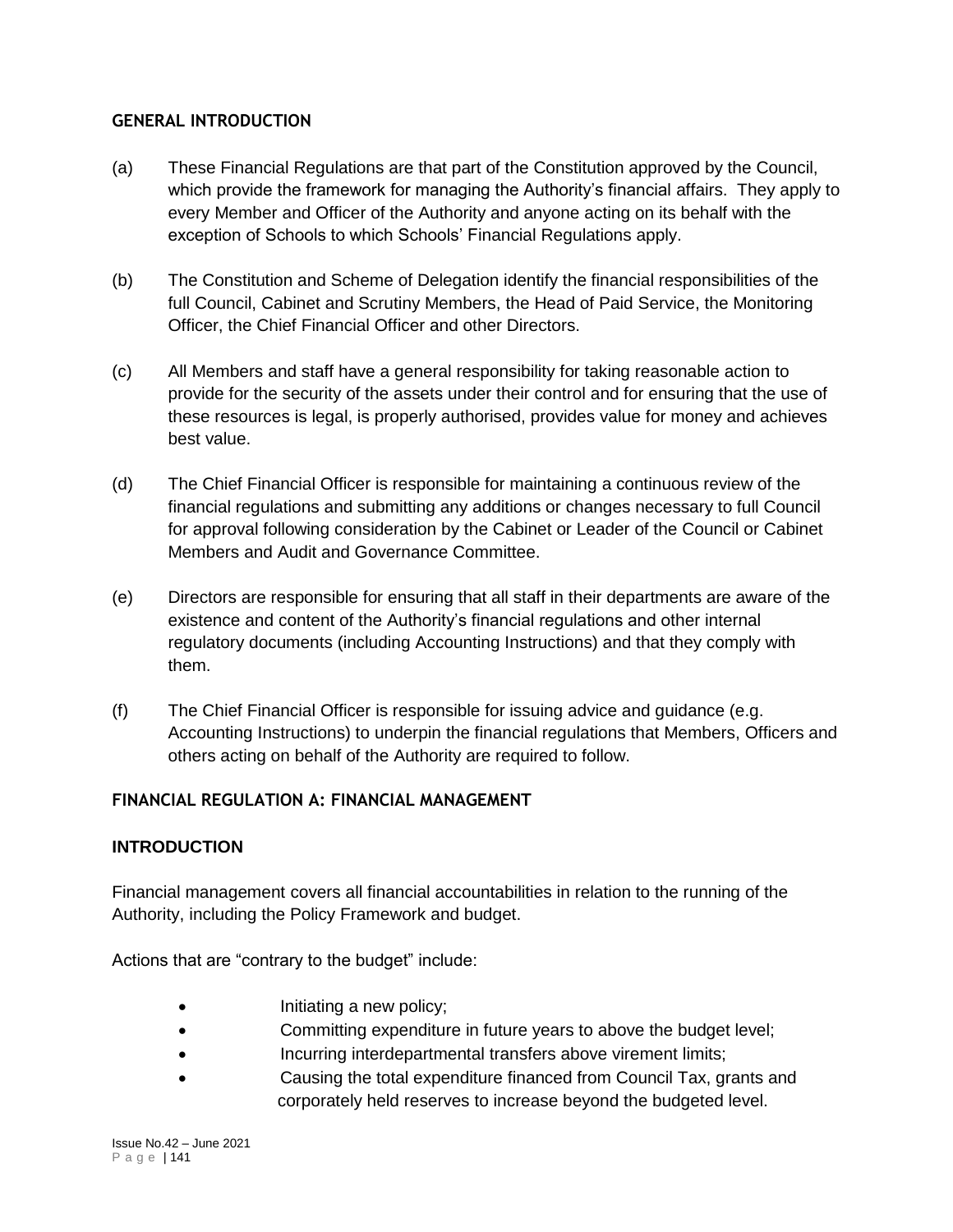Virement and year end balances:

**A.1** The Chief Financial Officer is responsible for the administration of the scheme of virement as set out below:

The Cabinet, Leader of the Council and Cabinet Members are responsible for taking inyear decisions on resources and priorities and can therefore approve virement between services provided:

- It does not involve a new policy or policy change;
- It does not involve an increasing commitment in future years that cannot be contained within existing approved budget allocations.

Directors may effect virement between Budget Heads provided:

- It does not involve a transfer of resources between services (*Note: A service is defined by reference to a particular Budget Head in the Budget Book)*;
- It does not involve a new policy or policy change;
- It does not involve an increasing commitment in future years that cannot be contained within existing approved budget allocations;
- That the Chief Financial Officer is notified in respect of all virements over £50,000.
- **A.2** Unless otherwise determined by the Cabinet, Leader of the Council or a Cabinet Member any service under-spending or overspending will be carried forward to the following financial year and the approved budget adjusted accordingly.

# **Accounting policies:**

**A.3** The Chief Financial Officer is responsible for selecting accounting policies and ensuring that they are applied consistently.

# **Accounting procedures and records:**

**A.4** The Chief Financial Officer is responsible for determining the accounting procedures and records for the Authority.

# **The annual statement of accounts:**

**A.5** The Chief Financial Officer is responsible for ensuring that the annual statement of accounts is prepared in accordance with the *Code of Practice on Local Authority Accounting in the United Kingdom: A Statement of Recommended Practice*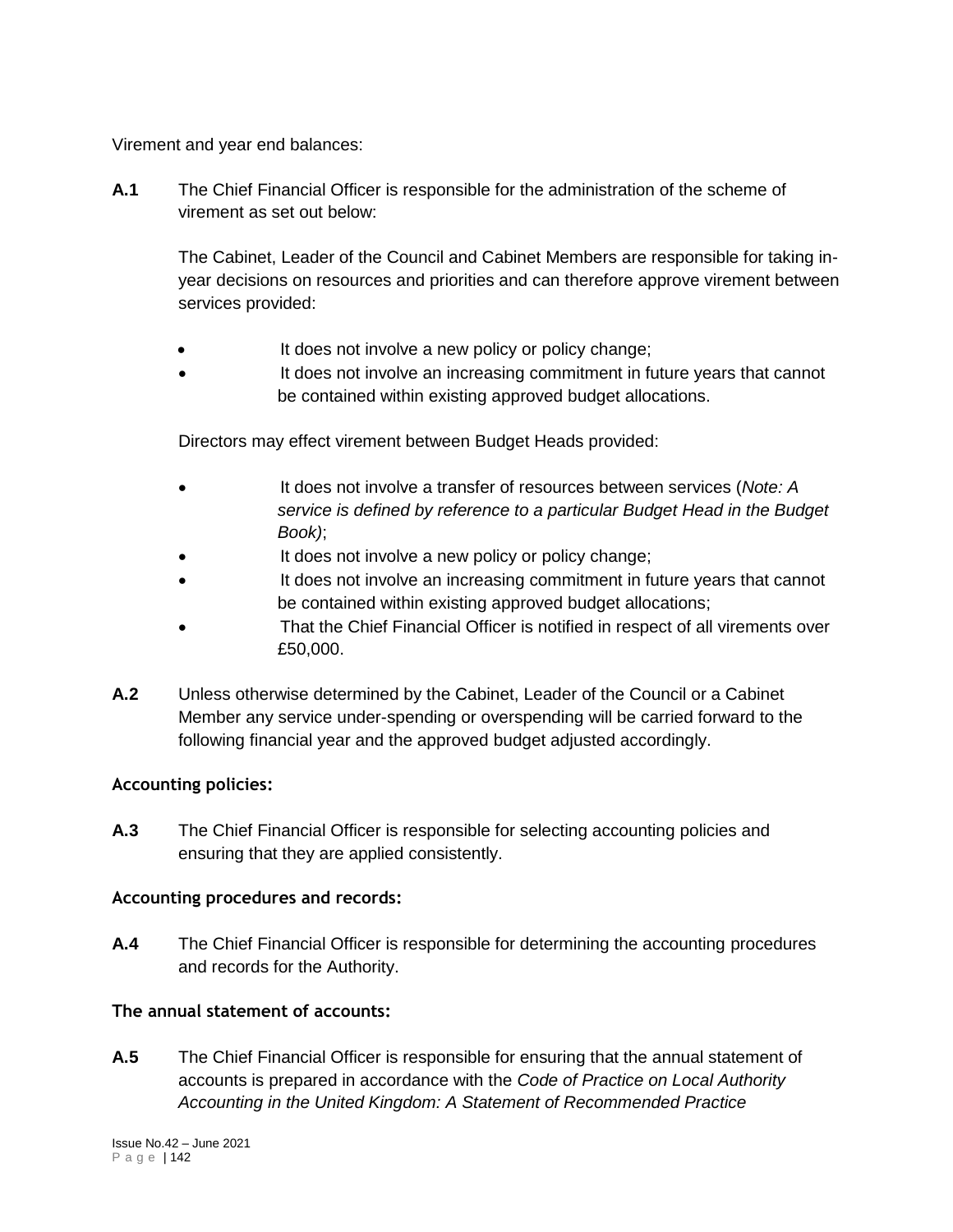(CIPFA/LASAAC). The Audit and Governance Committee is responsible for approving the annual statement of accounts.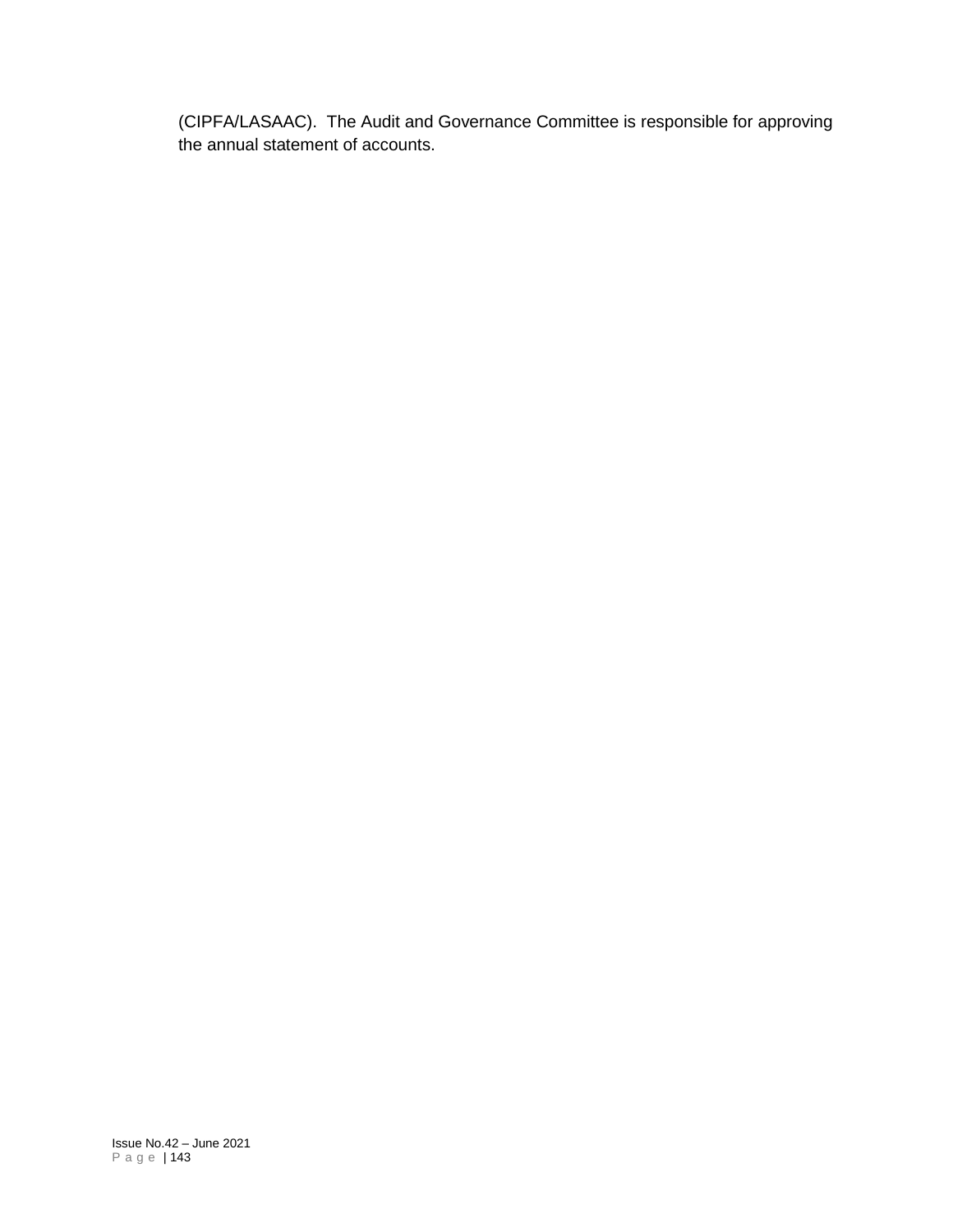## **FINANCIAL REGULATION B: FINANCIAL PLANNING**

- **B.1** The full Council is also responsible for approving procedures for agreeing variations to approved budgets, plans and strategies forming the Policy Framework and for determining the circumstances in which a decision will be deemed to be contrary to the Policy Framework or budget. Decisions that appear contrary to the Policy Framework or budget should be referred to the full Council by the Monitoring Officer.
- **B.2** The full Council is responsible for setting the level at which the Cabinet, Leader of the Council or a Cabinet Member may reallocate budget funds from one service to another. The Cabinet, Leader of the Council or a Cabinet Member is responsible for taking inyear decisions on resources and priorities in order to deliver the budget Policy Framework within the financial limits set by the full Council.

## **BUDGETING**

## **Budget:**

**B.3** The resource allocation, budget process and general format of the budget will be proposed by the Cabinet, Leader of the Council or a Cabinet Member on the advice of the Chief Financial Officer.

### **Budget preparation:**

- **B.4** The Chief Financial Officer is responsible for ensuring that an annual revenue budget, capital programme and medium term financial strategy is prepared for consideration by the Cabinet, Leader of the Council or a Cabinet Member before submission to the full Council. The full Council may amend the budget or ask the Cabinet, Leader of the Council or a Cabinet Member to reconsider it before approving it.
- **B.5** The Cabinet, Leader of the Council or a Cabinet Member is responsible for issuing guidance on the general content of the budget in consultation with the Chief Financial Officer as soon as possible following approval by the full Council.
- **B.6** It is the responsibility of Directors to ensure that budget estimates reflecting agreed service plans are submitted to the Cabinet, Leader of the Council or a Cabinet Member and that these estimates are prepared in line with guidance issued by the Chief Financial Officer and/or Cabinet.

### **Budget monitoring and control:**

**B.7** Subject to these Regulations, Directors have the authority to incur expenditure provided in the revenue budget or capital programme approved by the full Council.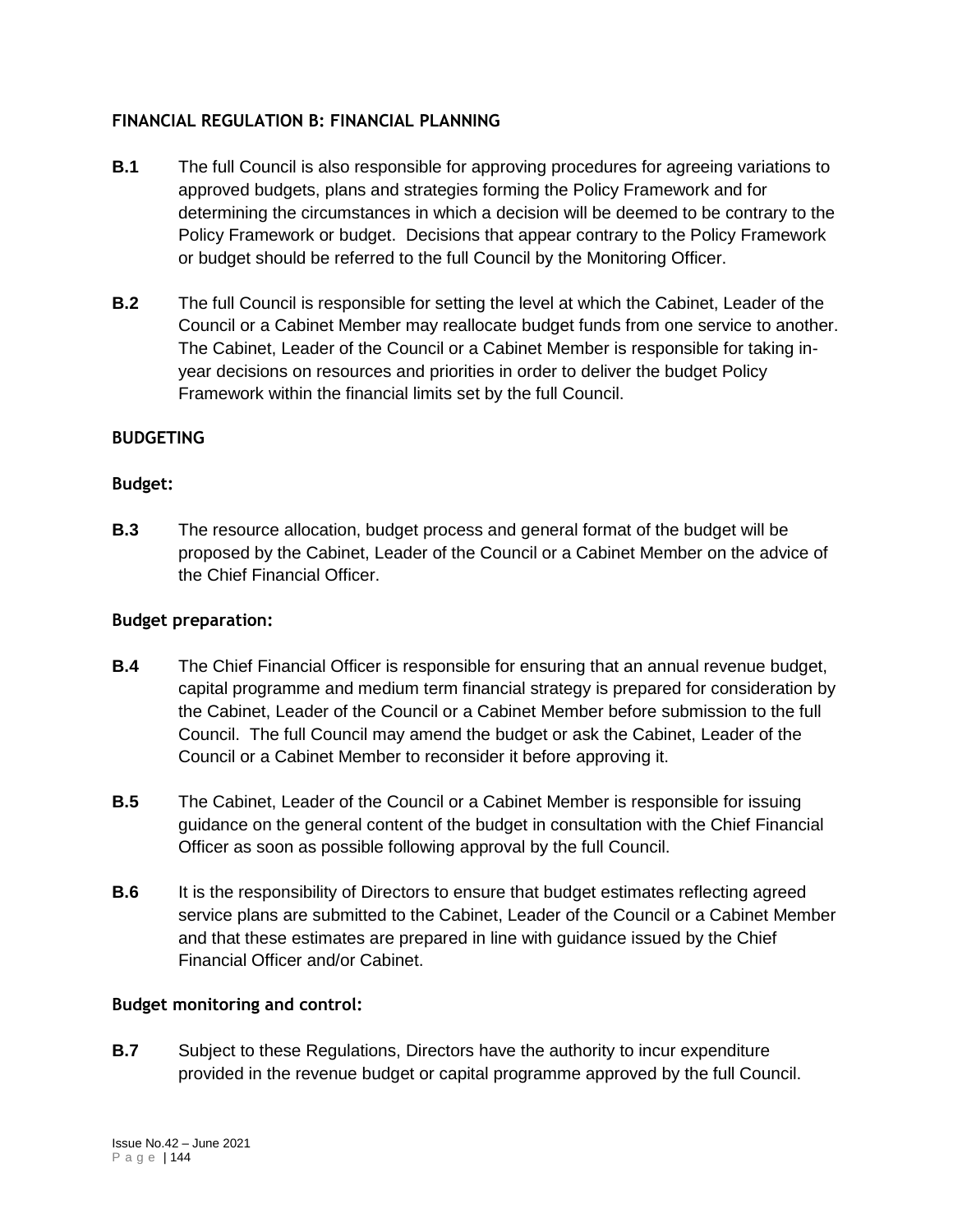- **B.8** Expenditure may not be incurred if it is contrary or not wholly in accordance with the Policy Framework or budget.
- **B.9** Directors must undertake regular monitoring of revenue and capital expenditure and, subject to these Regulations, where there is an overspending, investigate and take appropriate action to bring spending back into line with the budget.
- **B.10** The Chief Financial Officer is responsible for providing advice to Directors to enable budgets to be monitored effectively. The Chief Financial Officer must report to the Cabinet, Leader of the Council or a Cabinet Member and Scrutiny on the overall financial position on a regular basis.
- **B.11** It is the responsibility of Directors to control income and expenditure within their area and to monitor performance, taking account of advice provided by the Chief Financial Officer. They should report to Cabinet, Leader of the Council or a Cabinet Member and Scrutiny on variances in both capital and revenue spending within their own areas, take action where necessary to avoid exceeding their budget allocation and alert the Chief Financial Officer to any problems.

# **Resource allocation:**

**B.12** The Chief Financial Officer is responsible for developing and maintaining a resource allocation process that ensures due consideration of the Council's Policy Framework.

# **The Capital Programme:**

- **B.13** The Chief Financial Officer is responsible for ensuring that a capital programme is prepared on an annual basis for consideration by the Cabinet, Leader of the Council or a Cabinet Member before submission to the full Council. No scheme shall be included in the capital programme unless it has been through the appraisal and prioritisation process agreed by the Cabinet, Leader of the Council or a Cabinet Member. In this context, contrary to the budget, may be through:
	- Initiating a new policy;
	- Committing capital expenditure in the current or future years to a level above the approved budget levels;
	- Transferring resources between revenue and capital budgets except as provided in the scheme of virement;
	- Entering a capital commitment if it involves a material change to the nature of the project as set out in the agreed project appraisal.
- **B.14** Directors are responsible for ensuring that variations in capital project estimates that occur during the course of a contract are contained within the resources allocated to that service.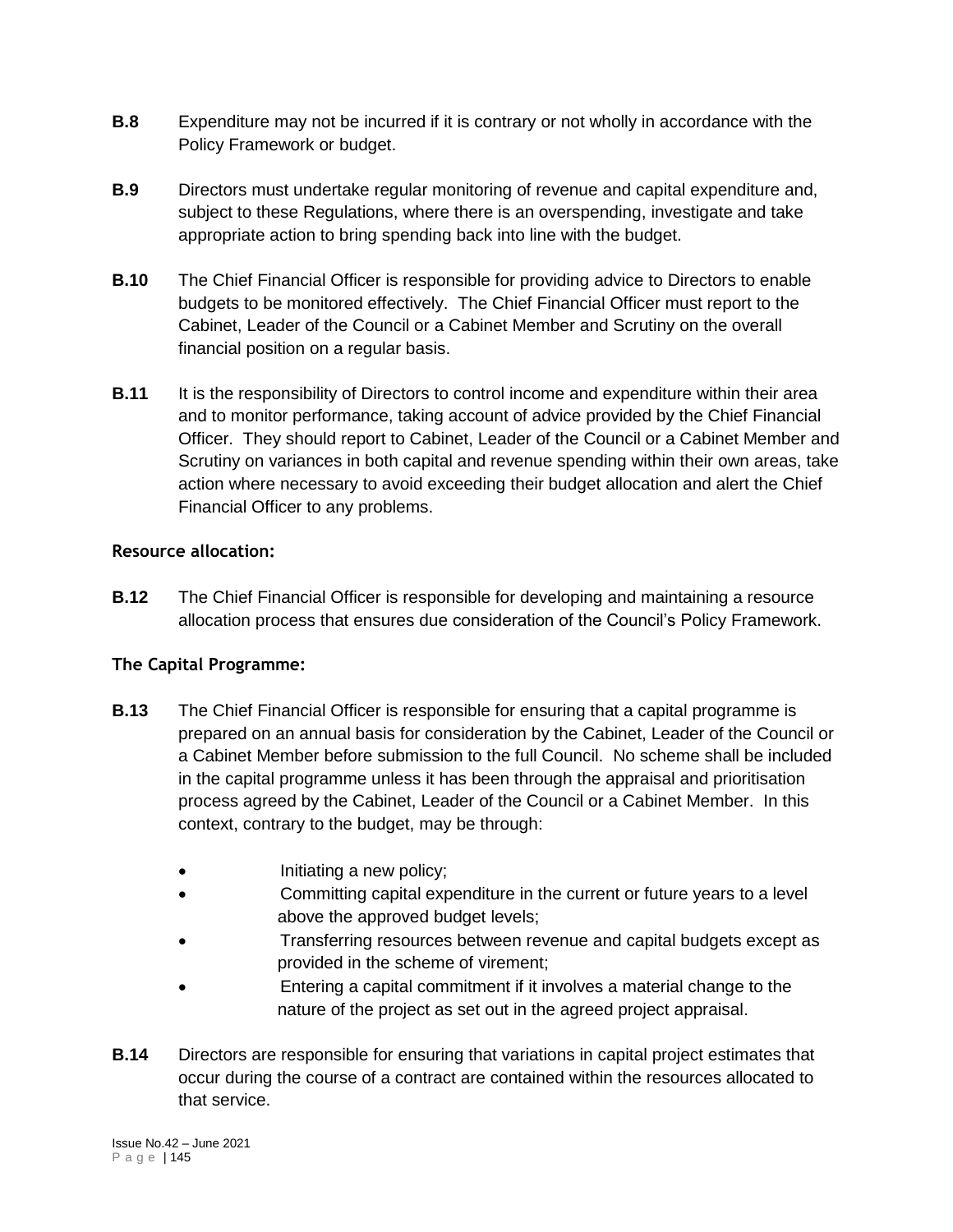**B.15** No lease, hire, rental or similar agreement that may involve a charge against the County Council's approved borrowing or credit limit may be entered into without advice from the Chief Financial Officer.

## **Guidelines:**

- **B.16** Guidelines on budget preparation are issued to Members and Directors by the Cabinet, Leader of the Council or a Cabinet Member following agreement with the Chief Financial Officer. The guidelines will take account of:
	- Legal requirements;
	- Medium-term planning prospects;
	- The corporate strategy;
	- Available resources;
	- Spending pressures;
	- Best value and other relevant government guidelines;
	- Other internal policy documents;
	- Cross-cutting issues (where relevant).

### **Maintenance of reserves and balances:**

**B.17** It is the responsibility of the Chief Financial Officer to advise the Cabinet, Leader of the Council or a Cabinet Member and/or the full Council on prudent levels of reserves and balances for the Authority.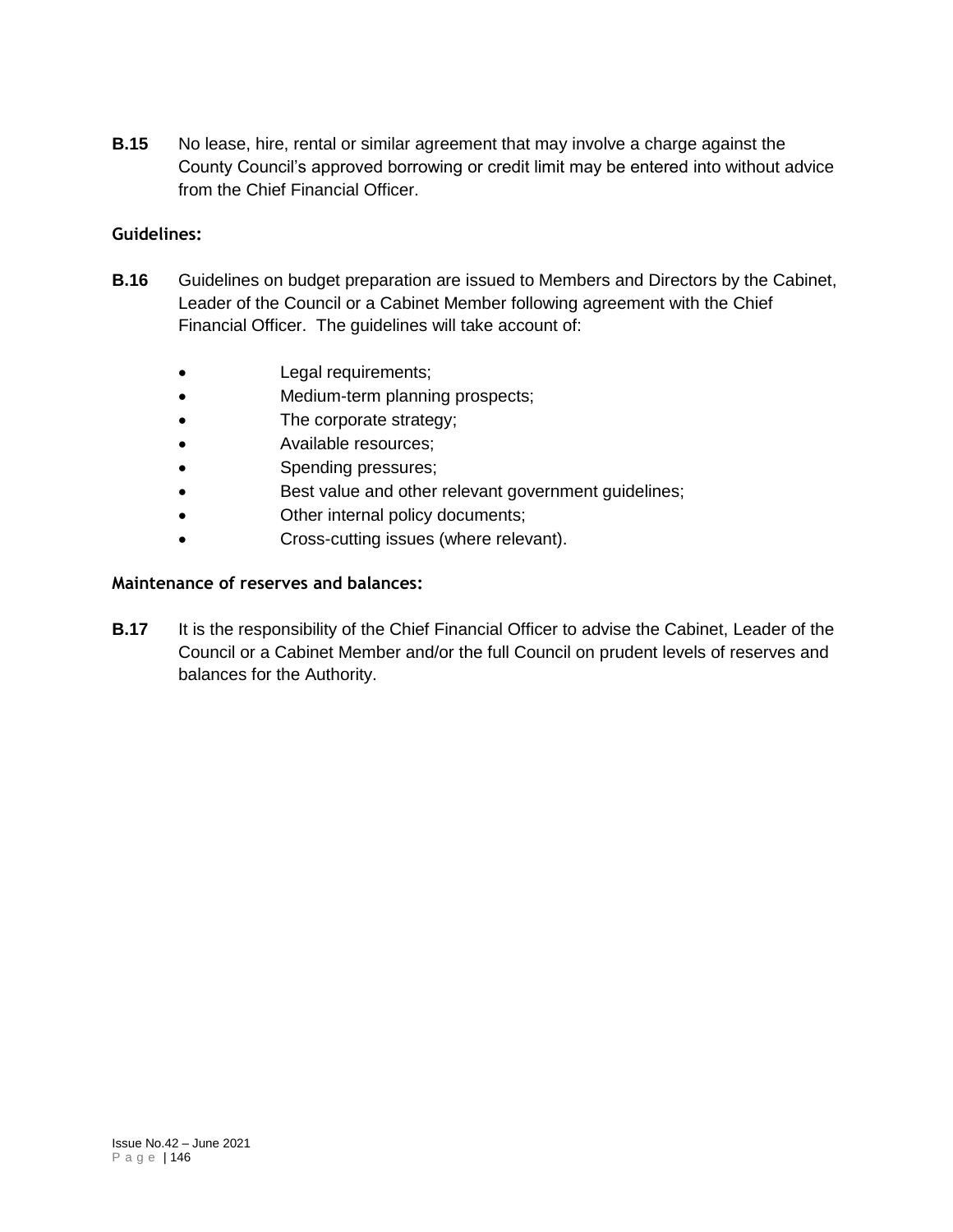## **FINANCIAL REGULATION C: RISK MANAGEMENT AND CONTROL OF RESOURCES**

#### **Risk Management**

- **C.1** Directors are responsible for ensuring the development and monitoring of effective and comprehensive systems for identifying, evaluating and controlling significant business risks in their directorates.
- **C.2** The Chief Financial Officer (Executive Director of Corporate Resources) is responsible for the development, monitoring and review of the Council's risk management policy statement and strategy, which is approved by Cabinet and for reviewing the effectiveness of risk management. The Chief Financial Officer is also the Council's principal risk management adviser and co-ordinator.
- **C.3** The Chief Financial Officer will assess the Council's overall insurance requirements and will be responsible for arranging all insurance cover. The Chief Financial Officer will review insurance cover on an annual basis and will consult with Directors prior to arranging cover where appropriate.
- **C.4** Each Director shall be responsible for identifying, assessing and controlling risks within their directorate taking into account any advice that the Chief Financial Officer may have issued.

### **Audit and Internal Control Requirements:**

- **C.5** The Chief Financial Officer is responsible for advising on effective systems of internal control.
- **C.6** The Council has determined that the Chief Financial Officer is responsible for conducting a continuous internal audit in accordance with the Accounts and Audit (England) Regulations 2011.
- **C.7** Directors are expected to co-operate and supply information lawfully required to external auditors and to other external agencies undertaking audit, investigation or inspection such as HMRC. Directors are also expected to co-operate and supply information reasonably required to internal auditors.
- **C.8** The Chief Financial Officer and the Monitoring Officer must be notified immediately of all instances of financial irregularity.

### **Preventing Fraud and Corruption:**

**C.9** The Chief Financial Officer is responsible for the development and maintenance of an anti-fraud and anti-corruption policy.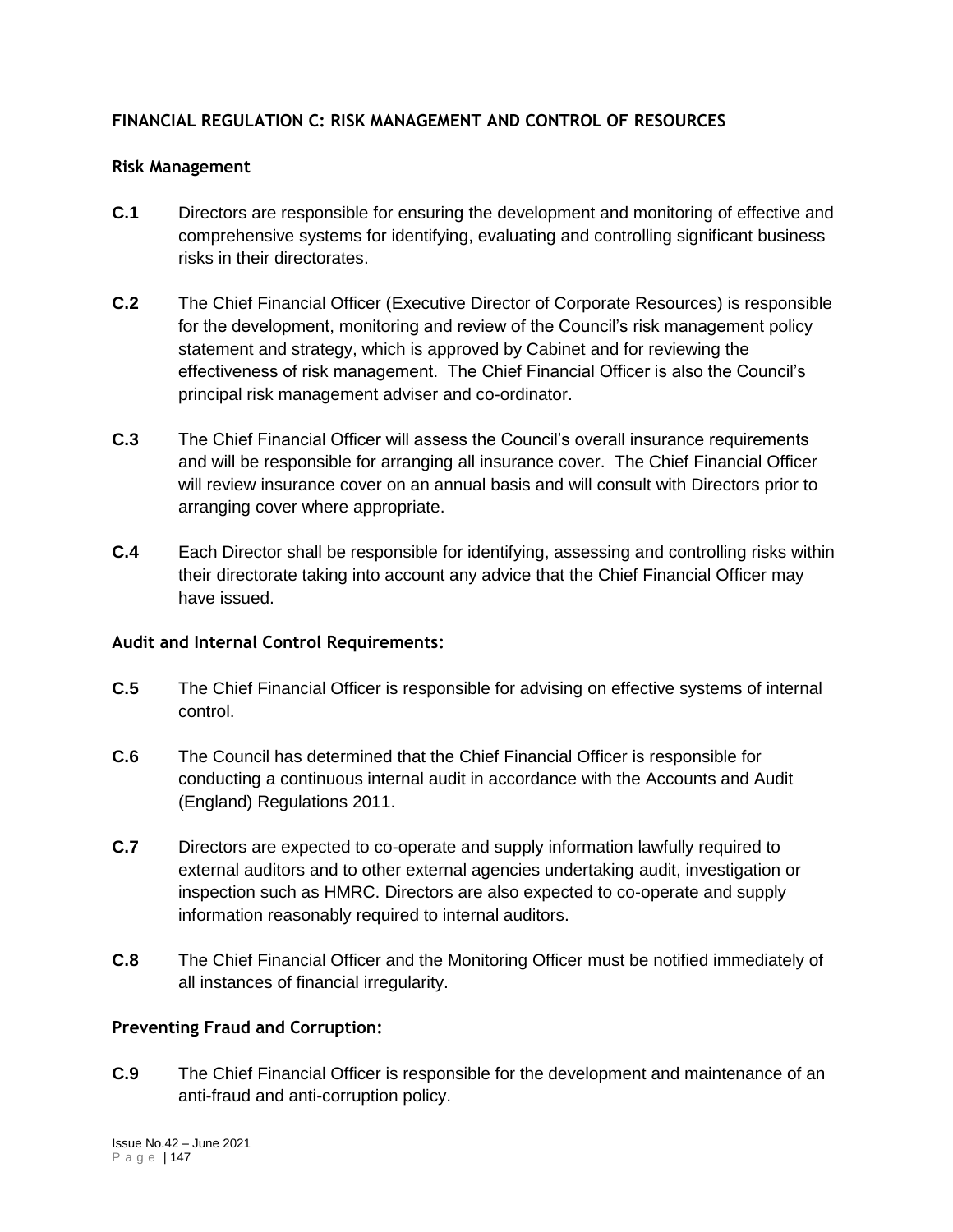### **Security of Assets**

- **C.10** Directors should ensure that records and assets (including stocks and stores) are properly maintained and securely held. They should also ensure that contingency plans for the security of assets and continuity of service in the event of disaster or system failure are in place.
- **C.11** Directors must maintain an inventory of furniture and equipment and check at least annually that all items are accounted for. Directors may write off inventory items with a value up to £5,000. Write off of items with a value above this limit require the approval of the Cabinet, Leader of the Council or a Cabinet Member.

### **Banking and Treasury Management:**

- **C.12** The Chief Financial Officer is responsible for arranging the Council's banking arrangements including opening and closing of all accounts.
- **C.13** All electronic transfers of funds will only be made by the Chief Financial Officer or their nominated signatory.
- **C.14** All other payments made by the Council, with the exception of those made from imprest accounts, will be made by cheque or other payment instrument, bearing the manuscript or facsimile signature of the Chief Financial Officer or their nominee.
- **C.15** The Authority has adopted CIPFA's Code of Practice for Treasury Management in Public Services. Under the Code the following four clauses are adopted:
	- 1. The Council will create and maintain, as the cornerstones for effective treasury management:
	- a treasury management policy statement, stating the policies, objectives and approach to risk management of its treasury management activities
	- suitable treasury management practices (TMPs), setting out the manner in which the organisation will seek to achieve those policies and objectives and prescribing how it will manage and control those activities

The content of the policy statement and TMPs will follow the recommendations contained in Sections 6 and 7 of the Code, subject only to amendment where necessary to reflect the particular circumstances of this organisation. Such amendments will not result in the organisation materially deviating from the Code's key principles.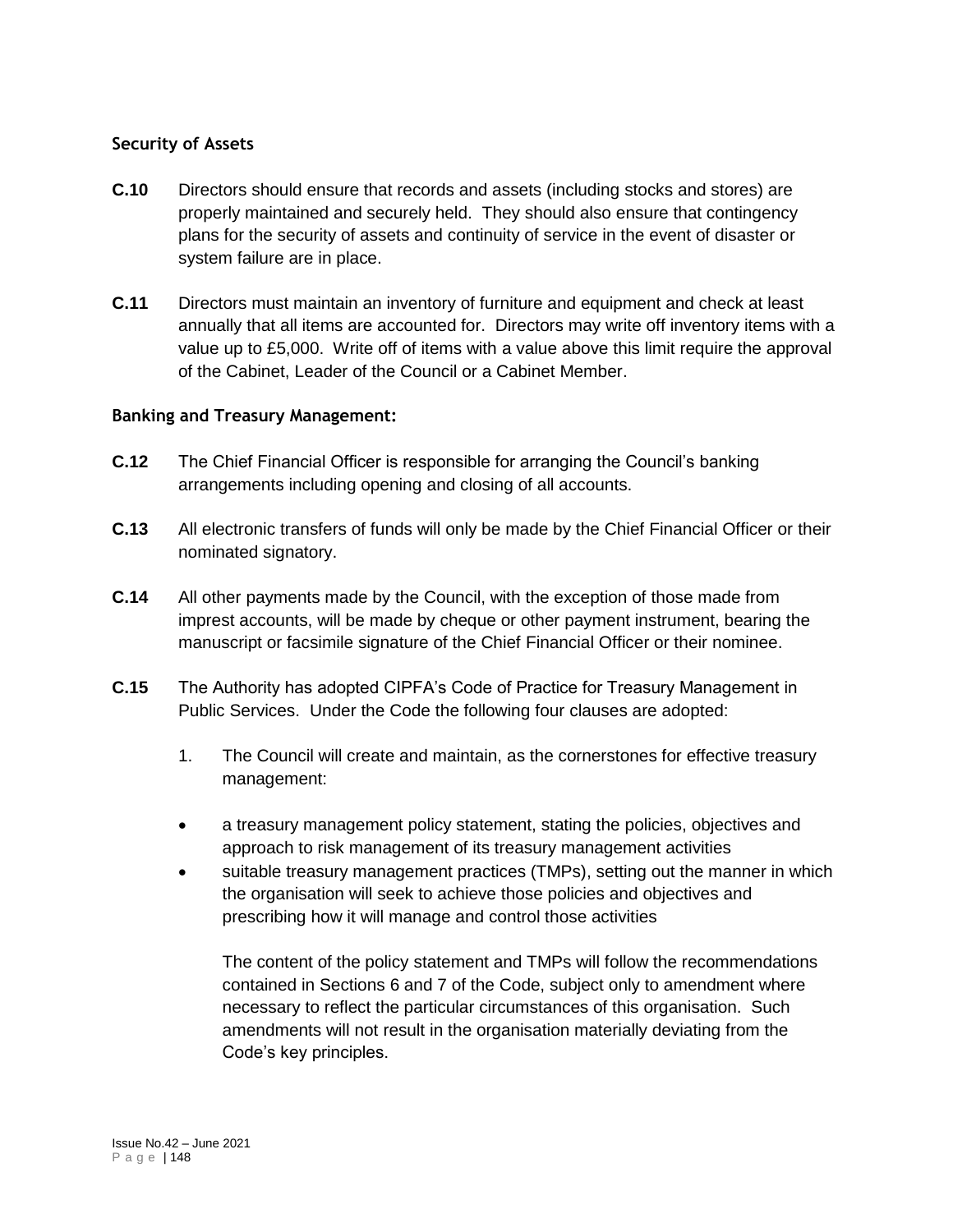- 2. The Council's Audit and Governance Committee will receive reports on its treasury management policies, practices and activities, including, as a minimum, an annual strategy and plan in advance of the year, a mid-year review and an annual report after its close, in the form prescribed in its TMPs.
- 3. The Council delegates responsibility for the implementation and regular monitoring of its treasury management policies and practices to the Audit and Governance Committee and for the execution and administration of treasury management decisions to the Chief Financial Officer, who will act in accordance with the organisation's policy statement and TMPs and, if they are a CIPFA member, CIPFA's Standard of Professional Practice on Treasury Management.
- 4. The Council nominates the Audit and Governance Committee to be responsible for ensuring effective scrutiny of the treasury management strategy and policies.
- **C.16** The Council is responsible for approving the Treasury Management Policy Statement as required by CIPFA's Code of Practice for Treasury Management in Public Services. The policy statement is proposed to the full Council by the Cabinet, Leader of the Council or a Cabinet Member. The Chief Financial Officer has delegated responsibility for implementing and monitoring the statement.
- **C.17** The Chief Financial Officer is responsible for reporting to the Cabinet, Leader of the Council or a Cabinet Member a proposed treasury management strategy for the coming financial year at or before the start of each financial year.
- **C.18** All executive decisions on borrowing, investment or financing shall be delegated to the Chief Financial Officer, who is required to act in accordance with CIPFA's Code of Practice for Treasury Management in Public Services.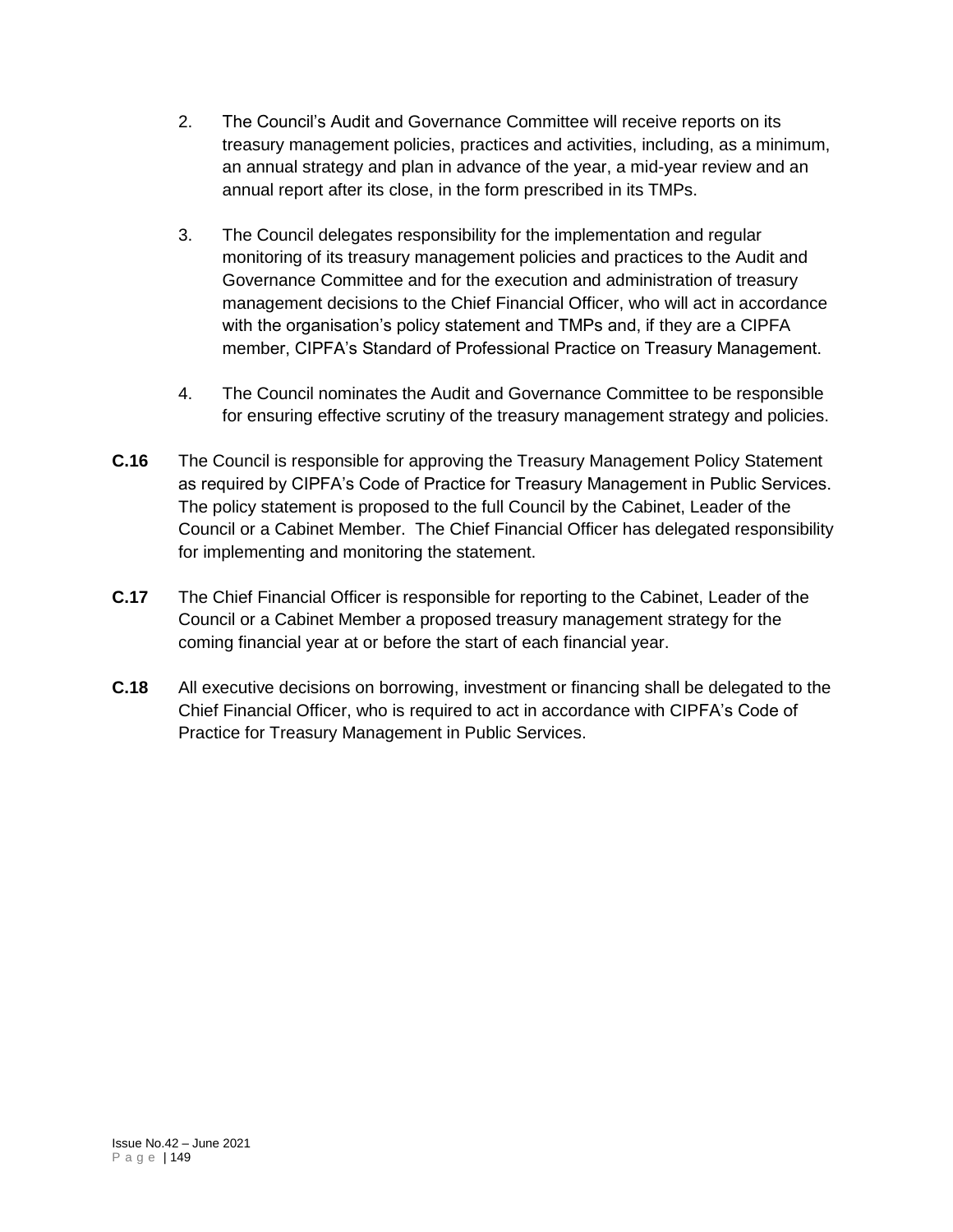## **FINANCIAL REGULATION D: SYSTEMS AND PROCEDURES**

## **General:**

- **D.1** The Chief Financial Officer is responsible for the operation of the Authority's accounting systems, the form of accounts and the supporting financial records. Any changes made by Directors to the existing financial systems or the establishment of new systems must be approved by the Chief Financial Officer. However, Directors are responsible for the proper operation of financial processes in their own departments.
- **D.2** Changes to agreed procedures proposed by Directors to meet their own specific service needs must be agreed with the Chief Financial Officer.
- **D.3** Directors must ensure that, where appropriate, computer and other systems are registered in accordance with data protection legislation. Directors must ensure that staff are aware of their responsibilities under freedom of information legislation.

#### **Income and Expenditure:**

**D.4** It is the responsibility of Directors to ensure that where a scheme of delegation has been established within their area, it is operating effectively. The scheme of delegation should identify staff authorised to act on the Director's behalf in respect of payments, income collection and placing orders together with the limits of their authority.

#### **Income:**

- **D.5** Directors are responsible for reviewing and implementing changes to all fees and charges within their services on an annual basis.
- **D.6** Any proposed new or variation to an existing fee or charge, which involves a policy change, requires the approval of the Council.
- **D.7** The Chief Financial Officer shall issue guidance on the write off of debtor accounts. Periodically, a report of the cumulative amount must be made to the appropriate Scrutiny Committee. An annual report should be made to the relevant Scrutiny Committee on the management of debtor accounts. Significant individual debts will be referred to Cabinet, Leader of the Council or a Cabinet Member for approval.

### **Expenditure:**

**D.8** All payments made on behalf of the Council, with the exception of payments from imprest accounts, will be made by the Chief Financial Officer relying, where necessary, on the certification of authorised employees.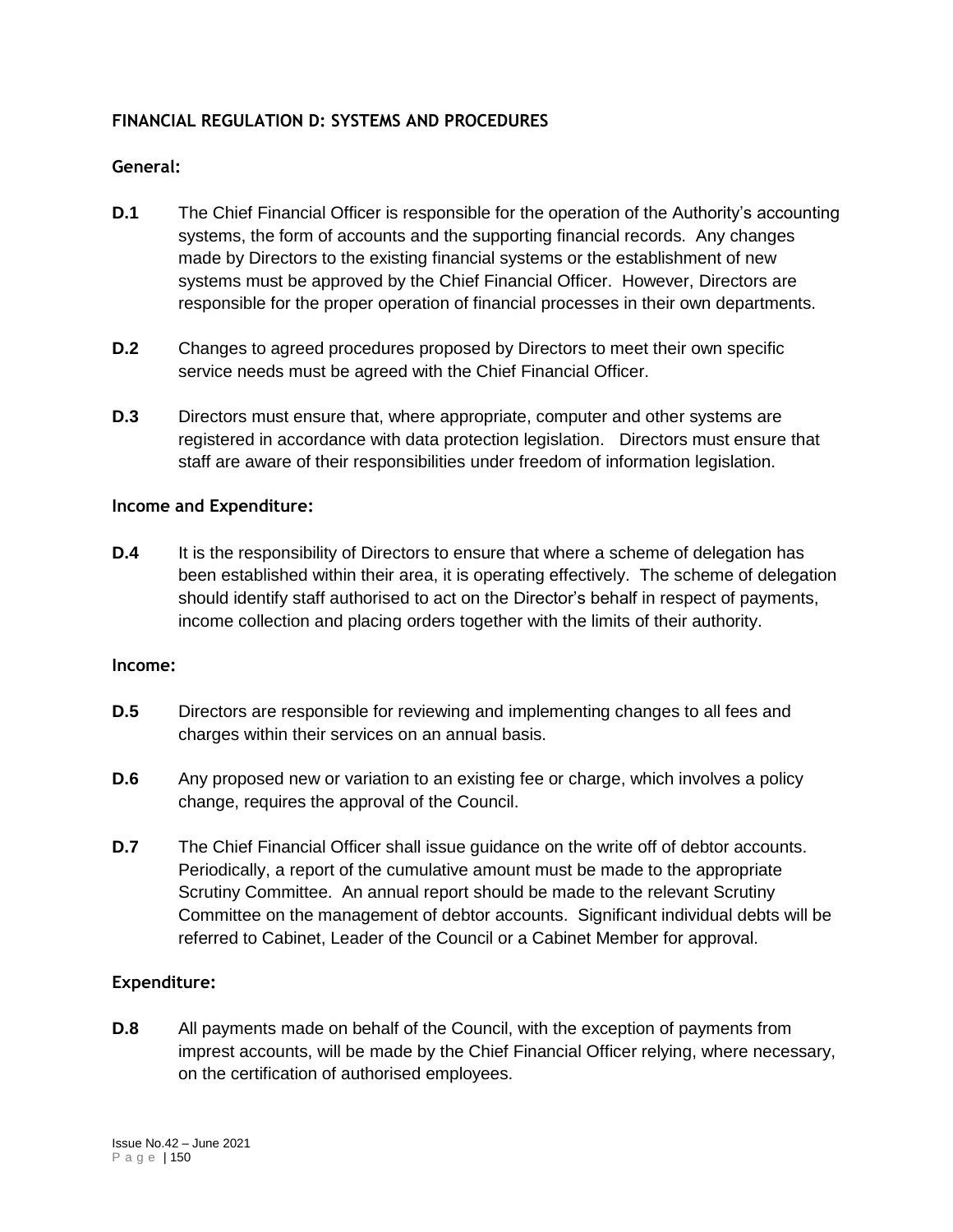- **D.9** All orders for works, supplies and services shall comply with the Council's Contract Standing Orders. Procedures covering orders/contracts under £50,000 are detailed in Part 4 of Accounting Instruction No. 1.
- **D.10** The Chief Financial Officer will authorise such imprest accounts that they consider appropriate to allow authorised employees to defray petty cash and similar expenses.

### **Payments to Employees and Members:**

**D.11** The Chief Financial Officer is responsible for all payments of salaries and wages to all staff, including payments for overtime and for payment of allowances to Members.

### **Taxation:**

- **D.12** The Chief Financial Officer is responsible for advising Directors, in the light of guidance issued by appropriate bodies and relevant legislation as it applies, on all taxation issues that affect the Authority.
- **D.13** The Chief Financial Officer is responsible for maintaining the Authority's tax records, making all tax payments, receiving tax credits and submitting tax returns by their due date as appropriate.

### **Trading Accounts/Business Units:**

**D.14** It is the responsibility of the Chief Financial Officer to advise on the establishment and operation of trading accounts and business units.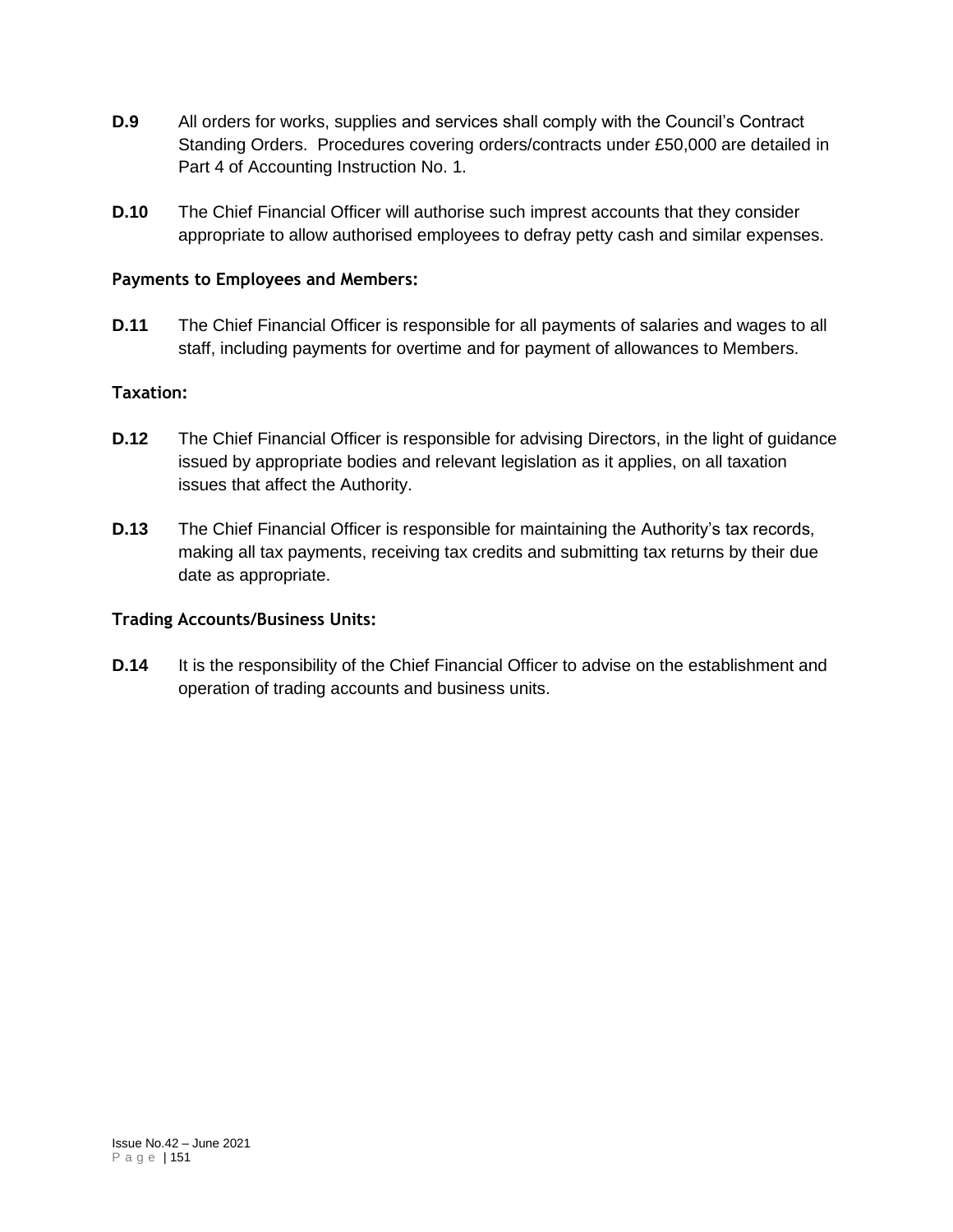## **FINANCIAL REGULATION E: EXTERNAL ARRANGEMENTS**

### **Partnerships:**

- **E.1** The Chief Financial Officer must ensure that accounting arrangements adopted relating to partnerships and joint ventures are satisfactory and that the overall corporate governance arrangements are satisfactory when contracts are arranged with external bodies. They must also consider the overall corporate governance arrangements and legal issues when arranging contracts with external bodies. The Chief Financial Officer must ensure that the risks have been fully appraised before agreements are entered into with external bodies.
- **E.2** The Monitoring Officer must also consider the overall corporate governance arrangements and legal issues when arranging contracts with external bodies.
- **E.3** Directors are responsible for ensuring that appropriate risk assessments are undertaken and approvals are obtained before any negotiations are concluded relating to work with external bodies and that all agreements and arrangements are properly documented, including details of the County Council's financial and physical commitment to the arrangements which are to be in accordance with the Council's procedures.

### **External Funding:**

**E.4** The Chief Financial Officer is responsible for ensuring that all funding notified by external bodies is received and properly recorded in the Authority's accounts.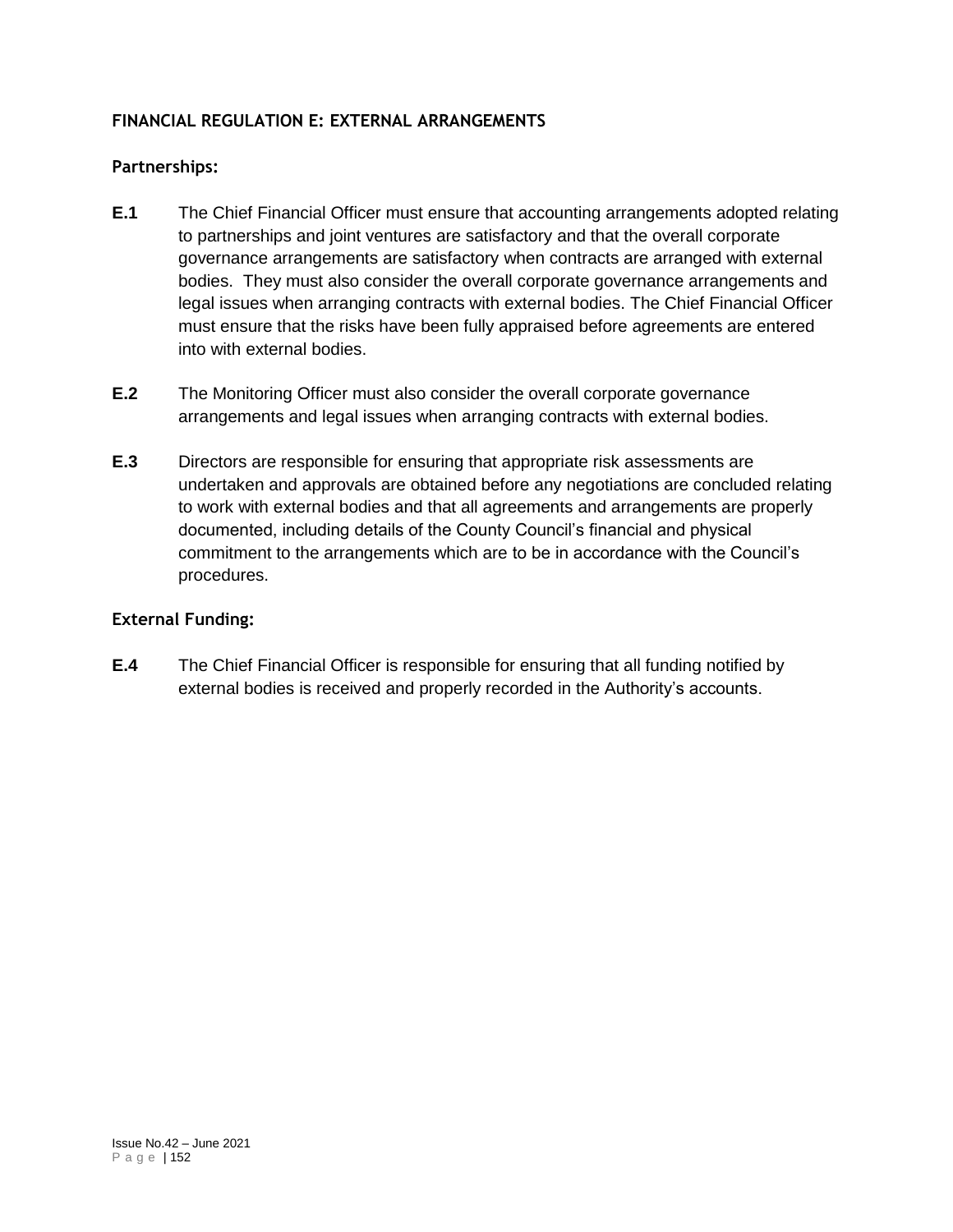## **CONTRACT STANDING ORDERS**

#### **Application**

#### **1. Background**

- 1.1 The purpose of these Contract Standing Orders is to ensure that all Council contracts are demonstrably made:
	- a) in compliance with the law and best practice;
	- b) maximising fairness, transparency and competition;
	- c) to improve quality and value for money;
	- d) to enable the Council to develop and deliver its Commercial Strategy; and
	- e) in compliance with the Council's Financial Regulations.

#### **2. Scope**

- 2.1 These Contract Standing Orders apply to all relevant contracts made (including all orders placed) by, for or on behalf of the Council, including when the Council is acting on behalf of other public bodies. Relevant contracts include arrangements for:
	- a) the supply or disposal of goods
	- b) the hire, rental or lease of goods or equipment
	- c) the provision of works and the supply of works materials
	- d) the provision of services, including consultancy services
	- e) the granting of works concessions or services concessions
	- f) the selection of sub-contractors by the Council, where these are nominated under a main/prime contract
- 2.2 Relevant contracts include contracts between the Council and any other contracting party, including:
	- a) Other public bodies, including other local authorities
	- b) Voluntary and community sector organisations acting as suppliers to the Council.
	- c) Private sector suppliers to the Council.
- 2.3 Relevant contracts do not include:
	- a) agreements regarding the acquisition, disposal, or transfer of land, pre-existing property leases, and licenses; or
	- b) the award of grants by the Council

The rules governing these are covered by separate procedural guidelines approved (from time to time) by the Cabinet, Leader of the Council or a Cabinet Member.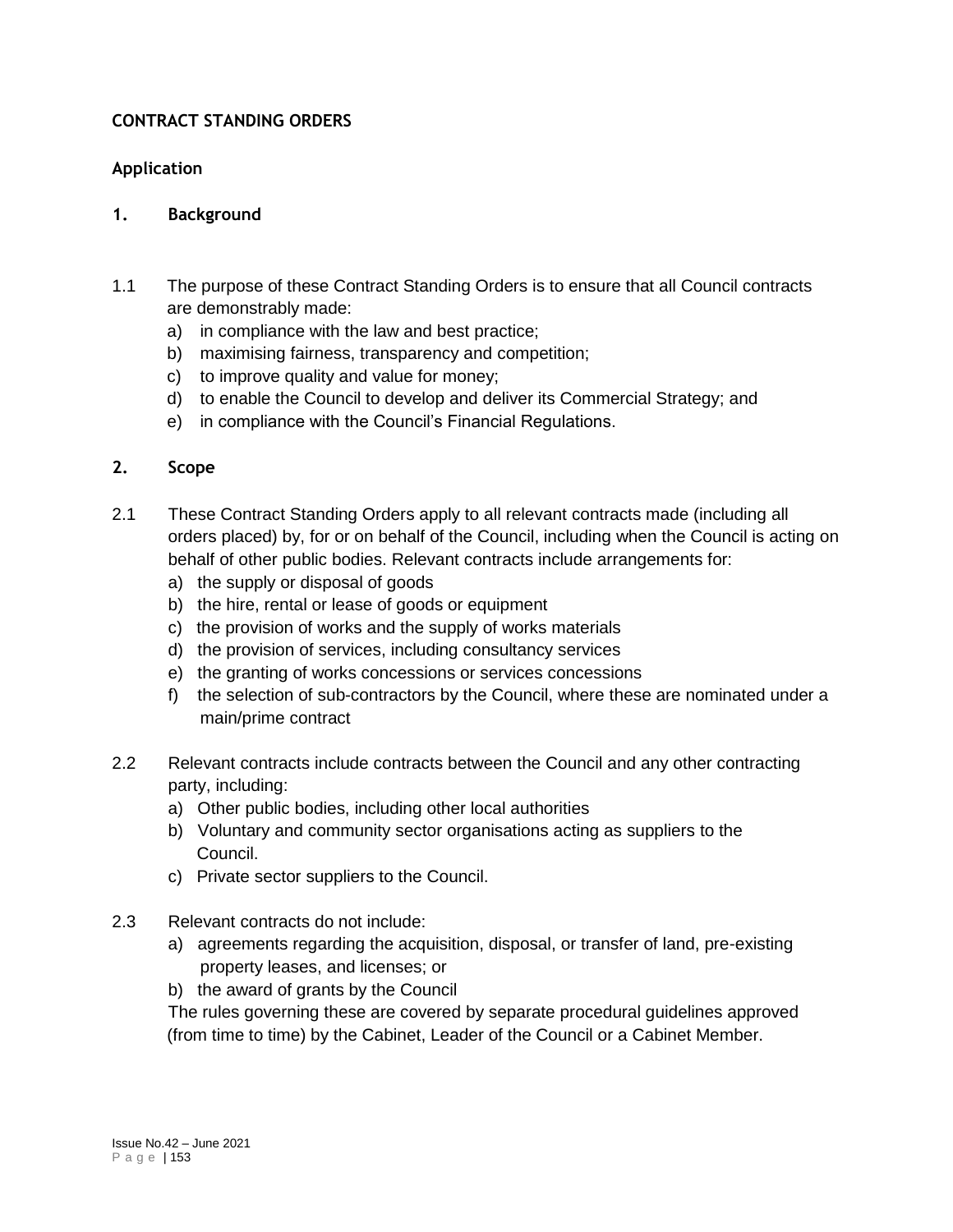2.4 Subject to the Fair Funding Scheme for Financing Schools of the Council for the time being under Section 48 of the School Standards and Framework Act 1998 these Standing Orders apply to Gloucestershire Education Authority schools.

## **3. Accountability & Responsibility**

- 3.1 These Contract Standing Orders apply to all Officers of the Council. Officers must ensure that any agents, consultants and contractual partners acting as procurement agents on behalf of the Council also comply with these Contract Standing Orders.
- 3.2 It is a disciplinary offence for officers not to comply with these Contract Standing Orders.
- 3.3 Directors must ensure that their staff comply with these Contract Standing Orders.
- 3.4 An Authorised Officer must not seek or accept technical advice on the preparation of a request for quotation or an Invitation to tender from any party which may have a commercial interest in the procurement if this may prejudice the equal treatment of all potential suppliers or distort competition.
- 3.5 Authorised Officers may award contracts and place orders and requisitions that comply with these Contract Standing Orders provided that:
	- a) the financial values and commitments are within approved budget estimates and within their delegated responsibility;
	- b) they are within the Council's legal powers;
	- c) where the contract involves the transfer of Council staff, or former Council staff who have previously been the subject of an outsourcing of service, the authorised officer is acting in accordance the Direction made by the Secretary of State under section 102 of the Local Government Act 2003 (pension provision) or any replacement.
- 3.6 Directors must ensure that schemes of authorisation exist identifying which officers have responsibility and the level of their financial delegation for:
	- a) authorising orders and the payment of invoices
	- b) agreeing tender and quotation processes
	- c) approving tender and contract documents
	- d) holding and opening returned tenders (CSO 13.4)
	- e) awarding contracts
	- f) managing contracts in line with the council's Contract Management Framework, including performance monitoring and the agreement of specification and price variations
	- g) arrangements for the management of the contract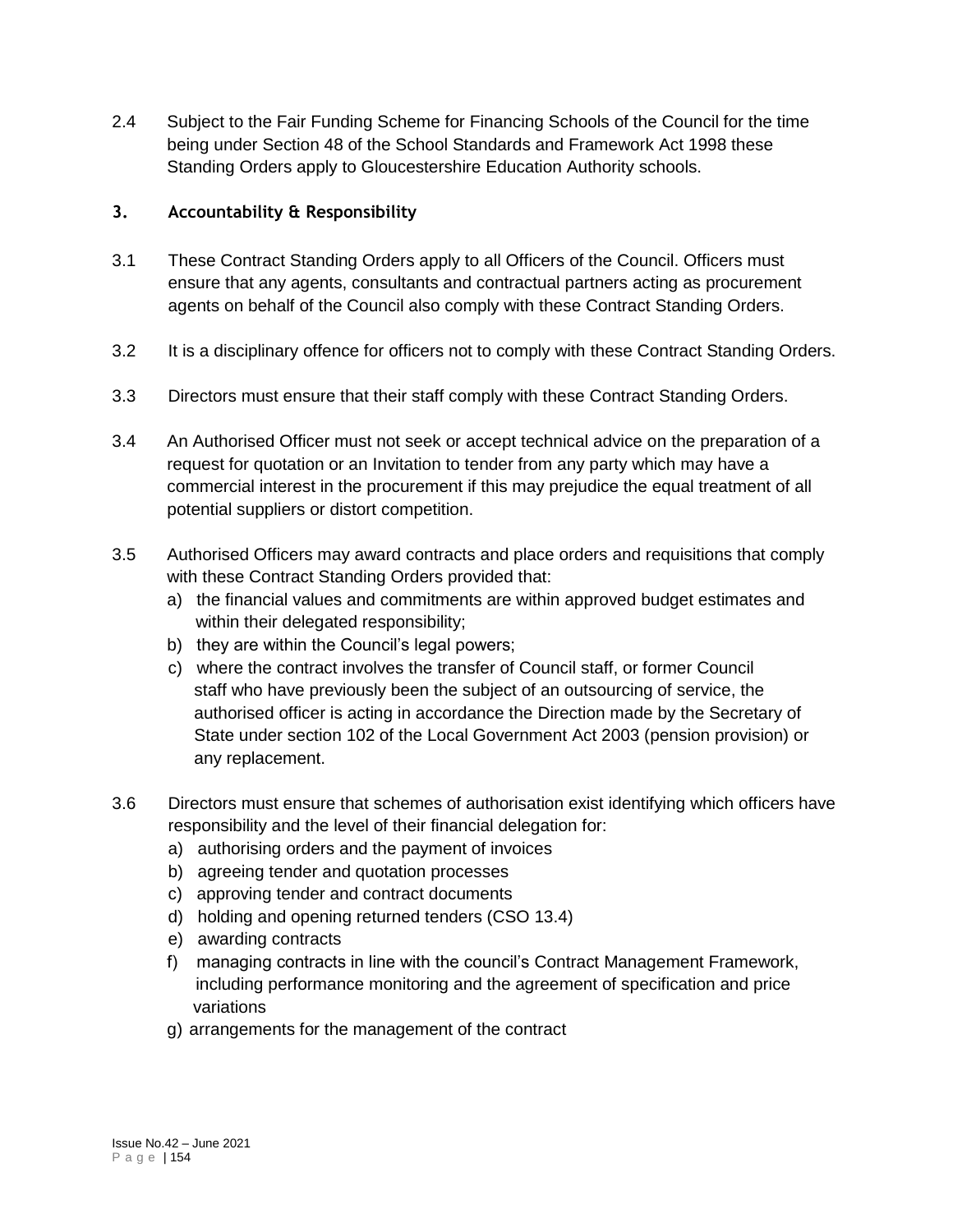3.7 Directors must ensure that officers undertaking procurement and commissioning have skills, competencies, and knowledge appropriate to the scope, risk and complexity of their activity.

### **4 Basic Principles**

- 4.1 All purchasing and disposal activities must:
	- a) achieve best value for public money spent
	- b) support the Council's corporate aims and policies
	- c) be consistent with the highest standards of integrity
	- d) ensure fairness and transparency in allocating public contracts
	- e) comply with all legal requirements
	- f) produce and maintain adequate records and a clear audit trail
	- g) be consistent with any procedures or guidance set out in accounting instructions and any procedures or guidance issued by the Assistant Director of Strategic Procurement.

## **5 Exemptions**

- 5.1 These Contract Standing Orders do not apply where they are superseded by the Fair Funding Scheme for Financing Schools
- 5.2 Any requirement under these Contract Standing Orders to seek more than one tender or quotation does not apply where arrangements are being made for the appointment of counsel or other experts by the Assistant Director of Legal Services, who must be satisfied that the fee to be paid is relative to the level of advice and expertise required.
- 5.3 Any requirement for competition shall not apply to the letting of a bespoke care, education, accommodation or assessment package for a specified individual or the placement of an individual to a provider accredited by the Council at the Council's contracted rates.
- 5.4 Subject to CSO 13.4(b) any exception to these Contract Standing Orders may only be made by the express direction of the Cabinet, Leader of the Council, a Cabinet Member or the Chief Executive.

# **6 Requirements to consult Assistant Director of Legal Services and Assistant Director of Strategic Procurement**

*In addition to those instances outlined in CSO 6, this Contract Standing Order identifies other occasions where these Contract Standing Orders create a mandatory obligation to consult with the Assistant Director of Legal Services and/or the Assistant Director of Strategic Procurement.*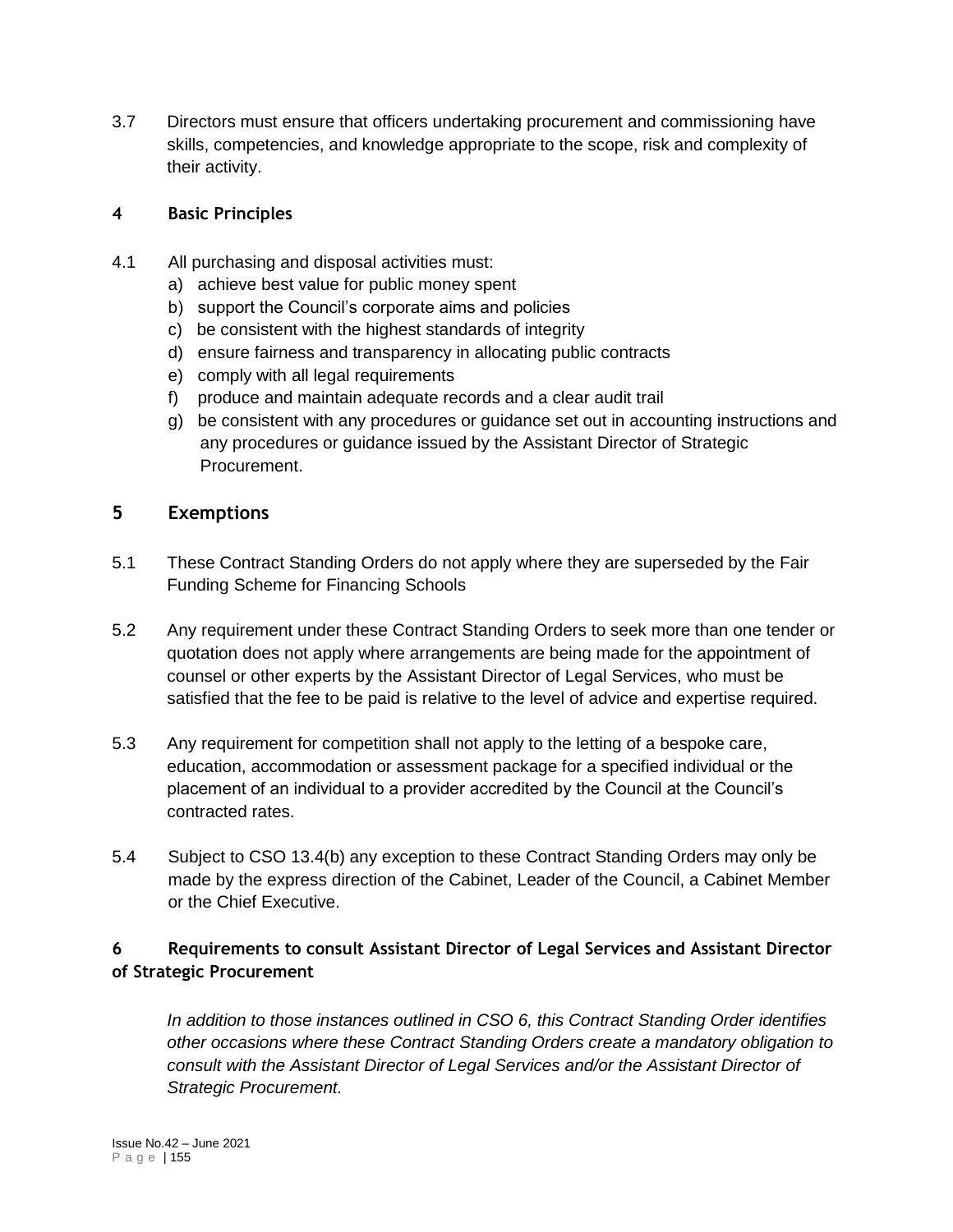- 6.1 All quotations, expressions of interest and tenders must be received by the date and time given in the original advertisement. An Authorised Officer may consider exceptions to this Standing Order in situations where the late submission is genuinely outside the control of the supplier concerned, but only with the agreement of the Assistant Director of Legal Services (CSO 13.4).
- 6.2 Officers must obtain the agreement of the Assistant Director of Strategic Procurement before using any third party to conduct any procurement exercise on the Council's behalf.
- 6.3 Authorised Officers shall consult with the Assistant Director of Legal Services immediately they become aware that any significant dispute or claim may arise in relation to a contract or procurement exercise or during the life of a contract.
- 6.4 Minor contract variations that have regard to small administrative changes can be undertaken by the Authorised Officer such as contact name changes, address changes, small service or specification changes. All major contract variations (i.e. anything beyond a minor change) that have regard to changes in price, term or terms and conditions must be referred to the Assistant Director of Strategic Procurement.

# **7 Grants & External Funding**

- 7.1 Authorised Officers shall have regard to guidance on grant making which may be issued from time to time by the Executive Director of Corporate Resources.
- 7.2 Where the Council is using grant monies itself or passing it on to a third party, the application of that money shall be subject to the requirements of the relevant grant funding body.
- 7.3 In considering the award of a grant, Directors shall have regard to the law on state aid and best value law.
- 7.4 Before entering into any arrangement where the Council takes on accountable body status, appropriate advice must be sought from the Assistant Director of Finance, Assistant Director of Strategic Procurement and the Assistant Director of Legal Services.

#### **8 Collaborative Procurement, Frameworks and Use of Agents**

- 8.1 Without prejudice to CSO 8.2, where a collaborative contract or framework has been let by another public authority or central buying organisation through competition, and in accordance with its own contract standing orders and legal requirements, this contract shall be deemed to comply with the Council's Contract Standing Orders.
- 8.2 Before using any collaborative contract, an officer must first verify that: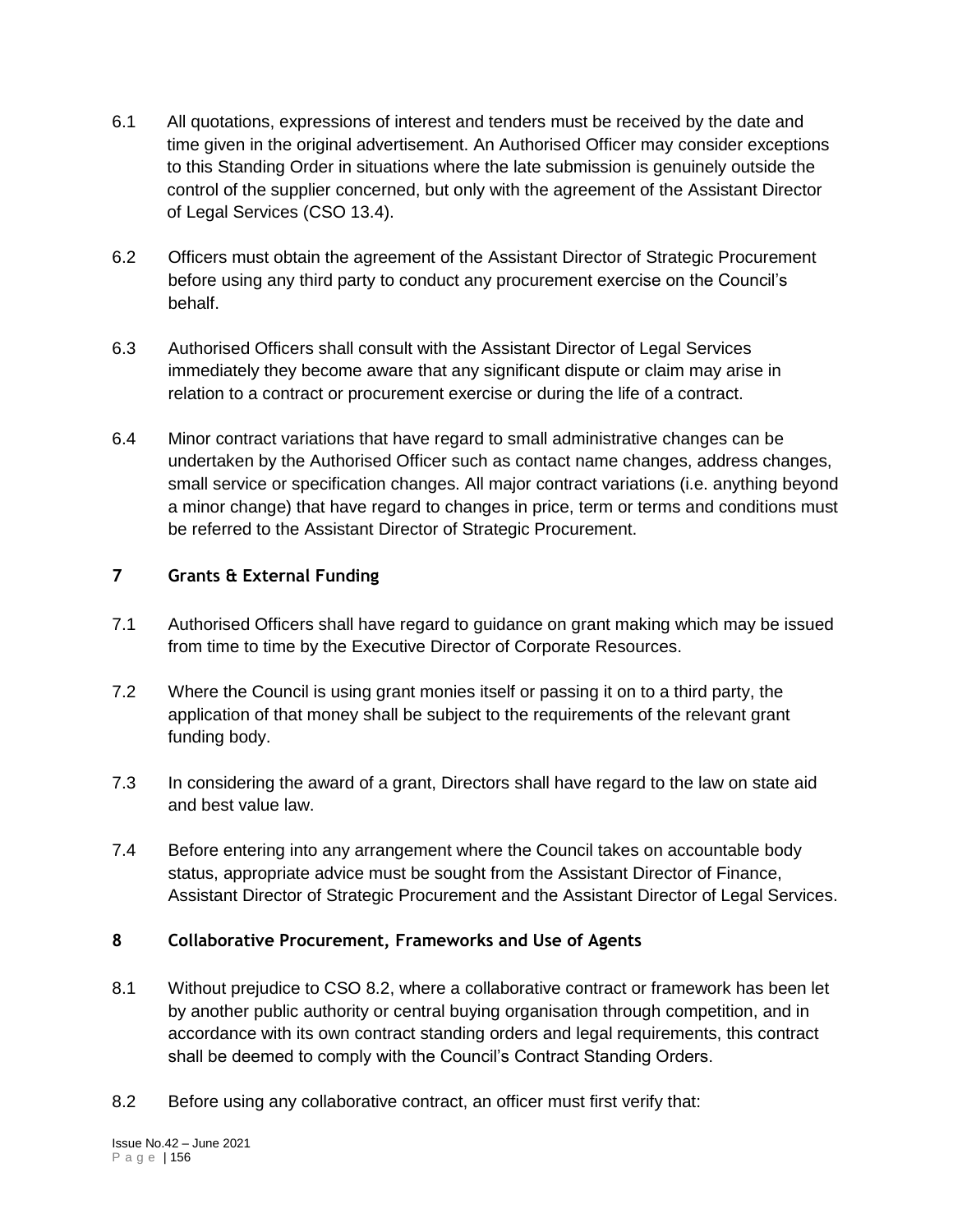- a) the contract was procured in accordance with all relevant UK and EU law; and
- b) the contract was advertised appropriately, and specifically that the scope of the advert allowed the contract's use by the Council; and
- c) the contract has been let on appropriate conditions of contract; and
- d) the contract offers, or is reasonably likely to offer, better overall value for money, or benefit to the Council, than the Council could achieve through independent procurement

# **The Contracting Process**

# **9. Competition Requirements**

# **Goods and/or Services and Works**

- 9.1 All contracts for goods and/or services and all contracts for works that have a total value or estimated total value equal to or in excess of the relevant EU threshold shall be tendered in accordance with European procurement law and the provisions of the Public Contract Regulations 2006 or such other replacement or amending legislation as may from time to time apply.
- 9.2 All contracts for goods and/or services and all contracts for works that have a total value or estimated total value of less than the relevant EU threshold shall be tendered in accordance with the provisions of these Contract Standing Orders.
- 9.3 Contracts for goods and or services that have a total value or estimated total value:
	- a) up to £15,000 may be procured after obtaining a single written quotation which must be obtained against a written request for a quotation.
	- b) between £15,001 and £75,000 may be procured after obtaining three written quotations which must be obtained using the Council's e-procurement system.
	- c) between £75,001 and up to EU threshold may be procured after having undertaken a tendering process using the Council's e-procurement system.
	- d) over EU threshold must be procured after having undertaken a tendering process using the Council's e-procurement system.
- 9.4 Contracts for works that have a total value or estimated total value of:
	- a) up to £250,000 may be procured after obtaining three written quotations which must be obtained using the council's e-procurement system.
	- b) between £250,001 and up to the relevant EU threshold may be procured after having undertaken a tendering process using the council's e-procurement system.
	- c) over EU threshold must be procured after having undertaken a tendering process using the Council's e-procurement system.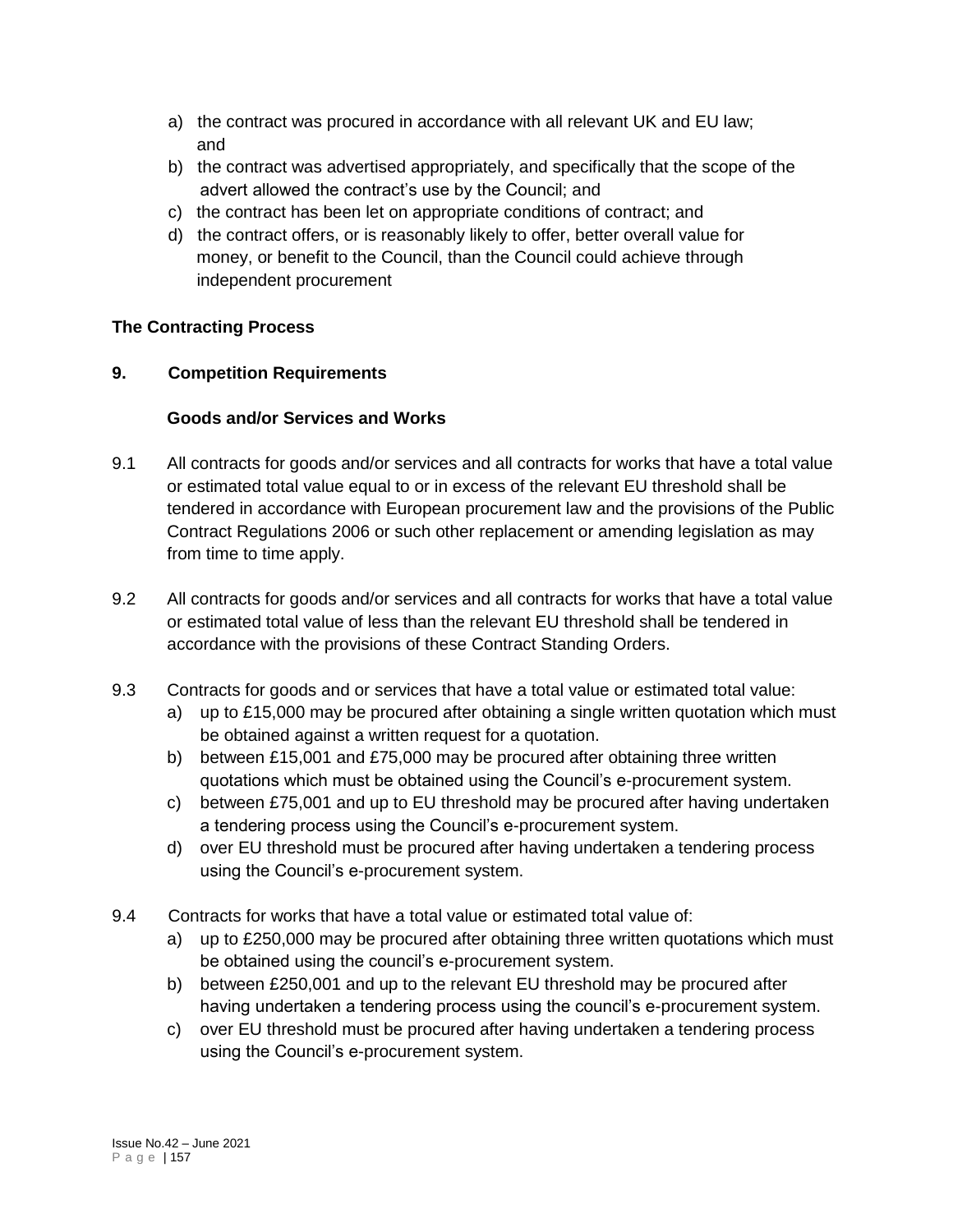- 9.5 Contract extensions may only be considered if there is a legal right to extend the contract and must follow the Council's governance process for approval.
- 9.6 A Direct Award (DA) should only be considered as a last resort when all other procurement strategies have been excluded and only in accordance with EU legislation under the following circumstances:
	- a) where it is determined through market analysis/engagement that the services are only capable of being provided by one particular provider; or
	- b) where there is an urgent need; or
	- c) in limited cases, to protect intellectual property rights that the provider holds
	- d) For all direct awards over £75,001 the process detailed in the guidance from the Assistant Director of Strategic Procurement must be followed.

#### **10. General**

Authorised Officers must, when looking to award any relevant contract, fully comply at all times with any procurement guidance issued by the Assistant Director of Strategic Procurement under CSO 17.

#### **11. Select Lists**

- 11.1. A Select List is a list of pre-qualified suppliers used for running quotations or non EU tenders.
- 11.2 The use of a select list may be appropriate where:
	- a) quotations or tenders are regularly obtained for the same or similar types of goods, services, and works; and
	- b) it is not practical or appropriate that the goods, services and works in question be aggregated into a single requirement and/or competed under one procurement; and
		- the total value of the goods, services and work, if aggregated, would not exceed any relevant EU threshold.
- 11.3 A select list shall only be used where an agreed procurement strategy is in place that has identified that a select list is the most appropriate option having considered all others.
- 11.4 Authorised Officers shall seek the prior agreement of the Assistant Director of Strategic Procurement before establishing a select list. The authorised officer shall ensure that the level of expenditure through the select list is monitored so as not to risk breaching the EU rules on aggregation.
- 11.5 A select list may be either a Rolling select list or a set select list: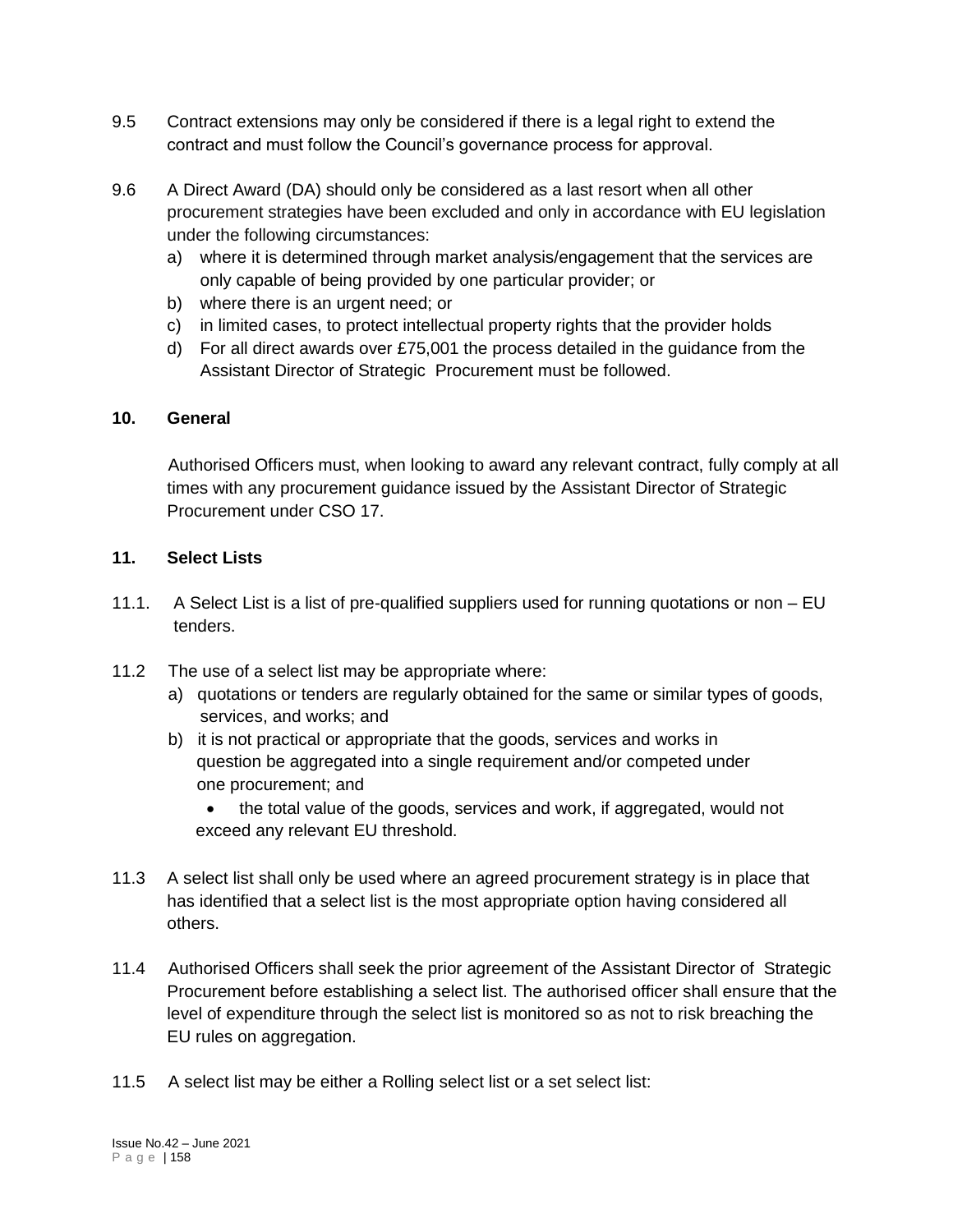- a) with a rolling select list a supplier may apply to the Council at any time for inclusion on the select list.
- b) with a set select list a supplier may apply to the Council only within specific timeperiods, in response to specific advertisements placed by the Council.

## **12 The Quotation Process**

- 12.1 The quotation process applies when the estimated total value of a contract is £75,000 or less for goods and services and £250,000 or less for works.
- 12.2 All requests for quotation should be carried out on the Council's e-procurement system in accordance with guidance from the Assistant Director of Strategic Procurement.
- 12.3 Where a single supplier is to be selected, an authorised officer may choose either to:
	- a) place an order with the selected supplier, on the basis of a pre-quoted price (such as in a supplier's catalogue) having satisfied themselves that the price to be paid represents good value for money; or
	- b) issue a request for quotation to the selected single supplier

# **13 Requirements applicable to all tendering exercises**

- 13.1 All tendering exercises must be conducted electronically through the Council's eprocurement system unless the use of an alternative process has been previously approved in writing by the Assistant Director of Strategic Procurement.
- 13.2 Receiving Expressions of Interest

All expressions of interest must be received by the date and time given in the original advertisement. An authorised officer may consider exceptions to this Contract Standing Order in situations where the late submission is genuinely outside the control of the supplier concerned, but only with the agreement of the Assistant Director of Legal Services.

- 13.3 Issuing Invitations to Tender
	- a) Where a tendering process involves a process of qualification and selection before the award phase, an authorised officer shall only issue an invitation to tender to those suppliers that have met the required selection criteria, including any minimum standards set. Suppliers may be shortlisted to be invited to tender on the basis of marks awarded against the selection criteria
	- b) An authorised officer shall ensure that an invitation to tender is based on a robust procurement strategy based on model instructions for tendering approved by the Assistant Director of Strategic Procurement.
	- c) Suppliers shall be allowed sufficient time to complete their tenders, taking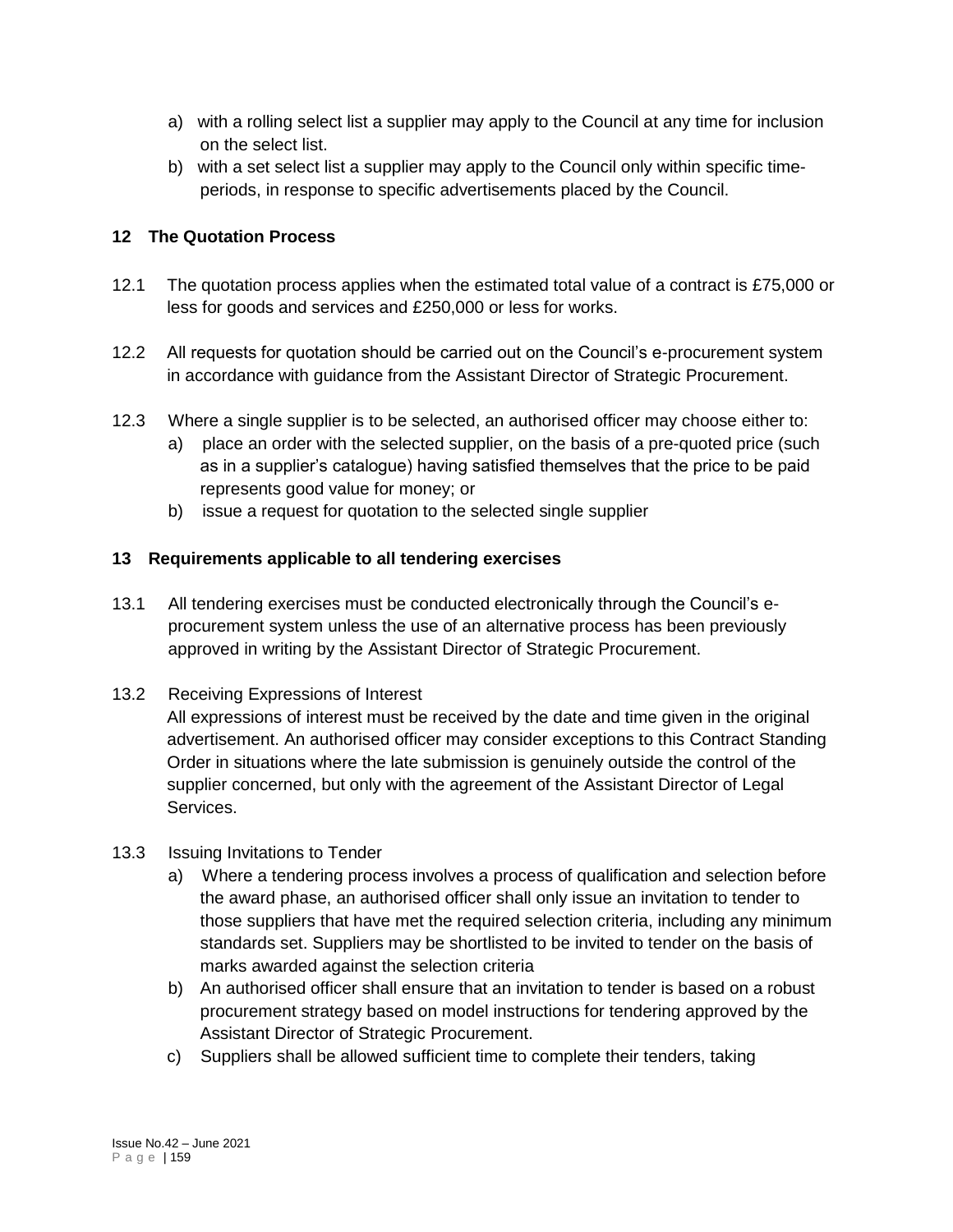into account the complexity of the requirement and the contract, and the time required for them to prepare their response. A minimum of ten working days must be allowed from the date on which the invitation was sent.

- d) All suppliers being invited to tender must be issued with the same information at the same time and subject to the same conditions. Any clarification, supplementary information, or changes to the content or detail of the invitation, must be given on the same basis.
- e) All communications with the suppliers should be through the Council's eprocurement system.
- 13.4 Receiving Tenders
	- a) Where in accordance with CSO 13.1 tenders are to be submitted electronically, authorised officers shall ensure that they are kept secure and un-opened via the Council's e-procurement system until the specified date and time, after which they shall be opened by an officer who has been authorised to do so by the Assistant Director of Legal Services. The precise process to be adopted shall be agreed with the Assistant Director of Strategic Procurement and the Assistant Director of Legal Services.
	- b) If suppliers have not followed the instructions issued within the invitation to tender (with regard to how tenders should be delivered, packaged, marked, referenced etc.) such tenders must normally be excluded from further participation in the tender process. However, in exceptional circumstances, the Assistant Director of Legal Services may permit tenders to be considered in the case of a minor breach by the tenderer, providing the principle of equal treatment of tenderers and the integrity and confidentiality of the tendering process would not be breached.
	- c) In exceptional circumstances, any tenders that are received after the specified date and time, but before the tenders have actually been opened, may be included - but only where the late submission is genuinely outside the control of the supplier concerned, and only with the agreement of the Assistant Director of Legal Services, who shall in considering whether to waive the deadline have regard to the need to avoid unequal treatment, discrimination or lack of transparency. Such decision shall be made by the Assistant Director of Legal Services personally or by the Deputy Assistant Director of Legal Services but shall not be given by any other person.
	- d) Any tender that is received after the tenders have been opened, or which otherwise does not comply with the instructions in the invitation to tender, shall be rejected and shall be returned to the tendering supplier with an explanation for this rejection.

## **14 Tendering Exercises**

14.1 Contracts for service concessions and contracts for goods, services and works of total value below the relevant EU thresholds, shall be tendered if they equal or exceed the financial values set out in CSO 9.3 or 9.4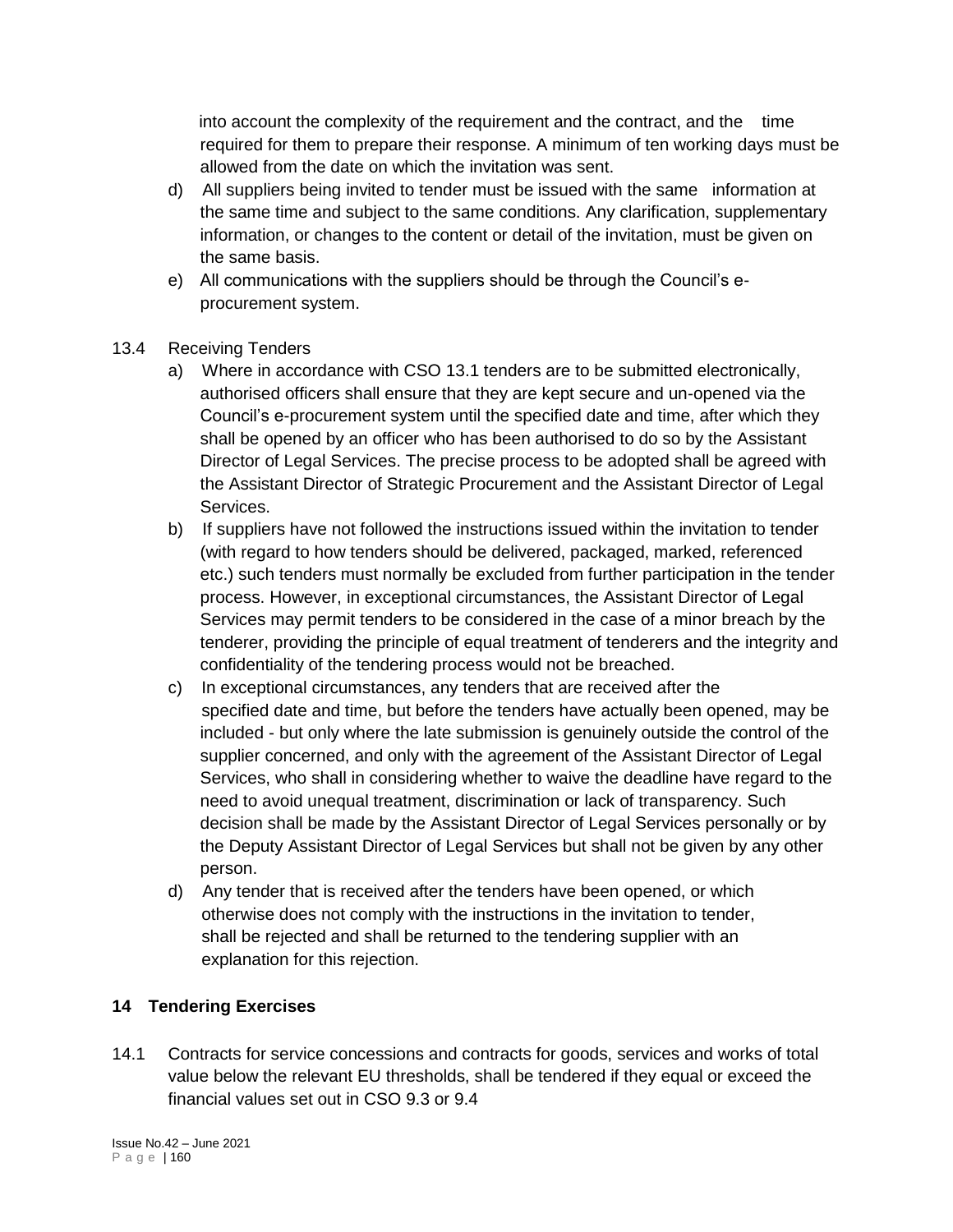14.2 All tender opportunities must be advertised via the Council's e-procurement system in line with the appropriate levels in CSOs 9.3 and 9.4

## 14.3 Award

- a) Any Contract(s) shall be awarded to the supplier(s) whose tender(s) best meet(s) the previously published award criteria.
- b) Award may be made on the basis of only:
	- i) the 'most economically advantageous tender' (which is equivalent to the best value for money); or
	- ii) the lowest price
- c) If awarding on the basis of the 'most economically advantageous tender' (the best value for money), an Authorised Officer shall use criteria linked to the subject matter of the contract.
- d) If, having completed tender evaluation, the Director or otherwise Authorised Officer believes that one (or more) tender(s) offers good value for money to the Council, they may award a contract to this supplier (or suppliers).
- e) When awarding any contract for goods, services or works which in aggregate value exceeds the EU threshold; an Authorised Officer shall apply a minimum ten (10) day Standstill Period and provide, with the Standstill notice, sent to all tenderers and candidates, full reasons for the decision, including the characteristics and relative advantages of the successful tenderer.

## **15 Conditions of Contract & Contract Formalities**

- 15.1 All contracts must be formally concluded in writing before the supply, service or work begins.
- 15.2 Contracts shall be written in plain language and shall adopt either:
- a) conditions of contract produced by professional bodies and agreed by the Assistant Director of Legal Services; or
	- b) conditions of contract developed by or agreed by the Assistant Director of Legal Services for specific types of procurement or specific procurement projects; or
	- c) conditions of contract within collaborative contracts let by other public contracting authorities; or
	- d) exceptionally, and where unavoidable, conditions of contract requested by suppliers; but only where the use of these conditions has been previously agreed by the Assistant Director of Legal Services
- 15.3 CSOs 15.1 and 15.2 do not apply to low value, one-off retail purchases where a purchasing card is used.
- 15.4 All contracts, irrespective of value, shall as a minimum clearly specify: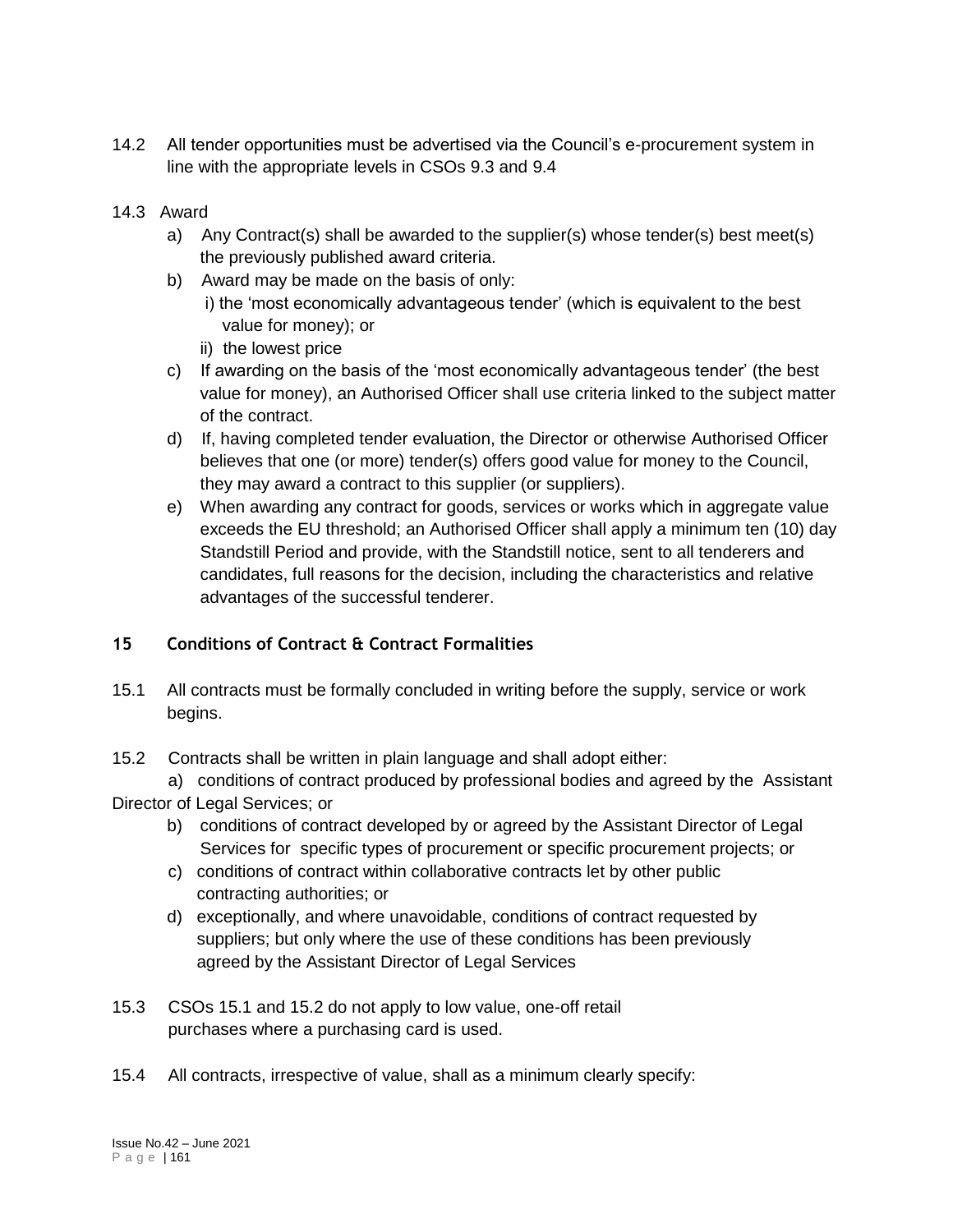- a) a full description of what is to be supplied (i.e. the works, materials,services, matters or things to be furnished, received or completed)
- b) the quantities to be provided
- c) the provisions for payment (i.e. the price to be paid and when)
- d) the time(s) and location(s) for delivery or performance
- e) the provisions for the Council to terminate the contract
- f) the provisions for indemnity and insurance for service contracts
- g) such other conditions and terms as may be agreed between the parties which shall include, where relevant, a reference to continuous improvement in accordance with the best value legislation.
- 15.5 Where contracts are awarded which involve the transfer of Council staff, or of former Council staff who were previously the subject of an outsourcing of service, they shall include provisions to ensure that the relevant regulations are complied with and that the Council is indemnified. Where the Council is a third party to any transfer, the contract shall in addition ensure that the Council has access to staff and employee information on request
- 15.6 Every relevant contract must provide for the Council to cancel the contract and recover any resulting losses if the supplier or their employees or agents, with or without their knowledge:
	- a) does, or has done, anything improper to influence the Council to give them the contract;
	- b) commits an offence under the Bribery Act 2010 or Section 117(2) of the Local Government Act 1972
- 15.7 In appropriate cases, after consultation with the Assistant Director of Legal Services, the supplier shall provide for the payment of liquidated damages by the supplier where they fail to complete the contract in accordance with the terms of the contract, including within the specified time.
- 15.8 In appropriate cases, after consultation with the Assistant Director of Legal Services, the contract shall be required to give sufficient security for the due performance of their contract.
- 15.9 Where a relevant contract exceeds:
	- a) £75,001 in total value it must be signed by at least two officers of the Council, being the relevant authorised officer and one other officer above salary scale point 33; and
	- b) above EU threshold in total value it shall be executed under the Common seal of the Council.
- 15.10 Unless otherwise agreed by the Assistant Director of Legal Services, a contract must be sealed where:
	- a) the Council may wish to enforce the contract more than six years after its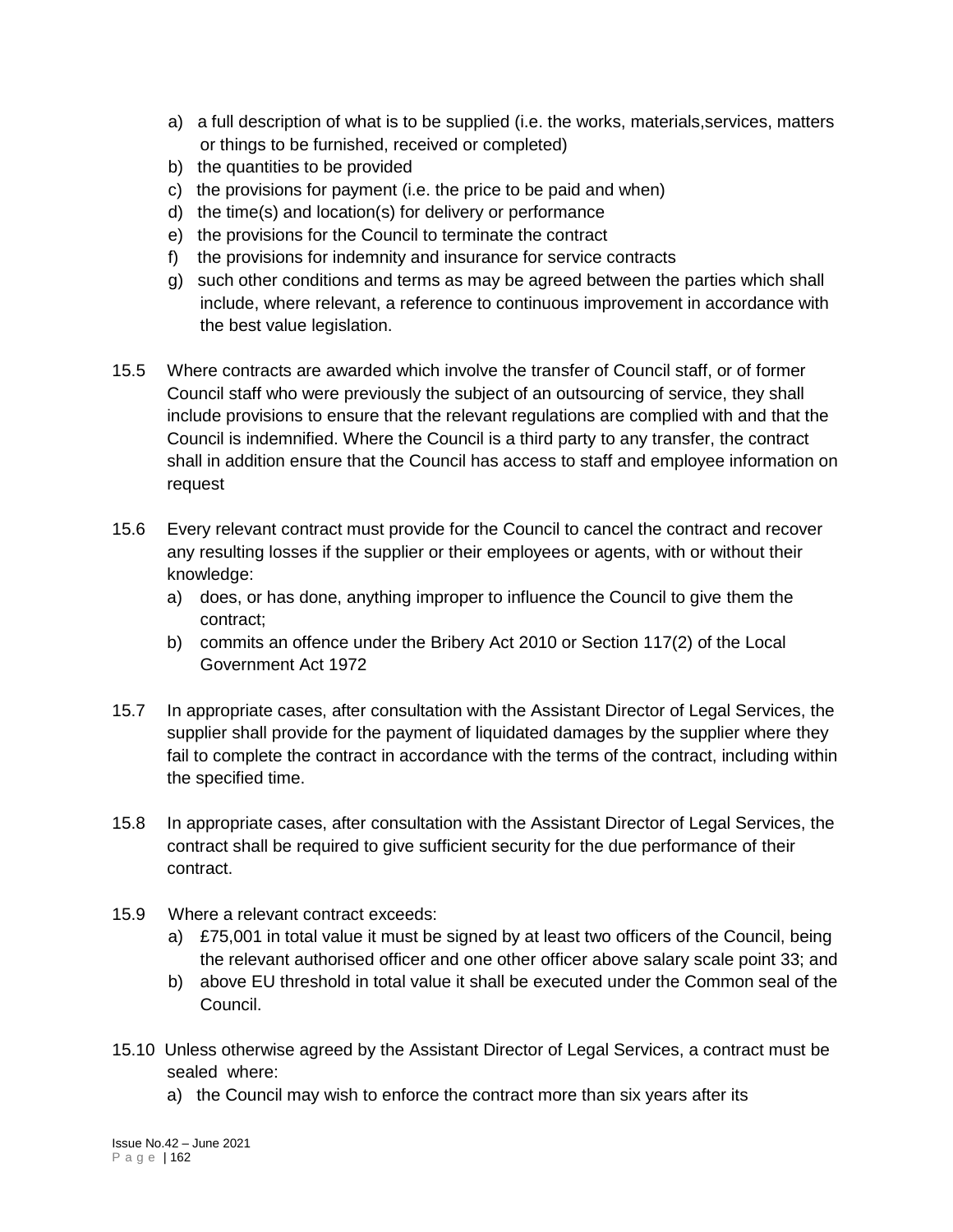end; or

- b) there is any doubt as to whether valid consideration is being created under the contract.
- 15.11 Contract sealing shall be carried out by the Assistant Director of Legal Services or those persons who have been given authority to do so from time to time.

### **Other Requirements**

## **16 Prevention of Corruption & Declaration of Interests**

- 16.1 Officers shall comply with the Council's Code of Conduct for Employees and the Anti-Fraud and Corruption Policy Statement and Strategy. In particular:
	- a) no officer shall use or be seen to use their position to obtain any personal or private benefit (including benefit accruing to connected third parties) from any contract entered into by the Council;
	- b) officers' attention is drawn to the provisions of the Code of Conduct relating to the separation of roles during tendering.
- 16.2 With regards to any contract that has been proposed or entered into by the Council, officers must disclose in writing to their Director any instances:
	- a) where they have any relationship with a supplier; or
	- b) where they have any personal interest (financial or non-financial) which could reasonably be considered to conflict with the Council's interests.

## **17 Procurement Guidance**

In support of these Standing Orders, the Assistant Director of Strategic Procurement may issue guidance, procedures and standard documents as Procurement Guidance. Authorised Officers shall comply with such guidance when undertaking procurement activities and contract management.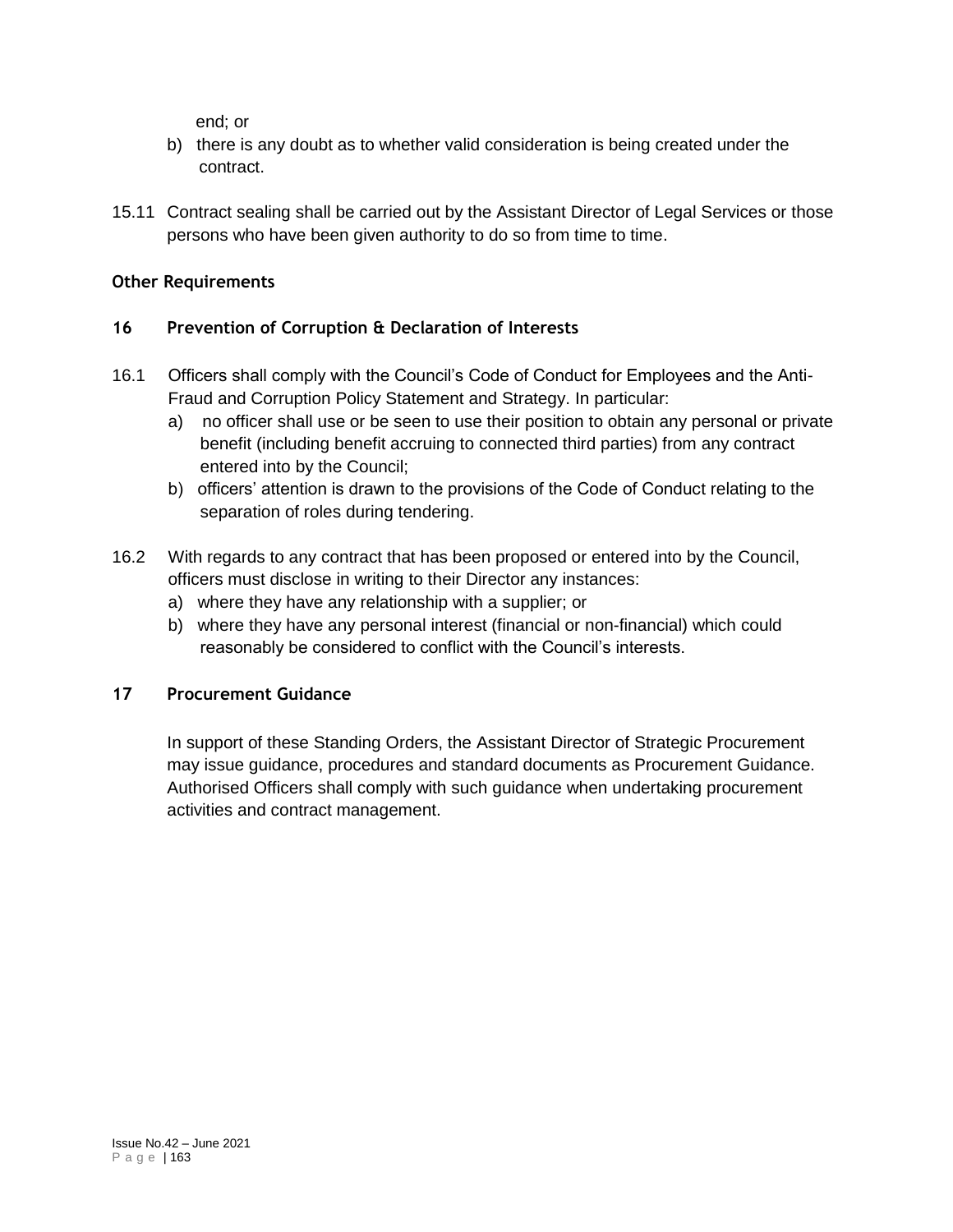### **OFFICER EMPLOYMENT PROCEDURE RULES**

### **1. RECRUITMENT AND APPOINTMENT**

- 1.1 Declarations:
	- (a) The Council will require any candidate applying for an appointment as an employee of the Council to declare on the Council's standard application form whether they are related to an existing County Councillor, an employee of the Council or the partner of such persons;
	- (b) No candidate so related to a County Councillor or an Officer will be appointed without the authority of the relevant Director or an Officer nominated by them.
- 1.2 Seeking support for Appointment

Subject to paragraph (b) below:

(a) The County Council will disqualify any applicant who directly or indirectly seeks the support of any County Councillor for any appointment with the County Council. This rule will be included in any recruitment information as well as the County Council's standard application form;

> No County Councillor or Officer will seek support for any person for any appointment with the County Council;

(b) A request for, and the provision of, a written reference will not constitute seeking support for the purposes of this rule.

# **2. THE CABINET'S RIGHT TO BE CONSULTED ABOUT THE APPOINTMENT AND DISMISSAL OF SENIOR OFFICERS**

- 2.1 By law, the Cabinet must be consulted before the Head of Paid Service, a statutory chief officer, a non statutory chief officer or a deputy chief officer (all as defined in section 2 of the Local Government and Housing Act 1989) is appointed or dismissed.
- 2.2 Upon determining who should be appointed to or dismissed from such a post, whether by the Appointments Committee or otherwise, the Chief Executive will write to every Member of the Cabinet giving notice of who it is intended should be appointed to, or dismissed from employment with the Council giving notice of:
	- (a) The name of the person it is intended should be appointed or dismissed;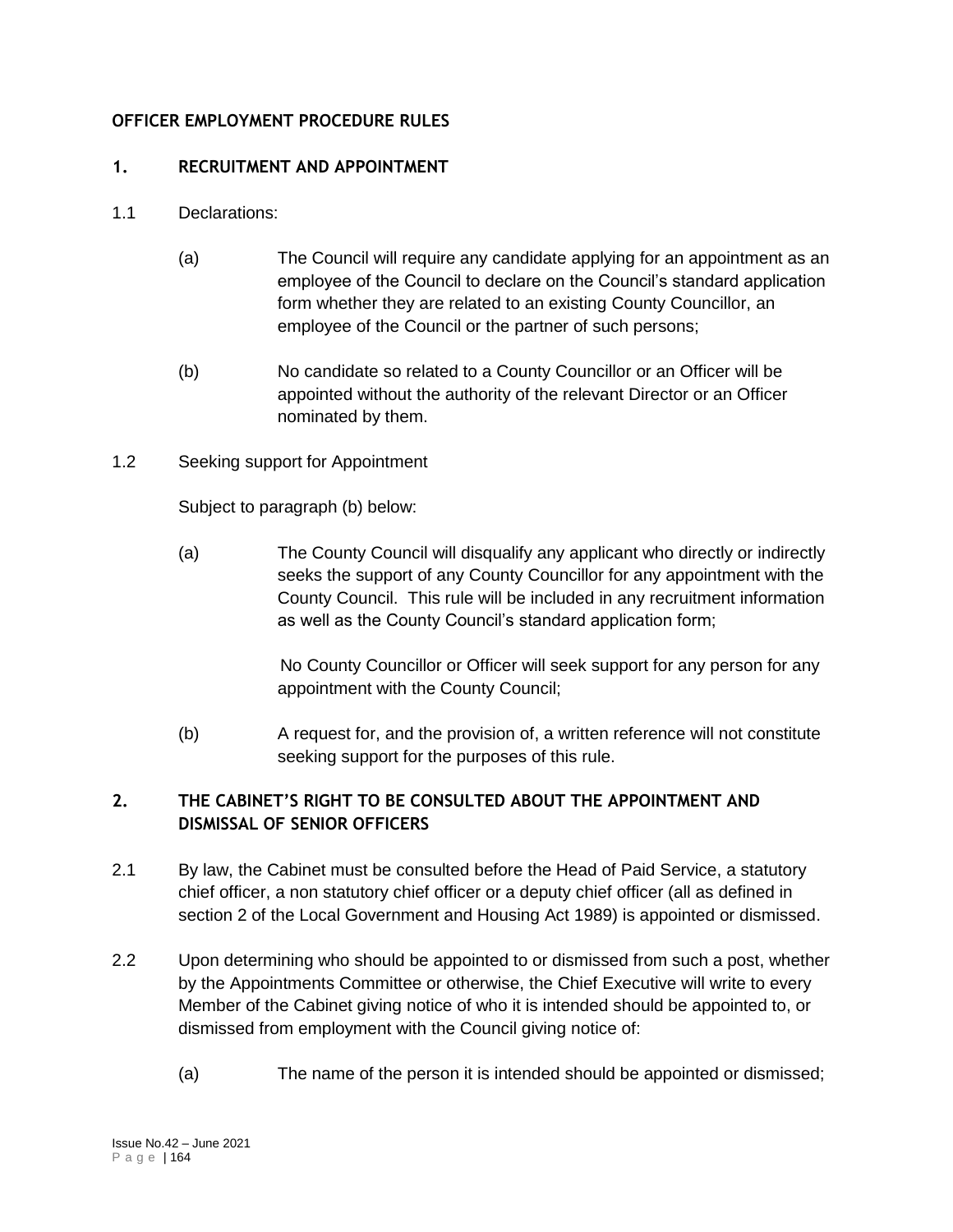- (b) Any other particulars relevant to the appointment or dismissal
	- *Note: Detailed requirements are set out in the Local Authorities (Standing Orders) Regulations 1993 (SI 1993/202), the Local Authorities (Standing Orders) (England) Regulations 2001 (SI 2001/3384) and the Local Authorities (Standing Orders) (England)(Amendment) Regulations 2015.*
- 2.3 The Leader of the Council must inform the Chief Executive in writing within five days of receiving written notice of an intended appointment or dismissal under these rules whether any Member of the executive objects to that appointment or dismissal.
- 2.4 On the sixth day after the Chief Executive gave written notice of an intended appointment or dismissal, the Head of Paid Service will transmit any objection received from the Leader of the Council to the Appointments Committee or to the officer making the appointment or dismissal under delegated powers.
- 2.5 The Appointments Committee or the officer making the appointment or dismissal under delegated powers will consider whether any objection received by the Chief Executive from the Leader is material and well founded and will then proceed to decide whether to confirm the decision that an Officer be appointed or dismissed (or, where that decision rests with County Council to recommend to Council that an Officer be appointed or dismissed).

# **3. APPOINTMENT OF POLITICAL ASSISTANTS**

- 3.1 Each of the three largest political groups may (whilst they remain "qualifying groups" in accordance with the requirements of S.9 Local Government and Housing Act 1989 and regulations made thereunder) appoint one Officer to act as a political assistant. Such appointments will be made in accordance with the wishes of the political group making the appointment but will be on terms as to remuneration and period of office that comply with S.9 of the 1989 Act.
- 3.2 Appointments of political assistants may only be made in accordance with wishes of the relevant political group making the appointment and no arrangements will be made to allocate a political assistant to a non-qualifying group or to allocate more than one political assistant to any political group.

## **4. OTHER APPOINTMENTS**

The appointment of officers other than to posts mentioned at item 2 of Table 3.02 in Part 3 of the Constitution (Duties of the Appointments Committee) and paragraph 3 above (Appointment of Political Assistants) will be the responsibility of the Head of Paid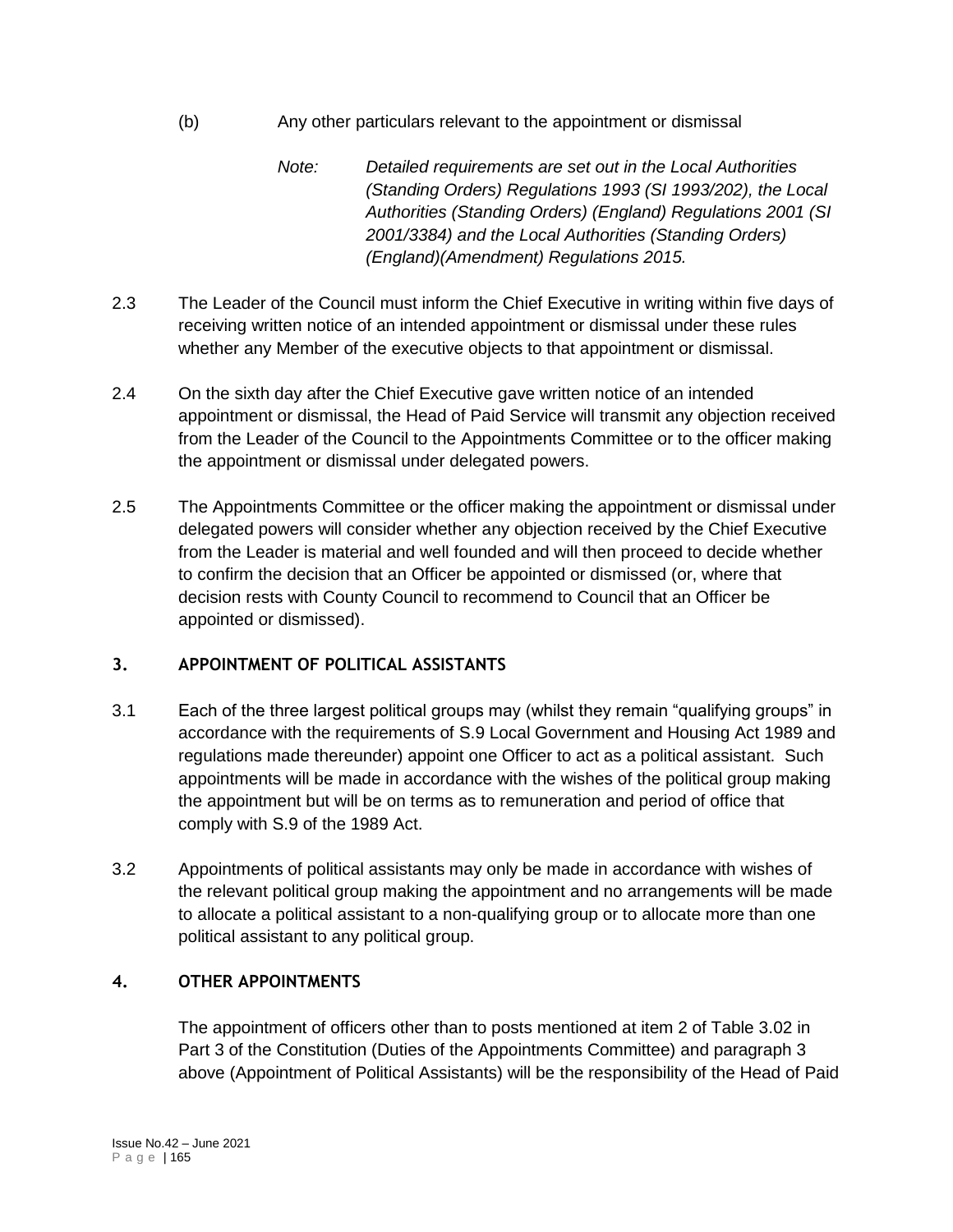Service or Director concerned or their nominee and may not be made by County Councillors.

# **5. DISCIPLINARY ACTION Head of Paid Service, Monitoring Officer and Chief Finance Officer**

- 5.1 The Head of Paid Service, Monitoring Officer or Chief Finance Officer may not be dismissed by the Authority unless full council has approved that dismissal and the procedure set out in the following paragraphs has been complied with.
- 5.2 The Authority must invite independent persons appointed pursuant to section 28(7) of the Localism Act 2011 to form a Panel for the purpose of advising the Authority on matters relating to the dismissal of the Head of Paid Service, the Monitoring Officer and the Chief Finance Officer.
- 5.3 The invitation may be extended to independent persons appointed by another Authority.
- 5.4 The Authority must appoint to the Panel those independent persons who accept the invitation in the following priority order
	- an independent person who has been appointed by the Authority and is a local government elector;
	- any other independent person who has been appointed by the Authority;
	- an independent person who has been appointed by another Authority or Authorities.
- 5.5 The Panel may consist of more than two persons but need not do so.
- 5.6 The Panel must be appointed at least 20 days before the meeting of full council to consider the disciplinary action against the Head of Paid Service, the Monitoring Officer or the Chief Finance Officer.
- 5.7 Before taking a vote at the full council meeting whether or not to approve a dismissal the Authority must take into account, in particular-
	- any advice, views or recommendations of the Panel;
	- the conclusions of any investigation into the proposed dismissal; and
	- any representations from the relevant Officer.
- 5.8 Any remuneration, allowances or fees paid by the Authority to an independent person appointed to the Panel must not exceed the level of remuneration, allowances or fees payable to that independent person in respect of that person's role as an independent person under the Localism Act 2011.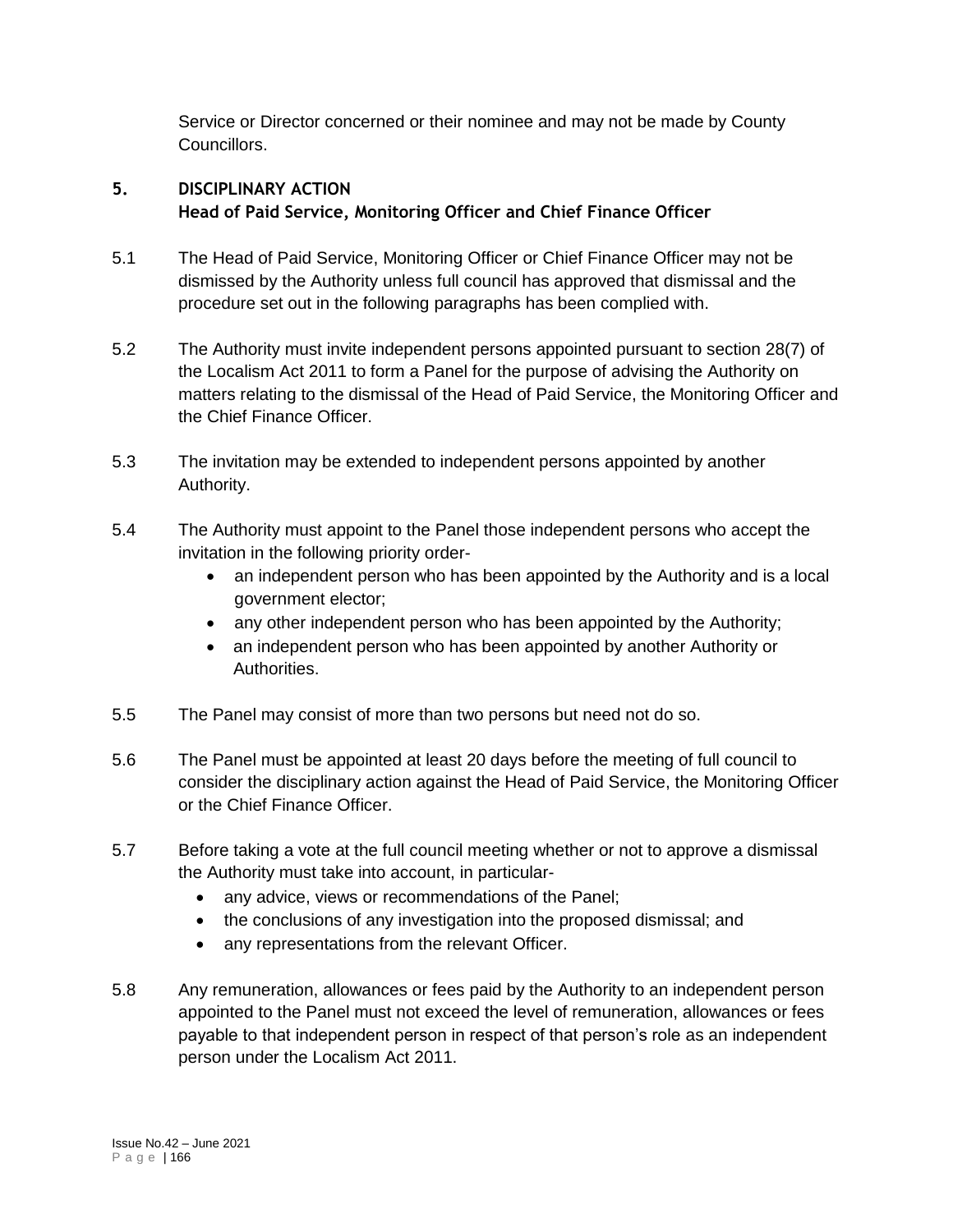5.9. County Councillors may not be involved in the disciplinary action against any officer save as part of the duties of the Appointments Committee, or as referred to in Table 3.1 above or in these Officer Employment Procedure Rules.